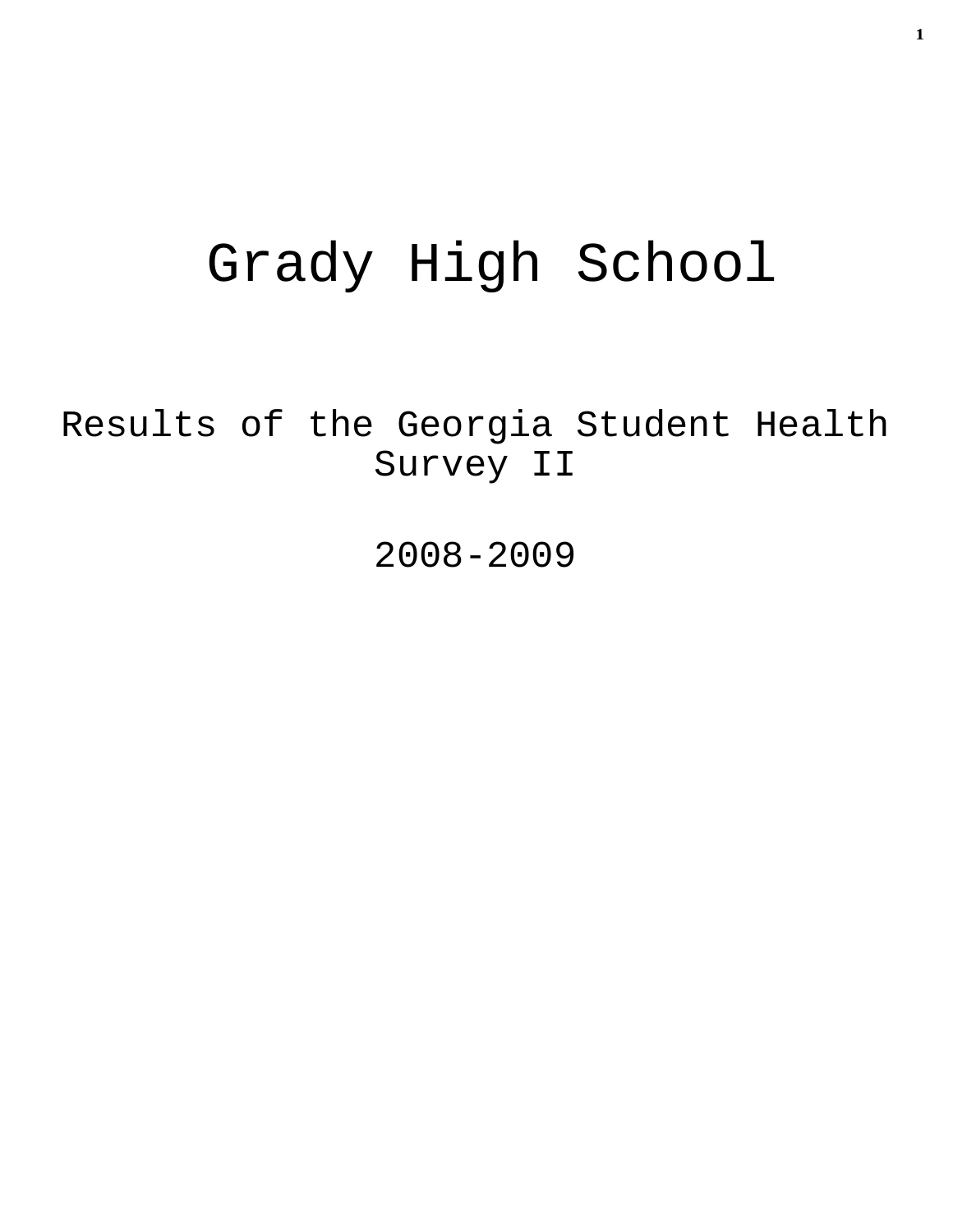# *Demographics* **2**

| Grade                    |     |  |  |
|--------------------------|-----|--|--|
| <b>Grade   Frequency</b> |     |  |  |
| 10                       | 191 |  |  |
| 12                       | 141 |  |  |

| Frequency      | <b>Table of Gender by Grade</b> |              |             |              |  |  |
|----------------|---------------------------------|--------------|-------------|--------------|--|--|
| <b>Col Pct</b> |                                 | Grade(Grade) |             |              |  |  |
|                | Gender(Gender)                  | 10           | 12          | <b>Total</b> |  |  |
|                | <b>Female</b>                   | 100<br>52.36 | 78<br>55.32 | 178          |  |  |
|                | <b>Male</b>                     | 91<br>47.64  | 63<br>44.68 | 154          |  |  |
|                | <b>Total</b>                    | 191          | 141         | 332          |  |  |

| Frequency<br>Col Pct |
|----------------------|

| <b>Table of Ethnicity by Grade</b> |              |             |              |  |  |  |
|------------------------------------|--------------|-------------|--------------|--|--|--|
|                                    | Grade(Grade) |             |              |  |  |  |
| <b>Ethnicity</b> (Ethnicity)       | 10           | 12          | <b>Total</b> |  |  |  |
| <b>Black</b>                       | 123<br>64.40 | 90<br>63.83 | 213          |  |  |  |
| <b>Hispanic</b>                    | 3<br>1.57    | 3<br>2.13   | 6            |  |  |  |
| White                              | 49<br>25.65  | 38<br>26.95 | 87           |  |  |  |
| <b>Asian</b>                       | 6<br>3.14    | 2<br>1.42   | 8            |  |  |  |
| <b>Other</b>                       | 10<br>5.24   | 8<br>5.67   | 18           |  |  |  |
| <b>Total</b>                       | 191          | 141         | 332          |  |  |  |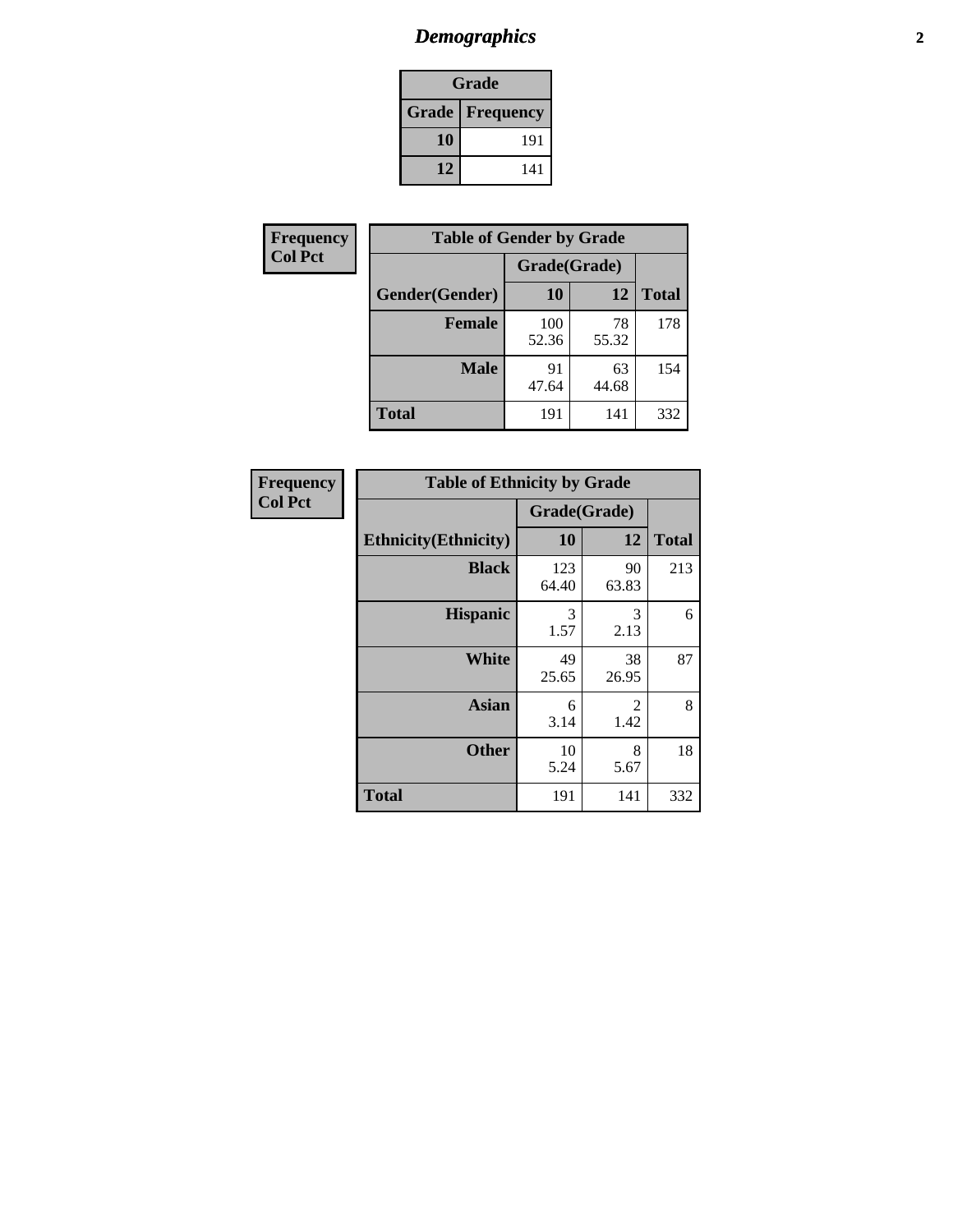#### *Title IV, Part A, Schedule A* **3** *Goal 1: Ensure that all schools are drug-free Baseline Data: Year 2008-2009 Prevalence of Drug Use*

| Frequency<br><b>Col Pct</b> | <b>Table of AlcoholAlt by Grade</b> |              |             |              |  |
|-----------------------------|-------------------------------------|--------------|-------------|--------------|--|
|                             | AlcoholAlt(Alcohol                  | Grade(Grade) |             |              |  |
|                             | use, past 30 days)                  | <b>10</b>    | 12          | <b>Total</b> |  |
|                             | Yes                                 | 55<br>28.80  | 51<br>36.17 | 106          |  |
|                             | N <sub>0</sub>                      | 136<br>71.20 | 90<br>63.83 | 226          |  |
|                             | Total                               | 191          | 141         | 332          |  |

| Frequency      | <b>Table of TobaccoAny by Grade</b> |              |              |              |  |
|----------------|-------------------------------------|--------------|--------------|--------------|--|
| <b>Col Pct</b> | <b>TobaccoAny(Tobacco</b>           | Grade(Grade) |              |              |  |
|                | use, past 30 days)                  | 10           | 12           | <b>Total</b> |  |
|                | Yes                                 | 20<br>10.47  | 29<br>20.57  | 49           |  |
|                | N <sub>0</sub>                      | 171<br>89.53 | 112<br>79.43 | 283          |  |
|                | <b>Total</b>                        | 191          | 141          | 332          |  |

| Frequency<br><b>Col Pct</b> | <b>Table of MarijuanaAlt by Grade</b> |              |              |              |  |
|-----------------------------|---------------------------------------|--------------|--------------|--------------|--|
|                             | MarijuanaAlt(Marijuana                | Grade(Grade) |              |              |  |
|                             | use, past 30 days)                    | 10           | 12           | <b>Total</b> |  |
|                             | <b>Yes</b>                            | 38<br>19.90  | 38<br>26.95  | 76           |  |
|                             | N <sub>0</sub>                        | 153<br>80.10 | 103<br>73.05 | 256          |  |
|                             | <b>Total</b>                          | 191          | 141          | 332          |  |

| <b>Frequency</b> | <b>Table of OtherDrugAny by Grade</b>  |              |              |              |  |
|------------------|----------------------------------------|--------------|--------------|--------------|--|
| <b>Col Pct</b>   | <b>OtherDrugAny(Other</b><br>drug use, |              | Grade(Grade) |              |  |
|                  | past 30 days)                          | 10           | 12           | <b>Total</b> |  |
|                  | Yes                                    | 20<br>10.47  | 17<br>12.06  | 37           |  |
|                  | N <sub>0</sub>                         | 171<br>89.53 | 124<br>87.94 | 295          |  |
|                  | <b>Total</b>                           | 191          | 141          | 332          |  |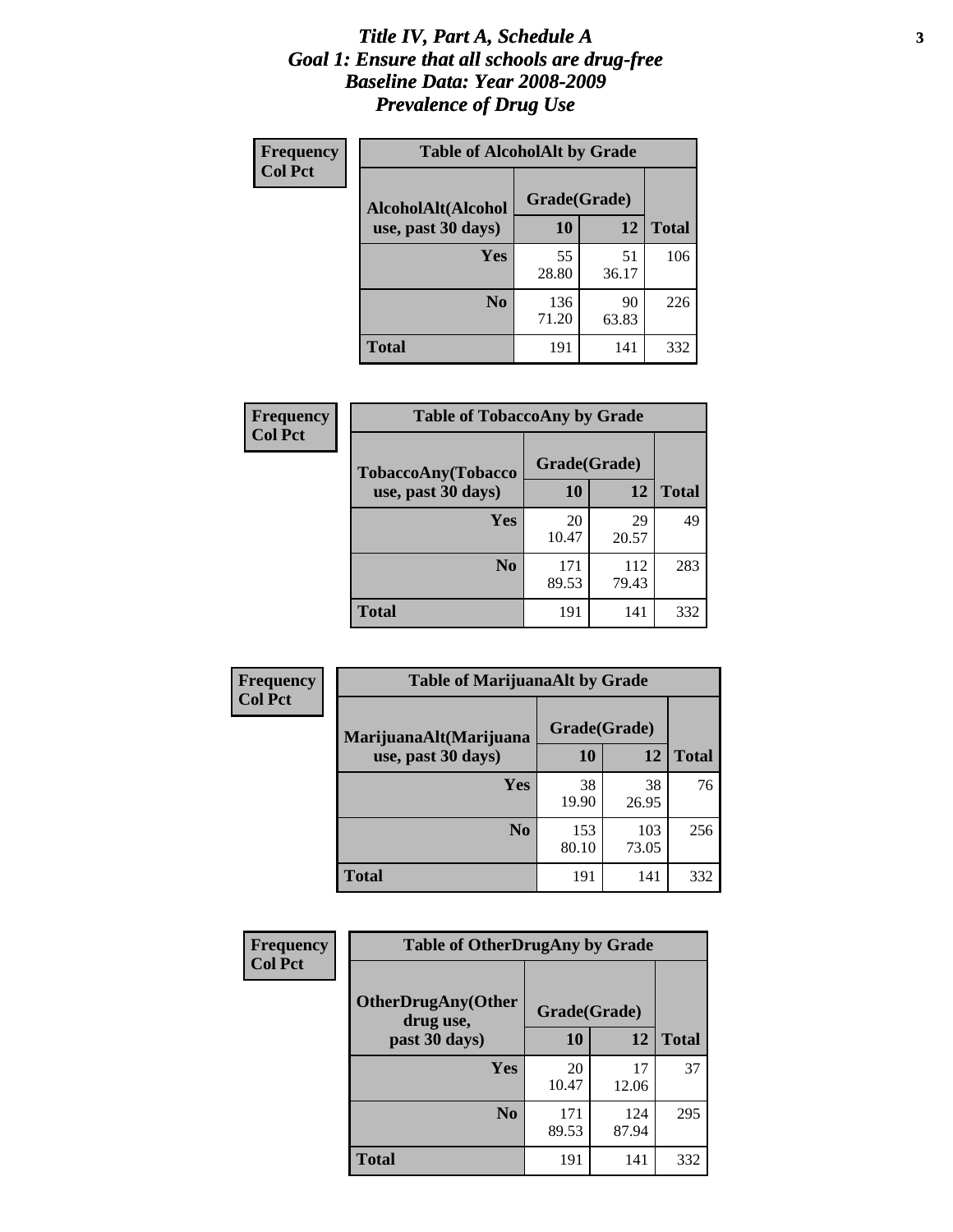#### *Average Age of Onset of Use* **4** *Results for "Average Age of Onset of Use" questions exclude students who said they did not use that substance*

| <b>Variable</b>    | Label                                                              | <b>Mean</b> |
|--------------------|--------------------------------------------------------------------|-------------|
| Alcoholinit2       | I started using alcohol when I was                                 | 13.50       |
| Cigarettesinit2    | I started smoking tobacco when I was                               | 14.13       |
| Smokelessinit2     | I started chewing tobacco when I was                               | 13.67       |
| Marijuanainit2     | I started using marijuana when I was                               | 13.77       |
| Cocaineinit2       | I started using cocaine when I was                                 | 14.38       |
| Inhalantsinit2     | I started using inhalants when I was                               | 11.93       |
| Steroidsinit2      | I started using steroids when I was                                | 13.83       |
| Ecstasyinit2       | I started using ecstasy when I was                                 | 14.36       |
| Methinit2          | I started using methamphetamines when I was                        | 15.00       |
| Hallucinogensinit2 | I started using hallucinogens when I was                           | 15.09       |
| Prescriptioninit2  | I started using prescription drugs not prescribed to me when I was | 14.09       |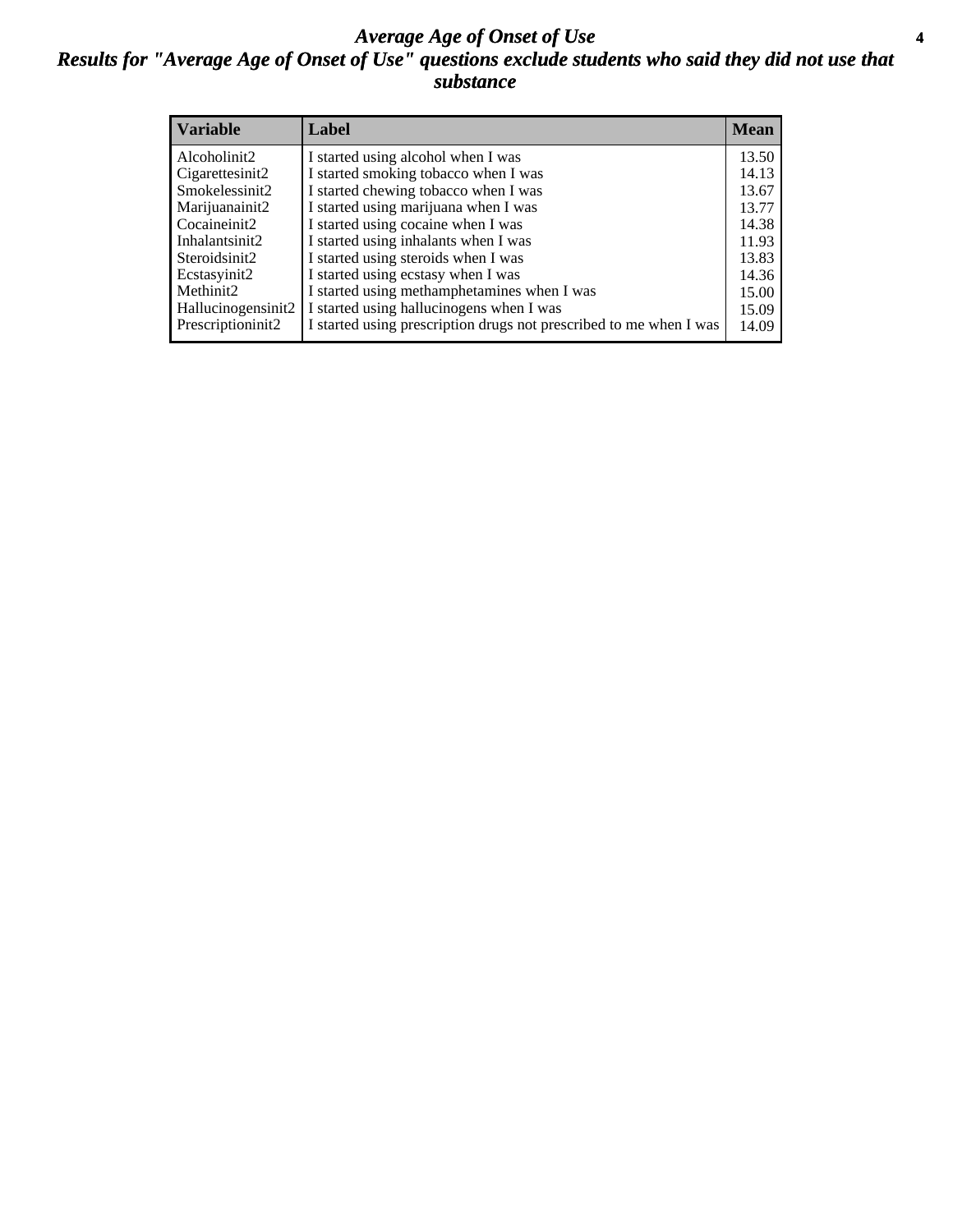# *Perception of Health Risk* **5**

| Frequency      | <b>Table of Alcoholharmdich by Grade</b> |              |              |              |  |
|----------------|------------------------------------------|--------------|--------------|--------------|--|
| <b>Col Pct</b> | Alcoholharmdich(I<br>think alcohol is    | Grade(Grade) |              |              |  |
|                | harmful)                                 | 10           | 12           | <b>Total</b> |  |
|                | Yes                                      | 152<br>79.58 | 105<br>74.47 | 257          |  |
|                | N <sub>0</sub>                           | 39<br>20.42  | 36<br>25.53  | 75           |  |
|                | <b>Total</b>                             | 191          | 141          | 332          |  |

| Frequency      | <b>Table of Tobaccoharmdich by Grade</b> |              |              |              |  |
|----------------|------------------------------------------|--------------|--------------|--------------|--|
| <b>Col Pct</b> | Tobaccoharmdich(I<br>think tobacco is    | Grade(Grade) |              |              |  |
|                | harmful)                                 | 10           | 12           | <b>Total</b> |  |
|                | Yes                                      | 179<br>93.72 | 132<br>93.62 | 311          |  |
|                | N <sub>0</sub>                           | 12<br>6.28   | 9<br>6.38    | 21           |  |
|                | <b>Total</b>                             | 191          | 141          | 332          |  |

| Frequency      | <b>Table of Marijuanaharmdich by Grade</b> |              |             |              |  |  |
|----------------|--------------------------------------------|--------------|-------------|--------------|--|--|
| <b>Col Pct</b> | Marijuanaharmdich(I<br>think marijuana is  | Grade(Grade) |             |              |  |  |
|                | harmful)                                   | 10           | 12          | <b>Total</b> |  |  |
|                | Yes                                        | 124<br>64.92 | 80<br>56.74 | 204          |  |  |
|                | N <sub>0</sub>                             | 67<br>35.08  | 61<br>43.26 | 128          |  |  |
|                | <b>Total</b>                               | 191          | 141         | 332          |  |  |

| Frequency      | <b>Table of Otherdrugharmdich by Grade</b>                   |              |              |              |  |
|----------------|--------------------------------------------------------------|--------------|--------------|--------------|--|
| <b>Col Pct</b> | Otherdrugharmdich(I<br>Grade(Grade)<br>think other drugs are |              |              |              |  |
|                | harmful)                                                     | <b>10</b>    | 12           | <b>Total</b> |  |
|                | <b>Yes</b>                                                   | 185<br>96.86 | 135<br>95.74 | 320          |  |
|                | N <sub>0</sub>                                               | 6<br>3.14    | 6<br>4.26    | 12           |  |
|                | <b>Total</b>                                                 | 191          | 141          | 332          |  |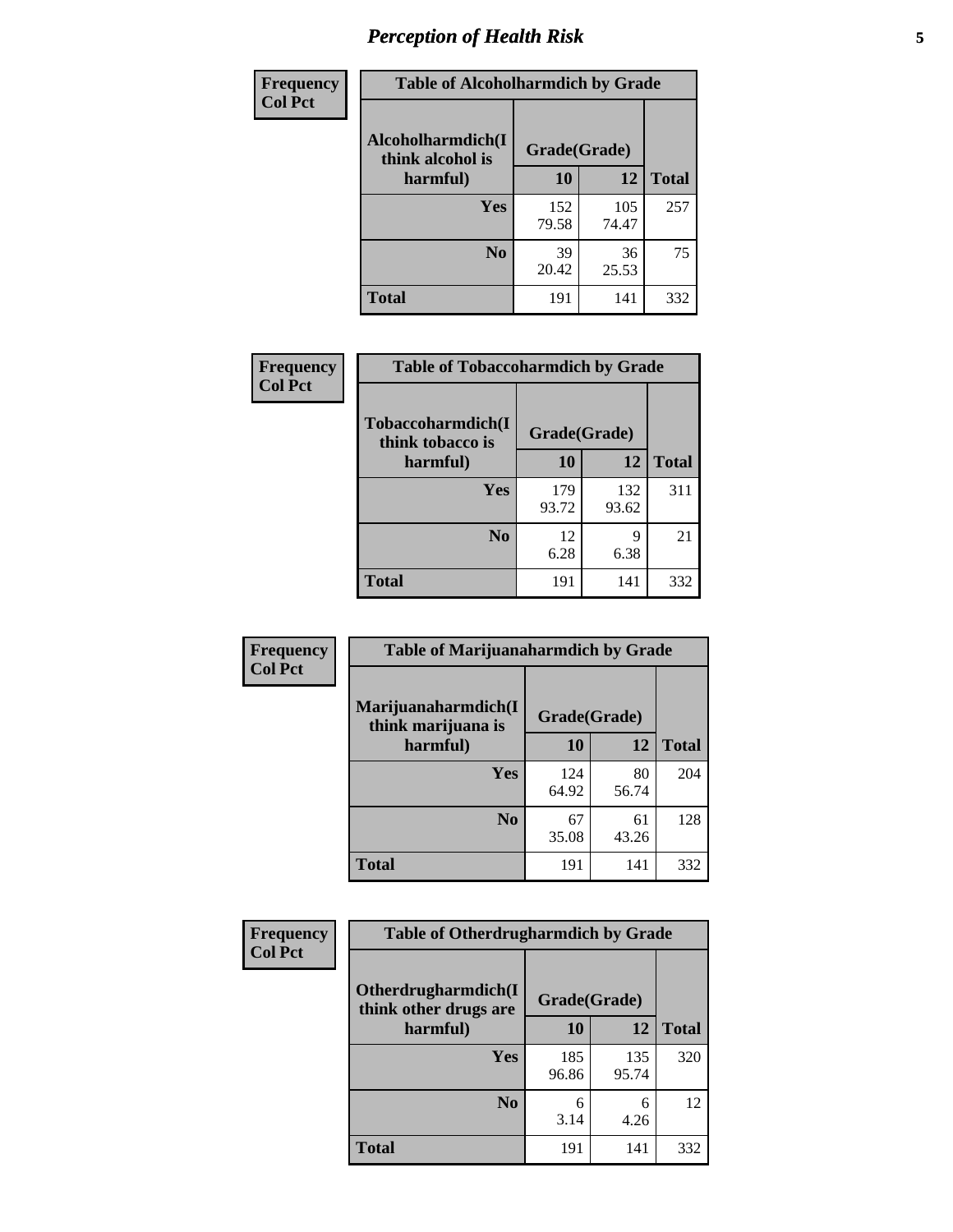# *Social Disapproval* **6**

| <b>Frequency</b> | <b>Table of Alcoholpeerdich by Grade</b>                    |              |             |              |
|------------------|-------------------------------------------------------------|--------------|-------------|--------------|
| <b>Col Pct</b>   | Alcoholpeerdich(My<br>friends would<br>disapprove if I used | Grade(Grade) |             |              |
|                  | alcohol)                                                    | 10           | 12          | <b>Total</b> |
|                  | Yes                                                         | 78<br>40.84  | 42<br>29.79 | 120          |
|                  | N <sub>0</sub>                                              | 113<br>59.16 | 99<br>70.21 | 212          |
|                  | <b>Total</b>                                                | 191          | 141         | 332          |

| <b>Frequency</b> |
|------------------|
| <b>Col Pct</b>   |

| <b>Table of Tobaccopeerdich by Grade</b>                    |              |             |              |  |  |
|-------------------------------------------------------------|--------------|-------------|--------------|--|--|
| Tobaccopeerdich(My<br>friends would<br>disapprove if I used | Grade(Grade) |             |              |  |  |
| tobacco)                                                    | 10           | 12          | <b>Total</b> |  |  |
| Yes                                                         | 126<br>65.97 | 78<br>55.32 | 204          |  |  |
| N <sub>0</sub>                                              | 65<br>34.03  | 63<br>44.68 | 128          |  |  |
| <b>Total</b>                                                | 191          | 141         | 332          |  |  |

| Frequency      | <b>Table of Marijuanapeerdich by Grade</b>                    |              |             |              |  |
|----------------|---------------------------------------------------------------|--------------|-------------|--------------|--|
| <b>Col Pct</b> | Marijuanapeerdich(My<br>friends would<br>disapprove if I used | Grade(Grade) |             |              |  |
|                | marijuana)                                                    |              | 12          | <b>Total</b> |  |
|                | <b>Yes</b>                                                    | 95<br>49.74  | 52<br>36.88 | 147          |  |
|                | N <sub>0</sub>                                                | 96<br>50.26  | 89<br>63.12 | 185          |  |
|                | <b>Total</b>                                                  | 191          | 141         | 332          |  |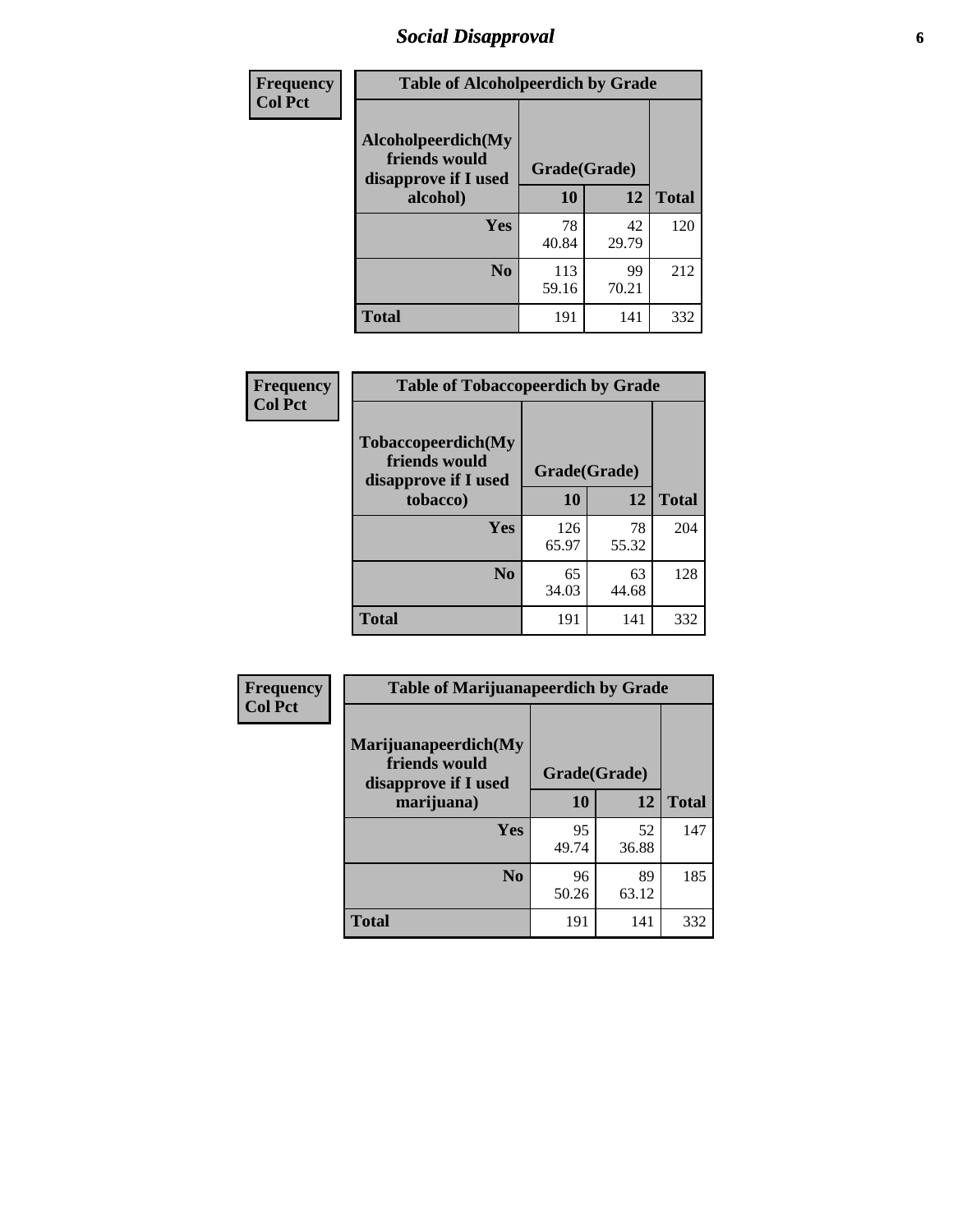# *Social Disapproval* **7**

| Frequency      | <b>Table of Otherdrugpeerdich by Grade</b>                    |              |              |              |  |
|----------------|---------------------------------------------------------------|--------------|--------------|--------------|--|
| <b>Col Pct</b> | Otherdrugpeerdich(My<br>friends would<br>disapprove if I used | Grade(Grade) |              |              |  |
|                | other drugs)                                                  | 10           | 12           | <b>Total</b> |  |
|                | Yes                                                           | 136<br>71.20 | 104<br>73.76 | 240          |  |
|                | N <sub>0</sub>                                                | 55<br>28.80  | 37<br>26.24  | 92           |  |
|                | <b>Total</b>                                                  | 191          | 141          | 332          |  |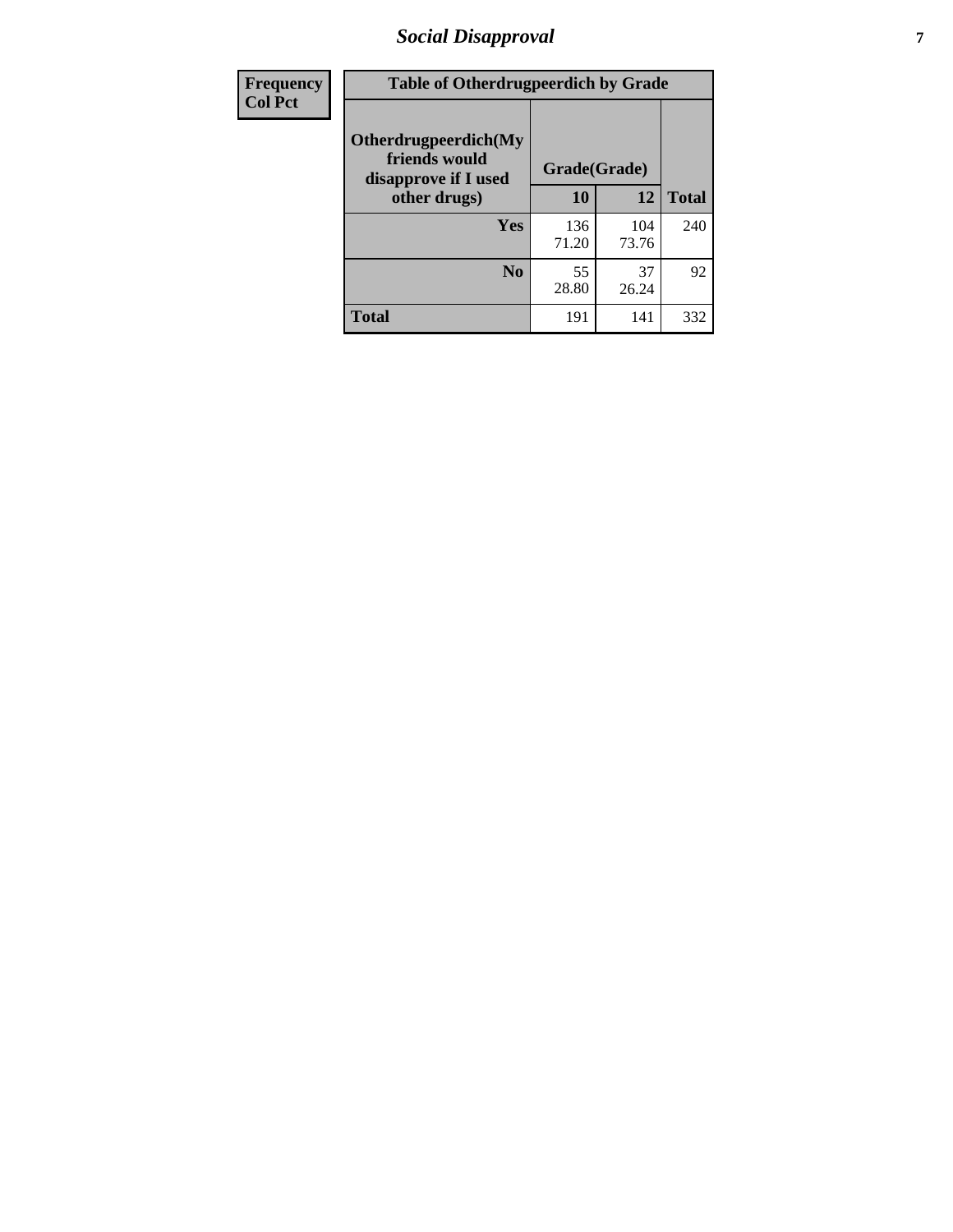### Title IV, Part A, Schedule A **8** *Goal 2: To help ensure that all schools are safe and disciplined Baseline Data: Year 2008-2009 Student Involvement in Gang Activity*

| Frequency      | <b>Table of Gangself by Grade</b>                                                                 |                    |              |              |  |
|----------------|---------------------------------------------------------------------------------------------------|--------------------|--------------|--------------|--|
| <b>Col Pct</b> | Gangself(I<br>have<br>participated<br>in illegal<br>gang<br>activities in<br>the past 30<br>days) | Grade(Grade)<br>10 | 12           | <b>Total</b> |  |
|                | Yes                                                                                               | 11<br>5.76         | 11<br>7.80   | 22           |  |
|                | N <sub>0</sub>                                                                                    | 180<br>94.24       | 130<br>92.20 | 310          |  |
|                | Total                                                                                             | 191                | 141          | 332          |  |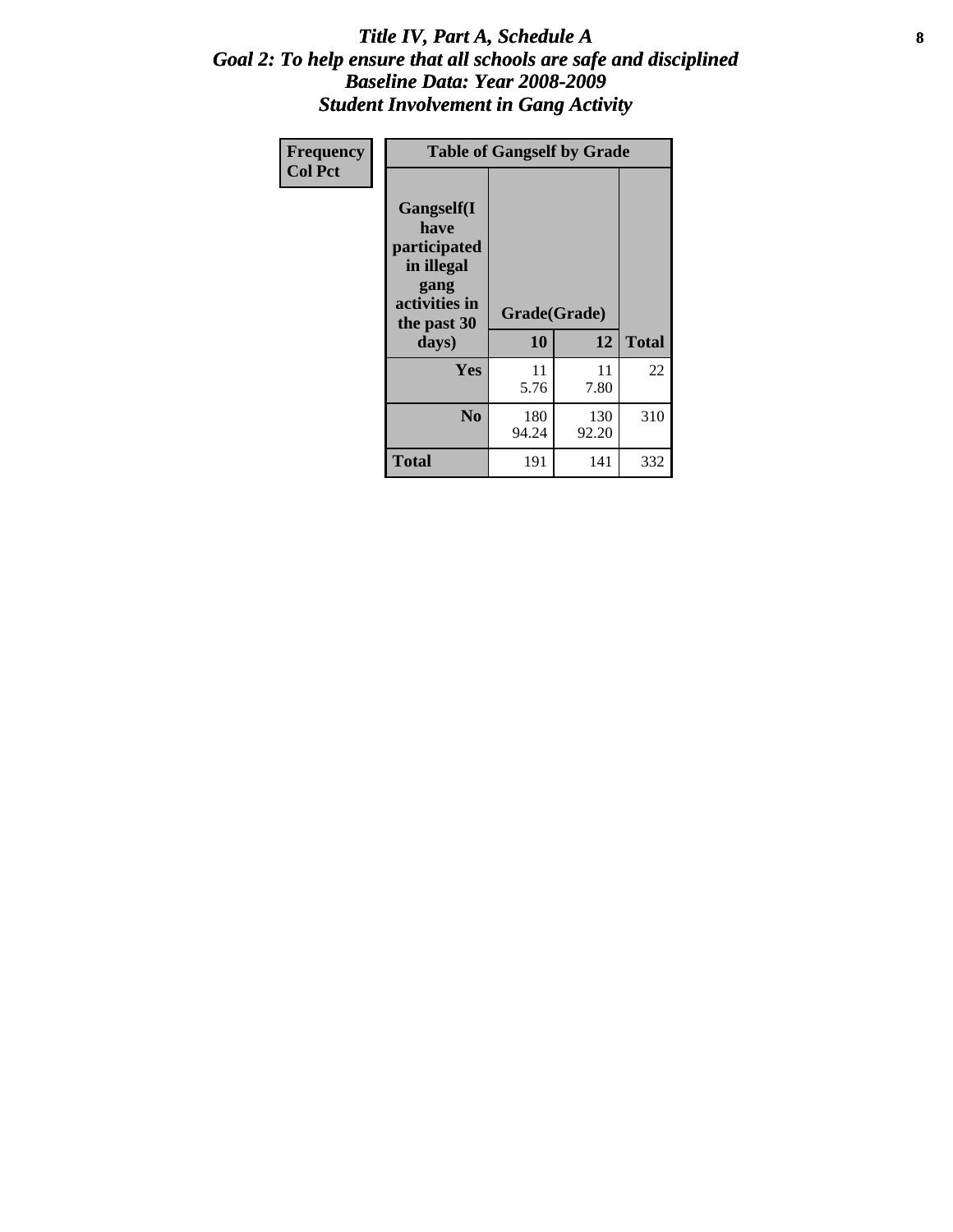# *Student Perception of School Safety* **9**

| <b>Frequency</b><br>Row Pct |
|-----------------------------|
|                             |

| <b>Table of Grade by Safeschool</b> |                                                                                                                                           |                                                        |             |             |     |  |
|-------------------------------------|-------------------------------------------------------------------------------------------------------------------------------------------|--------------------------------------------------------|-------------|-------------|-----|--|
|                                     |                                                                                                                                           | Safeschool (School is a place at which I feel<br>safe) |             |             |     |  |
| Grade(Grade)                        | <b>Somewhat</b><br><b>Somewhat</b><br><b>Strongly</b><br><b>Strongly</b><br><b>Disagree</b><br>Agree<br>Disagree<br><b>Total</b><br>Agree |                                                        |             |             |     |  |
| 10                                  | 31<br>16.23                                                                                                                               | 101<br>52.88                                           | 41<br>21.47 | 18<br>9.42  | 191 |  |
| 12                                  | 30<br>21.28                                                                                                                               | 75<br>53.19                                            | 20<br>14.18 | 16<br>11.35 | 141 |  |
| <b>Total</b>                        | 61                                                                                                                                        | 176                                                    | 61          | 34          | 332 |  |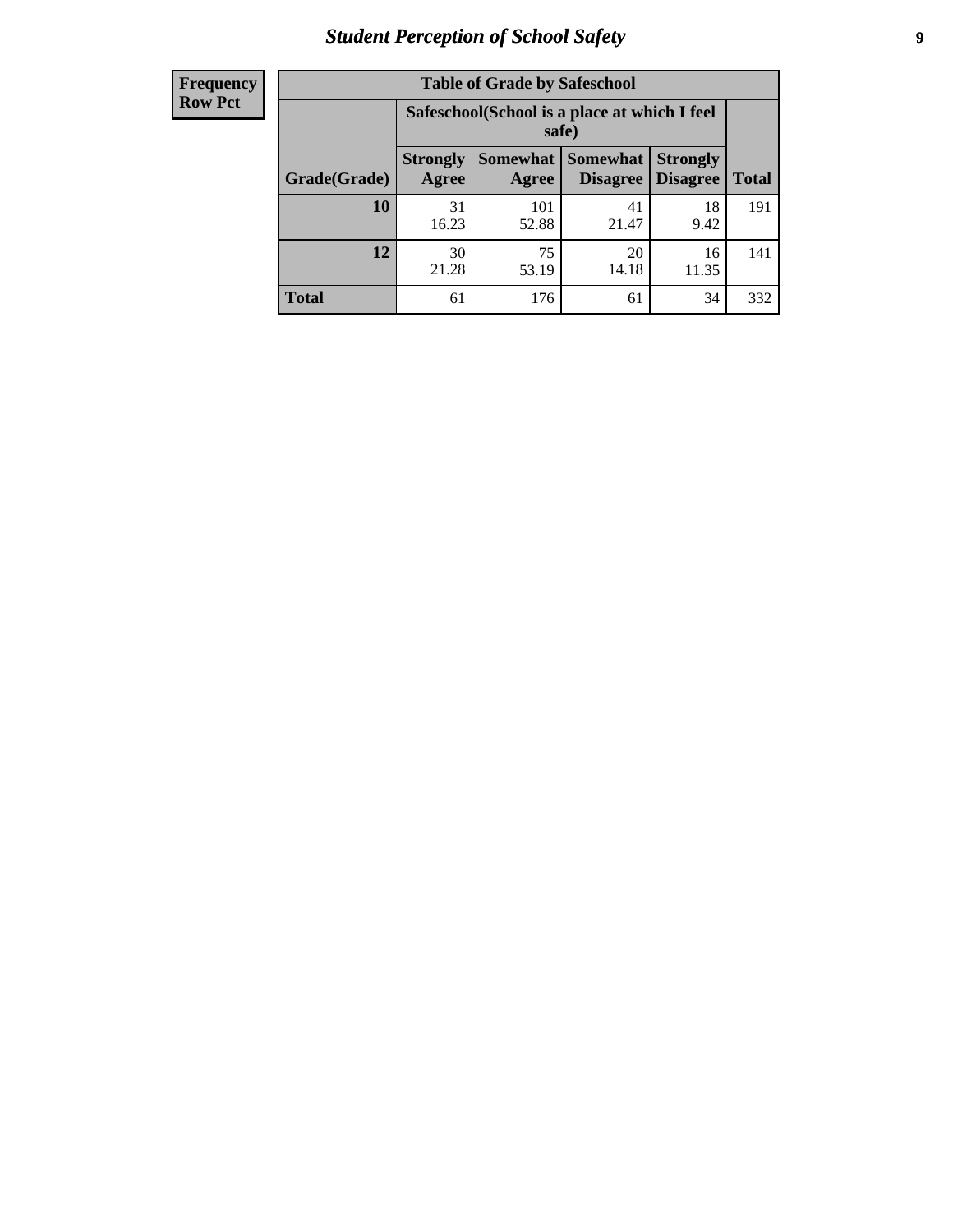### *Students Who Have Been Bullied* **10**

| <b>Frequency</b> | <b>Table of Grade by Bullied</b> |              |                                                                               |                 |           |                       |                        |              |
|------------------|----------------------------------|--------------|-------------------------------------------------------------------------------|-----------------|-----------|-----------------------|------------------------|--------------|
| <b>Row Pct</b>   |                                  |              | <b>Bullied</b> (I have been bullied by other<br>students in the past 30 days) |                 |           |                       |                        |              |
|                  |                                  | $\mathbf{0}$ | 1 or<br>2                                                                     | 3 <sub>to</sub> | 6 to<br>g | <b>10</b><br>to<br>19 | <b>20</b><br>to<br>29  |              |
|                  | Grade(Grade)                     | <b>Days</b>  | days                                                                          | days            | days      | days                  | days                   | <b>Total</b> |
|                  | 10                               | 170<br>89.01 | 12<br>6.28                                                                    | 3<br>1.57       | 0.52      | 3<br>1.57             | $\overline{2}$<br>1.05 | 191          |
|                  | 12                               | 134<br>95.04 | $\mathcal{R}$<br>2.13                                                         | 0.71            | 0<br>0.00 | 0.71                  | 2<br>1.42              | 141          |
|                  | <b>Total</b>                     | 304          | 15                                                                            | $\overline{4}$  |           | 4                     | $\overline{4}$         | 332          |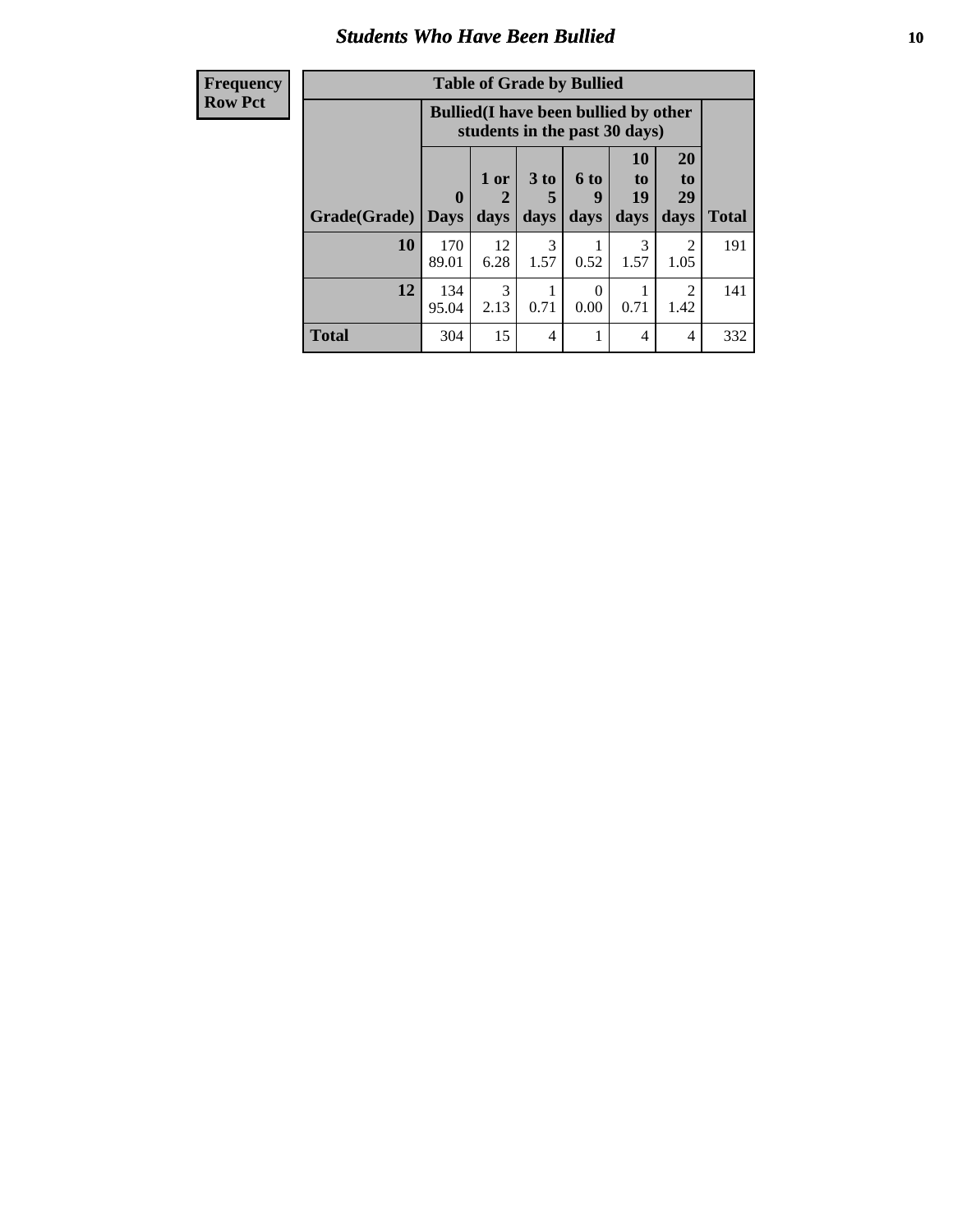### *School Climate* **11**

| <b>Frequency</b> | <b>Table of SchoolClimate1 by Grade</b> |                    |             |              |  |
|------------------|-----------------------------------------|--------------------|-------------|--------------|--|
| <b>Col Pct</b>   | SchoolClimate1(I<br>like school)        | Grade(Grade)<br>10 | 12          | <b>Total</b> |  |
|                  | <b>Strongly Agree</b>                   | 54<br>28.27        | 35<br>24.82 | 89           |  |
|                  | <b>Somewhat Agree</b>                   | 112<br>58.64       | 86<br>60.99 | 198          |  |
|                  | <b>Somewhat Disagree</b>                | 16<br>8.38         | 9<br>6.38   | 25           |  |
|                  | <b>Strongly Disagree</b>                | 9<br>4.71          | 11<br>7.80  | 20           |  |
|                  | <b>Total</b>                            | 191                | 141         | 332          |  |

| <b>Table of SchoolClimate2 by Grade</b>           |                    |             |              |  |  |
|---------------------------------------------------|--------------------|-------------|--------------|--|--|
| SchoolClimate2(I<br>feel successful at<br>school) | Grade(Grade)<br>10 | 12          | <b>Total</b> |  |  |
| <b>Strongly Agree</b>                             | 72<br>37.70        | 67<br>47.52 | 139          |  |  |
| <b>Somewhat Agree</b>                             | 102<br>53.40       | 61<br>43.26 | 163          |  |  |
| <b>Somewhat Disagree</b>                          | 11<br>5.76         | 8<br>5.67   | 19           |  |  |
| <b>Strongly Disagree</b>                          | 6<br>3.14          | 5<br>3.55   | 11           |  |  |
| <b>Total</b>                                      | 191                | 141         | 332          |  |  |

| Frequency      | <b>Table of SchoolClimate3 by Grade</b>                                      |                    |             |              |  |
|----------------|------------------------------------------------------------------------------|--------------------|-------------|--------------|--|
| <b>Col Pct</b> | <b>SchoolClimate3(My</b><br>school has high<br>standards for<br>achievement) | Grade(Grade)<br>10 | 12          | <b>Total</b> |  |
|                | <b>Strongly Agree</b>                                                        | 72<br>37.70        | 57<br>40.43 | 129          |  |
|                | <b>Somewhat Agree</b>                                                        | 79<br>41.36        | 47<br>33.33 | 126          |  |
|                | <b>Somewhat Disagree</b>                                                     | 28<br>14.66        | 25<br>17.73 | 53           |  |
|                | <b>Strongly Disagree</b>                                                     | 12<br>6.28         | 12<br>8.51  | 24           |  |
|                | Total                                                                        | 191                | 141         | 332          |  |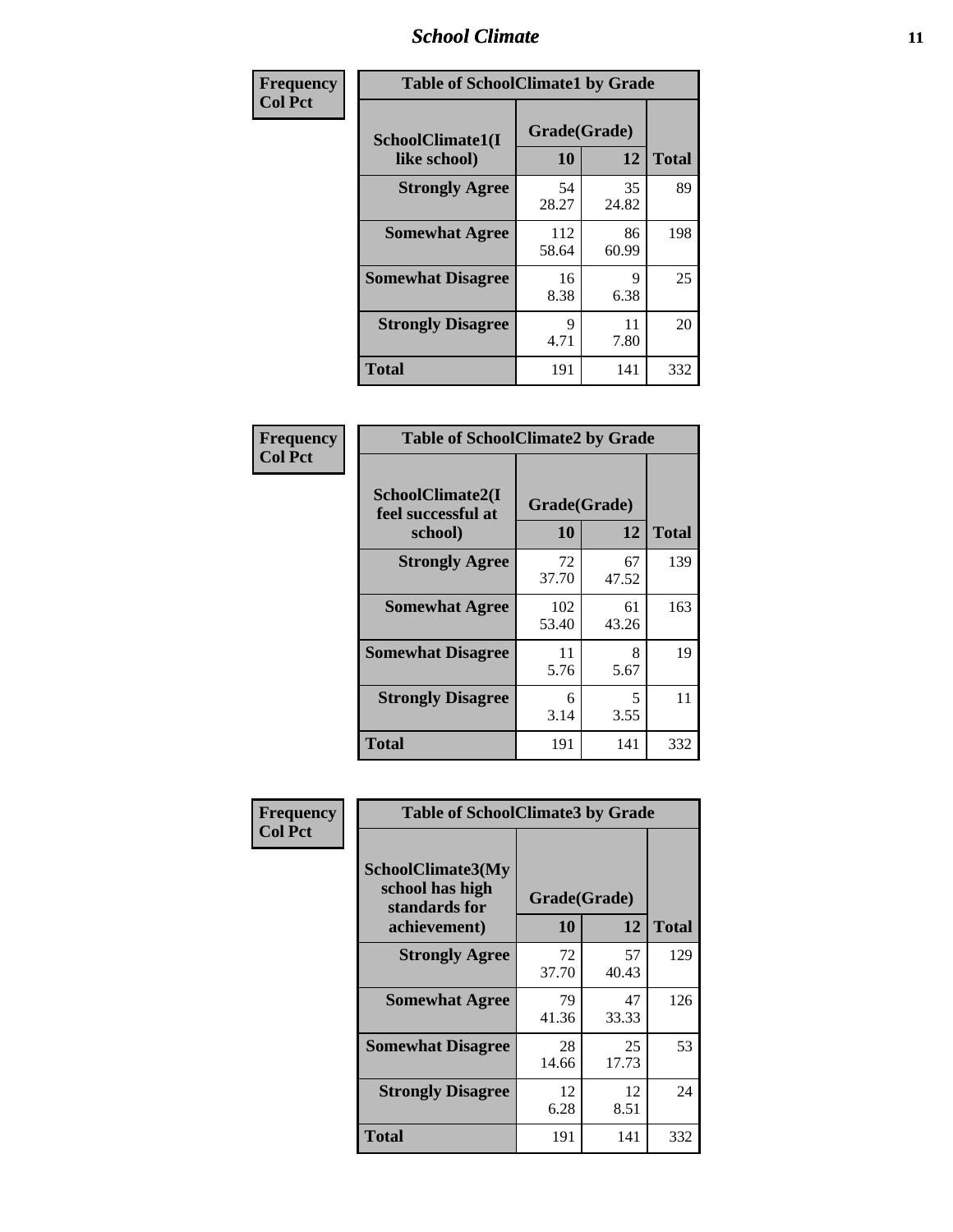### *School Climate* **12**

| Frequency      | <b>Table of SchoolClimate4 by Grade</b>                       |                    |             |              |
|----------------|---------------------------------------------------------------|--------------------|-------------|--------------|
| <b>Col Pct</b> | SchoolClimate4(My<br>school sets clear<br>rules for behavior) | Grade(Grade)<br>10 | 12          | <b>Total</b> |
|                | <b>Strongly Agree</b>                                         | 86<br>45.03        | 62<br>43.97 | 148          |
|                | <b>Somewhat Agree</b>                                         | 72<br>37.70        | 59<br>41.84 | 131          |
|                | <b>Somewhat Disagree</b>                                      | 21<br>10.99        | 14<br>9.93  | 35           |
|                | <b>Strongly Disagree</b>                                      | 12<br>6.28         | 6<br>4.26   | 18           |
|                | <b>Total</b>                                                  | 191                | 141         | 332          |

| <b>Table of SchoolClimate5 by Grade</b>                   |              |             |              |  |  |
|-----------------------------------------------------------|--------------|-------------|--------------|--|--|
| SchoolClimate5(I<br>know what to do in<br>an emergency at | Grade(Grade) |             |              |  |  |
| school)                                                   | 10           | 12          | <b>Total</b> |  |  |
| <b>Strongly Agree</b>                                     | 99<br>51.83  | 63<br>44.68 | 162          |  |  |
| <b>Somewhat Agree</b>                                     | 64<br>33.51  | 53<br>37.59 | 117          |  |  |
| <b>Somewhat Disagree</b>                                  | 17<br>8.90   | 21<br>14.89 | 38           |  |  |
| <b>Strongly Disagree</b>                                  | 11<br>5.76   | 4<br>2.84   | 15           |  |  |
| <b>Total</b>                                              | 191          | 141         | 332          |  |  |

| Frequency      | <b>Table of SchoolClimate6 by Grade</b>                  |                    |             |              |
|----------------|----------------------------------------------------------|--------------------|-------------|--------------|
| <b>Col Pct</b> | <b>SchoolClimate6(Teachers</b><br>treat me with respect) | Grade(Grade)<br>10 | 12          | <b>Total</b> |
|                | <b>Strongly Agree</b>                                    | 52<br>27.23        | 52<br>36.88 | 104          |
|                | <b>Somewhat Agree</b>                                    | 88<br>46.07        | 63<br>44.68 | 151          |
|                | <b>Somewhat Disagree</b>                                 | 33<br>17.28        | 21<br>14.89 | 54           |
|                | <b>Strongly Disagree</b>                                 | 18<br>9.42         | 5<br>3.55   | 23           |
|                | <b>Total</b>                                             | 191                | 141         | 332          |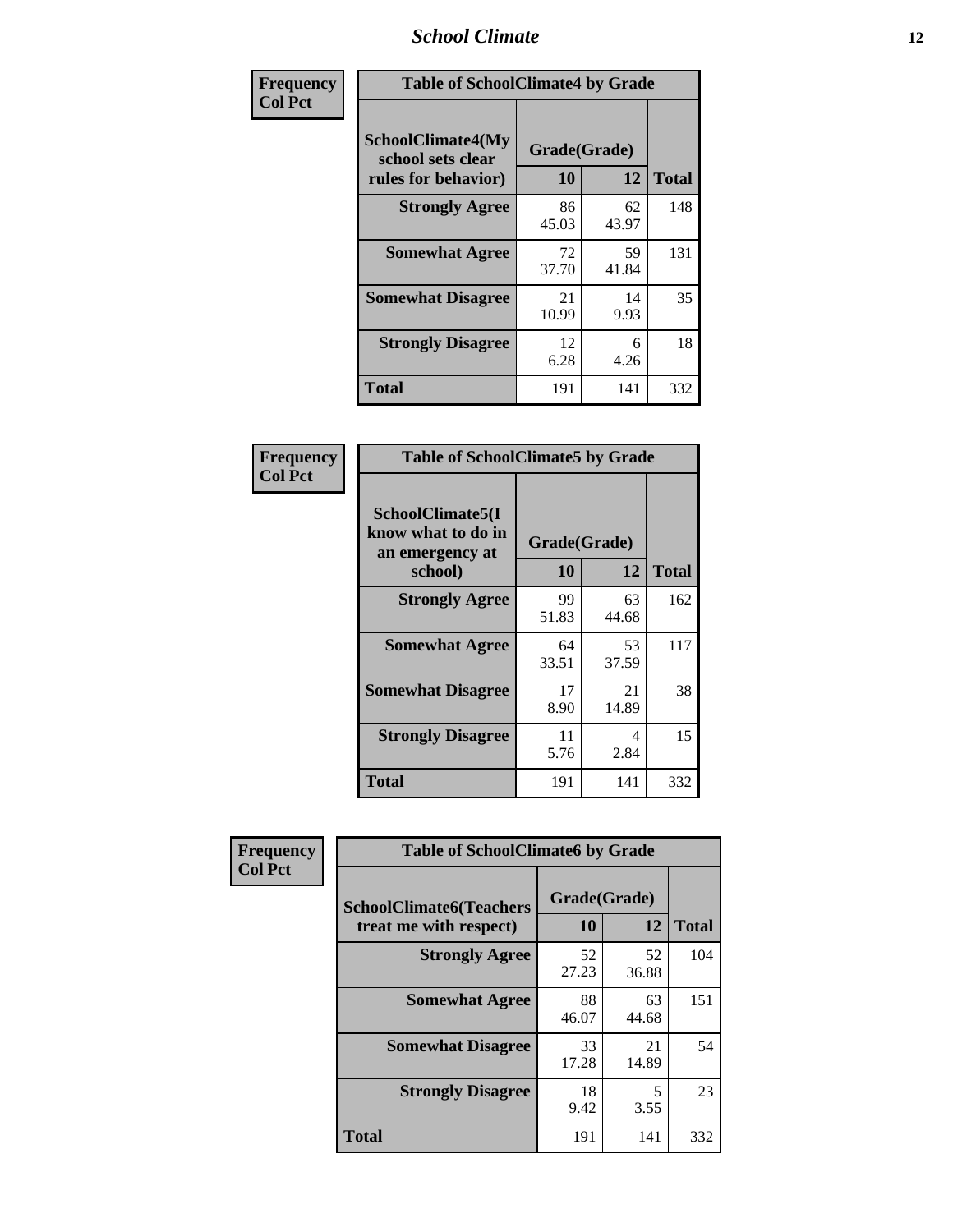### *School Climate* **13**

| Frequency      | <b>Table of SchoolClimate7 by Grade</b>                                       |                           |             |              |
|----------------|-------------------------------------------------------------------------------|---------------------------|-------------|--------------|
| <b>Col Pct</b> | <b>SchoolClimate7(Behaviors</b><br>in my class allow the<br>teacher to teach) | Grade(Grade)<br><b>10</b> | 12          | <b>Total</b> |
|                | <b>Strongly Agree</b>                                                         | 21<br>10.99               | 28<br>19.86 | 49           |
|                | <b>Somewhat Agree</b>                                                         | 103<br>53.93              | 75<br>53.19 | 178          |
|                | <b>Somewhat Disagree</b>                                                      | 44<br>23.04               | 21<br>14.89 | 65           |
|                | <b>Strongly Disagree</b>                                                      | 23<br>12.04               | 17<br>12.06 | 40           |
|                | <b>Total</b>                                                                  | 191                       | 141         | 332          |

| Frequency      | <b>Table of SchoolClimate8 by Grade</b>                                              |                    |             |              |
|----------------|--------------------------------------------------------------------------------------|--------------------|-------------|--------------|
| <b>Col Pct</b> | <b>SchoolClimate8(Students</b><br>are frequently<br>recognized for good<br>behavior) | Grade(Grade)<br>10 | 12          | <b>Total</b> |
|                | <b>Strongly Agree</b>                                                                | 14<br>7.33         | 19<br>13.48 | 33           |
|                | <b>Somewhat Agree</b>                                                                | 78<br>40.84        | 40<br>28.37 | 118          |
|                | <b>Somewhat Disagree</b>                                                             | 63<br>32.98        | 54<br>38.30 | 117          |
|                | <b>Strongly Disagree</b>                                                             | 36<br>18.85        | 28<br>19.86 | 64           |
|                | <b>Total</b>                                                                         | 191                | 141         | 332          |

| Frequency      | <b>Table of SchoolClimate9 by Grade</b>                                           |                    |             |              |
|----------------|-----------------------------------------------------------------------------------|--------------------|-------------|--------------|
| <b>Col Pct</b> | SchoolClimate9(School<br>counselor would be<br>helpful if I needed<br>assistance) | Grade(Grade)<br>10 | 12          | <b>Total</b> |
|                | <b>Strongly Agree</b>                                                             | 77<br>40.31        | 74<br>52.48 | 151          |
|                | <b>Somewhat Agree</b>                                                             | 64<br>33.51        | 31<br>21.99 | 95           |
|                | <b>Somewhat Disagree</b>                                                          | 24<br>12.57        | 24<br>17.02 | 48           |
|                | <b>Strongly Disagree</b>                                                          | 26<br>13.61        | 12<br>8.51  | 38           |
|                | Total                                                                             | 191                | 141         | 332          |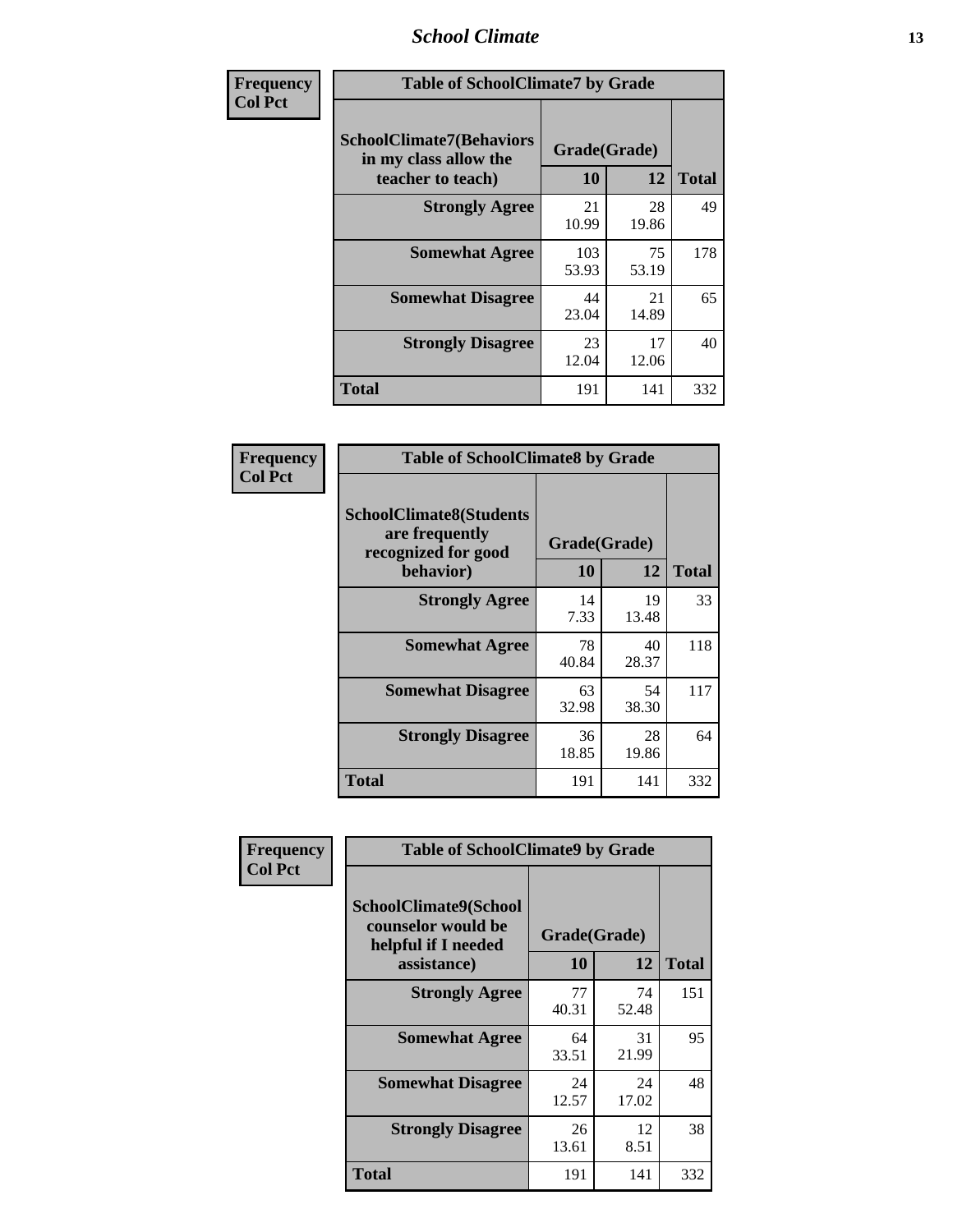### *Reasons for Dropping Out* **14**

| Frequency      | <b>Table of Dropoutreason by Grade</b>                                   |                    |             |              |
|----------------|--------------------------------------------------------------------------|--------------------|-------------|--------------|
| <b>Col Pct</b> | Dropoutreason(If<br>I dropped out the<br>reason would<br>most likely be) | Grade(Grade)<br>10 | 12          | <b>Total</b> |
|                | Won't Drop out                                                           | 120<br>62.83       | 83<br>58.87 | 203          |
|                | <b>Bored</b>                                                             | 25<br>13.09        | 28<br>19.86 | 53           |
|                | <b>Family Reasons</b>                                                    | 11<br>5.76         | 5<br>3.55   | 16           |
|                | <b>Being Bullied</b>                                                     | 4<br>2.09          | 0.71        | 5            |
|                | <b>Other</b>                                                             | 31<br>16.23        | 24<br>17.02 | 55           |
|                | <b>Total</b>                                                             | 191                | 141         | 332          |

| Frequency<br><b>Col Pct</b> | <b>Table of Dropout by Grade</b>                                       |                    |             |              |  |
|-----------------------------|------------------------------------------------------------------------|--------------------|-------------|--------------|--|
|                             | Dropout(I<br>have<br>thought<br>about<br>dropping<br>out of<br>school) | Grade(Grade)<br>10 | 12          | <b>Total</b> |  |
|                             |                                                                        |                    |             |              |  |
|                             | Yes                                                                    | 41<br>21.47        | 42<br>29.79 | 83           |  |
|                             | N <sub>0</sub>                                                         | 150<br>78.53       | 99<br>70.21 | 249          |  |
|                             | <b>Total</b>                                                           | 191                | 141         | 332          |  |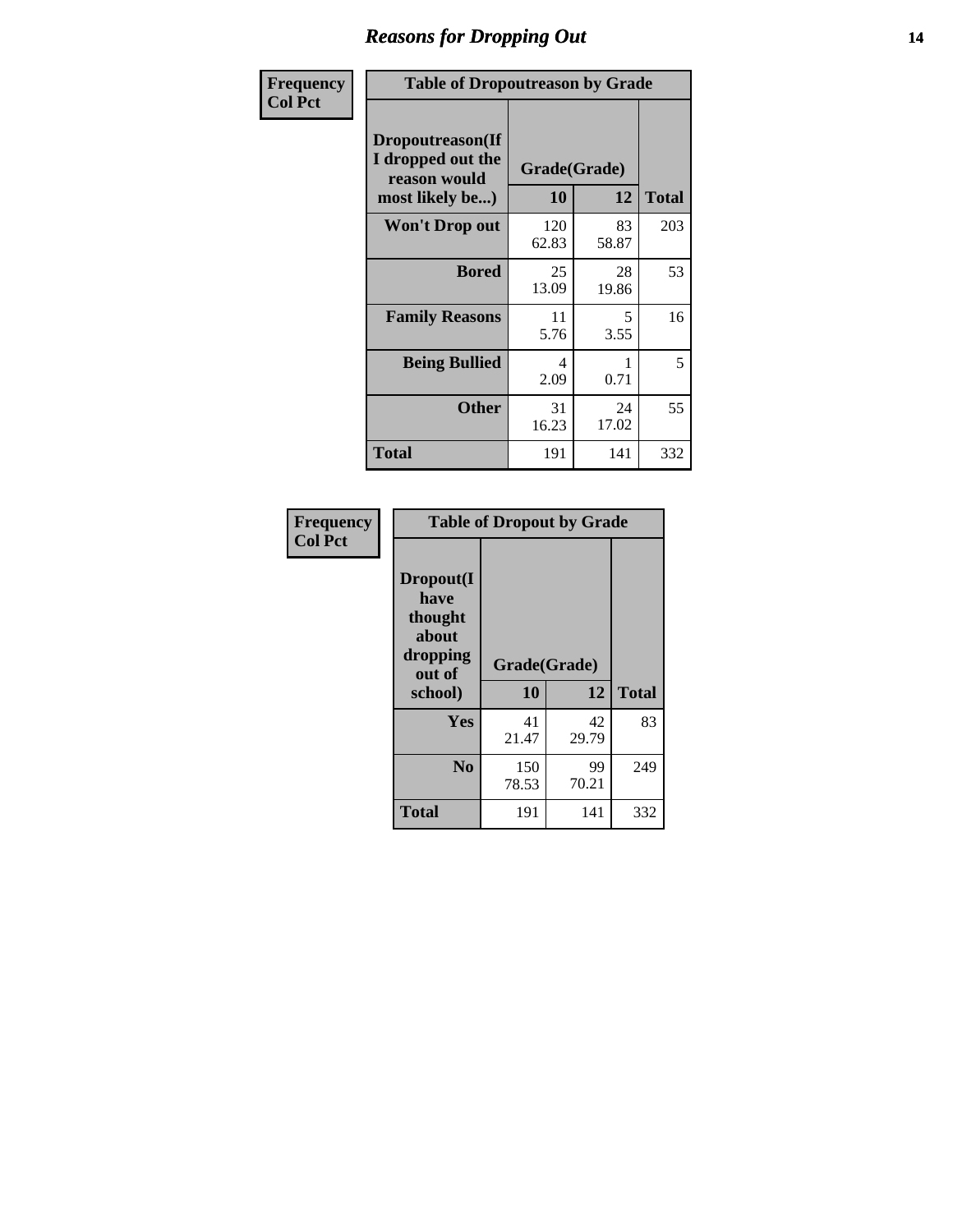*School Safety* **15**

| Frequency      | <b>Table of Gangself by Grade</b>                                                                 |                    |              |              |
|----------------|---------------------------------------------------------------------------------------------------|--------------------|--------------|--------------|
| <b>Col Pct</b> | Gangself(I<br>have<br>participated<br>in illegal<br>gang<br>activities in<br>the past 30<br>days) | Grade(Grade)<br>10 | 12           | <b>Total</b> |
|                | Yes                                                                                               | 11<br>5.76         | 11<br>7.80   | 22           |
|                | N <sub>0</sub>                                                                                    | 180<br>94.24       | 130<br>92.20 | 310          |
|                | <b>Total</b>                                                                                      | 191                | 141          | 332          |

| Frequency<br><b>Col Pct</b> | <b>Table of Gangpeers by Grade</b>                                                                                             |                    |              |              |  |
|-----------------------------|--------------------------------------------------------------------------------------------------------------------------------|--------------------|--------------|--------------|--|
|                             | <b>Gangpeers</b> (I<br>have friends<br>who have<br>participated<br>in illegal<br>gang<br>activities in<br>the past 30<br>days) | Grade(Grade)<br>10 | 12           | <b>Total</b> |  |
|                             | <b>Yes</b>                                                                                                                     | 67<br>35.08        | 39<br>27.66  | 106          |  |
|                             | N <sub>0</sub>                                                                                                                 | 124<br>64.92       | 102<br>72.34 | 226          |  |
|                             | <b>Total</b>                                                                                                                   | 191                | 141          | 332          |  |

| Frequency<br><b>Col Pct</b>                                        | <b>Table of Pickedon by Grade</b> |              |             |              |
|--------------------------------------------------------------------|-----------------------------------|--------------|-------------|--------------|
| <b>Pickedon(I have</b><br>been picked on or<br>teased at school in |                                   | Grade(Grade) |             |              |
|                                                                    | the past 30 days)                 | 10           | 12          | <b>Total</b> |
|                                                                    | <b>Strongly Agree</b>             | 19<br>9.95   | 9<br>6.38   | 28           |
|                                                                    | <b>Somewhat Agree</b>             | 25<br>13.09  | 19<br>13.48 | 44           |
|                                                                    | <b>Somewhat Disagree</b>          | 34<br>17.80  | 16<br>11.35 | 50           |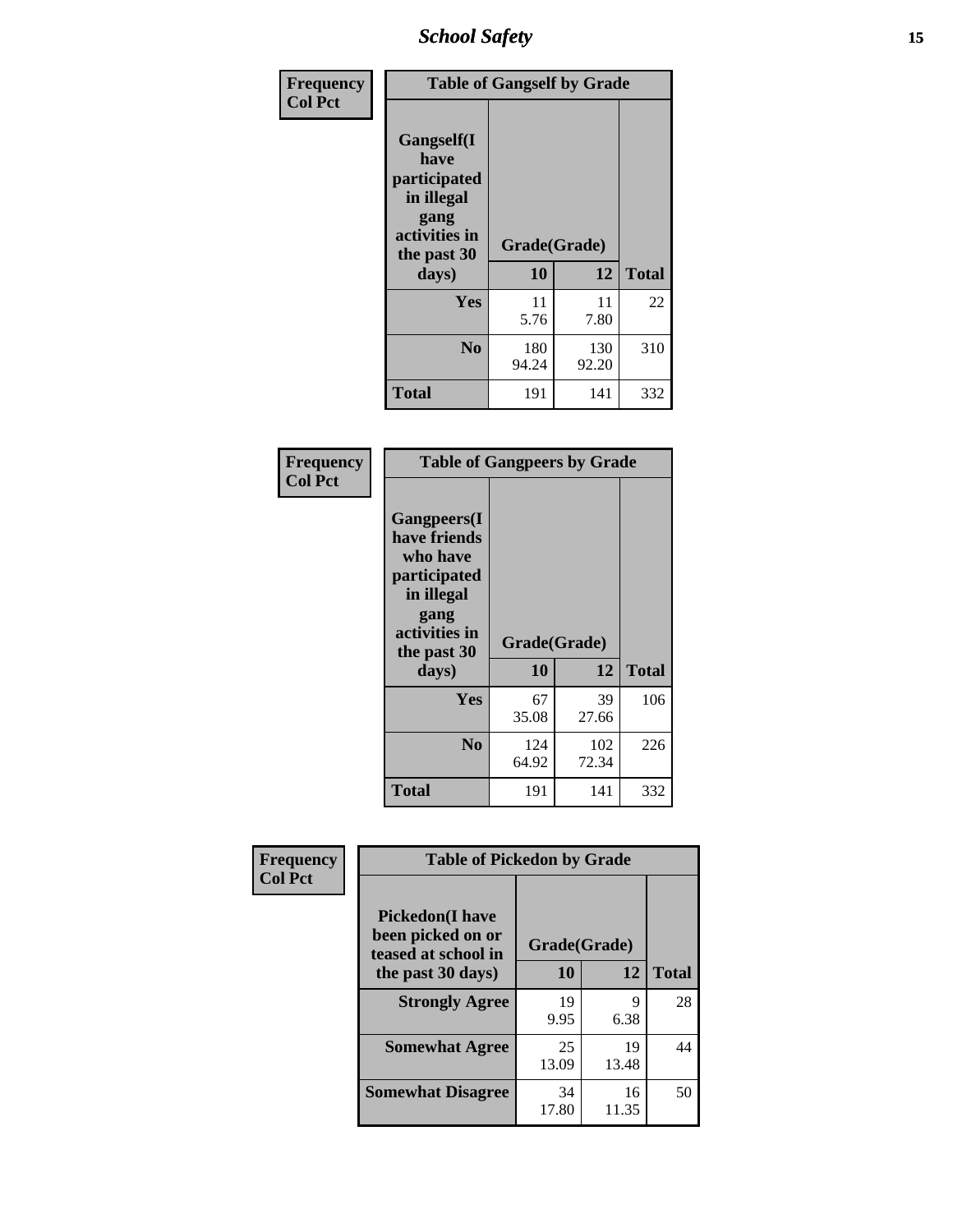# *School Safety* **16**

| <b>Frequency</b> |                                                                                          | <b>Table of Pickedon by Grade</b> |             |              |  |  |  |  |  |  |
|------------------|------------------------------------------------------------------------------------------|-----------------------------------|-------------|--------------|--|--|--|--|--|--|
| <b>Col Pct</b>   | <b>Pickedon</b> (I have<br>been picked on or<br>teased at school in<br>the past 30 days) | Grade(Grade)<br>10                | 12          | <b>Total</b> |  |  |  |  |  |  |
|                  | <b>Strongly Disagree</b>                                                                 | 113<br>59.16                      | 97<br>68.79 | 210          |  |  |  |  |  |  |
|                  | Total                                                                                    | 191                               | 141         | 332          |  |  |  |  |  |  |

| Frequency      |                                                          | <b>Table of Safeschool by Grade</b> |             |              |  |  |  |  |  |
|----------------|----------------------------------------------------------|-------------------------------------|-------------|--------------|--|--|--|--|--|
| <b>Col Pct</b> | Safeschool(School<br>is a place at which I<br>feel safe) | Grade(Grade)<br>10                  | 12          | <b>Total</b> |  |  |  |  |  |
|                | <b>Strongly Agree</b>                                    | 31<br>16.23                         | 30<br>21.28 | 61           |  |  |  |  |  |
|                | <b>Somewhat Agree</b>                                    | 101<br>52.88                        | 75<br>53.19 | 176          |  |  |  |  |  |
|                | <b>Somewhat Disagree</b>                                 | 41<br>21.47                         | 20<br>14.18 | 61           |  |  |  |  |  |
|                | <b>Strongly Disagree</b>                                 | 18<br>9.42                          | 16<br>11.35 | 34           |  |  |  |  |  |
|                | <b>Total</b>                                             | 191                                 | 141         | 332          |  |  |  |  |  |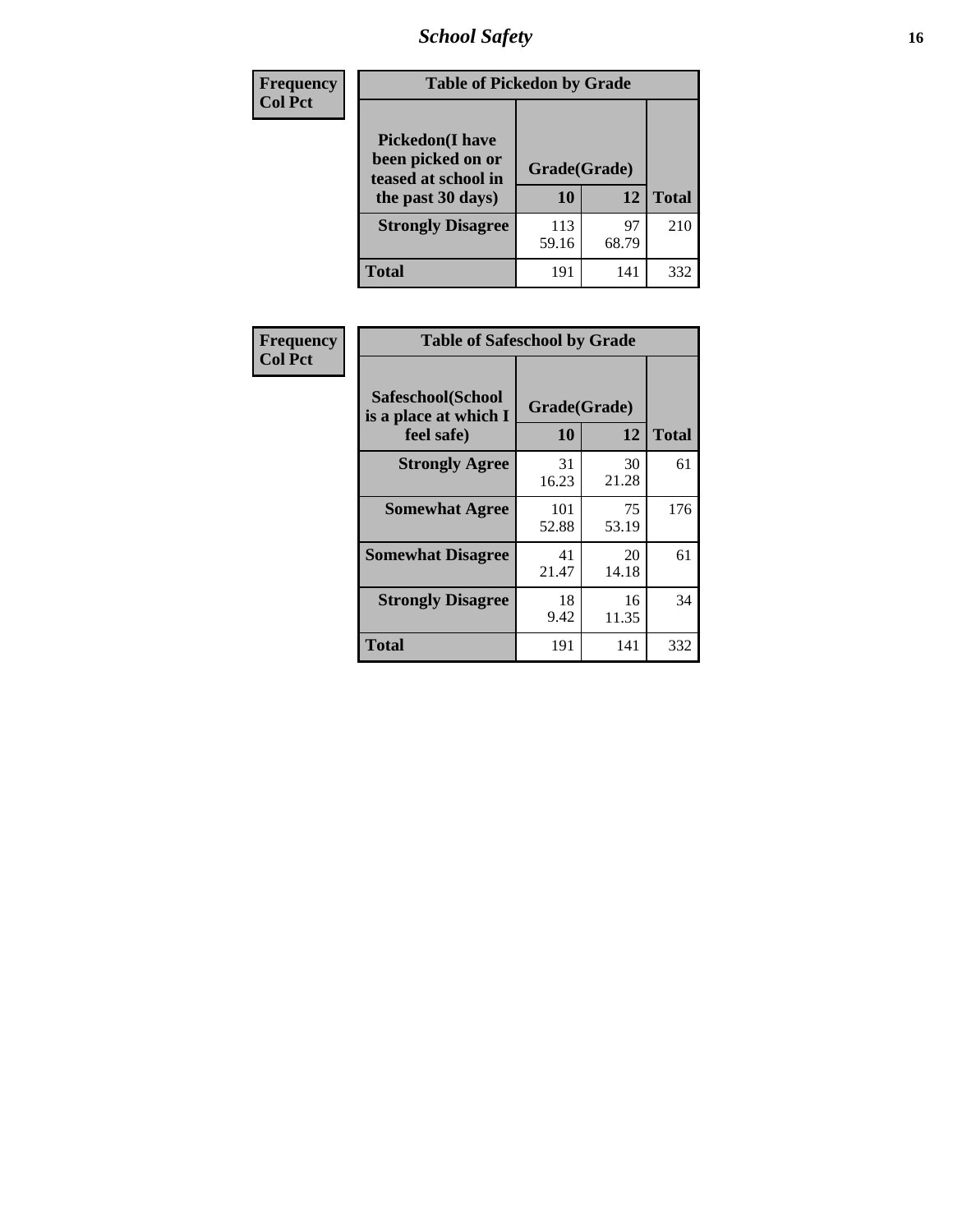*School Safety* **17**

| <b>Frequency</b> | <b>Table of Grade by Bullied</b> |              |                                                                               |                              |                          |                        |                               |              |  |  |  |
|------------------|----------------------------------|--------------|-------------------------------------------------------------------------------|------------------------------|--------------------------|------------------------|-------------------------------|--------------|--|--|--|
| <b>Row Pct</b>   |                                  |              | <b>Bullied</b> (I have been bullied by other<br>students in the past 30 days) |                              |                          |                        |                               |              |  |  |  |
|                  | Grade(Grade)   Days              | $\mathbf 0$  | 1 or<br>days                                                                  | 3 <sub>to</sub><br>5<br>days | <b>6 to</b><br>9<br>days | 10<br>to<br>19<br>days | <b>20</b><br>to<br>29<br>days | <b>Total</b> |  |  |  |
|                  | 10                               | 170<br>89.01 | 12<br>6.28                                                                    | 3<br>1.57                    | 0.52                     | 3<br>1.57              | 2<br>1.05                     | 191          |  |  |  |
|                  | 12                               | 134<br>95.04 | 3<br>2.13                                                                     | 0.71                         | $\Omega$<br>0.00         | 0.71                   | 2<br>1.42                     | 141          |  |  |  |
|                  | <b>Total</b>                     | 304          | 15                                                                            | 4                            |                          | 4                      | 4                             | 332          |  |  |  |

| <b>Frequency</b> |              | <b>Table of Grade by Bulliedothers</b> |                                                                |                   |                               |                               |                   |              |  |
|------------------|--------------|----------------------------------------|----------------------------------------------------------------|-------------------|-------------------------------|-------------------------------|-------------------|--------------|--|
| <b>Row Pct</b>   |              |                                        | <b>Bulliedothers</b> (I bullied others in the<br>past 30 days) |                   |                               |                               |                   |              |  |
|                  | Grade(Grade) | $\mathbf{0}$<br><b>Days</b>            | 1 or<br>days                                                   | 3 to<br>5<br>days | <b>10</b><br>to<br>19<br>days | <b>20</b><br>to<br>29<br>days | All<br>30<br>days | <b>Total</b> |  |
|                  | 10           | 173<br>90.58                           | 11<br>5.76                                                     | 3<br>1.57         | 0.52                          | 2<br>1.05                     | 0.52              | 191          |  |
|                  | 12           | 128<br>90.78                           | 6<br>4.26                                                      | 0.71              | 0.71                          | 0.71                          | 4<br>2.84         | 141          |  |
|                  | <b>Total</b> | 301                                    | 17                                                             | 4                 | $\overline{2}$                | 3                             | 5                 | 332          |  |

| <b>Frequency</b> |              | <b>Table of Grade by Weaponschool</b>                     |                        |                          |                               |                   |              |
|------------------|--------------|-----------------------------------------------------------|------------------------|--------------------------|-------------------------------|-------------------|--------------|
| <b>Row Pct</b>   |              | Weaponschool (I brought a<br>weapon to school in the past |                        |                          |                               |                   |              |
|                  | Grade(Grade) | $\mathbf{0}$<br><b>Days</b>                               | 1 or<br>2<br>days      | 10<br>to -<br>19<br>days | <b>20</b><br>to<br>29<br>days | All<br>30<br>days | <b>Total</b> |
|                  | 10           | 187<br>97.91                                              | 0.52                   | 0.52                     | 0.52                          | 0.52              | 191          |
|                  | 12           | 135<br>95.74                                              | $\overline{2}$<br>1.42 | 0<br>0.00                | $\overline{2}$<br>1.42        | 2<br>1.42         | 141          |
|                  | <b>Total</b> | 322                                                       | 3                      | 1                        | 3                             | 3                 | 332          |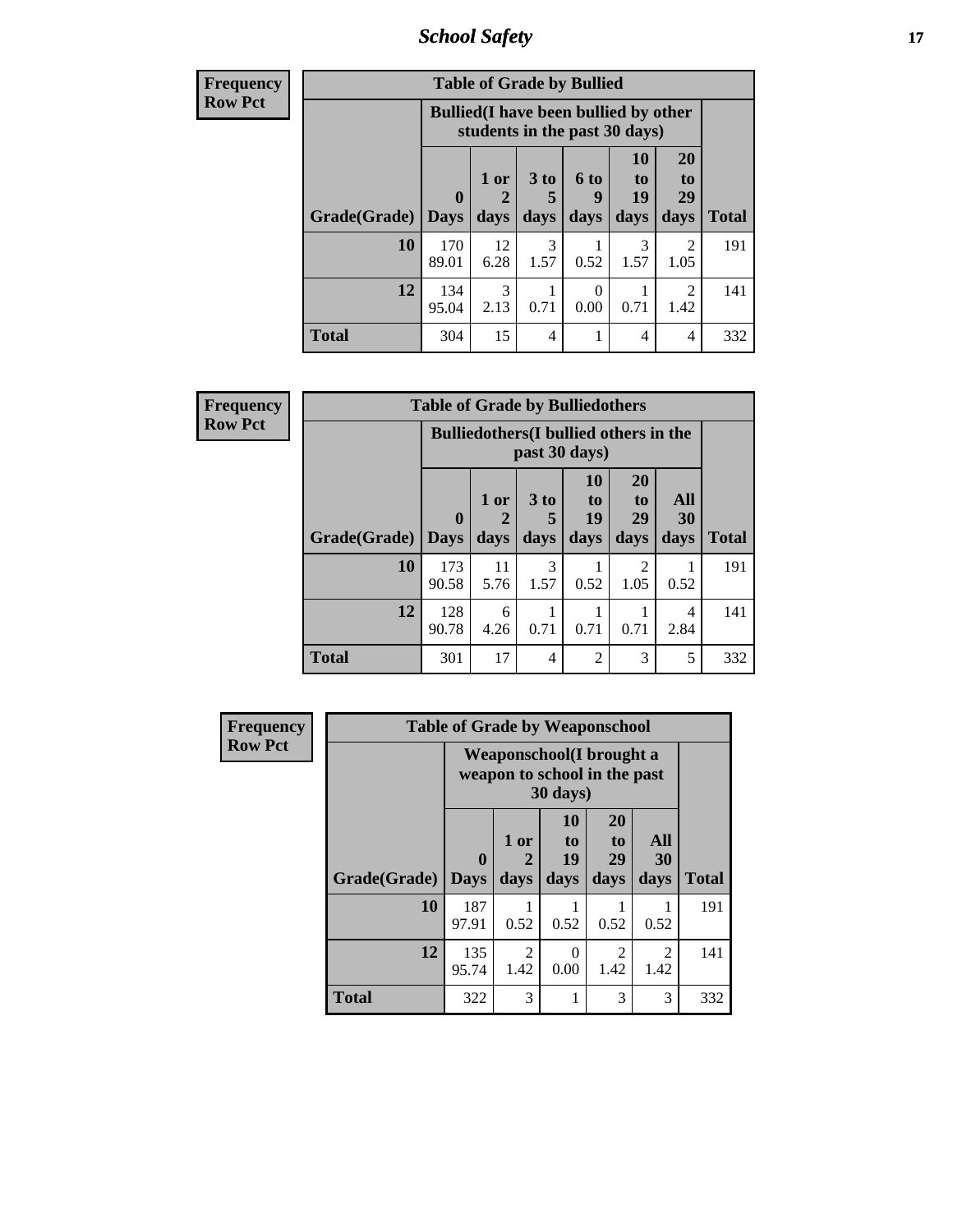*School Safety* **18**

| <b>Frequency</b> | <b>Table of Grade by Absentunsafe</b> |                  |                   |                                                                                  |                        |              |  |  |  |
|------------------|---------------------------------------|------------------|-------------------|----------------------------------------------------------------------------------|------------------------|--------------|--|--|--|
| <b>Row Pct</b>   |                                       |                  | 30 days)          | <b>Absentunsafe(I have</b><br>missed school because I<br>felt unsafe in the past |                        |              |  |  |  |
|                  | Grade(Grade)                          | 0<br><b>Days</b> | 1 or<br>2<br>days | 3 <sub>to</sub><br>5<br>days                                                     | 20<br>to<br>29<br>days | <b>Total</b> |  |  |  |
|                  | 10                                    | 188<br>98.43     | 0.52              | 0<br>0.00                                                                        | $\mathfrak{D}$<br>1.05 | 191          |  |  |  |
|                  | 12                                    | 138<br>97.87     | 0.71              | 0.71                                                                             | 1<br>0.71              | 141          |  |  |  |
|                  | <b>Total</b>                          | 326              | $\mathfrak{D}$    | 1                                                                                | 3                      | 332          |  |  |  |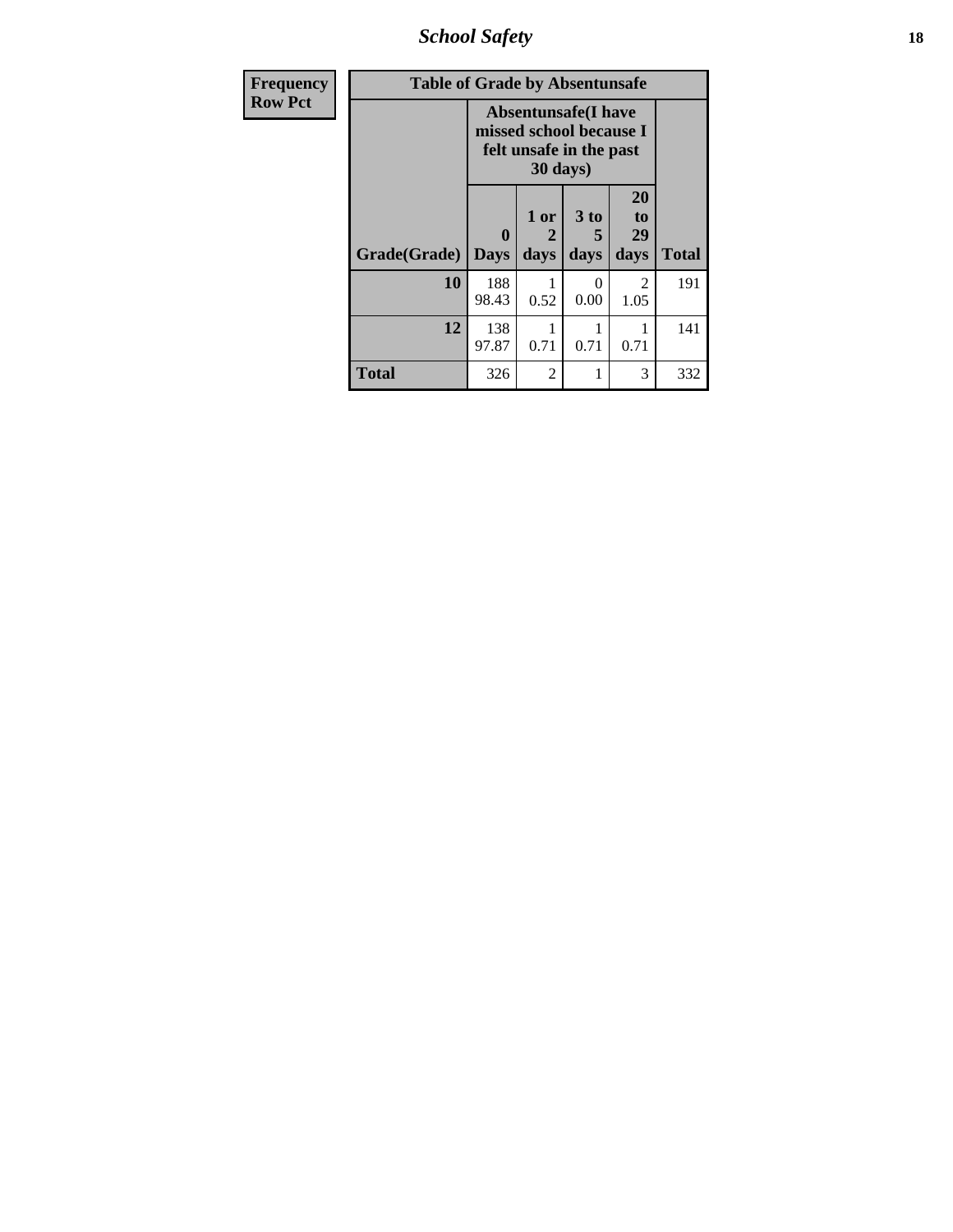# *Drug Use During Last 30 Days* **19**

#### **Frequency Row Pct**

| <b>Table of Grade by Alcohol</b> |                                 |                                                                                                                |            |            |            |                                     |           |     |  |  |
|----------------------------------|---------------------------------|----------------------------------------------------------------------------------------------------------------|------------|------------|------------|-------------------------------------|-----------|-----|--|--|
|                                  |                                 |                                                                                                                |            |            |            | Alcohol (Alcohol use, past 30 days) |           |     |  |  |
| Grade(Grade)                     | <b>Did</b><br>not<br><b>use</b> | $6-9$<br>$10-19$<br>20-29<br>$3 - 5$<br>$1 - 2$<br><b>Every</b><br>days<br>days<br>days<br>day<br>days<br>days |            |            |            |                                     |           |     |  |  |
| 10                               | 136<br>71.20                    | 13<br>6.81                                                                                                     | 10<br>5.24 | 8<br>4.19  | 11<br>5.76 | 10<br>5.24                          | 3<br>1.57 | 191 |  |  |
| 12                               | 90<br>63.83                     | 11<br>7.80                                                                                                     | 10<br>7.09 | 11<br>7.80 | 9<br>6.38  | 6<br>4.26                           | 4<br>2.84 | 141 |  |  |
| <b>Total</b>                     | 226                             | 24                                                                                                             | 20         | 19         | 20         | 16                                  | 7         | 332 |  |  |

#### **Frequency Row Pct**

| <b>Table of Grade by Cigarettes</b> |                                 |                                                                                                                         |      |                        |           |           |           |     |  |  |  |
|-------------------------------------|---------------------------------|-------------------------------------------------------------------------------------------------------------------------|------|------------------------|-----------|-----------|-----------|-----|--|--|--|
|                                     |                                 | <b>Cigarettes</b> (Smoking tobacco use,<br>past 30 days)                                                                |      |                        |           |           |           |     |  |  |  |
| Grade(Grade)                        | <b>Did</b><br>not<br><b>use</b> | $10-19$<br>$6-9$<br>20-29<br>$3 - 5$<br>$1 - 2$<br>Every<br><b>Total</b><br>days<br>days<br>days<br>days<br>day<br>days |      |                        |           |           |           |     |  |  |  |
| 10                                  | 172<br>90.05                    | 6<br>3.14                                                                                                               | 0.52 | $\overline{2}$<br>1.05 | 3<br>1.57 | 3<br>1.57 | 4<br>2.09 | 191 |  |  |  |
| 12                                  | 112<br>79.43                    | 5<br>10<br>5<br>4<br>4<br>7.09<br>2.84<br>2.84<br>0.71<br>3.55<br>3.55                                                  |      |                        |           |           |           |     |  |  |  |
| <b>Total</b>                        | 284                             | 10                                                                                                                      | 6    | 3                      | 13        | 7         | 9         | 332 |  |  |  |

| Frequency      | <b>Table of Grade by Smokeless</b> |                          |                                                         |                 |                   |              |  |  |  |
|----------------|------------------------------------|--------------------------|---------------------------------------------------------|-----------------|-------------------|--------------|--|--|--|
| <b>Row Pct</b> |                                    |                          | <b>Smokeless</b> (Chewing<br>tobacco use, past 30 days) |                 |                   |              |  |  |  |
|                | Grade(Grade)                       | Did<br>not<br><b>use</b> | $1 - 2$<br>days                                         | $10-19$<br>days | $20 - 29$<br>days | <b>Total</b> |  |  |  |
|                | 10                                 | 187<br>97.91             | 0<br>0.00                                               | 0.52            | 3<br>1.57         | 191          |  |  |  |
|                | 12                                 | 137<br>97.16             | 0.71                                                    | 2<br>1.42       | 0.71              | 141          |  |  |  |
|                | <b>Total</b>                       | 324                      |                                                         | 3               | $\overline{4}$    | 332          |  |  |  |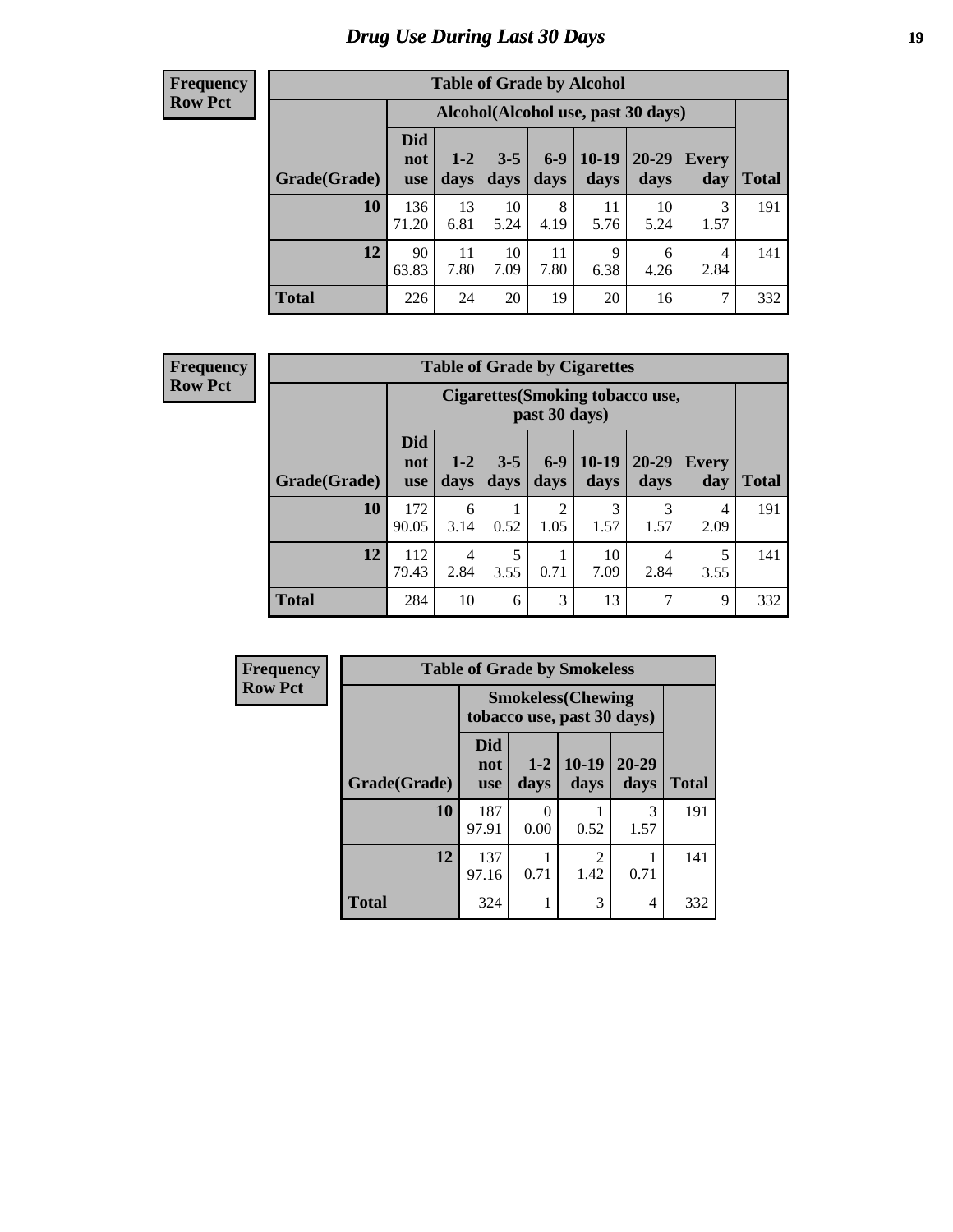#### **Frequency Row Pct**

| <b>Table of Grade by Marijuana</b> |                          |                                                                                                                  |           |           |           |           |           |     |  |  |  |
|------------------------------------|--------------------------|------------------------------------------------------------------------------------------------------------------|-----------|-----------|-----------|-----------|-----------|-----|--|--|--|
|                                    |                          | Marijuana (Marijuana use, past 30 days)                                                                          |           |           |           |           |           |     |  |  |  |
| Grade(Grade)                       | Did<br>not<br><b>use</b> | $6 - 9$<br>$10-19$<br>20-29<br>$3 - 5$<br>$1 - 2$<br><b>Every</b><br>days<br>days<br>days<br>day<br>days<br>days |           |           |           |           |           |     |  |  |  |
| 10                                 | 153<br>80.10             | 15<br>7.85                                                                                                       | 4<br>2.09 | 5<br>2.62 | 6<br>3.14 | 4<br>2.09 | 4<br>2.09 | 191 |  |  |  |
| 12                                 | 103<br>73.05             | $\overline{4}$<br>2.84                                                                                           | 8<br>5.67 | 5<br>3.55 | 7<br>4.96 | 4.96      | 7<br>4.96 | 141 |  |  |  |
| <b>Total</b>                       | 256                      | 19                                                                                                               | 12        | 10        | 13        | 11        | 11        | 332 |  |  |  |

| <b>Frequency</b> |              | <b>Table of Grade by Cocaine</b>       |                |                        |                       |                        |              |  |  |  |
|------------------|--------------|----------------------------------------|----------------|------------------------|-----------------------|------------------------|--------------|--|--|--|
| <b>Row Pct</b>   |              | Cocaine (Cocaine use,<br>past 30 days) |                |                        |                       |                        |              |  |  |  |
|                  | Grade(Grade) | <b>Did</b><br>not<br><b>use</b>        | $1-2$<br>days  | $3 - 5$<br>days        | $10-19$<br>days       | $20 - 29$<br>days      | <b>Total</b> |  |  |  |
|                  | 10           | 186<br>97.38                           | 0.52           | $\overline{2}$<br>1.05 | $\mathcal{L}$<br>0.00 | $\mathfrak{D}$<br>1.05 | 191          |  |  |  |
|                  | 12           | 136<br>96.45                           | 0.71           | $\overline{c}$<br>1.42 | 0.71                  | 0.71                   | 141          |  |  |  |
|                  | <b>Total</b> | 322                                    | $\overline{2}$ | $\overline{4}$         | 1                     | 3                      | 332          |  |  |  |

| Frequency      |              | <b>Table of Grade by Inhalants</b> |                        |                 |                  |                                        |                   |              |              |  |
|----------------|--------------|------------------------------------|------------------------|-----------------|------------------|----------------------------------------|-------------------|--------------|--------------|--|
| <b>Row Pct</b> |              |                                    |                        |                 |                  | Inhalants (Inhalant use, past 30 days) |                   |              |              |  |
|                | Grade(Grade) | <b>Did</b><br>not<br><b>use</b>    | $1-2$<br>days          | $3 - 5$<br>days | $6-9$<br>days    | $ 10-19 $<br>days                      | $20 - 29$<br>days | Every<br>day | <b>Total</b> |  |
|                | 10           | 184<br>96.34                       | $\overline{2}$<br>1.05 | 1.05            | 0.52             | 0.52                                   | 0.52              | 0.00         | 191          |  |
|                | 12           | 135<br>95.74                       | $\Omega$<br>0.00       | 0.71            | $\Omega$<br>0.00 | 0<br>0.00                              | 4<br>2.84         | 0.71         | 141          |  |
|                | <b>Total</b> | 319                                | 2                      | 3               |                  |                                        | 5                 |              | 332          |  |

| <b>Frequency</b> | <b>Table of Grade by Steroids</b> |                                      |                  |                  |                 |                   |                     |              |
|------------------|-----------------------------------|--------------------------------------|------------------|------------------|-----------------|-------------------|---------------------|--------------|
| <b>Row Pct</b>   |                                   | Steroids (Steroid use, past 30 days) |                  |                  |                 |                   |                     |              |
|                  | Grade(Grade)                      | <b>Did</b><br>not<br><b>use</b>      | $1 - 2$<br>days  | $6-9$<br>days    | $10-19$<br>days | $20 - 29$<br>days | <b>Every</b><br>day | <b>Total</b> |
|                  | 10                                | 187<br>97.91                         | 0.52             | 0.52             | 0.52            | 0.52              | 0<br>0.00           | 191          |
|                  | 12                                | 138<br>97.87                         | $\Omega$<br>0.00 | $\Omega$<br>0.00 | 2<br>1.42       | $\Omega$<br>0.00  | 0.71                | 141          |
|                  | <b>Total</b>                      | 325                                  |                  |                  | 3               |                   |                     | 332          |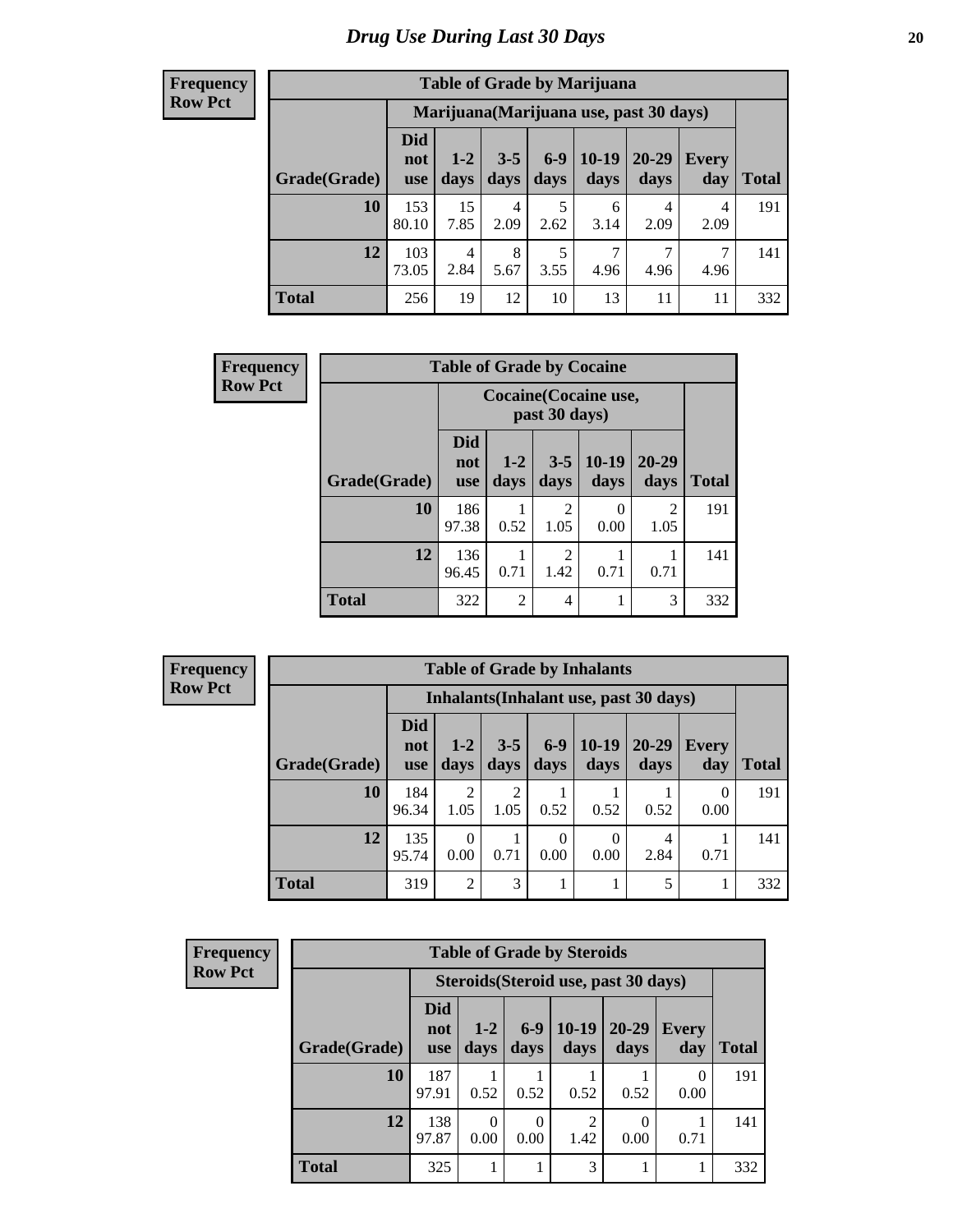| <b>Frequency</b> |  |
|------------------|--|
| <b>Row Pct</b>   |  |

| <b>Table of Grade by Ecstasy</b> |                          |                                     |                 |                        |                 |                   |              |  |  |
|----------------------------------|--------------------------|-------------------------------------|-----------------|------------------------|-----------------|-------------------|--------------|--|--|
|                                  |                          | Ecstasy (Ecstasy use, past 30 days) |                 |                        |                 |                   |              |  |  |
| Grade(Grade)                     | Did<br>not<br><b>use</b> | $1 - 2$<br>days                     | $3 - 5$<br>days | $6-9$<br>days          | $10-19$<br>days | $20 - 29$<br>days | <b>Total</b> |  |  |
| 10                               | 186<br>97.38             | $\Omega$<br>0.00                    | 2<br>1.05       | $\overline{2}$<br>1.05 | 0.52            | 0.00              | 191          |  |  |
| 12                               | 135<br>95.74             | $\mathfrak{D}$<br>1.42              | 0.00            | 0.71                   | 2<br>1.42       | 0.71              | 141          |  |  |
| <b>Total</b>                     | 321                      | $\overline{2}$                      | $\overline{2}$  | 3                      | 3               |                   | 332          |  |  |

| Frequency      | <b>Table of Grade by Meth</b>              |                                 |                 |               |               |              |  |  |
|----------------|--------------------------------------------|---------------------------------|-----------------|---------------|---------------|--------------|--|--|
| <b>Row Pct</b> | Meth(Methamphetamine use,<br>past 30 days) |                                 |                 |               |               |              |  |  |
|                | Grade(Grade)                               | <b>Did</b><br>not<br><b>use</b> | $1 - 2$<br>days | 10-19<br>days | 20-29<br>days | <b>Total</b> |  |  |
|                | 10                                         | 189<br>98.95                    | 0.52            | 0.52          | 0<br>0.00     | 191          |  |  |
|                | 12                                         | 138<br>97.87                    | 0<br>0.00       | 0<br>0.00     | 3<br>2.13     | 141          |  |  |
|                | <b>Total</b>                               | 327                             |                 |               | 3             | 332          |  |  |

| Frequency      |              | <b>Table of Grade by Hallucinogens</b>           |               |                 |               |                 |                   |              |
|----------------|--------------|--------------------------------------------------|---------------|-----------------|---------------|-----------------|-------------------|--------------|
| <b>Row Pct</b> |              | Hallucinogens(Hallucinogen use,<br>past 30 days) |               |                 |               |                 |                   |              |
|                | Grade(Grade) | <b>Did</b><br>not<br><b>use</b>                  | $1-2$<br>days | $3 - 5$<br>days | $6-9$<br>days | $10-19$<br>days | $20 - 29$<br>days | <b>Total</b> |
|                | <b>10</b>    | 184<br>96.34                                     | 0.52          | 0.52            | 0<br>0.00     | 3<br>1.57       | 2<br>1.05         | 191          |
|                | 12           | 130<br>92.20                                     | 6<br>4.26     | 0.71            | 0.71          | 2<br>1.42       | 0.71              | 141          |
|                | <b>Total</b> | 314                                              |               | $\overline{2}$  | 1             | 5               | 3                 | 332          |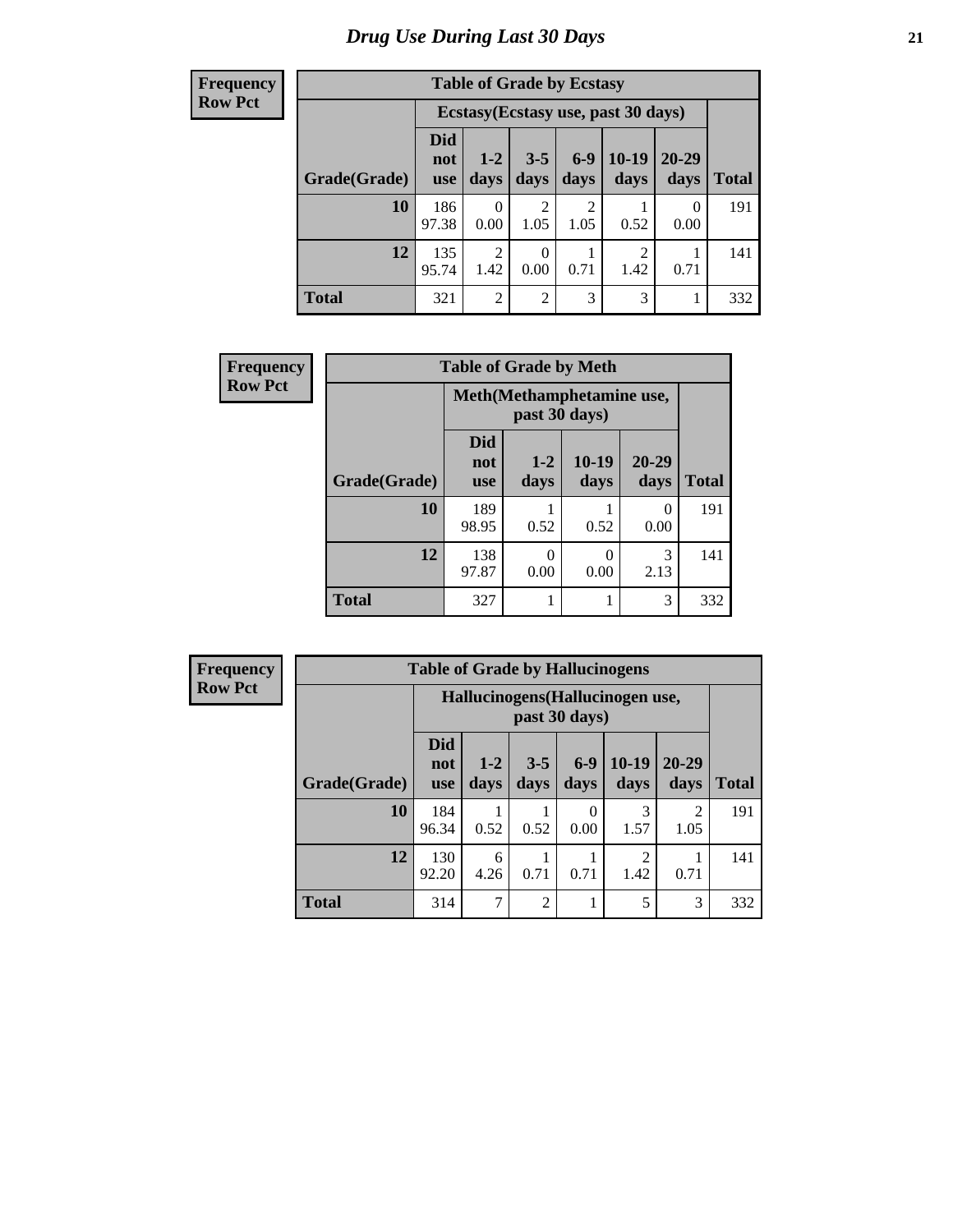#### **Frequency Row Pct**

| <b>Table of Grade by Prescription</b> |                                                                        |                                                                                                                      |      |                  |           |           |           |     |  |
|---------------------------------------|------------------------------------------------------------------------|----------------------------------------------------------------------------------------------------------------------|------|------------------|-----------|-----------|-----------|-----|--|
|                                       |                                                                        | <b>Prescription</b> (Prescription drugs not<br>prescribed to me, past 30 days)                                       |      |                  |           |           |           |     |  |
| Grade(Grade)                          | <b>Did</b><br>not<br><b>use</b>                                        | $6-9$<br>$10-19$<br>$20 - 29$<br>$3 - 5$<br>$1 - 2$<br>Every<br>days<br>days<br>days<br>days<br>day<br>Total<br>days |      |                  |           |           |           |     |  |
| 10                                    | 178<br>93.19                                                           | 6<br>3.14                                                                                                            | 0.52 | $\Omega$<br>0.00 | 3<br>1.57 | 3<br>1.57 | 0<br>0.00 | 191 |  |
| 12                                    | 132<br>4<br>0<br>1.42<br>0.71<br>0.00<br>0.71<br>0.71<br>93.62<br>2.84 |                                                                                                                      |      |                  |           |           |           |     |  |
| <b>Total</b>                          | 310                                                                    | 7                                                                                                                    | 3    | $\overline{4}$   | 3         | 4         |           | 332 |  |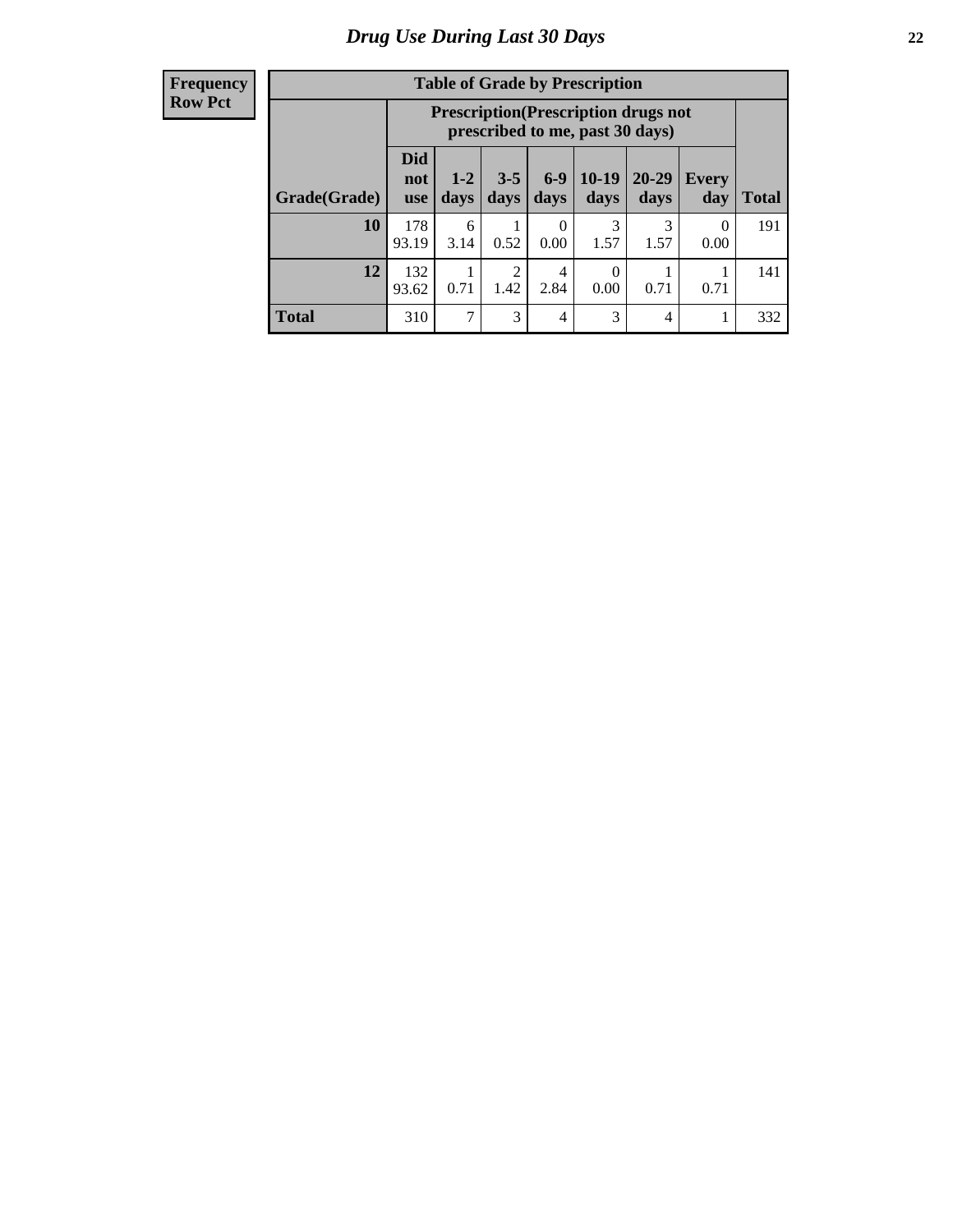| Frequency      | <b>Table of Alcoholease by Grade</b>              |                    |             |              |  |  |  |
|----------------|---------------------------------------------------|--------------------|-------------|--------------|--|--|--|
| <b>Col Pct</b> | <b>Alcoholease</b> (It is<br>easy to get alcohol) | Grade(Grade)<br>10 | 12          | <b>Total</b> |  |  |  |
|                | <b>Strongly Agree</b>                             | 69<br>36.13        | 53<br>37.59 | 122          |  |  |  |
|                | <b>Somewhat Agree</b>                             | 73<br>38.22        | 46<br>32.62 | 119          |  |  |  |
|                | <b>Somewhat Disagree</b>                          | 18<br>9.42         | 20<br>14.18 | 38           |  |  |  |
|                | <b>Strongly Disagree</b>                          | 31<br>16.23        | 22<br>15.60 | 53           |  |  |  |
|                | <b>Total</b>                                      | 191                | 141         | 332          |  |  |  |

| Frequency      | <b>Table of Cigarettesease by Grade</b>                 |                    |             |              |  |  |
|----------------|---------------------------------------------------------|--------------------|-------------|--------------|--|--|
| <b>Col Pct</b> | Cigarettesease(It is<br>easy to get smoking<br>tobacco) | Grade(Grade)<br>10 | 12          | <b>Total</b> |  |  |
|                | <b>Strongly Agree</b>                                   | 78<br>40.84        | 80<br>56.74 | 158          |  |  |
|                | <b>Somewhat Agree</b>                                   | 50<br>26.18        | 32<br>22.70 | 82           |  |  |
|                | <b>Somewhat Disagree</b>                                | 23<br>12.04        | 4.96        | 30           |  |  |
|                | <b>Strongly Disagree</b>                                | 40<br>20.94        | 22<br>15.60 | 62           |  |  |
|                | Total                                                   | 191                | 141         | 332          |  |  |

| Frequency      | <b>Table of Smokelessease by Grade</b>             |              |             |              |  |  |  |  |
|----------------|----------------------------------------------------|--------------|-------------|--------------|--|--|--|--|
| <b>Col Pct</b> | <b>Smokelessease</b> (It is<br>easy to get chewing | Grade(Grade) |             |              |  |  |  |  |
|                | tobacco)                                           | 10           | 12          | <b>Total</b> |  |  |  |  |
|                | <b>Strongly Agree</b>                              | 49<br>25.65  | 47<br>33.33 | 96           |  |  |  |  |
|                | <b>Somewhat Agree</b>                              | 45<br>23.56  | 33<br>23.40 | 78           |  |  |  |  |
|                | <b>Somewhat Disagree</b>                           | 38<br>19.90  | 17<br>12.06 | 55           |  |  |  |  |
|                | <b>Strongly Disagree</b>                           | 59<br>30.89  | 44<br>31.21 | 103          |  |  |  |  |
|                | <b>Total</b>                                       | 191          | 141         | 332          |  |  |  |  |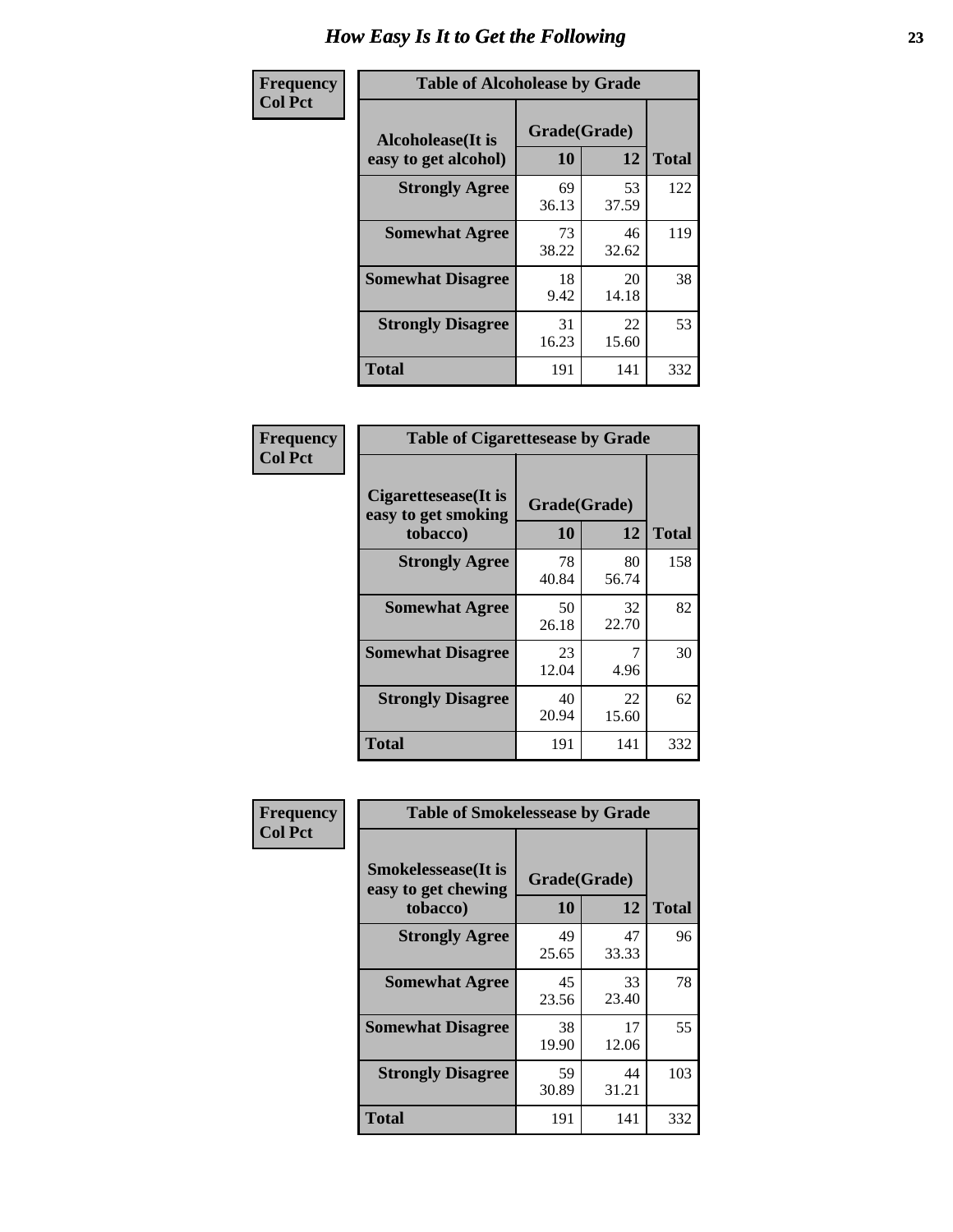| Frequency      | <b>Table of Marijuanaease by Grade</b>           |                    |             |              |  |  |
|----------------|--------------------------------------------------|--------------------|-------------|--------------|--|--|
| <b>Col Pct</b> | Marijuanaease(It is<br>easy to get<br>marijuana) | Grade(Grade)<br>10 | 12          | <b>Total</b> |  |  |
|                | <b>Strongly Agree</b>                            | 96<br>50.26        | 86<br>60.99 | 182          |  |  |
|                | <b>Somewhat Agree</b>                            | 43<br>22.51        | 29<br>20.57 | 72           |  |  |
|                | <b>Somewhat Disagree</b>                         | 17<br>8.90         | 4<br>2.84   | 21           |  |  |
|                | <b>Strongly Disagree</b>                         | 35<br>18.32        | 22<br>15.60 | 57           |  |  |
|                | <b>Total</b>                                     | 191                | 141         | 332          |  |  |

| <b>Table of Cocaineease by Grade</b>              |                    |              |     |  |  |  |
|---------------------------------------------------|--------------------|--------------|-----|--|--|--|
| <b>Cocaineease</b> (It is<br>easy to get cocaine) | Grade(Grade)<br>10 | <b>Total</b> |     |  |  |  |
| <b>Strongly Agree</b>                             | 32<br>16.75        | 32<br>22.70  | 64  |  |  |  |
| <b>Somewhat Agree</b>                             | 43<br>22.51        | 28<br>19.86  | 71  |  |  |  |
| <b>Somewhat Disagree</b>                          | 45<br>23.56        | 31<br>21.99  | 76  |  |  |  |
| <b>Strongly Disagree</b>                          | 71<br>37.17        | 50<br>35.46  | 121 |  |  |  |
| <b>Total</b>                                      | 191                | 141          | 332 |  |  |  |

| Frequency      | <b>Table of Inhalantsease by Grade</b>           |                    |             |              |  |  |
|----------------|--------------------------------------------------|--------------------|-------------|--------------|--|--|
| <b>Col Pct</b> | Inhalantsease(It is<br>easy to get<br>inhalants) | Grade(Grade)<br>10 | 12          | <b>Total</b> |  |  |
|                | <b>Strongly Agree</b>                            | 60<br>31.41        | 47<br>33.33 | 107          |  |  |
|                | <b>Somewhat Agree</b>                            | 37<br>19.37        | 31<br>21.99 | 68           |  |  |
|                | <b>Somewhat Disagree</b>                         | 32<br>16.75        | 18<br>12.77 | 50           |  |  |
|                | <b>Strongly Disagree</b>                         | 62<br>32.46        | 45<br>31.91 | 107          |  |  |
|                | <b>Total</b>                                     | 191                | 141         | 332          |  |  |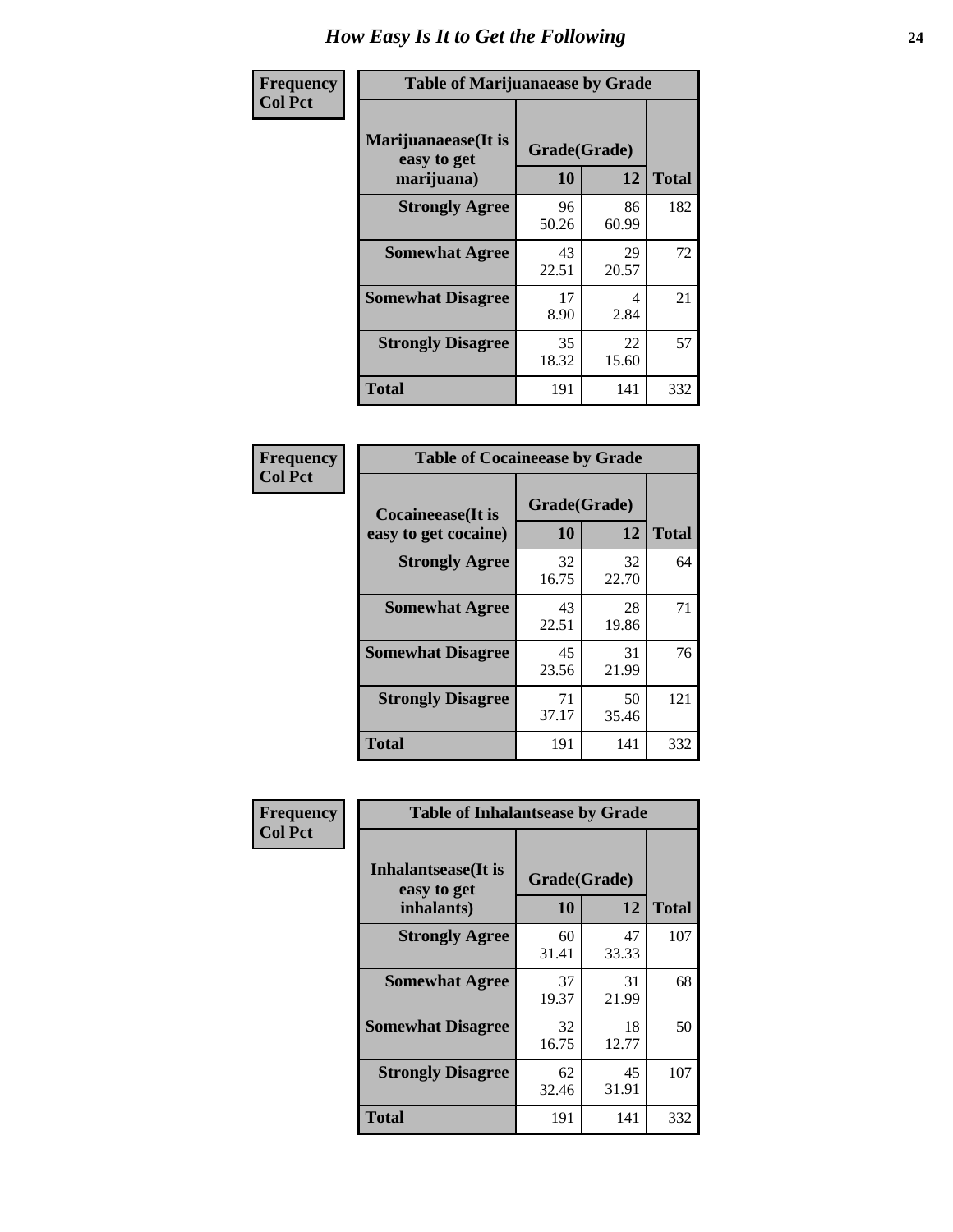| Frequency      | <b>Table of Steroidsease by Grade</b>               |                    |             |              |  |  |  |  |  |  |  |  |
|----------------|-----------------------------------------------------|--------------------|-------------|--------------|--|--|--|--|--|--|--|--|
| <b>Col Pct</b> | <b>Steroidsease</b> (It is<br>easy to get steroids) | Grade(Grade)<br>10 | 12          | <b>Total</b> |  |  |  |  |  |  |  |  |
|                | <b>Strongly Agree</b>                               | 21<br>10.99        | 19<br>13.48 | 40           |  |  |  |  |  |  |  |  |
|                | <b>Somewhat Agree</b>                               | 37<br>19.37        | 13<br>9.22  | 50           |  |  |  |  |  |  |  |  |
|                | <b>Somewhat Disagree</b>                            | 40<br>20.94        | 45<br>31.91 | 85           |  |  |  |  |  |  |  |  |
|                | <b>Strongly Disagree</b>                            | 93<br>48.69        | 64<br>45.39 | 157          |  |  |  |  |  |  |  |  |
|                | <b>Total</b>                                        | 191                | 141         | 332          |  |  |  |  |  |  |  |  |

| <b>Frequency</b> |  |
|------------------|--|
| <b>Col Pct</b>   |  |

| <b>Table of Ecstasyease by Grade</b>              |                    |                   |     |  |  |  |  |  |  |  |  |
|---------------------------------------------------|--------------------|-------------------|-----|--|--|--|--|--|--|--|--|
| <b>Ecstasyease</b> (It is<br>easy to get ecstasy) | Grade(Grade)<br>10 | <b>Total</b>      |     |  |  |  |  |  |  |  |  |
| <b>Strongly Agree</b>                             | 29<br>15.18        | 12<br>21<br>14.89 | 50  |  |  |  |  |  |  |  |  |
| <b>Somewhat Agree</b>                             | 38<br>19.90        | 25<br>17.73       | 63  |  |  |  |  |  |  |  |  |
| <b>Somewhat Disagree</b>                          | 35<br>18.32        | 37<br>26.24       | 72  |  |  |  |  |  |  |  |  |
| <b>Strongly Disagree</b>                          | 89<br>46.60        | 58<br>41.13       | 147 |  |  |  |  |  |  |  |  |
| <b>Total</b>                                      | 191                | 141               | 332 |  |  |  |  |  |  |  |  |

| <b>Frequency</b><br>Col Pct |
|-----------------------------|
|                             |

|                                                            | <b>Table of Methease by Grade</b> |             |              |  |  |  |  |  |  |  |  |
|------------------------------------------------------------|-----------------------------------|-------------|--------------|--|--|--|--|--|--|--|--|
| <b>Methease</b> (It is easy<br>to get<br>methamphetamines) | Grade(Grade)<br>10                | 12          | <b>Total</b> |  |  |  |  |  |  |  |  |
| <b>Strongly Agree</b>                                      | 28<br>14.66                       | 21<br>14.89 | 49           |  |  |  |  |  |  |  |  |
| <b>Somewhat Agree</b>                                      | 24<br>12.57                       | 18<br>12.77 | 42           |  |  |  |  |  |  |  |  |
| <b>Somewhat Disagree</b>                                   | 38<br>19.90                       | 36<br>25.53 | 74           |  |  |  |  |  |  |  |  |
| <b>Strongly Disagree</b>                                   | 101<br>52.88                      | 66<br>46.81 | 167          |  |  |  |  |  |  |  |  |
| Total                                                      | 191                               | 141         | 332          |  |  |  |  |  |  |  |  |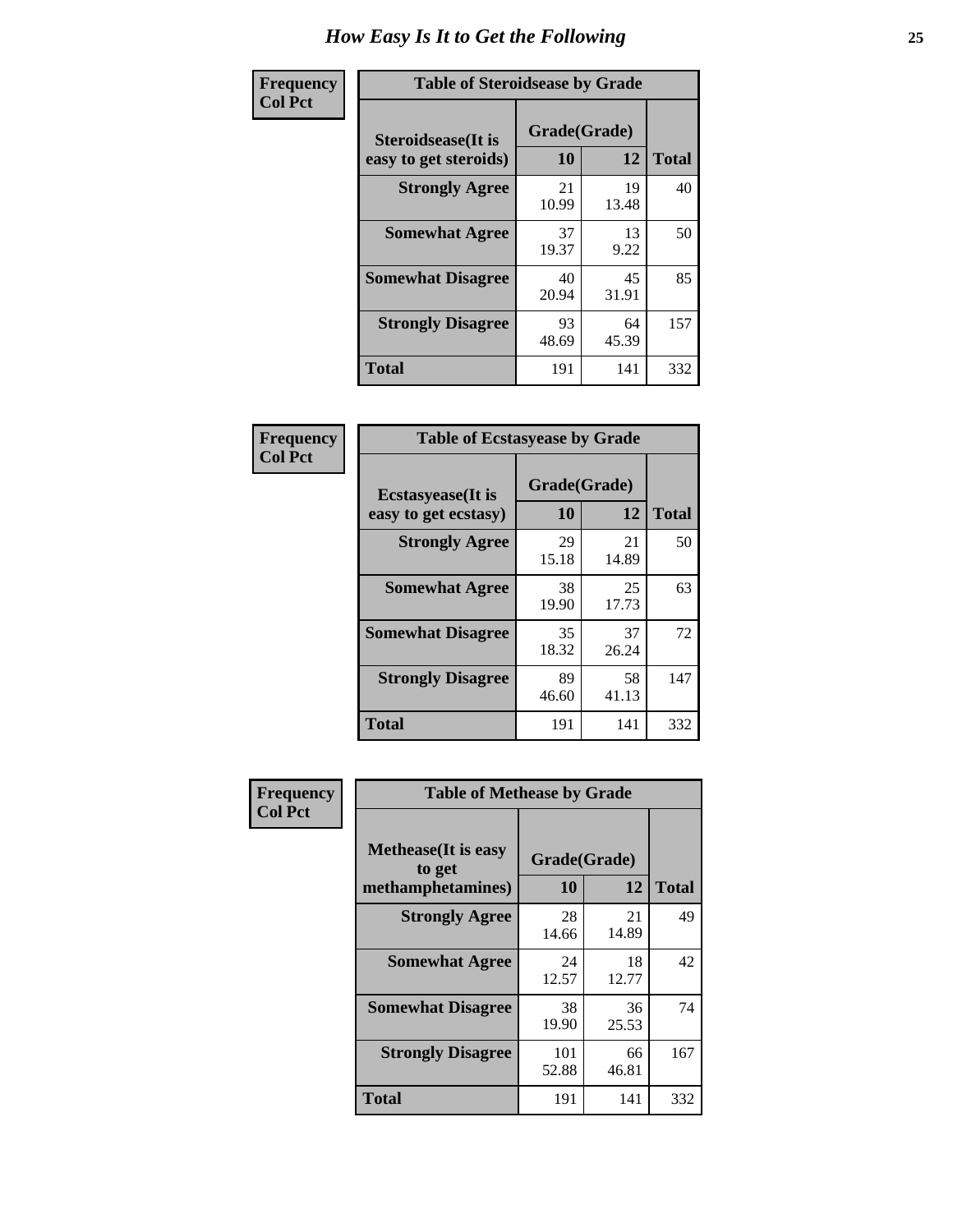| <b>Frequency</b> | <b>Table of Hallucinogensease by Grade</b>               |                    |             |              |  |  |  |  |  |  |  |  |
|------------------|----------------------------------------------------------|--------------------|-------------|--------------|--|--|--|--|--|--|--|--|
| <b>Col Pct</b>   | Hallucinogensease(It<br>is easy to get<br>hallucinogens) | Grade(Grade)<br>10 | 12          | <b>Total</b> |  |  |  |  |  |  |  |  |
|                  | <b>Strongly Agree</b>                                    | 29<br>15.18        | 25<br>17.73 | 54           |  |  |  |  |  |  |  |  |
|                  | <b>Somewhat Agree</b>                                    | 30<br>15.71        | 17<br>12.06 | 47           |  |  |  |  |  |  |  |  |
|                  | <b>Somewhat Disagree</b>                                 | 34<br>17.80        | 36<br>25.53 | 70           |  |  |  |  |  |  |  |  |
|                  | <b>Strongly Disagree</b>                                 | 98<br>51.31        | 63<br>44.68 | 161          |  |  |  |  |  |  |  |  |
|                  | <b>Total</b>                                             | 191                | 141         | 332          |  |  |  |  |  |  |  |  |

| Frequency<br>Col Pct |
|----------------------|
|                      |

| <b>Table of Prescriptionease by Grade</b>                                                |              |             |              |  |  |  |  |  |  |
|------------------------------------------------------------------------------------------|--------------|-------------|--------------|--|--|--|--|--|--|
| <b>Prescriptionease</b> (It<br>is easy to get<br>prescription drugs<br>not prescribed to | Grade(Grade) |             |              |  |  |  |  |  |  |
| me)                                                                                      | 10           | 12          | <b>Total</b> |  |  |  |  |  |  |
| <b>Strongly Agree</b>                                                                    | 75<br>39.27  | 44<br>31.21 | 119          |  |  |  |  |  |  |
| <b>Somewhat Agree</b>                                                                    | 43<br>22.51  | 38<br>26.95 | 81           |  |  |  |  |  |  |
| <b>Somewhat Disagree</b>                                                                 | 19<br>9.95   | 21<br>14.89 | 40           |  |  |  |  |  |  |
| <b>Strongly Disagree</b>                                                                 | 54<br>28.27  | 38<br>26.95 | 92           |  |  |  |  |  |  |
| <b>Total</b>                                                                             | 191          | 141         | 332          |  |  |  |  |  |  |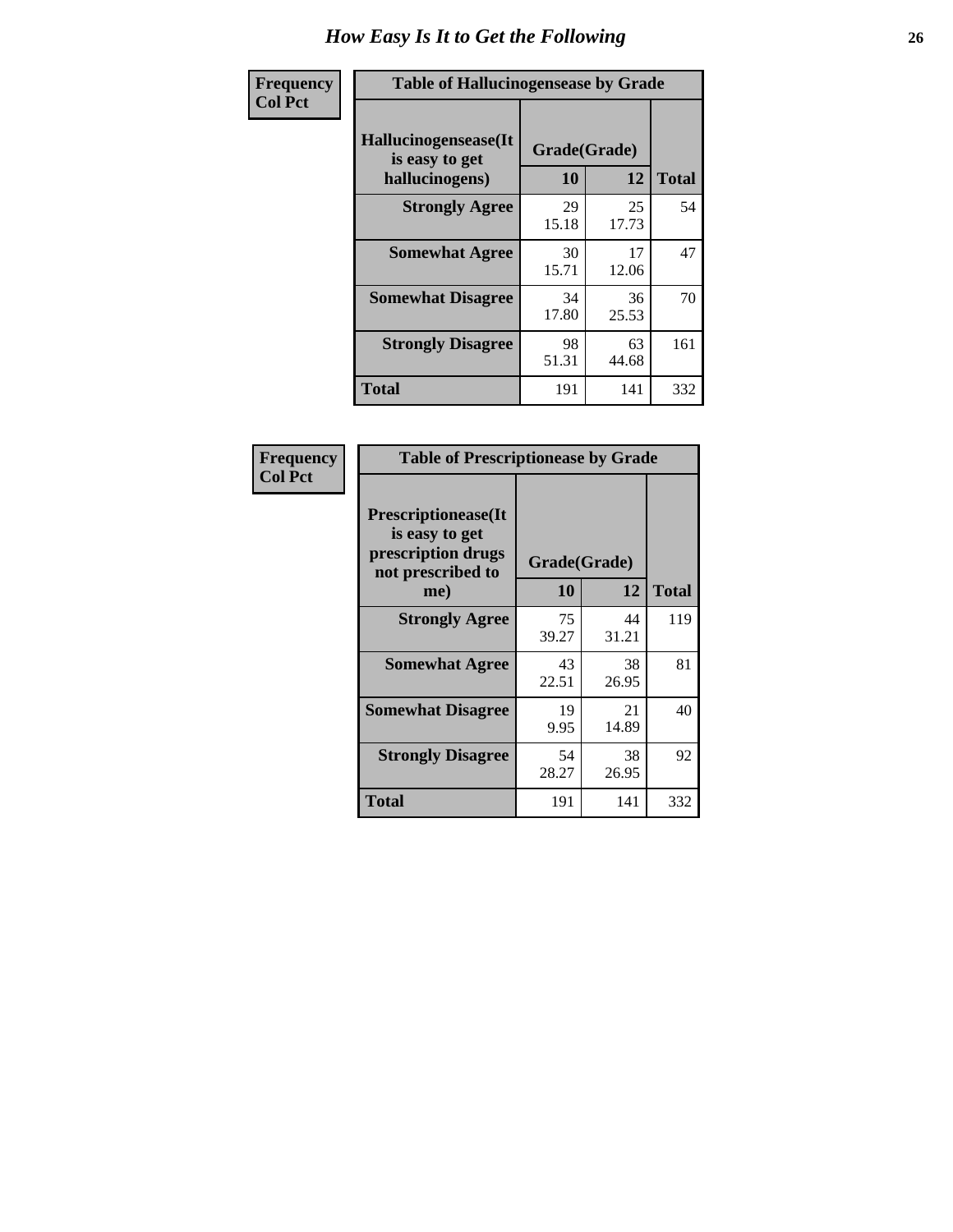*Age at Onset of Use* **27** *Results for "Age at Onset of Use" questions exclude students who said they did not use that substance*

| Frequency      |              | <b>Table of Grade by Alcoholinit</b> |                           |                  |           |           |                           |                                                  |             |             |            |                       |              |
|----------------|--------------|--------------------------------------|---------------------------|------------------|-----------|-----------|---------------------------|--------------------------------------------------|-------------|-------------|------------|-----------------------|--------------|
| <b>Row Pct</b> |              |                                      |                           |                  |           |           |                           | Alcoholinit (I started using alcohol when I was) |             |             |            |                       |              |
|                | Grade(Grade) | <b>8 or</b><br>younger               | 9                         | 10               | 11        | 12        | 13                        | 14                                               | 15          | 16          | 17         | <b>18 or</b><br>older | <b>Total</b> |
|                | 10           | 7.87                                 | $\theta$<br>$0.00\degree$ | 1.12             | 6<br>6.74 | 8<br>8.99 | 30<br>33.71               | 20<br>22.47                                      | 14<br>15.73 | 1.12        | 1.12       | 1.12                  | 89           |
|                | 12           | 10<br>12.05                          | .20                       | $\Omega$<br>0.00 | 2<br>2.41 | 4<br>4.82 | 9<br>10.84                | 8<br>9.64                                        | 20<br>24.10 | 19<br>22.89 | 9<br>10.84 | 1.20                  | 83           |
|                | <b>Total</b> | 17                                   |                           |                  | 8         | 12        | 39                        | 28                                               | 34          | 20          | 10         | 2                     | 172          |
|                |              |                                      |                           |                  |           |           | Frequency Missing $= 160$ |                                                  |             |             |            |                       |              |

| <b>Frequency</b> |              |                                                      |                 |                |             | <b>Table of Grade by Cigarettesinit</b> |            |                  |                  |                       |              |
|------------------|--------------|------------------------------------------------------|-----------------|----------------|-------------|-----------------------------------------|------------|------------------|------------------|-----------------------|--------------|
| <b>Row Pct</b>   |              | Cigarettesinit(I started smoking tobacco when I was) |                 |                |             |                                         |            |                  |                  |                       |              |
|                  | Grade(Grade) | 8 or<br>younger                                      | 10 <sup>1</sup> | 12             | 13          | 14                                      | 15         | <b>16</b>        | 17               | <b>18 or</b><br>older | <b>Total</b> |
|                  | 10           | 3.45                                                 | 3.45            | 3.45           | 14<br>48.28 | 7<br>24.14                              | 17.24      | $\Omega$<br>0.00 | $\Omega$<br>0.00 | $\Omega$<br>0.00      | 29           |
|                  | 12           | 4.88                                                 | 2.44            | 2.44           | 6<br>14.63  | 3<br>7.32                               | 8<br>19.51 | 15<br>36.59      | 4<br>9.76        | 2.44                  | 41           |
|                  | <b>Total</b> | 3                                                    | 2               | $\overline{2}$ | 20          | 10                                      | 13         | 15               | 4                |                       | 70           |
|                  |              |                                                      |                 |                |             | <b>Frequency Missing = 262</b>          |            |                  |                  |                       |              |

| Frequency      | <b>Table of Grade by Smokelessinit</b>                                       |                         |                                                                                                                                                                          |                           |            |                 |                       |              |  |  |  |  |  |
|----------------|------------------------------------------------------------------------------|-------------------------|--------------------------------------------------------------------------------------------------------------------------------------------------------------------------|---------------------------|------------|-----------------|-----------------------|--------------|--|--|--|--|--|
| <b>Row Pct</b> |                                                                              |                         | Smokelessinit (I started chewing tobacco<br>when I was)                                                                                                                  |                           |            |                 |                       |              |  |  |  |  |  |
|                | Grade(Grade)                                                                 | 8 or<br>vounger         | <b>12</b>                                                                                                                                                                | <b>14</b>                 | 15         | 16 <sup>1</sup> | <b>18 or</b><br>older | <b>Total</b> |  |  |  |  |  |
|                | 10                                                                           | $\theta$<br>0.00        | $\mathcal{D}_{\mathcal{A}}^{\mathcal{A}}(\mathcal{A})=\mathcal{D}_{\mathcal{A}}^{\mathcal{A}}(\mathcal{A})\mathcal{D}_{\mathcal{A}}^{\mathcal{A}}(\mathcal{A})$<br>40.00 | ာ<br>40.00                | 20.00      | 0.00            | $\theta$<br>0.00      | 5            |  |  |  |  |  |
|                | 12                                                                           | $\mathfrak{D}$<br>20.00 | 10.00                                                                                                                                                                    | 0.00                      | 4<br>40.00 | 20.00           | 10.00                 | 10           |  |  |  |  |  |
|                | <b>Total</b><br>$\overline{2}$<br>3<br>$\overline{c}$<br>$\overline{c}$<br>5 |                         |                                                                                                                                                                          |                           |            |                 |                       |              |  |  |  |  |  |
|                |                                                                              |                         |                                                                                                                                                                          | Frequency Missing $= 317$ |            |                 |                       |              |  |  |  |  |  |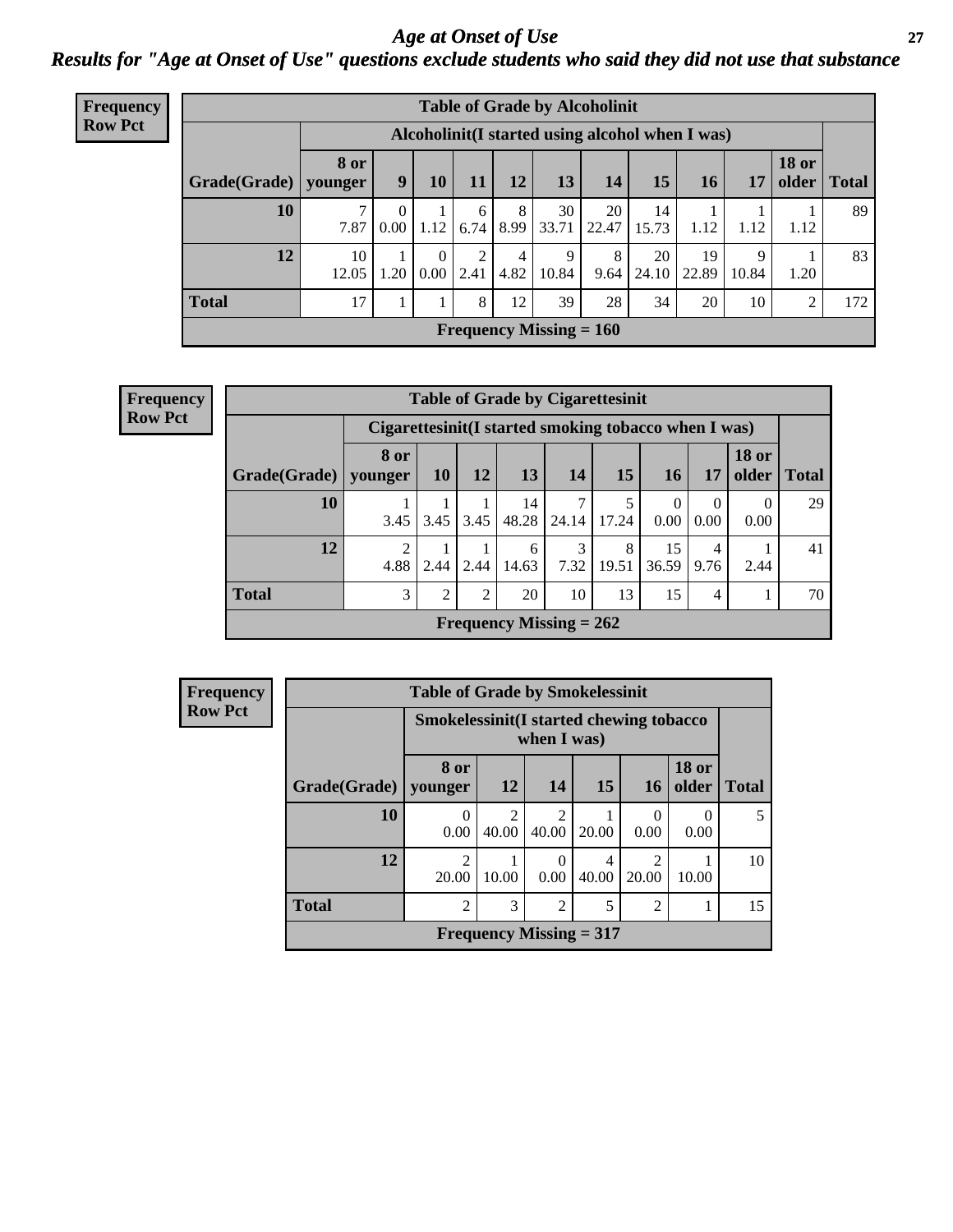#### *Age at Onset of Use* **28**

*Results for "Age at Onset of Use" questions exclude students who said they did not use that substance*

| Frequency                                                              | <b>Table of Grade by Marijuanainit</b> |                        |                  |           |           |            |                                |             |             |            |            |                       |              |  |  |
|------------------------------------------------------------------------|----------------------------------------|------------------------|------------------|-----------|-----------|------------|--------------------------------|-------------|-------------|------------|------------|-----------------------|--------------|--|--|
| <b>Row Pct</b><br>Marijuanainit (I started using marijuana when I was) |                                        |                        |                  |           |           |            |                                |             |             |            |            |                       |              |  |  |
|                                                                        | Grade(Grade)                           | <b>8</b> or<br>younger | 9                | 10        | 11        | 12         | 13                             | 14          | 15          | 16         | 17         | <b>18 or</b><br>older | <b>Total</b> |  |  |
|                                                                        | 10                                     | 1.75                   | 1.75             | 4<br>7.02 | 4<br>7.02 | 6<br>10.53 | 16<br>28.07                    | 10<br>17.54 | 12<br>21.05 | 1.75       | 3.51       | $\Omega$<br>0.00      | 57           |  |  |
|                                                                        | 12                                     | 3<br>4.92              | $\Omega$<br>0.00 | 3<br>4.92 | 1.64      | 3<br>4.92  | 12<br>19.67                    | 7<br>11.48  | 11<br>18.03 | 8<br>13.11 | 8<br>13.11 | 8.20                  | 61           |  |  |
|                                                                        | <b>Total</b>                           | 4                      |                  | 7         |           | 9          | 28                             | 17          | 23          | 9          | 10         |                       | 118          |  |  |
|                                                                        |                                        |                        |                  |           |           |            | <b>Frequency Missing = 214</b> |             |             |            |            |                       |              |  |  |

| Frequency      |              | <b>Table of Grade by Cocaineinit</b> |                                                    |                  |       |                           |       |       |              |             |
|----------------|--------------|--------------------------------------|----------------------------------------------------|------------------|-------|---------------------------|-------|-------|--------------|-------------|
| <b>Row Pct</b> |              |                                      | Cocaine in it (I started using cocaine when I was) |                  |       |                           |       |       |              |             |
|                | Grade(Grade) | <b>10</b>                            | <b>11</b>                                          | <b>12</b>        | 13    | 14                        | 16    | 17    | <b>18 or</b> | older Total |
|                | 10           | 0.00                                 | $\mathfrak{D}$<br>40.00                            | $\Omega$<br>0.00 | 20.00 | 20.00                     | 20.00 | 0.00  | 0.00         | 5           |
|                | 12           | $\mathfrak{D}$<br>18.18              | $\Omega$<br>0.00                                   | 9.09             | 0.00  | 9.09                      | 9.09  | 45.45 | 9.09         | 11          |
|                | <b>Total</b> | $\mathcal{D}_{\mathcal{A}}$          | $\mathfrak{D}$                                     |                  |       | $\overline{2}$            | 2     | 5     |              | 16          |
|                |              |                                      |                                                    |                  |       | Frequency Missing $= 316$ |       |       |              |             |

| <b>Frequency</b> |                        |                                                      |           |            |                  | <b>Table of Grade by Inhalantsinit</b> |                         |                  |       |              |
|------------------|------------------------|------------------------------------------------------|-----------|------------|------------------|----------------------------------------|-------------------------|------------------|-------|--------------|
| <b>Row Pct</b>   |                        | Inhalantsinit (I started using inhalants when I was) |           |            |                  |                                        |                         |                  |       |              |
|                  | Grade(Grade)   younger | 8 or                                                 | 9         | <b>10</b>  | 11               | 12                                     | 14                      | 15               | 16    | <b>Total</b> |
|                  | 10                     | $\theta$<br>0.00                                     | 0<br>0.00 | 3<br>42.86 | 14.29            | 0<br>0.00                              | $\overline{2}$<br>28.57 | 14.29            | 0.00  |              |
|                  | 12                     | 14.29                                                | 14.29     | 14.29      | $\theta$<br>0.00 | 2<br>28.57                             | 0.00                    | $\Omega$<br>0.00 | 28.57 | 7            |
|                  | <b>Total</b>           |                                                      |           | 4          |                  | $\overline{2}$                         | $\mathfrak{D}$          |                  | 2     | 14           |
|                  |                        |                                                      |           |            |                  | Frequency Missing $=$ 318              |                         |                  |       |              |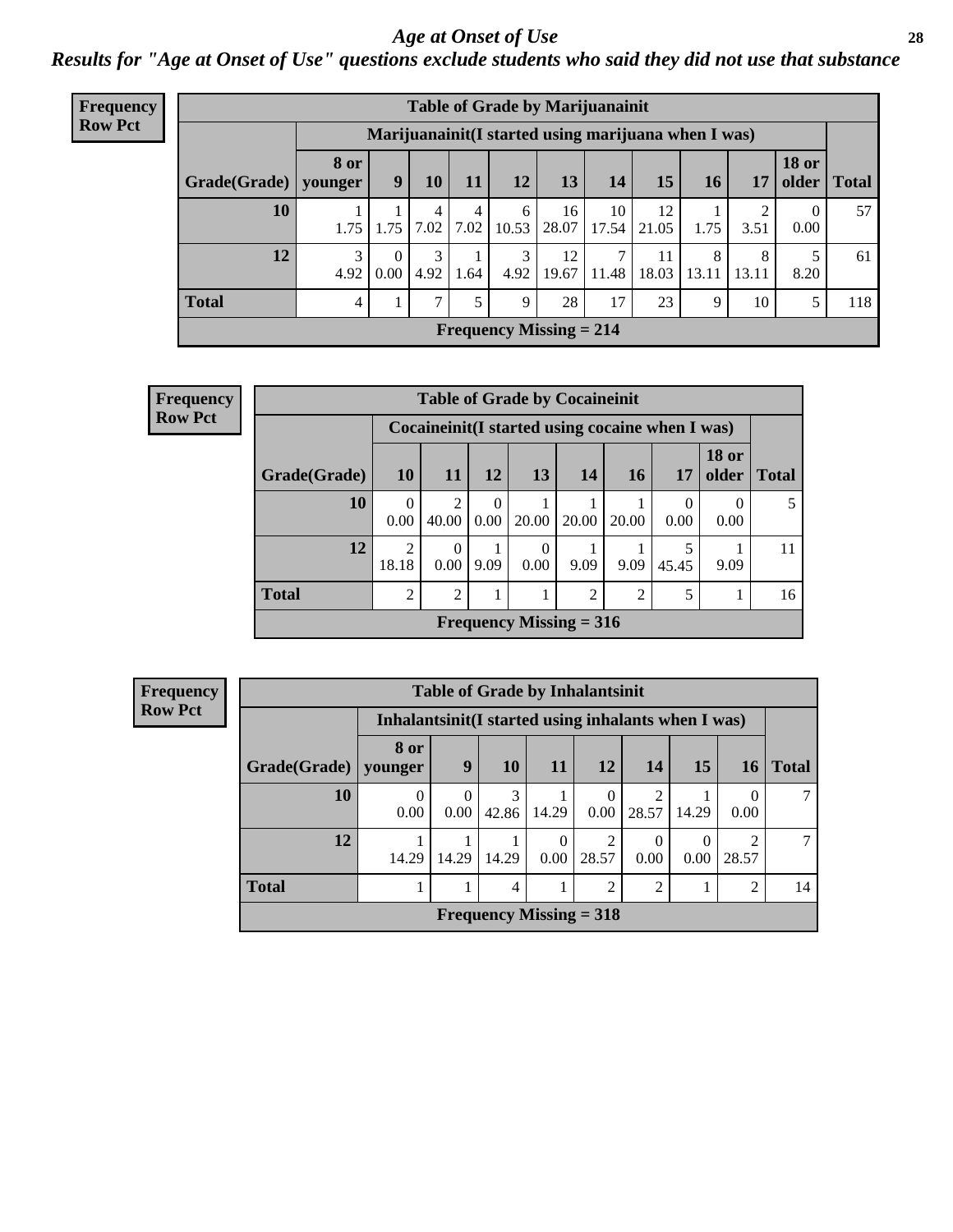#### *Age at Onset of Use* **29**

*Results for "Age at Onset of Use" questions exclude students who said they did not use that substance*

| Frequency      |              | <b>Table of Grade by Steroidsinit</b> |                          |                                                             |       |                       |               |  |  |
|----------------|--------------|---------------------------------------|--------------------------|-------------------------------------------------------------|-------|-----------------------|---------------|--|--|
| <b>Row Pct</b> |              |                                       |                          | <b>Steroidsinit(I started using</b><br>steroids when I was) |       |                       |               |  |  |
|                | Grade(Grade) | 9                                     | 14                       | 16                                                          | 17    | <b>18 or</b><br>older | <b>Total</b>  |  |  |
|                | 10           | 0.00                                  | 33.33                    | 0.00                                                        | 33.33 | 33.33                 | 3             |  |  |
|                | 12           | $\overline{2}$<br>66.67               | $\left( \right)$<br>0.00 | 33.33                                                       | 0.00  | ∩<br>0.00             | $\mathcal{R}$ |  |  |
|                | <b>Total</b> | $\mathfrak{D}$                        |                          |                                                             |       |                       | 6             |  |  |
|                |              |                                       |                          | Frequency Missing $=$ 326                                   |       |                       |               |  |  |

| Frequency      | <b>Table of Grade by Ecstasyinit</b> |       |                                                  |                                |       |           |            |                       |              |  |  |
|----------------|--------------------------------------|-------|--------------------------------------------------|--------------------------------|-------|-----------|------------|-----------------------|--------------|--|--|
| <b>Row Pct</b> |                                      |       | Ecstasyinit (I started using ecstasy when I was) |                                |       |           |            |                       |              |  |  |
|                | Grade(Grade)   younger               | 8 or  | <b>12</b>                                        | 13 <sup>1</sup>                | 14    | <b>16</b> | 17         | <b>18 or</b><br>older | <b>Total</b> |  |  |
|                | 10                                   | 16.67 | 2<br>33.33                                       | 16.67                          | 16.67 | 16.67     | 0.00       | 0.00                  | 6            |  |  |
|                | 12                                   | 0.00  | $\overline{2}$<br>25.00                          | $\theta$<br>0.00               | 0.00  | 12.50     | 4<br>50.00 | 12.50                 | 8            |  |  |
|                | <b>Total</b>                         |       | $\overline{4}$                                   |                                |       | ↑         | 4          |                       | 14           |  |  |
|                |                                      |       |                                                  | <b>Frequency Missing = 318</b> |       |           |            |                       |              |  |  |

| Frequency      | <b>Table of Grade by Methinit</b> |                                                              |       |       |                |  |  |  |  |
|----------------|-----------------------------------|--------------------------------------------------------------|-------|-------|----------------|--|--|--|--|
| <b>Row Pct</b> |                                   | <b>Methinit(I started</b><br>methamphetamines<br>when I was) |       |       |                |  |  |  |  |
|                | Grade(Grade)                      | 14                                                           | 15    | 16    | <b>Total</b>   |  |  |  |  |
|                | 10                                | 0.00                                                         | 50.00 | 50.00 | $\mathfrak{D}$ |  |  |  |  |
|                | 12                                | $\mathfrak{D}$<br>66.67                                      | 0.00  | 33.33 | 3              |  |  |  |  |
|                | <b>Total</b>                      | 2                                                            |       | 2     | 5              |  |  |  |  |
|                |                                   | Frequency Missing $= 327$                                    |       |       |                |  |  |  |  |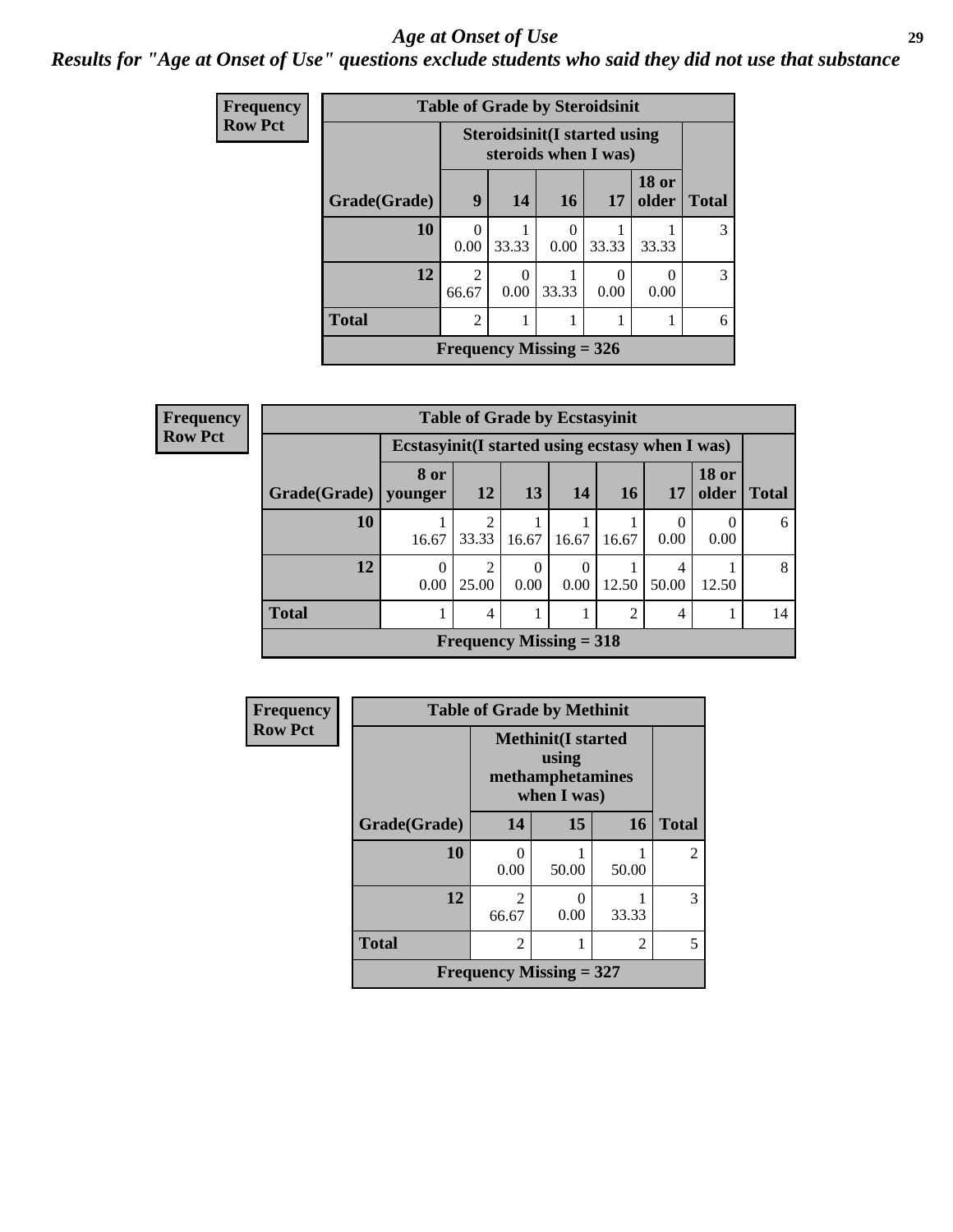#### Age at Onset of Use **30**

### *Results for "Age at Onset of Use" questions exclude students who said they did not use that substance*

| <b>Frequency</b> | <b>Table of Grade by Hallucinogensinit</b> |                         |                        |            |                                                                 |                        |            |                       |              |  |  |
|------------------|--------------------------------------------|-------------------------|------------------------|------------|-----------------------------------------------------------------|------------------------|------------|-----------------------|--------------|--|--|
| <b>Row Pct</b>   |                                            |                         |                        |            | Hallucinogensinit (I started using<br>hallucinogens when I was) |                        |            |                       |              |  |  |
|                  | Grade(Grade)                               | <b>10</b>               | 13                     | 14         | <b>15</b>                                                       | <b>16</b>              | 17         | <b>18 or</b><br>older | <b>Total</b> |  |  |
|                  | 10                                         | $\overline{2}$<br>22.22 | $\mathcal{D}$<br>22.22 | 3<br>33.33 | $\mathcal{D}_{\mathcal{L}}$<br>22.22                            | $\Omega$<br>0.00       | 0<br>0.00  | 0.00                  | 9            |  |  |
|                  | 12                                         | $\theta$<br>0.00        | 7.69                   | 7.69       | 0<br>0.00                                                       | $\mathcal{R}$<br>23.08 | 5<br>38.46 | 3<br>23.08            | 13           |  |  |
|                  | <b>Total</b>                               | $\overline{c}$          | 3                      | 4          | $\overline{2}$                                                  | 3                      | 5          | 3                     | 22           |  |  |
|                  |                                            |                         |                        |            | Frequency Missing $= 310$                                       |                        |            |                       |              |  |  |

| <b>Frequency</b> |  |
|------------------|--|
| <b>Row Pct</b>   |  |

|              | <b>Table of Grade by Prescriptioninit</b>                                                  |                  |                         |                  |                                |                  |                  |            |            |            |              |
|--------------|--------------------------------------------------------------------------------------------|------------------|-------------------------|------------------|--------------------------------|------------------|------------------|------------|------------|------------|--------------|
|              | Prescription in it (I started using prescription drugs not<br>prescribed to me when I was) |                  |                         |                  |                                |                  |                  |            |            |            |              |
| Grade(Grade) | 8 or<br>younger                                                                            | 9                | <b>10</b>               | 11               | <b>12</b>                      | 13               | 14               | 15         | <b>16</b>  | 17         | <b>Total</b> |
| 10           | 2<br>14.29                                                                                 | 7.14             | $\Omega$<br>0.00        | $\theta$<br>0.00 | 4<br>28.57                     | 3<br>21.43       | $\theta$<br>0.00 | 3<br>21.43 | 7.14       | 0.00       | 14           |
| 12           | $\Omega$<br>0.00                                                                           | $\Omega$<br>0.00 | $\overline{2}$<br>10.00 | 5.00             | $\Omega$<br>0.00               | $\Omega$<br>0.00 | 5.00             | 3<br>15.00 | 5<br>25.00 | 8<br>40.00 | 20           |
| <b>Total</b> | $\overline{2}$                                                                             |                  | $\overline{2}$          |                  | 4                              | 3                |                  | 6          | 6          | 8          | 34           |
|              |                                                                                            |                  |                         |                  | <b>Frequency Missing = 298</b> |                  |                  |            |            |            |              |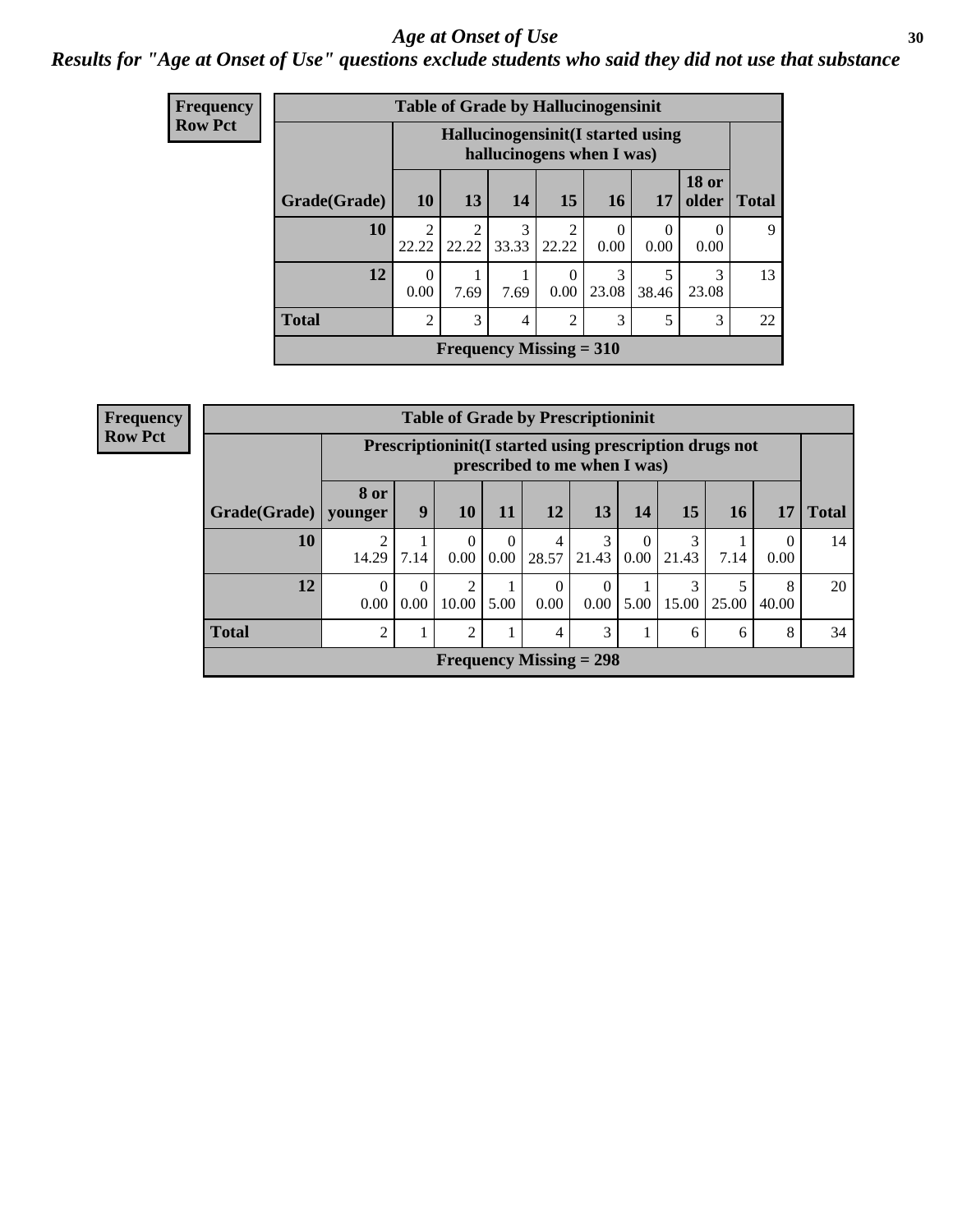| Frequency      |                                               | <b>Table of Alcoholharm by Grade</b> |             |              |  |  |  |  |  |
|----------------|-----------------------------------------------|--------------------------------------|-------------|--------------|--|--|--|--|--|
| <b>Col Pct</b> | Alcoholharm(I<br>think alcohol is<br>harmful) | Grade(Grade)<br>10                   | 12          | <b>Total</b> |  |  |  |  |  |
|                | <b>Strongly Agree</b>                         | 83<br>43.46                          | 45<br>31.91 | 128          |  |  |  |  |  |
|                | <b>Somewhat Agree</b>                         | 69<br>36.13                          | 60<br>42.55 | 129          |  |  |  |  |  |
|                | <b>Somewhat Disagree</b>                      | 24<br>12.57                          | 25<br>17.73 | 49           |  |  |  |  |  |
|                | <b>Strongly Disagree</b>                      | 15<br>7.85                           | 11<br>7.80  | 26           |  |  |  |  |  |
|                | <b>Total</b>                                  | 191                                  | 141         | 332          |  |  |  |  |  |

| <b>Table of Cigarettesharm by Grade</b>                  |                    |              |              |  |  |  |  |  |
|----------------------------------------------------------|--------------------|--------------|--------------|--|--|--|--|--|
| Cigarettesharm(I<br>think smoking<br>tobacco is harmful) | Grade(Grade)<br>10 | 12           | <b>Total</b> |  |  |  |  |  |
| <b>Strongly Agree</b>                                    | 160<br>83.77       | 106<br>75.18 | 266          |  |  |  |  |  |
| <b>Somewhat Agree</b>                                    | 18<br>9.42         | 22<br>15.60  | 40           |  |  |  |  |  |
| <b>Somewhat Disagree</b>                                 | 3<br>1.57          | 8<br>5.67    | 11           |  |  |  |  |  |
| <b>Strongly Disagree</b>                                 | 10<br>5.24         | 5<br>3.55    | 15           |  |  |  |  |  |
| <b>Total</b>                                             | 191                | 141          | 332          |  |  |  |  |  |

| Frequency      | <b>Table of Smokelessharm by Grade</b>                  |                           |              |              |
|----------------|---------------------------------------------------------|---------------------------|--------------|--------------|
| <b>Col Pct</b> | Smokelessharm(I<br>think chewing<br>tobacco is harmful) | Grade(Grade)<br><b>10</b> | 12           | <b>Total</b> |
|                | <b>Strongly Agree</b>                                   | 146<br>76.44              | 107<br>75.89 | 253          |
|                | <b>Somewhat Agree</b>                                   | 29<br>15.18               | 25<br>17.73  | 54           |
|                | <b>Somewhat Disagree</b>                                | 4<br>2.09                 | 3<br>2.13    | 7            |
|                | <b>Strongly Disagree</b>                                | 12<br>6.28                | 6<br>4.26    | 18           |
|                | Total                                                   | 191                       | 141          | 332          |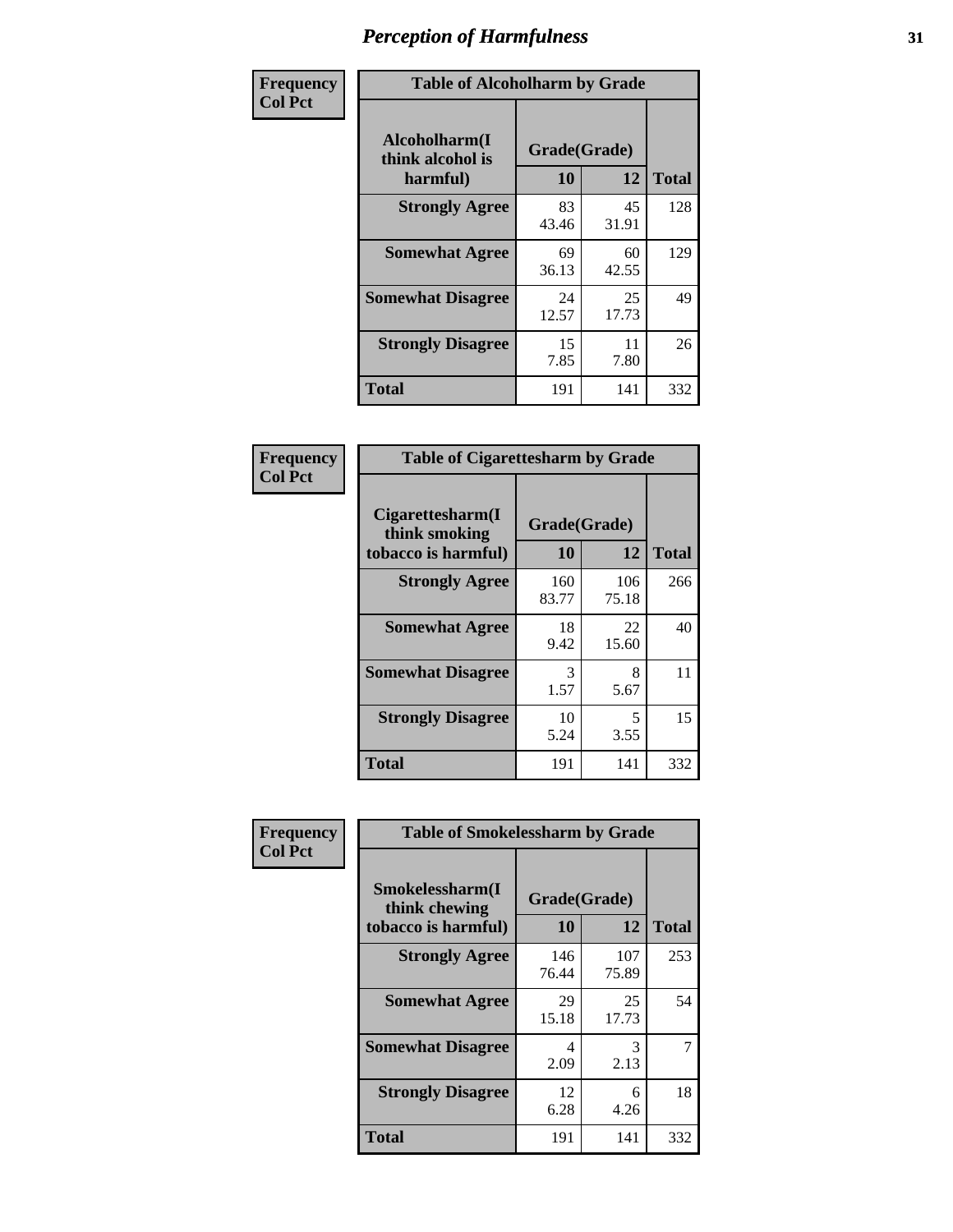| Frequency      |                                                   | <b>Table of Marijuanaharm by Grade</b> |                    |     |  |  |  |  |  |
|----------------|---------------------------------------------------|----------------------------------------|--------------------|-----|--|--|--|--|--|
| <b>Col Pct</b> | Marijuanaharm(I<br>think marijuana is<br>harmful) | 10                                     | Grade(Grade)<br>12 |     |  |  |  |  |  |
|                | <b>Strongly Agree</b>                             | 100<br>52.36                           | 53<br>37.59        | 153 |  |  |  |  |  |
|                | <b>Somewhat Agree</b>                             | 24<br>12.57                            | 27<br>19.15        | 51  |  |  |  |  |  |
|                | <b>Somewhat Disagree</b>                          | 26<br>13.61                            | 35<br>24.82        | 61  |  |  |  |  |  |
|                | <b>Strongly Disagree</b>                          | 41<br>21.47                            | 26<br>18.44        | 67  |  |  |  |  |  |
|                | <b>Total</b>                                      | 191                                    | 141                | 332 |  |  |  |  |  |

| <b>Table of Cocaineharm by Grade</b>          |                    |              |              |  |  |
|-----------------------------------------------|--------------------|--------------|--------------|--|--|
| Cocaineharm(I<br>think cocaine is<br>harmful) | Grade(Grade)<br>10 | 12           | <b>Total</b> |  |  |
| <b>Strongly Agree</b>                         | 171<br>89.53       | 123<br>87.23 | 294          |  |  |
| <b>Somewhat Agree</b>                         | 10<br>5.24         | 9<br>6.38    | 19           |  |  |
| <b>Somewhat Disagree</b>                      | 0.52               | 3<br>2.13    | 4            |  |  |
| <b>Strongly Disagree</b>                      | 9<br>4.71          | 6<br>4.26    | 15           |  |  |
| Total                                         | 191                | 141          | 332          |  |  |

| Frequency      | <b>Table of Inhalantsharm by Grade</b>             |                           |              |              |
|----------------|----------------------------------------------------|---------------------------|--------------|--------------|
| <b>Col Pct</b> | Inhalantsharm(I<br>think inhalants are<br>harmful) | Grade(Grade)<br><b>10</b> | 12           | <b>Total</b> |
|                | <b>Strongly Agree</b>                              | 166<br>86.91              | 121<br>85.82 | 287          |
|                | <b>Somewhat Agree</b>                              | 10<br>5.24                | 14<br>9.93   | 24           |
|                | <b>Somewhat Disagree</b>                           | 5<br>2.62                 | 0<br>0.00    | 5            |
|                | <b>Strongly Disagree</b>                           | 10<br>5.24                | 6<br>4.26    | 16           |
|                | Total                                              | 191                       | 141          | 332          |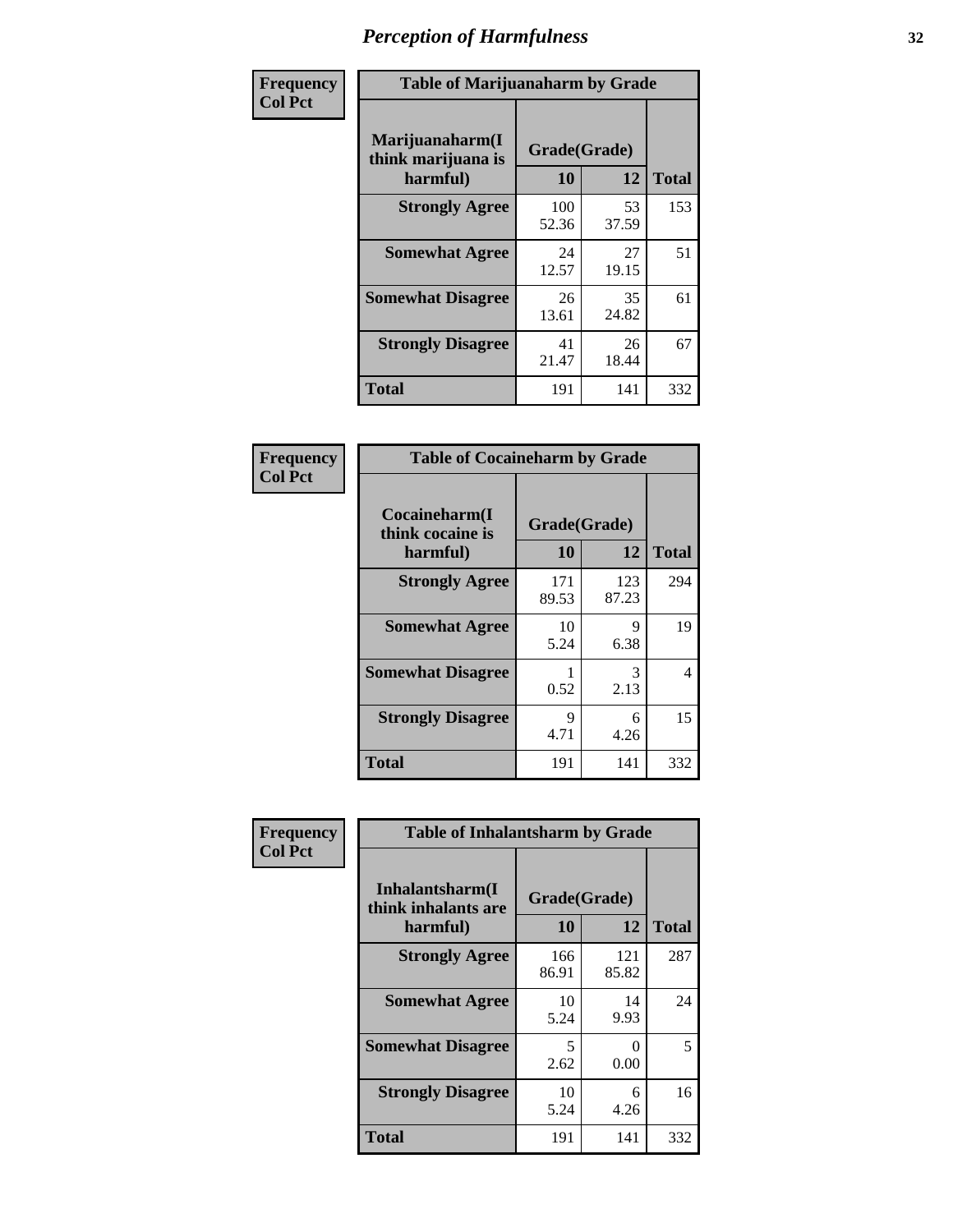| Frequency      | <b>Table of Steroidsharm by Grade</b>            |                                  |              |              |
|----------------|--------------------------------------------------|----------------------------------|--------------|--------------|
| <b>Col Pct</b> | Steroidsharm(I<br>think steroids are<br>harmful) | Grade(Grade)<br>10               | 12           | <b>Total</b> |
|                | <b>Strongly Agree</b>                            | 158<br>82.72                     | 115<br>81.56 | 273          |
|                | <b>Somewhat Agree</b>                            | 19<br>9.95                       | 15<br>10.64  | 34           |
|                | <b>Somewhat Disagree</b>                         | $\overline{\mathcal{L}}$<br>2.62 | 4<br>2.84    | 9            |
|                | <b>Strongly Disagree</b>                         | 9<br>4.71                        | 7<br>4.96    | 16           |
|                | <b>Total</b>                                     | 191                              | 141          | 332          |

| <b>Table of Ecstasyharm by Grade</b>          |                    |              |              |  |  |
|-----------------------------------------------|--------------------|--------------|--------------|--|--|
| Ecstasyharm(I<br>think ecstasy is<br>harmful) | Grade(Grade)<br>10 | 12           | <b>Total</b> |  |  |
| <b>Strongly Agree</b>                         | 159<br>83.25       | 113<br>80.14 | 272          |  |  |
| <b>Somewhat Agree</b>                         | 9<br>4.71          | 17<br>12.06  | 26           |  |  |
| <b>Somewhat Disagree</b>                      | 6<br>3.14          | 4<br>2.84    | 10           |  |  |
| <b>Strongly Disagree</b>                      | 17<br>8.90         | 4.96         | 24           |  |  |
| <b>Total</b>                                  | 191                | 141          | 332          |  |  |

| Frequency      | <b>Table of Methharm by Grade</b>                            |                    |              |              |  |
|----------------|--------------------------------------------------------------|--------------------|--------------|--------------|--|
| <b>Col Pct</b> | <b>Methharm</b> (I think<br>methamphetamines<br>are harmful) | Grade(Grade)<br>10 | 12           | <b>Total</b> |  |
|                | <b>Strongly Agree</b>                                        | 171<br>89.53       | 126<br>89.36 | 297          |  |
|                | <b>Somewhat Agree</b>                                        | 8<br>4.19          | 9<br>6.38    | 17           |  |
|                | <b>Somewhat Disagree</b>                                     | 0.52               | 0<br>0.00    |              |  |
|                | <b>Strongly Disagree</b>                                     | 11<br>5.76         | 6<br>4.26    | 17           |  |
|                | <b>Total</b>                                                 | 191                | 141          | 332          |  |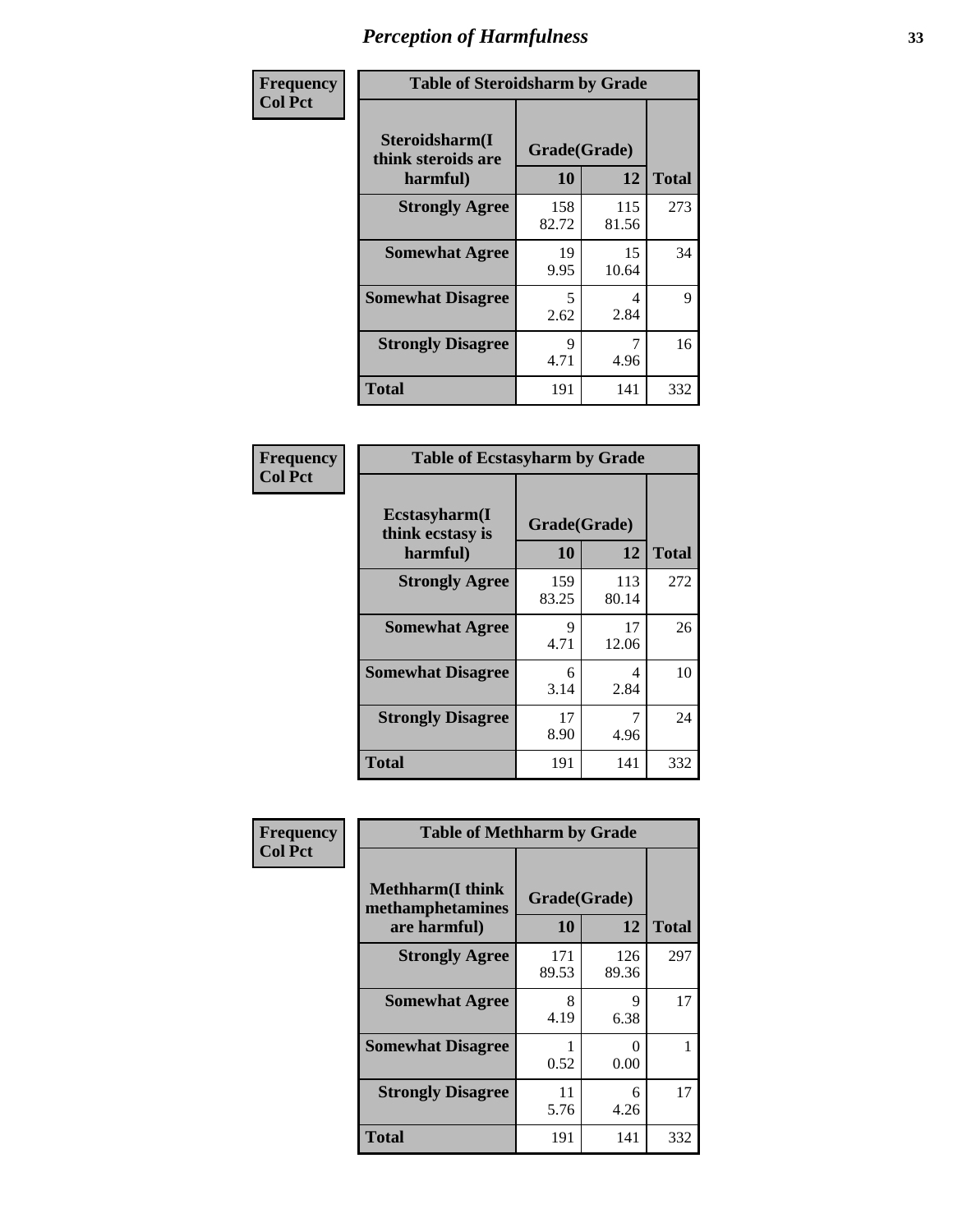| Frequency      | <b>Table of Hallucinogensharm by Grade</b>                 |                    |              |              |
|----------------|------------------------------------------------------------|--------------------|--------------|--------------|
| <b>Col Pct</b> | Hallucinogensharm(I<br>think hallucinogens<br>are harmful) | Grade(Grade)<br>10 | 12           | <b>Total</b> |
|                | <b>Strongly Agree</b>                                      | 157<br>82.20       | 108<br>76.60 | 265          |
|                | <b>Somewhat Agree</b>                                      | 14<br>7.33         | 14<br>9.93   | 28           |
|                | <b>Somewhat Disagree</b>                                   | 3.66               | 10<br>7.09   | 17           |
|                | <b>Strongly Disagree</b>                                   | 13<br>6.81         | 9<br>6.38    | 22           |
|                | <b>Total</b>                                               | 191                | 141          | 332          |

| <b>Table of Prescriptionharm by Grade</b>                                         |              |             |              |  |  |
|-----------------------------------------------------------------------------------|--------------|-------------|--------------|--|--|
| <b>Prescriptionharm(I)</b><br>think prescription<br>drugs not<br>prescribed to me | Grade(Grade) |             |              |  |  |
| are harmful)                                                                      | 10           | 12          | <b>Total</b> |  |  |
| <b>Strongly Agree</b>                                                             | 135<br>70.68 | 95<br>67.38 | 230          |  |  |
| <b>Somewhat Agree</b>                                                             | 35<br>18.32  | 26<br>18.44 | 61           |  |  |
| <b>Somewhat Disagree</b>                                                          | 4<br>2.09    | 14<br>9.93  | 18           |  |  |
| <b>Strongly Disagree</b>                                                          | 17<br>8.90   | 6<br>4.26   | 23           |  |  |
| <b>Total</b>                                                                      | 191          | 141         | 332          |  |  |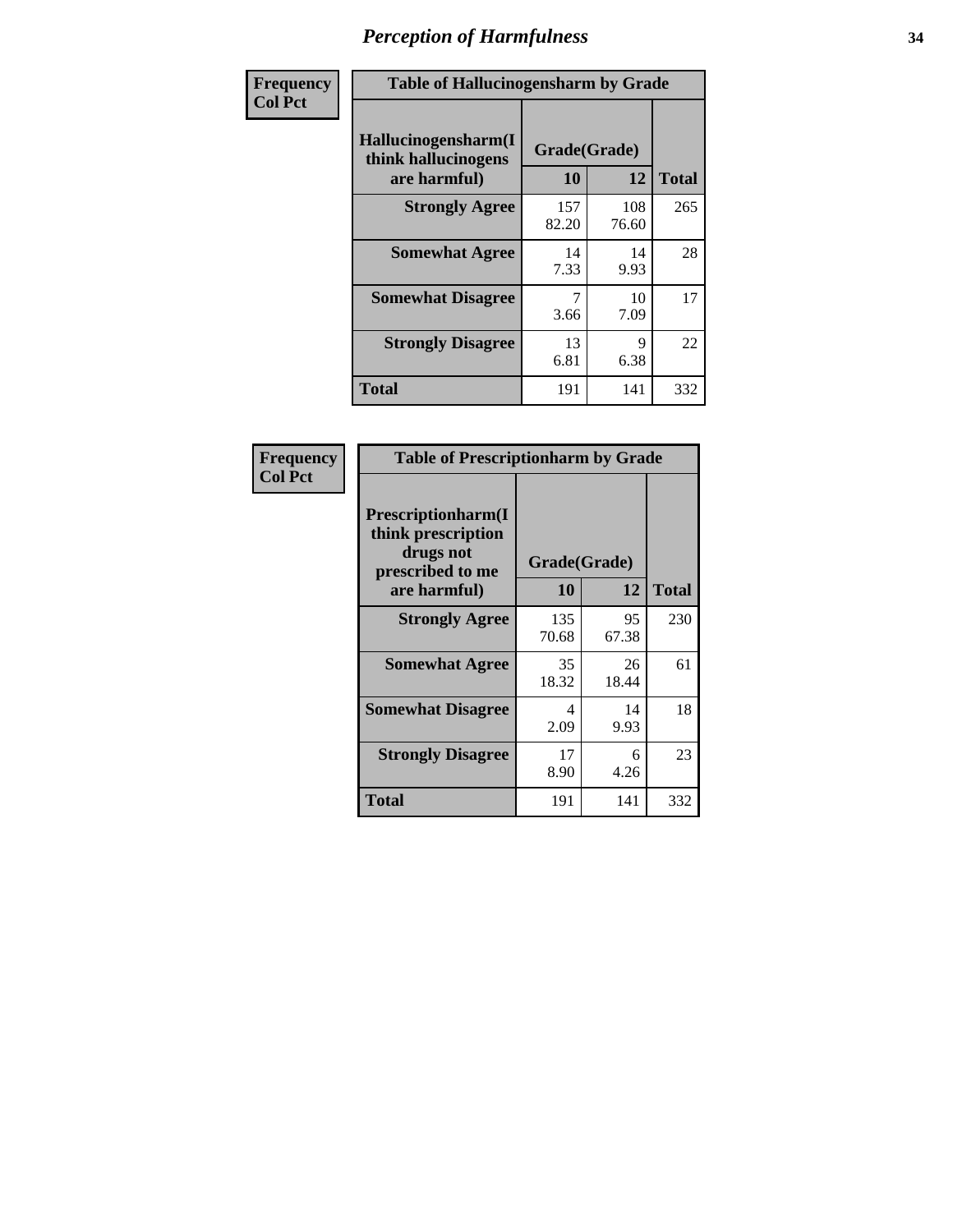# *Disapproval by Adults* **35**

| Frequency      | <b>Table of Alcoholadult by Grade</b>                         |                    |             |              |  |
|----------------|---------------------------------------------------------------|--------------------|-------------|--------------|--|
| <b>Col Pct</b> | Alcoholadult(Adults<br>would disapprove if<br>I used alcohol) | Grade(Grade)<br>10 | 12          | <b>Total</b> |  |
|                | <b>Strongly Agree</b>                                         | 101<br>52.88       | 53<br>37.59 | 154          |  |
|                | <b>Somewhat Agree</b>                                         | 42<br>21.99        | 40<br>28.37 | 82           |  |
|                | <b>Somewhat Disagree</b>                                      | 37<br>19.37        | 24<br>17.02 | 61           |  |
|                | <b>Strongly Disagree</b>                                      | 11<br>5.76         | 24<br>17.02 | 35           |  |
|                | <b>Total</b>                                                  | 191                | 141         | 332          |  |

| <b>Table of Tobaccoadult by Grade</b>                                 |                    |              |              |  |  |
|-----------------------------------------------------------------------|--------------------|--------------|--------------|--|--|
| <b>Tobaccoadult</b> (Adults<br>would disapprove if<br>I used tobacco) | Grade(Grade)<br>10 | 12           | <b>Total</b> |  |  |
| <b>Strongly Agree</b>                                                 | 158<br>82.72       | 100<br>70.92 | 258          |  |  |
| <b>Somewhat Agree</b>                                                 | 19<br>9.95         | 20<br>14.18  | 39           |  |  |
| <b>Somewhat Disagree</b>                                              | 7<br>3.66          | 14<br>9.93   | 21           |  |  |
| <b>Strongly Disagree</b>                                              | 7<br>3.66          | 4.96         | 14           |  |  |
| <b>Total</b>                                                          | 191                | 141          | 332          |  |  |

| Frequency      | <b>Table of Marijuanaadult by Grade</b>                           |                    |             |              |  |
|----------------|-------------------------------------------------------------------|--------------------|-------------|--------------|--|
| <b>Col Pct</b> | Marijuanaadult(Adults<br>would disapprove if I<br>used marijuana) | Grade(Grade)<br>10 | 12          | <b>Total</b> |  |
|                | <b>Strongly Agree</b>                                             | 131<br>68.59       | 86<br>60.99 | 217          |  |
|                | <b>Somewhat Agree</b>                                             | 29<br>15.18        | 19<br>13.48 | 48           |  |
|                | <b>Somewhat Disagree</b>                                          | 18<br>9.42         | 22<br>15.60 | 40           |  |
|                | <b>Strongly Disagree</b>                                          | 13<br>6.81         | 14<br>9.93  | 27           |  |
|                | <b>Total</b>                                                      | 191                | 141         | 332          |  |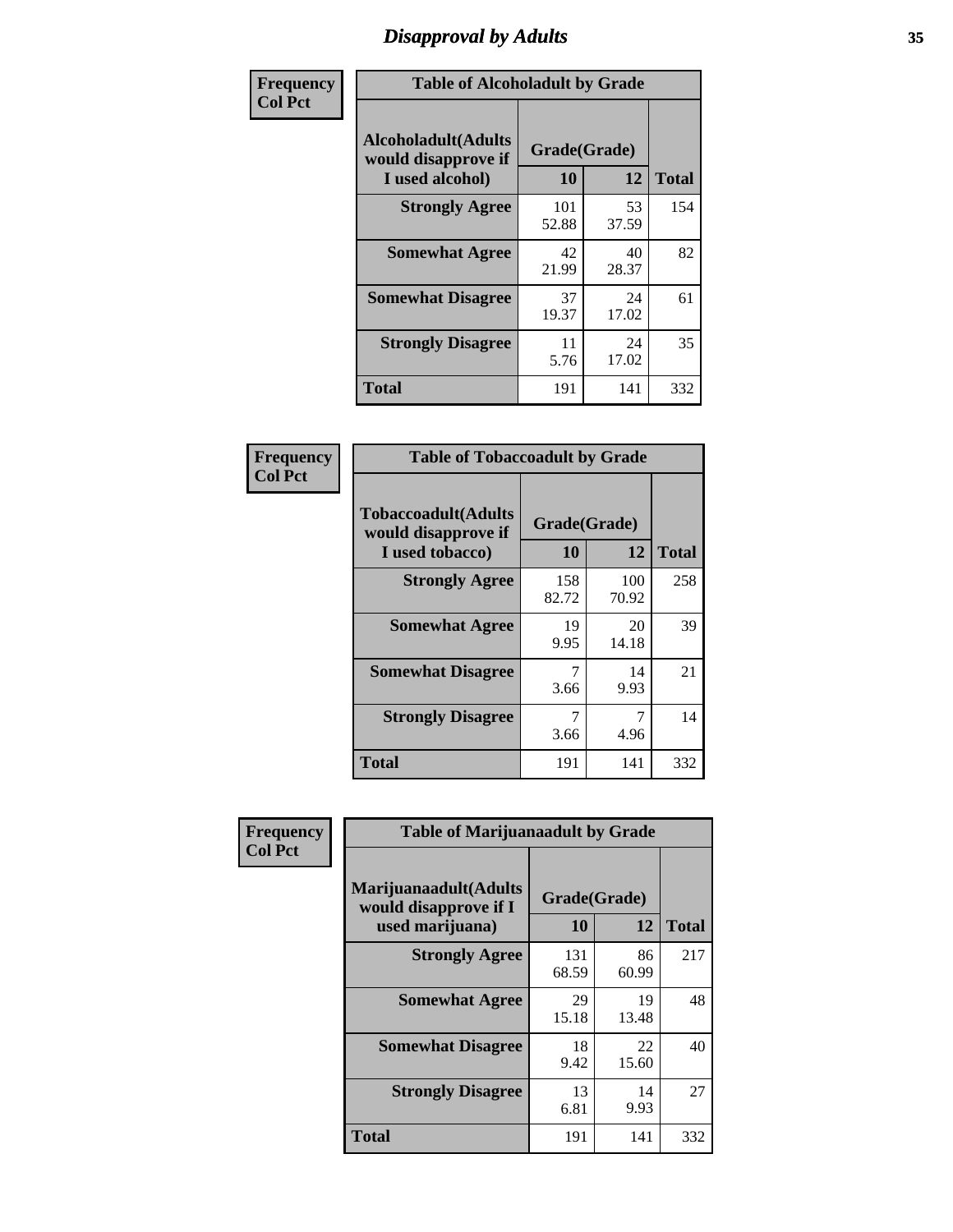# *Disapproval by Adults* **36**

| <b>Frequency</b> | <b>Table of Otherdrugadult by Grade</b>                                     |                       |              |              |
|------------------|-----------------------------------------------------------------------------|-----------------------|--------------|--------------|
| <b>Col Pct</b>   | <b>Otherdrugadult</b> (Adults<br>would disapprove if I<br>used other drugs) | Grade(Grade)<br>10    | 12           | <b>Total</b> |
|                  | <b>Strongly Agree</b>                                                       | 170<br>89.01          | 120<br>85.11 | 290          |
|                  | <b>Somewhat Agree</b>                                                       | 13<br>6.81            | 8<br>5.67    | 21           |
|                  | <b>Somewhat Disagree</b>                                                    | $\mathcal{D}$<br>1.05 | 0.71         | 3            |
|                  | <b>Strongly Disagree</b>                                                    | 6<br>3.14             | 12<br>8.51   | 18           |
|                  | <b>Total</b>                                                                | 191                   | 141          | 332          |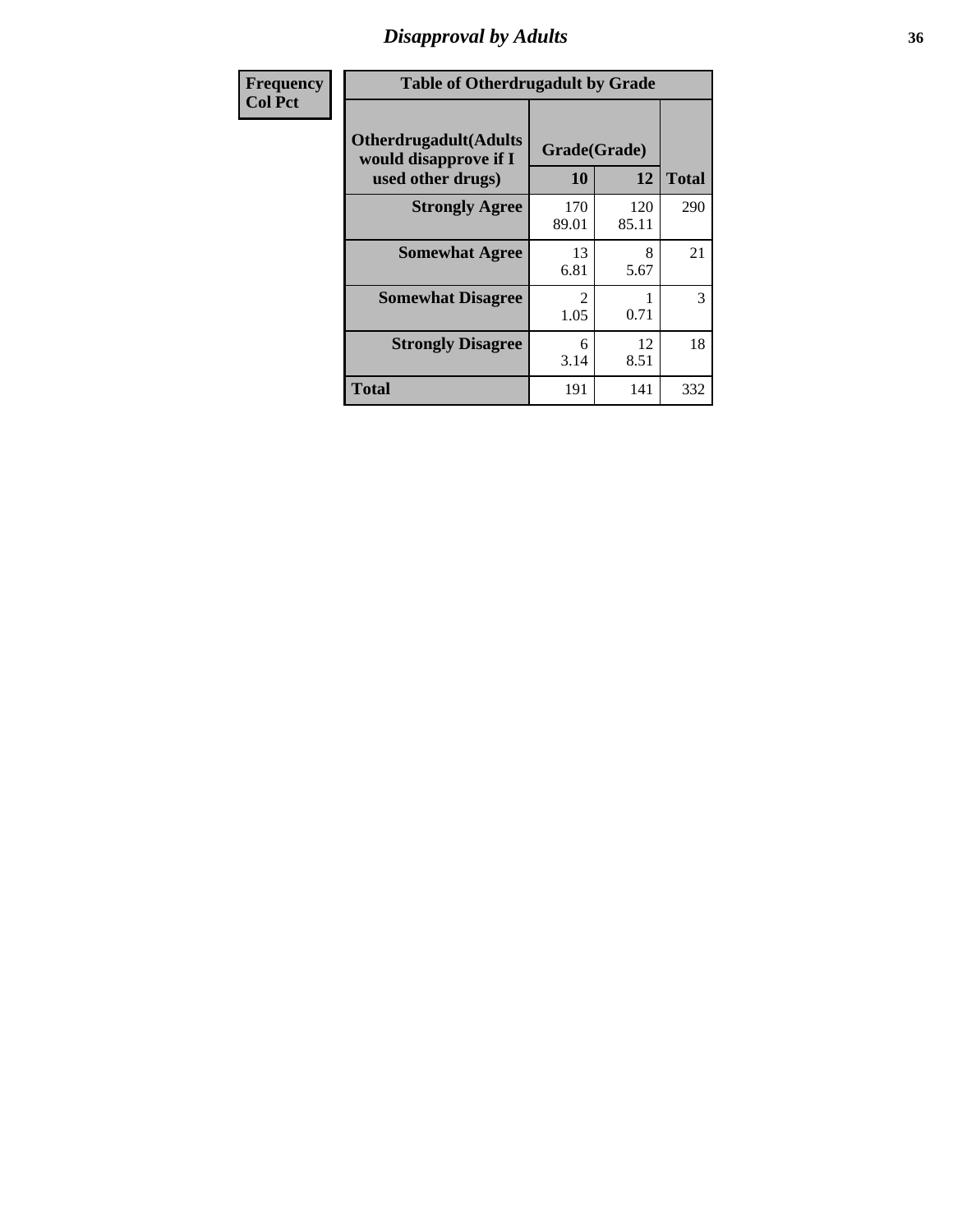# *Disapproval by Peers* **37**

| Frequency      | <b>Table of Alcoholpeer by Grade</b>                    |              |             |              |  |
|----------------|---------------------------------------------------------|--------------|-------------|--------------|--|
| <b>Col Pct</b> | Alcoholpeer(My<br>friends would<br>disapprove if I used | Grade(Grade) |             |              |  |
|                | alcohol)                                                | 10           | 12          | <b>Total</b> |  |
|                | <b>Strongly Agree</b>                                   | 50<br>26.18  | 24<br>17.02 | 74           |  |
|                | <b>Somewhat Agree</b>                                   | 28<br>14.66  | 18<br>12.77 | 46           |  |
|                | <b>Somewhat Disagree</b>                                | 49<br>25.65  | 36<br>25.53 | 85           |  |
|                | <b>Strongly Disagree</b>                                | 64<br>33.51  | 63<br>44.68 | 127          |  |
|                | Total                                                   | 191          | 141         | 332          |  |

| Frequency      | <b>Table of Tobaccopeer by Grade</b>                                |                    |             |              |  |
|----------------|---------------------------------------------------------------------|--------------------|-------------|--------------|--|
| <b>Col Pct</b> | Tobaccopeer(My<br>friends would<br>disapprove if I used<br>tobacco) | Grade(Grade)<br>10 | 12          | <b>Total</b> |  |
|                | <b>Strongly Agree</b>                                               | 93<br>48.69        | 56<br>39.72 | 149          |  |
|                | <b>Somewhat Agree</b>                                               | 33<br>17.28        | 22<br>15.60 | 55           |  |
|                | <b>Somewhat Disagree</b>                                            | 26<br>13.61        | 25<br>17.73 | 51           |  |
|                | <b>Strongly Disagree</b>                                            | 39<br>20.42        | 38<br>26.95 | 77           |  |
|                | Total                                                               | 191                | 141         | 332          |  |

| Frequency      | <b>Table of Marijuanapeer by Grade</b>                    |              |             |              |
|----------------|-----------------------------------------------------------|--------------|-------------|--------------|
| <b>Col Pct</b> | Marijuanapeer(My<br>friends would<br>disapprove if I used | Grade(Grade) |             |              |
|                | marijuana)                                                | 10           | 12          | <b>Total</b> |
|                | <b>Strongly Agree</b>                                     | 64<br>33.51  | 26<br>18.44 | 90           |
|                | <b>Somewhat Agree</b>                                     | 31<br>16.23  | 26<br>18.44 | 57           |
|                | <b>Somewhat Disagree</b>                                  | 35<br>18.32  | 34<br>24.11 | 69           |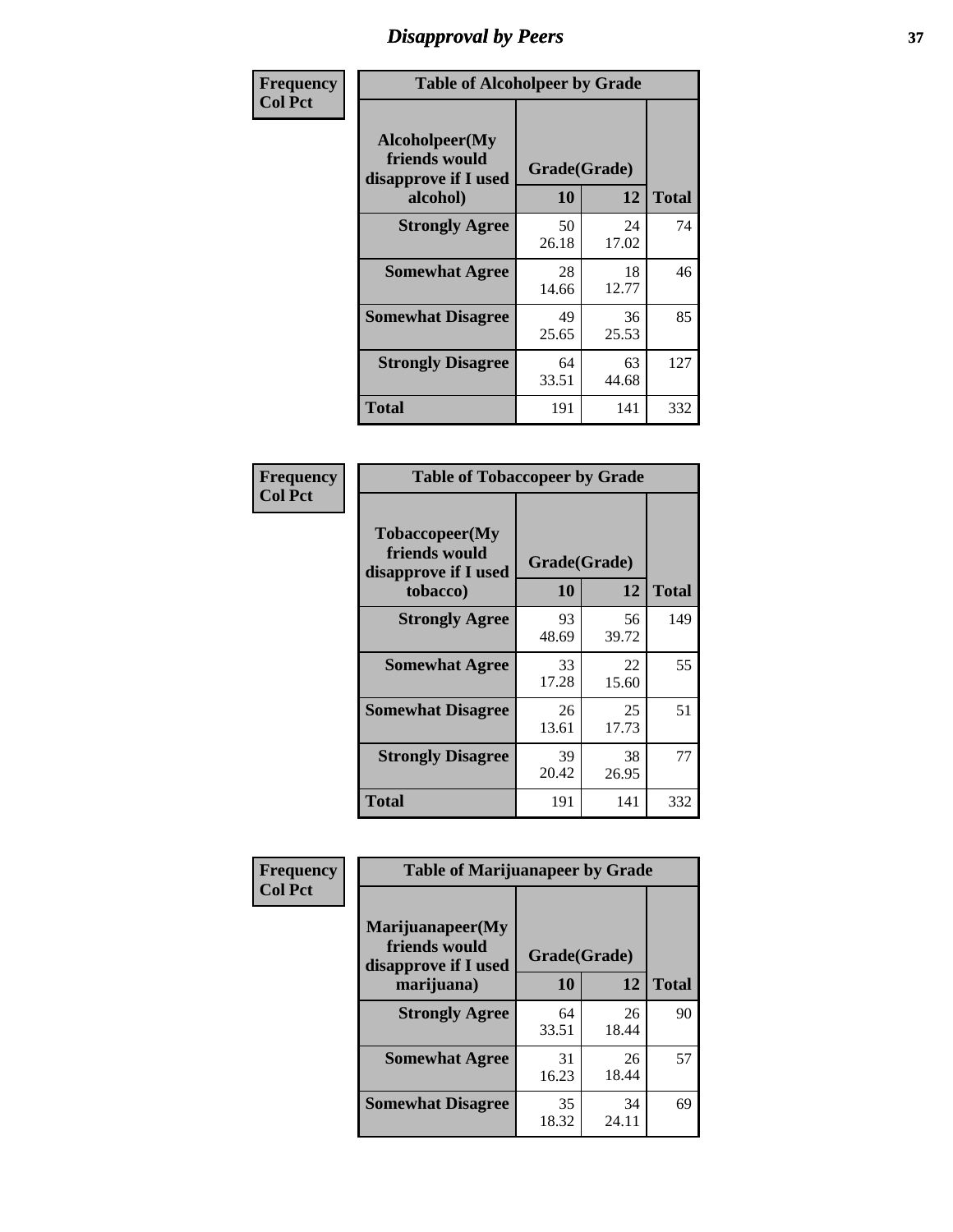# *Disapproval by Peers* **38**

| Frequency<br><b>Col Pct</b> | <b>Table of Marijuanapeer by Grade</b>                                  |                    |             |              |
|-----------------------------|-------------------------------------------------------------------------|--------------------|-------------|--------------|
|                             | Marijuanapeer(My<br>friends would<br>disapprove if I used<br>marijuana) | Grade(Grade)<br>10 | 12          | <b>Total</b> |
|                             | <b>Strongly Disagree</b>                                                | 61<br>31.94        | 55<br>39.01 | 116          |
|                             | Total                                                                   | 191                | 141         | 332          |

| Frequency      | <b>Table of Otherdrugpeer by Grade</b>                                    |                    |             |              |
|----------------|---------------------------------------------------------------------------|--------------------|-------------|--------------|
| <b>Col Pct</b> | Otherdrugpeer(My<br>friends would<br>disapprove if I used<br>other drugs) | Grade(Grade)<br>10 | 12          | <b>Total</b> |
|                | <b>Strongly Agree</b>                                                     | 96<br>50.26        | 77<br>54.61 | 173          |
|                | <b>Somewhat Agree</b>                                                     | 40<br>20.94        | 27<br>19.15 | 67           |
|                | <b>Somewhat Disagree</b>                                                  | 24<br>12.57        | 15<br>10.64 | 39           |
|                | <b>Strongly Disagree</b>                                                  | 31<br>16.23        | 22<br>15.60 | 53           |
|                | <b>Total</b>                                                              | 191                | 141         | 332          |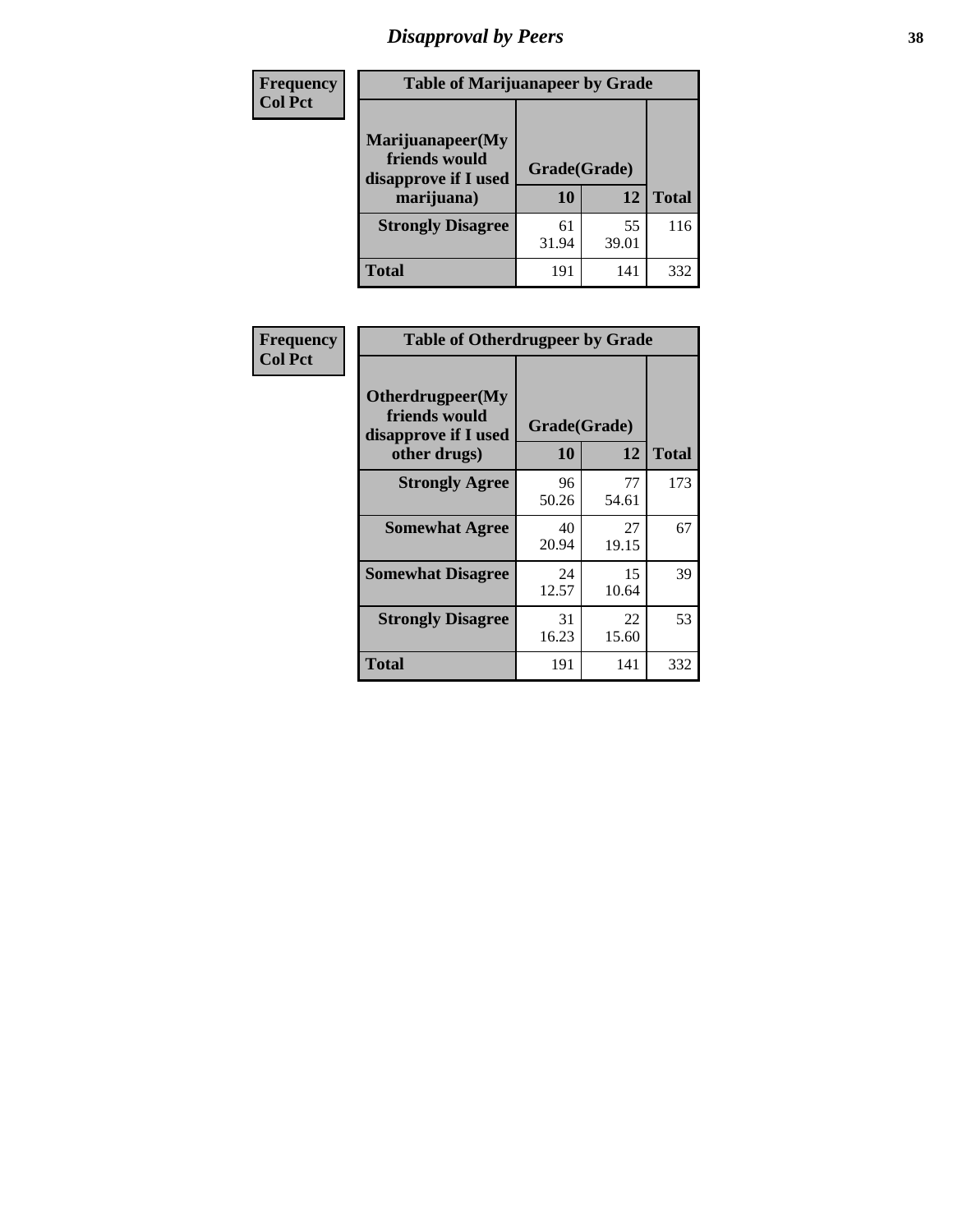| Frequency<br><b>Col Pct</b> | <b>Table of Alcohollocation1 by Grade</b> |              |              |              |
|-----------------------------|-------------------------------------------|--------------|--------------|--------------|
|                             | <b>Alcohollocation1(Places</b>            | Grade(Grade) |              |              |
|                             | <b>Friends Use Alcohol)</b>               | 10           | 12           | <b>Total</b> |
|                             |                                           | 112<br>58.64 | 108<br>76.60 | 220          |
|                             | Do Not Use                                | 79<br>41.36  | 33<br>23.40  | 112          |
|                             | <b>Total</b>                              | 191          | 141          | 332          |

| Frequency      | <b>Table of Alcohollocation2 by Grade</b>                     |                    |             |              |
|----------------|---------------------------------------------------------------|--------------------|-------------|--------------|
| <b>Col Pct</b> | <b>Alcohollocation2(Places</b><br><b>Friends Use Alcohol)</b> | Grade(Grade)<br>10 | <b>12</b>   | <b>Total</b> |
|                |                                                               | 113<br>59.16       | 69<br>48.94 | 182          |
|                | Home                                                          | 78<br>40.84        | 72<br>51.06 | 150          |
|                | <b>Total</b>                                                  | 191                | 141         | 332          |

| Frequency<br><b>Col Pct</b> | <b>Table of Alcohollocation 3 by Grade</b>                    |                    |              |              |
|-----------------------------|---------------------------------------------------------------|--------------------|--------------|--------------|
|                             | <b>Alcohollocation3(Places</b><br><b>Friends Use Alcohol)</b> | Grade(Grade)<br>10 | 12           | <b>Total</b> |
|                             |                                                               | 166<br>86.91       | 117<br>82.98 | 283          |
|                             | <b>School</b>                                                 | 25<br>13.09        | 24<br>17.02  | 49           |
|                             | <b>Total</b>                                                  | 191                | 141          | 332          |

| <b>Frequency</b> | <b>Table of Alcohollocation4 by Grade</b> |              |              |              |
|------------------|-------------------------------------------|--------------|--------------|--------------|
| <b>Col Pct</b>   | <b>Alcohollocation4(Places</b>            | Grade(Grade) |              |              |
|                  | <b>Friends Use Alcohol)</b>               | 10           | 12           | <b>Total</b> |
|                  |                                           | 169<br>88.48 | 115<br>81.56 | 284          |
|                  | Car                                       | 22<br>11.52  | 26<br>18.44  | 48           |
|                  | <b>Total</b>                              | 191          | 141          | 332          |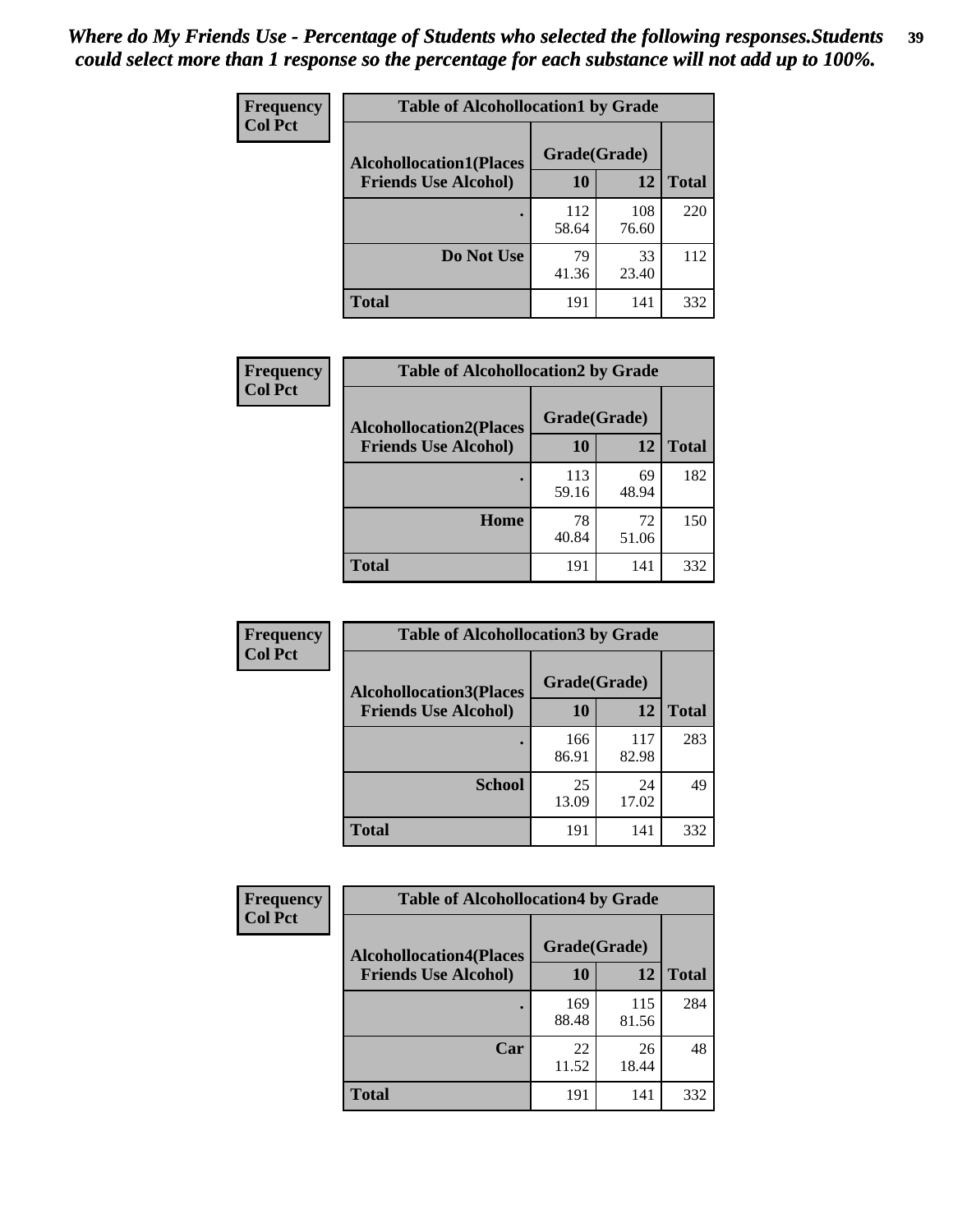| Frequency<br><b>Col Pct</b> | <b>Table of Alcohollocation5 by Grade</b> |              |             |              |  |
|-----------------------------|-------------------------------------------|--------------|-------------|--------------|--|
|                             | <b>Alcohollocation5(Places</b>            | Grade(Grade) |             |              |  |
|                             | <b>Friends Use Alcohol)</b>               | 10           | 12          | <b>Total</b> |  |
|                             |                                           | 109<br>57.07 | 61<br>43.26 | 170          |  |
|                             | <b>Friend's House</b>                     | 82<br>42.93  | 80<br>56.74 | 162          |  |
|                             | <b>Total</b>                              | 191          | 141         | 332          |  |

| <b>Frequency</b> | <b>Table of Alcohollocation6 by Grade</b>                     |                    |             |              |
|------------------|---------------------------------------------------------------|--------------------|-------------|--------------|
| <b>Col Pct</b>   | <b>Alcohollocation6(Places</b><br><b>Friends Use Alcohol)</b> | Grade(Grade)<br>10 | 12          | <b>Total</b> |
|                  |                                                               |                    |             |              |
|                  |                                                               | 129<br>67.54       | 76<br>53.90 | 205          |
|                  | <b>Other</b>                                                  | 62<br>32.46        | 65<br>46.10 | 127          |
|                  | <b>Total</b>                                                  | 191                | 141         | 332          |

| <b>Frequency</b> | <b>Table of Tobaccolocation1 by Grade</b> |              |             |              |
|------------------|-------------------------------------------|--------------|-------------|--------------|
| <b>Col Pct</b>   | <b>Tobaccolocation1(Places</b>            | Grade(Grade) |             |              |
|                  | <b>Friends Use Tobacco)</b>               | 10           | 12          | <b>Total</b> |
|                  |                                           | 63<br>32.98  | 83<br>58.87 | 146          |
|                  | Do Not Use                                | 128<br>67.02 | 58<br>41.13 | 186          |
|                  | <b>Total</b>                              | 191          | 141         | 332          |

| <b>Frequency</b> | <b>Table of Tobaccolocation2 by Grade</b> |              |             |              |  |
|------------------|-------------------------------------------|--------------|-------------|--------------|--|
| <b>Col Pct</b>   | <b>Tobaccolocation2(Places</b>            | Grade(Grade) |             |              |  |
|                  | <b>Friends Use Tobacco)</b>               | 10           | 12          | <b>Total</b> |  |
|                  |                                           | 152<br>79.58 | 86<br>60.99 | 238          |  |
|                  | Home                                      | 39<br>20.42  | 55<br>39.01 | 94           |  |
|                  | <b>Total</b>                              | 191          | 141         | 332          |  |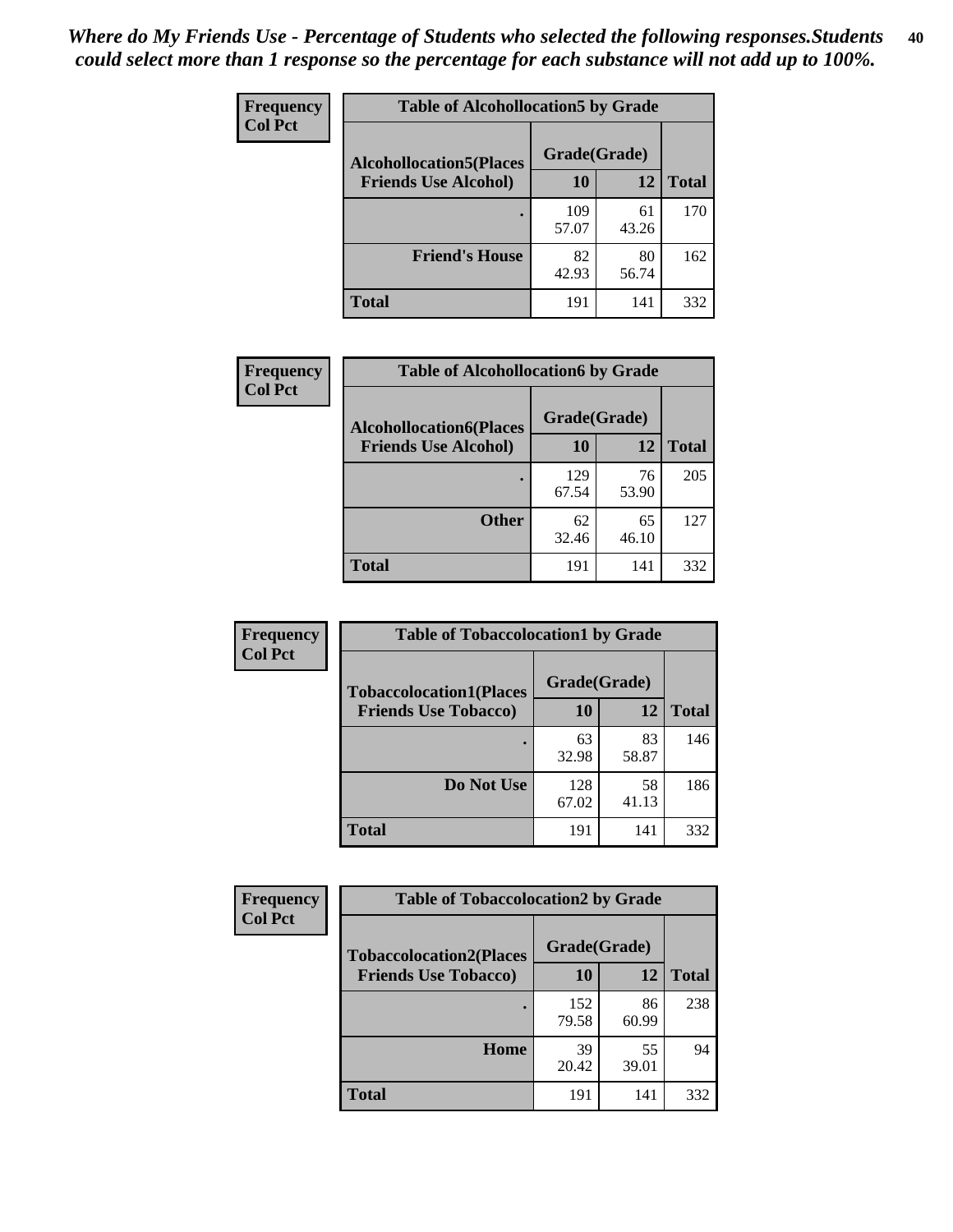| Frequency<br><b>Col Pct</b> | <b>Table of Tobaccolocation 3 by Grade</b> |              |              |              |  |
|-----------------------------|--------------------------------------------|--------------|--------------|--------------|--|
|                             | <b>Tobaccolocation3(Places</b>             | Grade(Grade) |              |              |  |
|                             | <b>Friends Use Tobacco)</b>                | 10           | 12           | <b>Total</b> |  |
|                             |                                            | 165<br>86.39 | 102<br>72.34 | 267          |  |
|                             | <b>School</b>                              | 26<br>13.61  | 39<br>27.66  | 65           |  |
|                             | <b>Total</b>                               | 191          | 141          | 332          |  |

| Frequency      | <b>Table of Tobaccolocation4 by Grade</b> |              |             |              |
|----------------|-------------------------------------------|--------------|-------------|--------------|
| <b>Col Pct</b> | <b>Tobaccolocation4(Places</b>            | Grade(Grade) |             |              |
|                | <b>Friends Use Tobacco)</b>               | 10           | 12          | <b>Total</b> |
|                |                                           | 154<br>80.63 | 88<br>62.41 | 242          |
|                | Car                                       | 37<br>19.37  | 53<br>37.59 | 90           |
|                | <b>Total</b>                              | 191          | 141         | 332          |

| Frequency      | <b>Table of Tobaccolocation5 by Grade</b> |              |             |              |
|----------------|-------------------------------------------|--------------|-------------|--------------|
| <b>Col Pct</b> | <b>Tobaccolocation5(Places</b>            | Grade(Grade) |             |              |
|                | <b>Friends Use Tobacco)</b>               | <b>10</b>    | 12          | <b>Total</b> |
|                |                                           | 145<br>75.92 | 81<br>57.45 | 226          |
|                | <b>Friend's House</b>                     | 46<br>24.08  | 60<br>42.55 | 106          |
|                | <b>Total</b>                              | 191          | 141         | 332          |

| <b>Frequency</b> | <b>Table of Tobaccolocation6 by Grade</b> |              |             |              |  |
|------------------|-------------------------------------------|--------------|-------------|--------------|--|
| <b>Col Pct</b>   | <b>Tobaccolocation6(Places</b>            | Grade(Grade) |             |              |  |
|                  | <b>Friends Use Tobacco)</b>               | 10           | 12          | <b>Total</b> |  |
|                  |                                           | 144<br>75.39 | 80<br>56.74 | 224          |  |
|                  | <b>Other</b>                              | 47<br>24.61  | 61<br>43.26 | 108          |  |
|                  | <b>Total</b>                              | 191          | 141         | 332          |  |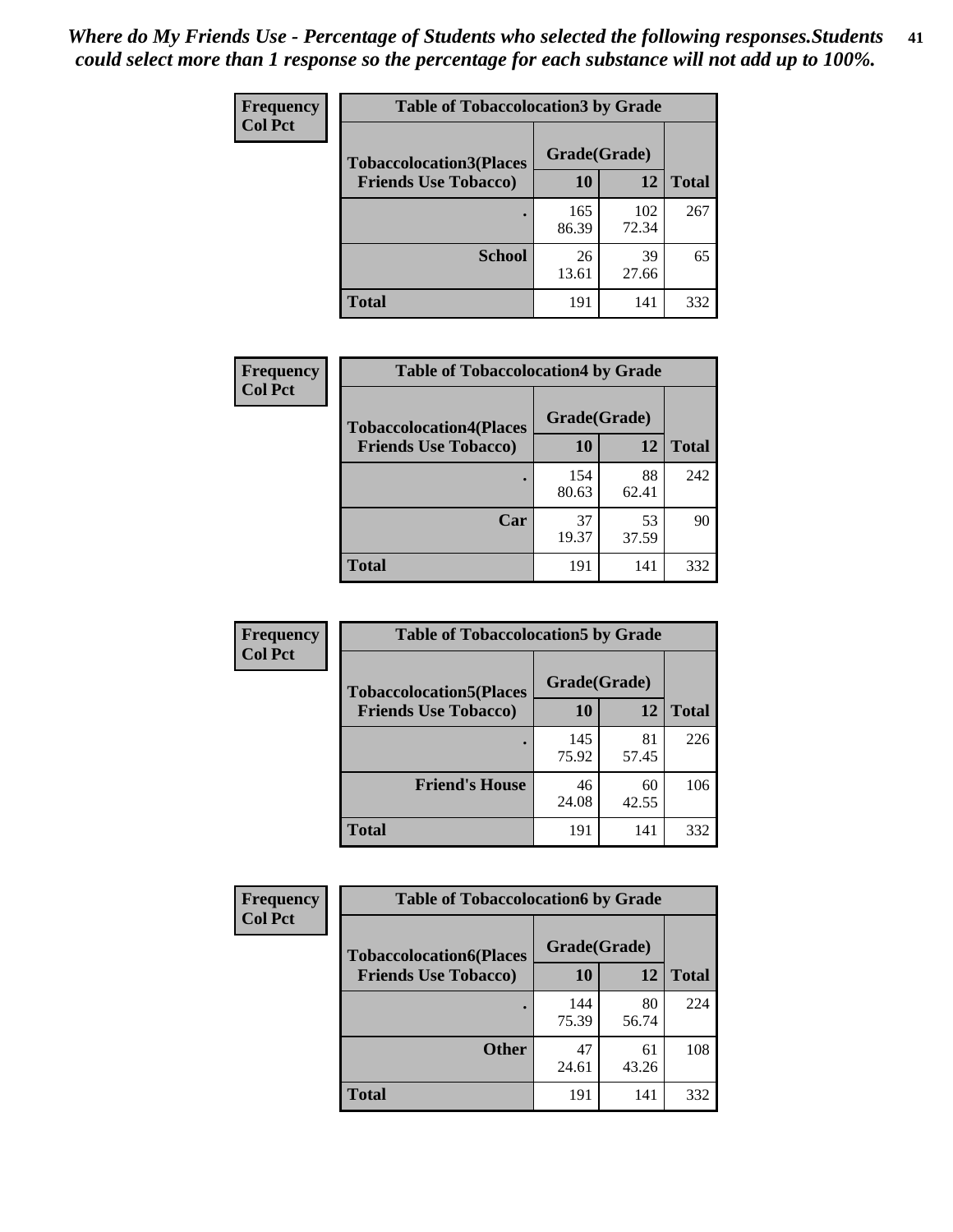| <b>Frequency</b> | <b>Table of Marijuanalocation1 by Grade</b> |              |              |              |
|------------------|---------------------------------------------|--------------|--------------|--------------|
| <b>Col Pct</b>   | <b>Marijuanalocation1(Places</b>            | Grade(Grade) |              |              |
|                  | <b>Friends Use Marijuana</b> )              | 10           | 12           | <b>Total</b> |
|                  |                                             | 106<br>55.50 | 104<br>73.76 | 210          |
|                  | Do Not Use                                  | 85<br>44.50  | 37<br>26.24  | 122          |
|                  | <b>Total</b>                                | 191          | 141          | 332          |

| <b>Frequency</b> | <b>Table of Marijuanalocation2 by Grade</b>                        |                    |             |              |
|------------------|--------------------------------------------------------------------|--------------------|-------------|--------------|
| <b>Col Pct</b>   | <b>Marijuanalocation2(Places</b><br><b>Friends Use Marijuana</b> ) | Grade(Grade)<br>10 | 12          | <b>Total</b> |
|                  |                                                                    | 124<br>64.92       | 62<br>43.97 | 186          |
|                  | Home                                                               | 67<br>35.08        | 79<br>56.03 | 146          |
|                  | <b>Total</b>                                                       | 191                | 141         | 332          |

| Frequency      | <b>Table of Marijuanalocation3 by Grade</b> |              |             |              |
|----------------|---------------------------------------------|--------------|-------------|--------------|
| <b>Col Pct</b> | <b>Marijuanalocation3</b> (Places           | Grade(Grade) |             |              |
|                | <b>Friends Use Marijuana</b> )              | 10           | 12          | <b>Total</b> |
|                |                                             | 149<br>78.01 | 97<br>68.79 | 246          |
|                | <b>School</b>                               | 42<br>21.99  | 44<br>31.21 | 86           |
|                | <b>Total</b>                                | 191          | 141         | 332          |

| <b>Frequency</b> | <b>Table of Marijuanalocation4 by Grade</b> |              |             |              |  |
|------------------|---------------------------------------------|--------------|-------------|--------------|--|
| <b>Col Pct</b>   | <b>Marijuanalocation4(Places</b>            | Grade(Grade) |             |              |  |
|                  | <b>Friends Use Marijuana</b> )              | <b>10</b>    | 12          | <b>Total</b> |  |
|                  |                                             | 137<br>71.73 | 79<br>56.03 | 216          |  |
|                  | Car                                         | 54<br>28.27  | 62<br>43.97 | 116          |  |
|                  | <b>Total</b>                                | 191          | 141         | 332          |  |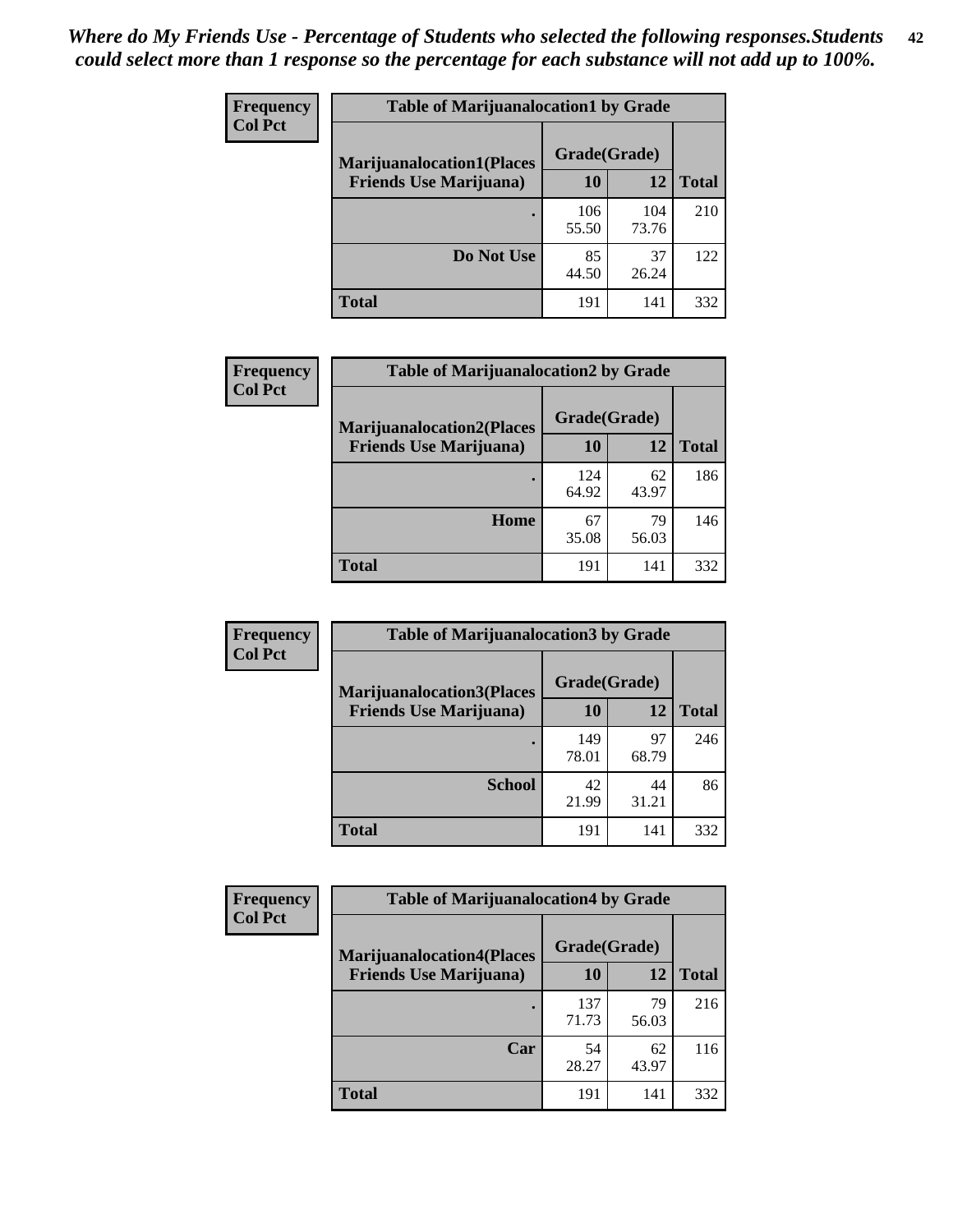| <b>Frequency</b> | <b>Table of Marijuanalocation5 by Grade</b> |              |             |              |
|------------------|---------------------------------------------|--------------|-------------|--------------|
| <b>Col Pct</b>   | <b>Marijuanalocation5(Places)</b>           | Grade(Grade) |             |              |
|                  | <b>Friends Use Marijuana</b> )              | 10           | 12          | <b>Total</b> |
|                  |                                             | 111<br>58.12 | 60<br>42.55 | 171          |
|                  | <b>Friend's House</b>                       | 80<br>41.88  | 81<br>57.45 | 161          |
|                  | <b>Total</b>                                | 191          | 141         | 332          |

| <b>Frequency</b> | <b>Table of Marijuanalocation6 by Grade</b>                        |                    |             |              |
|------------------|--------------------------------------------------------------------|--------------------|-------------|--------------|
| <b>Col Pct</b>   | <b>Marijuanalocation6(Places</b><br><b>Friends Use Marijuana</b> ) | Grade(Grade)<br>10 | 12          | <b>Total</b> |
|                  |                                                                    | 104<br>54.45       | 71<br>50.35 | 175          |
|                  | <b>Other</b>                                                       | 87<br>45.55        | 70<br>49.65 | 157          |
|                  | <b>Total</b>                                                       | 191                | 141         | 332          |

| <b>Frequency</b> | <b>Table of Otherdruglocation1 by Grade</b>                          |              |             |              |
|------------------|----------------------------------------------------------------------|--------------|-------------|--------------|
| <b>Col Pct</b>   | <b>Otherdruglocation1(Places</b><br><b>Friends Use Other Illegal</b> | Grade(Grade) |             |              |
|                  | Drugs)                                                               | 10           | 12          | <b>Total</b> |
|                  |                                                                      | 52<br>27.23  | 53<br>37.59 | 105          |
|                  | Do Not Use                                                           | 139<br>72.77 | 88<br>62.41 | 227          |
|                  | <b>Total</b>                                                         | 191          | 141         | 332          |

| <b>Frequency</b> | <b>Table of Otherdruglocation2 by Grade</b>                          |              |              |              |
|------------------|----------------------------------------------------------------------|--------------|--------------|--------------|
| <b>Col Pct</b>   | <b>Otherdruglocation2(Places</b><br><b>Friends Use Other Illegal</b> | Grade(Grade) |              |              |
|                  | Drugs)                                                               | 10           | 12           | <b>Total</b> |
|                  |                                                                      | 161<br>84.29 | 111<br>78.72 | 272          |
|                  | <b>Home</b>                                                          | 30<br>15.71  | 30<br>21.28  | 60           |
|                  | <b>Total</b>                                                         | 191          | 141          | 332          |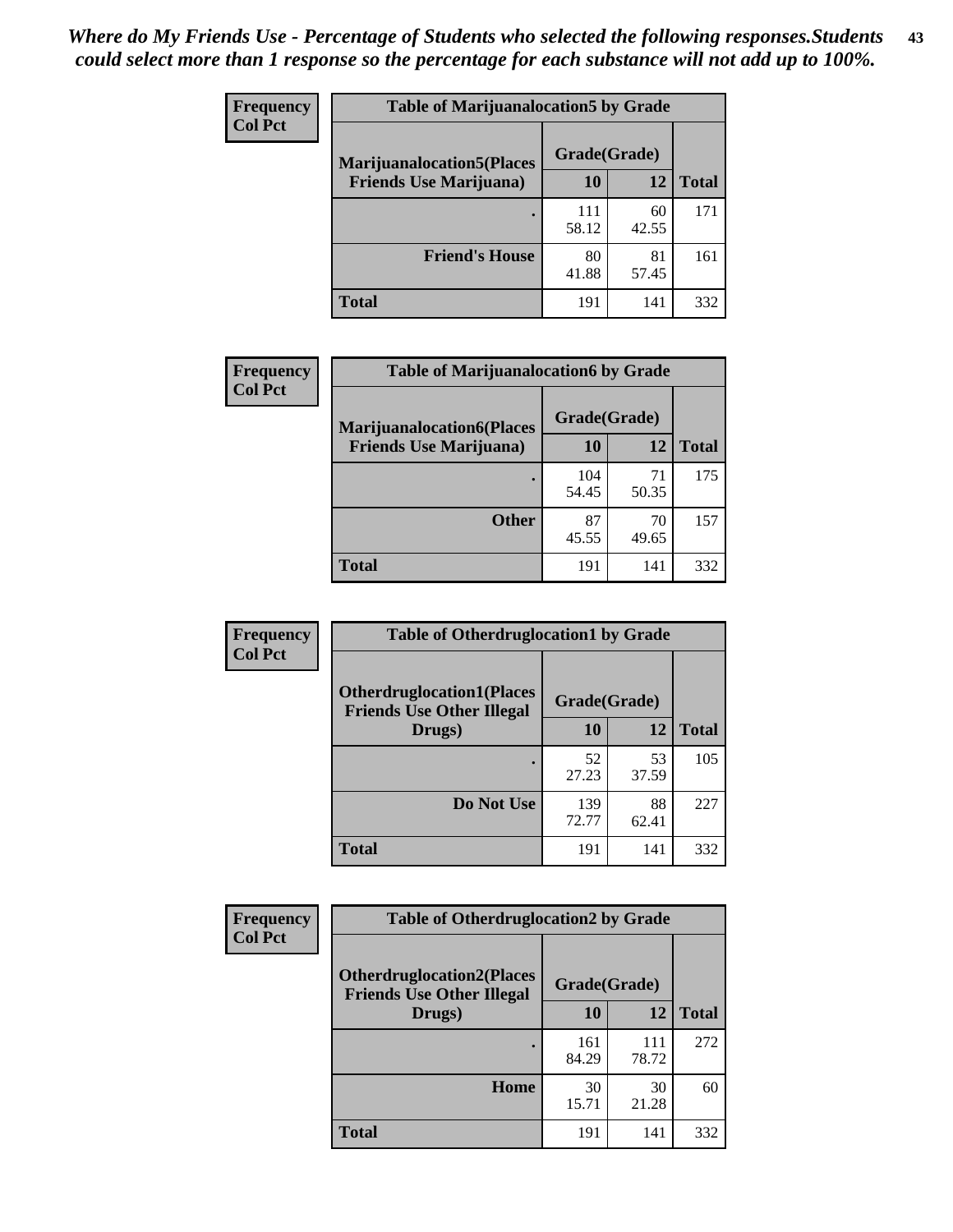| <b>Frequency</b> | <b>Table of Otherdruglocation 3 by Grade</b>                         |              |              |              |
|------------------|----------------------------------------------------------------------|--------------|--------------|--------------|
| <b>Col Pct</b>   | <b>Otherdruglocation3(Places</b><br><b>Friends Use Other Illegal</b> | Grade(Grade) |              |              |
|                  | Drugs)                                                               | 10           | 12           | <b>Total</b> |
|                  |                                                                      | 174<br>91.10 | 125<br>88.65 | 299          |
|                  | <b>School</b>                                                        | 17<br>8.90   | 16<br>11.35  | 33           |
|                  | <b>Total</b>                                                         | 191          | 141          | 332          |

| <b>Frequency</b> | <b>Table of Otherdruglocation4 by Grade</b>                          |              |              |              |  |  |
|------------------|----------------------------------------------------------------------|--------------|--------------|--------------|--|--|
| <b>Col Pct</b>   | <b>Otherdruglocation4(Places</b><br><b>Friends Use Other Illegal</b> | Grade(Grade) |              |              |  |  |
|                  | Drugs)                                                               | 10           | 12           | <b>Total</b> |  |  |
|                  |                                                                      | 170<br>89.01 | 118<br>83.69 | 288          |  |  |
|                  | Car                                                                  | 21<br>10.99  | 23<br>16.31  | 44           |  |  |
|                  | <b>Total</b>                                                         | 191          | 141          | 332          |  |  |

| <b>Frequency</b><br><b>Col Pct</b> | <b>Table of Otherdruglocation5 by Grade</b>                          |              |              |              |
|------------------------------------|----------------------------------------------------------------------|--------------|--------------|--------------|
|                                    | <b>Otherdruglocation5(Places</b><br><b>Friends Use Other Illegal</b> | Grade(Grade) |              |              |
|                                    | Drugs)                                                               | <b>10</b>    | 12           | <b>Total</b> |
|                                    |                                                                      | 159<br>83.25 | 103<br>73.05 | 262          |
|                                    | <b>Friend's House</b>                                                | 32<br>16.75  | 38<br>26.95  | 70           |
|                                    | <b>Total</b>                                                         | 191          | 141          | 332          |

| <b>Frequency</b> | <b>Table of Otherdruglocation6 by Grade</b>                          |              |              |              |
|------------------|----------------------------------------------------------------------|--------------|--------------|--------------|
| <b>Col Pct</b>   | <b>Otherdruglocation6(Places</b><br><b>Friends Use Other Illegal</b> | Grade(Grade) |              |              |
|                  | Drugs)                                                               | <b>10</b>    | 12           | <b>Total</b> |
|                  |                                                                      | 153<br>80.10 | 103<br>73.05 | 256          |
|                  | <b>Other</b>                                                         | 38<br>19.90  | 38<br>26.95  | 76           |
|                  | <b>Total</b>                                                         | 191          | 141          | 332          |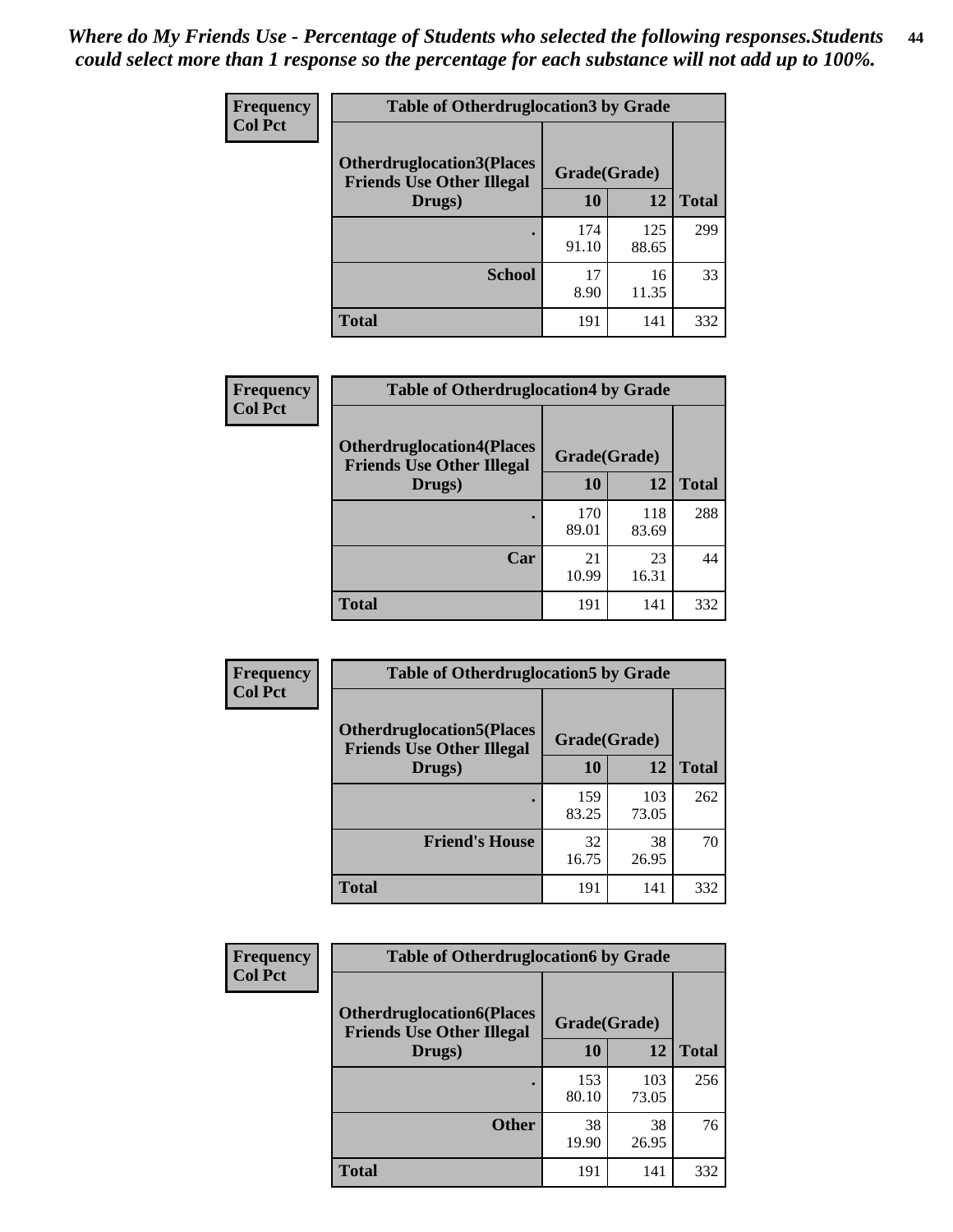| Frequency      | <b>Table of Alcoholtime1 by Grade</b>           |              |              |              |
|----------------|-------------------------------------------------|--------------|--------------|--------------|
| <b>Col Pct</b> | <b>Alcoholtime1(Times</b><br><b>Friends Use</b> | Grade(Grade) |              |              |
|                | Alcohol)                                        | 10           | 12           | <b>Total</b> |
|                |                                                 | 105<br>54.97 | 106<br>75.18 | 211          |
|                | Do Not Use                                      | 86<br>45.03  | 35<br>24.82  | 121          |
|                | <b>Total</b>                                    | 191          | 141          | 332          |

| Frequency      | <b>Table of Alcoholtime2 by Grade</b>           |              |              |              |
|----------------|-------------------------------------------------|--------------|--------------|--------------|
| <b>Col Pct</b> | <b>Alcoholtime2(Times</b><br><b>Friends Use</b> | Grade(Grade) |              |              |
|                | Alcohol)                                        | 10           | 12           | <b>Total</b> |
|                |                                                 | 173<br>90.58 | 120<br>85.11 | 293          |
|                | <b>On Way to School</b>                         | 18<br>9.42   | 21<br>14.89  | 39           |
|                | <b>Total</b>                                    | 191          | 141          | 332          |

| Frequency<br><b>Col Pct</b> | <b>Table of Alcoholtime3 by Grade</b>                           |              |              |              |
|-----------------------------|-----------------------------------------------------------------|--------------|--------------|--------------|
|                             | <b>Alcoholtime3(Times</b><br>Grade(Grade)<br><b>Friends Use</b> |              |              |              |
|                             | Alcohol)                                                        | 10           | 12           | <b>Total</b> |
|                             |                                                                 | 172<br>90.05 | 121<br>85.82 | 293          |
|                             | <b>During School</b>                                            | 19<br>9.95   | 20<br>14.18  | 39           |
|                             | Total                                                           | 191          | 141          | 332          |

| <b>Frequency</b> | <b>Table of Alcoholtime4 by Grade</b> |              |              |              |
|------------------|---------------------------------------|--------------|--------------|--------------|
| <b>Col Pct</b>   | <b>Alcoholtime4(Times</b>             | Grade(Grade) |              |              |
|                  | <b>Friends Use Alcohol)</b>           | 10           | 12           | <b>Total</b> |
|                  | ٠                                     | 173<br>90.58 | 124<br>87.94 | 297          |
|                  | <b>On Way Home From School</b>        | 18<br>9.42   | 17<br>12.06  | 35           |
|                  | <b>Total</b>                          | 191          | 141          | 332          |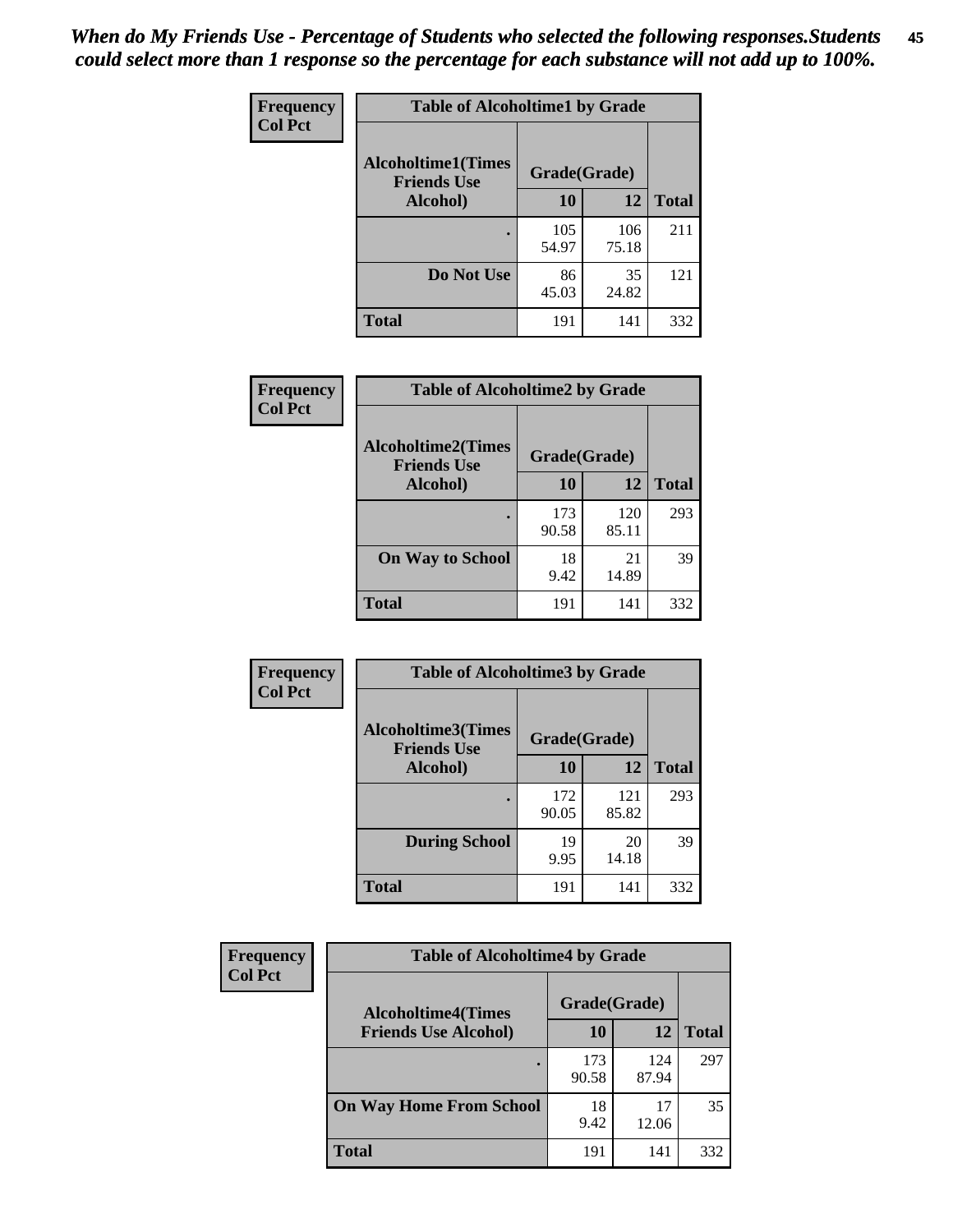*When do My Friends Use - Percentage of Students who selected the following responses.Students could select more than 1 response so the percentage for each substance will not add up to 100%.* **46**

| Frequency      | <b>Table of Alcoholtime5 by Grade</b>           |              |              |              |
|----------------|-------------------------------------------------|--------------|--------------|--------------|
| <b>Col Pct</b> | <b>Alcoholtime5(Times</b><br><b>Friends Use</b> | Grade(Grade) |              |              |
|                | Alcohol)                                        | 10           | 12           | <b>Total</b> |
|                |                                                 | 150<br>78.53 | 105<br>74.47 | 255          |
|                | Weeknights                                      | 41<br>21.47  | 36<br>25.53  | 77           |
|                | <b>Total</b>                                    | 191          | 141          | 332          |

| <b>Frequency</b> |                                                 | <b>Table of Alcoholtime6 by Grade</b> |              |              |  |  |
|------------------|-------------------------------------------------|---------------------------------------|--------------|--------------|--|--|
| <b>Col Pct</b>   | <b>Alcoholtime6(Times</b><br><b>Friends Use</b> | Grade(Grade)                          |              |              |  |  |
|                  | Alcohol)                                        | 10                                    | 12           | <b>Total</b> |  |  |
|                  |                                                 | 86<br>45.03                           | 36<br>25.53  | 122          |  |  |
|                  | Weekends                                        | 105<br>54.97                          | 105<br>74.47 | 210          |  |  |
|                  | <b>Total</b>                                    | 191                                   | 141          | 332          |  |  |

| Frequency<br><b>Col Pct</b> | <b>Table of Tobaccotime1 by Grade</b>           |              |             |              |
|-----------------------------|-------------------------------------------------|--------------|-------------|--------------|
|                             | <b>Tobaccotime1(Times</b><br><b>Friends Use</b> | Grade(Grade) |             |              |
|                             | <b>Tobacco</b> )                                | 10           | 12          | <b>Total</b> |
|                             | ٠                                               | 64<br>33.51  | 83<br>58.87 | 147          |
|                             | Do Not Use                                      | 127<br>66.49 | 58<br>41.13 | 185          |
|                             | <b>Total</b>                                    | 191          | 141         | 332          |

| <b>Frequency</b> | <b>Table of Tobaccotime2 by Grade</b>           |              |             |              |
|------------------|-------------------------------------------------|--------------|-------------|--------------|
| <b>Col Pct</b>   | <b>Tobaccotime2(Times</b><br><b>Friends Use</b> | Grade(Grade) |             |              |
|                  | <b>Tobacco</b> )                                | <b>10</b>    | <b>12</b>   | <b>Total</b> |
|                  |                                                 | 162<br>84.82 | 82<br>58.16 | 244          |
|                  | <b>On Way to School</b>                         | 29<br>15.18  | 59<br>41.84 | 88           |
|                  | <b>Total</b>                                    | 191          | 141         | 332          |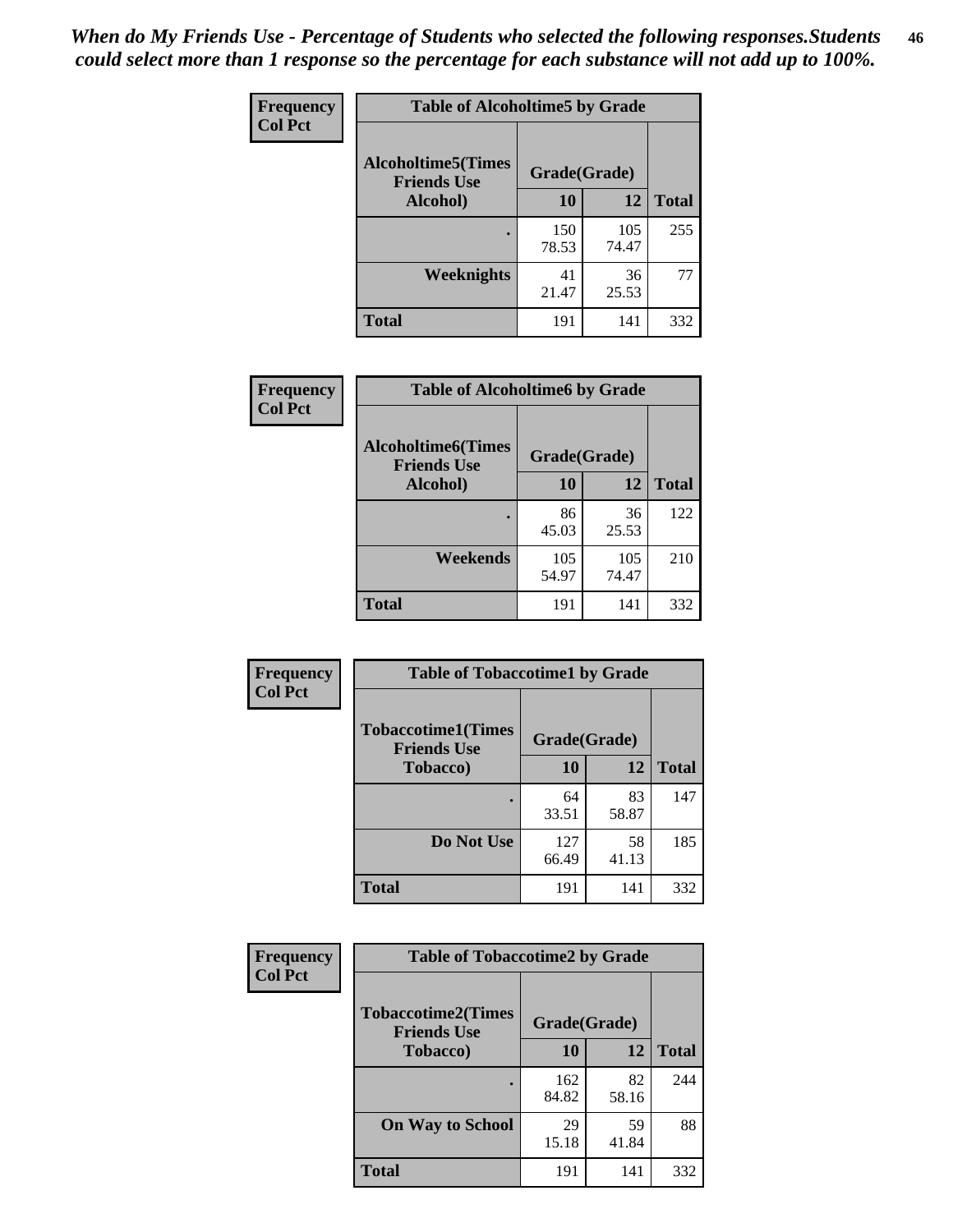*When do My Friends Use - Percentage of Students who selected the following responses.Students could select more than 1 response so the percentage for each substance will not add up to 100%.* **47**

| <b>Frequency</b> | <b>Table of Tobaccotime3 by Grade</b>           |              |              |              |  |
|------------------|-------------------------------------------------|--------------|--------------|--------------|--|
| <b>Col Pct</b>   | <b>Tobaccotime3(Times</b><br><b>Friends Use</b> | Grade(Grade) |              |              |  |
|                  | <b>Tobacco</b> )                                | 10           | 12           | <b>Total</b> |  |
|                  |                                                 | 172<br>90.05 | 105<br>74.47 | 277          |  |
|                  | <b>During School</b>                            | 19<br>9.95   | 36<br>25.53  | 55           |  |
|                  | <b>Total</b>                                    | 191          | 141          | 332          |  |

| <b>Frequency</b> | <b>Table of Tobaccotime4 by Grade</b> |              |              |              |
|------------------|---------------------------------------|--------------|--------------|--------------|
| <b>Col Pct</b>   | <b>Tobaccotime4(Times</b>             | Grade(Grade) |              |              |
|                  | <b>Friends Use Tobacco)</b>           | 10           | 12           | <b>Total</b> |
|                  |                                       | 173<br>90.58 | 124<br>87.94 | 297          |
|                  | <b>On Way Home From School</b>        | 18<br>9.42   | 17<br>12.06  | 35           |
|                  | <b>Total</b>                          | 191          | 141          | 332          |

| <b>Frequency</b> | <b>Table of Tobaccotime5 by Grade</b>            |              |             |              |
|------------------|--------------------------------------------------|--------------|-------------|--------------|
| <b>Col Pct</b>   | <b>Tobaccotime5</b> (Times<br><b>Friends Use</b> | Grade(Grade) |             |              |
|                  | <b>Tobacco</b> )                                 | 10           | 12          | <b>Total</b> |
|                  |                                                  | 152<br>79.58 | 69<br>48.94 | 221          |
|                  | Weeknights                                       | 39<br>20.42  | 72<br>51.06 | 111          |
|                  | <b>Total</b>                                     | 191          | 141         | 332          |

| Frequency<br><b>Col Pct</b> | <b>Table of Tobaccotime6 by Grade</b>                           |              |             |              |
|-----------------------------|-----------------------------------------------------------------|--------------|-------------|--------------|
|                             | <b>Tobaccotime6(Times</b><br>Grade(Grade)<br><b>Friends Use</b> |              |             |              |
|                             | <b>Tobacco</b> )                                                | 10           | 12          | <b>Total</b> |
|                             |                                                                 | 137<br>71.73 | 62<br>43.97 | 199          |
|                             | Weekends                                                        | 54<br>28.27  | 79<br>56.03 | 133          |
|                             | <b>Total</b>                                                    | 191          | 141         | 332          |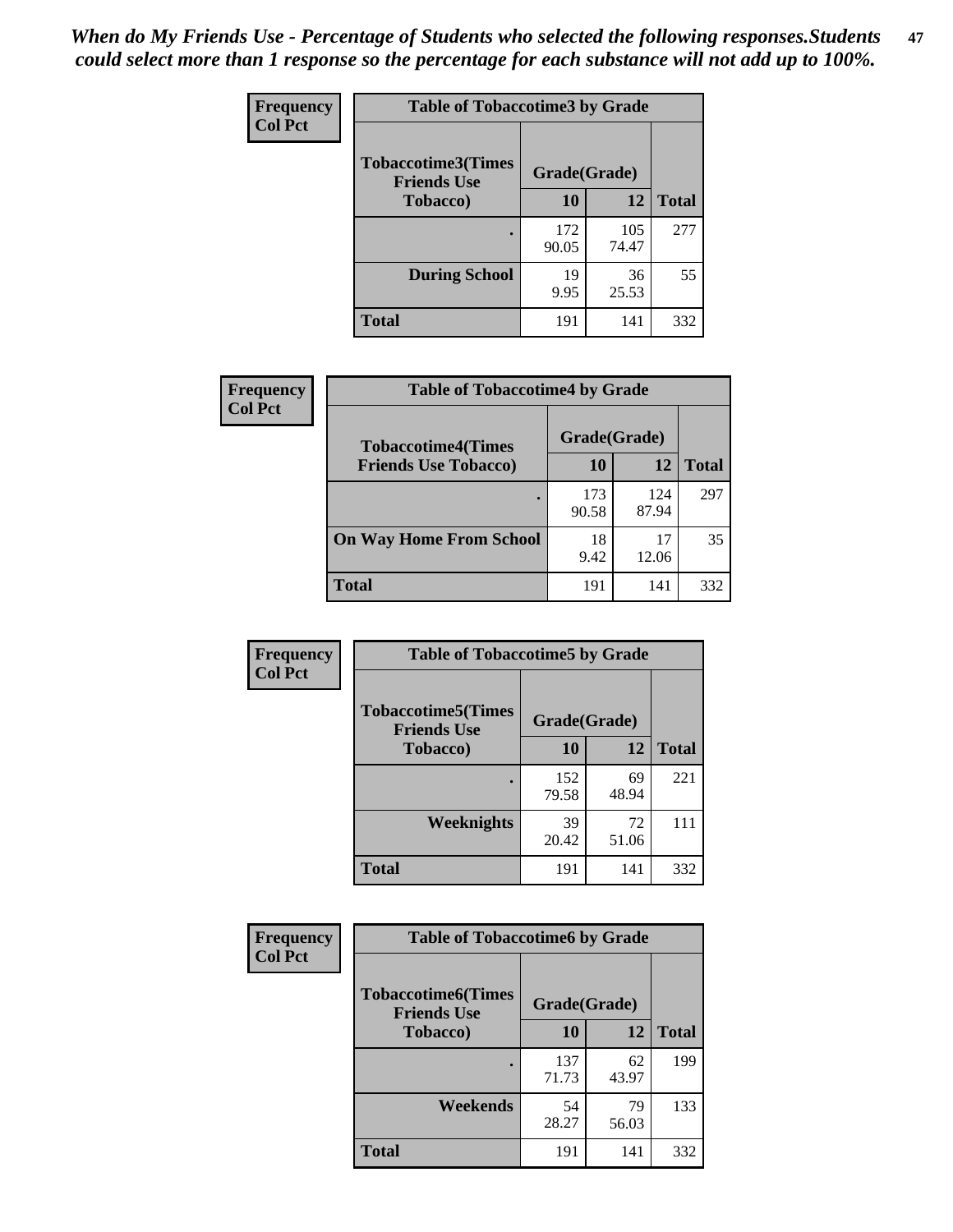| Frequency      | <b>Table of Marijuanatime1 by Grade</b>                           |              |              |              |  |
|----------------|-------------------------------------------------------------------|--------------|--------------|--------------|--|
| <b>Col Pct</b> | <b>Marijuanatime1(Times</b><br>Grade(Grade)<br><b>Friends Use</b> |              |              |              |  |
|                | Marijuana)                                                        | 10           | 12           | <b>Total</b> |  |
|                |                                                                   | 102<br>53.40 | 102<br>72.34 | 204          |  |
|                | Do Not Use                                                        | 89<br>46.60  | 39<br>27.66  | 128          |  |
|                | <b>Total</b>                                                      | 191          | 141          | 332          |  |

| <b>Frequency</b> | <b>Table of Marijuanatime2 by Grade</b>           |              |             |              |
|------------------|---------------------------------------------------|--------------|-------------|--------------|
| <b>Col Pct</b>   | <b>Marijuanatime2(Times</b><br><b>Friends Use</b> | Grade(Grade) |             |              |
|                  | Marijuana)                                        | 10           | 12          | <b>Total</b> |
|                  | ٠                                                 | 138<br>72.25 | 81<br>57.45 | 219          |
|                  | <b>On Way to School</b>                           | 53<br>27.75  | 60<br>42.55 | 113          |
|                  | <b>Total</b>                                      | 191          | 141         | 332          |

| Frequency      | <b>Table of Marijuanatime3 by Grade</b>    |              |             |              |  |
|----------------|--------------------------------------------|--------------|-------------|--------------|--|
| <b>Col Pct</b> | Marijuanatime3(Times<br><b>Friends Use</b> | Grade(Grade) |             |              |  |
|                | Marijuana)                                 | 10           | 12          | <b>Total</b> |  |
|                |                                            | 149<br>78.01 | 99<br>70.21 | 248          |  |
|                | <b>During School</b>                       | 42<br>21.99  | 42<br>29.79 | 84           |  |
|                | <b>Total</b>                               | 191          | 141         | 332          |  |

| <b>Frequency</b> | <b>Table of Marijuanatime4 by Grade</b> |              |             |              |
|------------------|-----------------------------------------|--------------|-------------|--------------|
| <b>Col Pct</b>   | <b>Marijuanatime4</b> (Times            | Grade(Grade) |             |              |
|                  | <b>Friends Use Marijuana</b> )          | 10           | 12          | <b>Total</b> |
|                  | ٠                                       | 129<br>67.54 | 76<br>53.90 | 205          |
|                  | <b>On Way Home From School</b>          | 62<br>32.46  | 65<br>46.10 | 127          |
|                  | <b>Total</b>                            | 191          | 141         | 332          |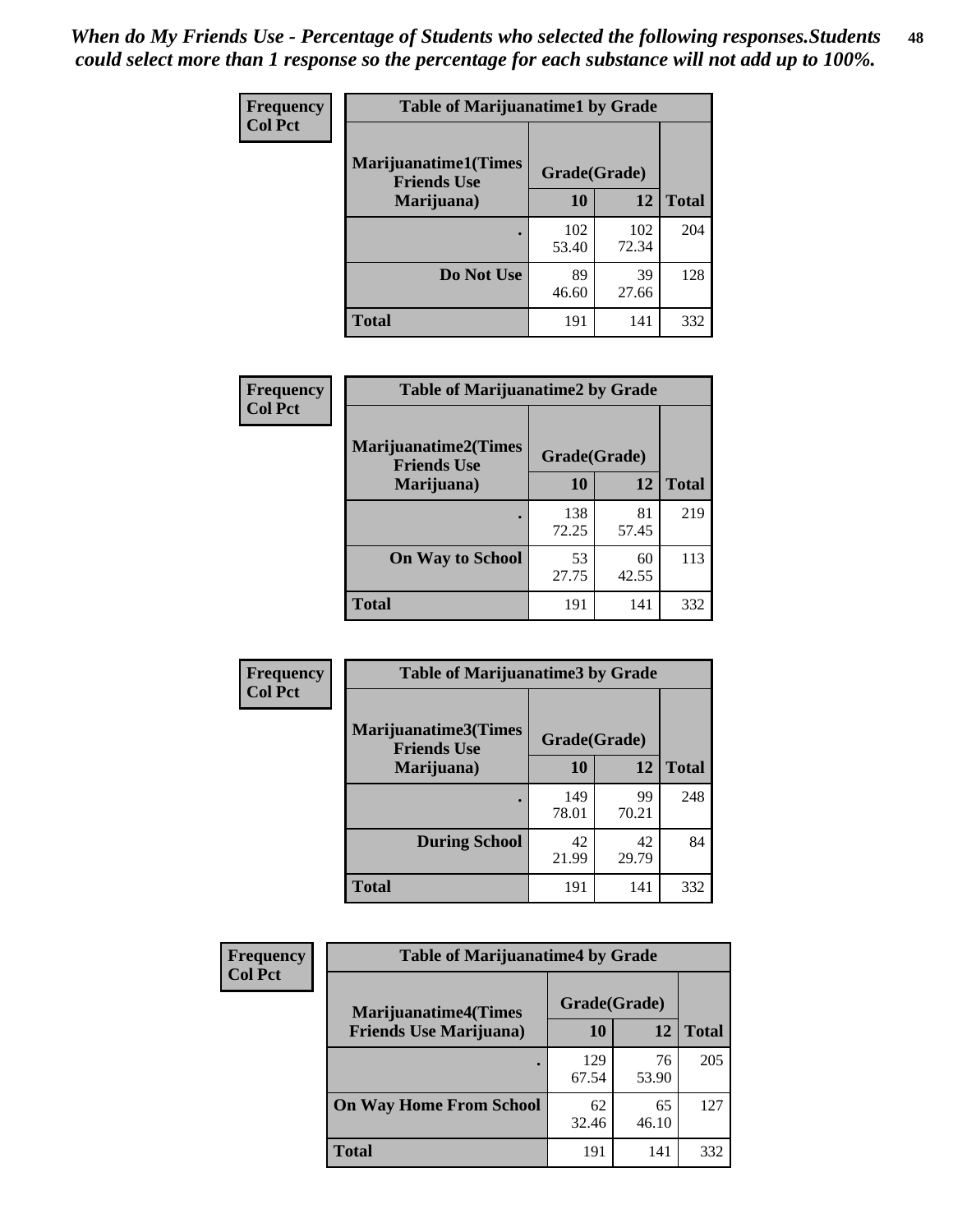| Frequency      | <b>Table of Marijuanatime5 by Grade</b>            |              |             |              |  |
|----------------|----------------------------------------------------|--------------|-------------|--------------|--|
| <b>Col Pct</b> | <b>Marijuanatime5</b> (Times<br><b>Friends Use</b> | Grade(Grade) |             |              |  |
|                | Marijuana)                                         | 10           | 12          | <b>Total</b> |  |
|                |                                                    | 120<br>62.83 | 62<br>43.97 | 182          |  |
|                | Weeknights                                         | 71<br>37.17  | 79<br>56.03 | 150          |  |
|                | <b>Total</b>                                       | 191          | 141         | 332          |  |

| Frequency      | <b>Table of Marijuanatime6 by Grade</b>            |              |              |              |
|----------------|----------------------------------------------------|--------------|--------------|--------------|
| <b>Col Pct</b> | <b>Marijuanatime6</b> (Times<br><b>Friends Use</b> | Grade(Grade) |              |              |
|                | Marijuana)                                         | 10           | 12           | <b>Total</b> |
|                |                                                    | 87<br>45.55  | 40<br>28.37  | 127          |
|                | Weekends                                           | 104<br>54.45 | 101<br>71.63 | 205          |
|                | <b>Total</b>                                       | 191          | 141          | 332          |

| <b>Frequency</b> | <b>Table of Otherdrugtime1 by Grade</b>                  |              |             |              |  |
|------------------|----------------------------------------------------------|--------------|-------------|--------------|--|
| <b>Col Pct</b>   | <b>Otherdrugtime1</b> (Times<br><b>Friends Use Other</b> | Grade(Grade) |             |              |  |
|                  | <b>Illegal Drugs</b> )                                   | 10           | 12          | <b>Total</b> |  |
|                  |                                                          | 41<br>21.47  | 50<br>35.46 | 91           |  |
|                  | Do Not Use                                               | 150<br>78.53 | 91<br>64.54 | 241          |  |
|                  | <b>Total</b>                                             | 191          | 141         | 332          |  |

| Frequency      | <b>Table of Otherdrugtime2 by Grade</b>                 |              |              |              |  |  |
|----------------|---------------------------------------------------------|--------------|--------------|--------------|--|--|
| <b>Col Pct</b> | <b>Otherdrugtime2(Times</b><br><b>Friends Use Other</b> | Grade(Grade) |              |              |  |  |
|                | <b>Illegal Drugs</b> )                                  | 10           | 12           | <b>Total</b> |  |  |
|                |                                                         | 181<br>94.76 | 127<br>90.07 | 308          |  |  |
|                | <b>On Way to School</b>                                 | 10<br>5.24   | 14<br>9.93   | 24           |  |  |
|                | Total                                                   | 191          | 141          | 332          |  |  |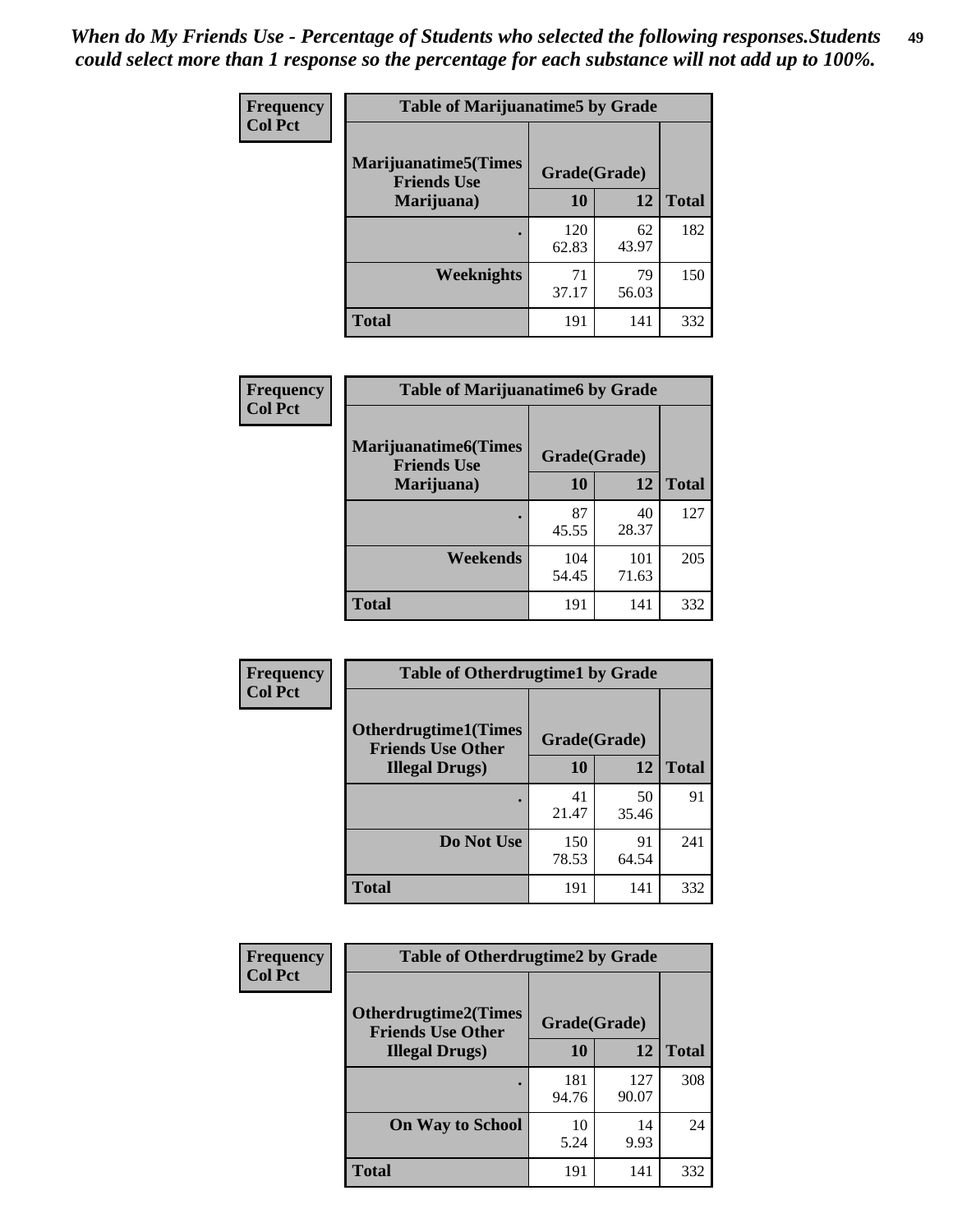| <b>Frequency</b><br><b>Col Pct</b> | <b>Table of Otherdrugtime3 by Grade</b>                          |              |              |              |  |  |
|------------------------------------|------------------------------------------------------------------|--------------|--------------|--------------|--|--|
|                                    | Otherdrugtime3(Times<br>Grade(Grade)<br><b>Friends Use Other</b> |              |              |              |  |  |
|                                    | <b>Illegal Drugs</b> )                                           | 10           | 12           | <b>Total</b> |  |  |
|                                    |                                                                  | 182<br>95.29 | 131<br>92.91 | 313          |  |  |
|                                    | <b>During School</b>                                             | 9<br>4.71    | 10<br>7.09   | 19           |  |  |
|                                    | Total                                                            | 191          | 141          | 332          |  |  |

| Frequency      | <b>Table of Otherdrugtime4 by Grade</b>                         |              |              |              |  |  |
|----------------|-----------------------------------------------------------------|--------------|--------------|--------------|--|--|
| <b>Col Pct</b> | <b>Otherdrugtime4(Times</b><br><b>Friends Use Other Illegal</b> | Grade(Grade) |              |              |  |  |
|                | Drugs)                                                          | 10           | 12           | <b>Total</b> |  |  |
|                |                                                                 | 179<br>93.72 | 125<br>88.65 | 304          |  |  |
|                | <b>On Way Home From School</b>                                  | 12<br>6.28   | 16<br>11.35  | 28           |  |  |
|                | <b>Total</b>                                                    | 191          | 141          | 332          |  |  |

| <b>Frequency</b><br><b>Col Pct</b> | <b>Table of Otherdrugtime5 by Grade</b>                  |              |              |              |  |  |
|------------------------------------|----------------------------------------------------------|--------------|--------------|--------------|--|--|
|                                    | <b>Otherdrugtime5</b> (Times<br><b>Friends Use Other</b> | Grade(Grade) |              |              |  |  |
|                                    | <b>Illegal Drugs</b> )                                   | 10           | 12           | <b>Total</b> |  |  |
|                                    |                                                          | 173<br>90.58 | 117<br>82.98 | 290          |  |  |
|                                    | <b>Weeknights</b>                                        | 18<br>9.42   | 24<br>17.02  | 42           |  |  |
|                                    | Total                                                    | 191          | 141          | 332          |  |  |

| <b>Frequency</b> | <b>Table of Otherdrugtime6 by Grade</b>                 |              |             |              |  |  |
|------------------|---------------------------------------------------------|--------------|-------------|--------------|--|--|
| <b>Col Pct</b>   | <b>Otherdrugtime6(Times</b><br><b>Friends Use Other</b> | Grade(Grade) |             |              |  |  |
|                  | <b>Illegal Drugs</b> )                                  | 10           | 12          | <b>Total</b> |  |  |
|                  |                                                         | 148<br>77.49 | 90<br>63.83 | 238          |  |  |
|                  | Weekends                                                | 43<br>22.51  | 51<br>36.17 | 94           |  |  |
|                  | Total                                                   | 191          | 141         | 332          |  |  |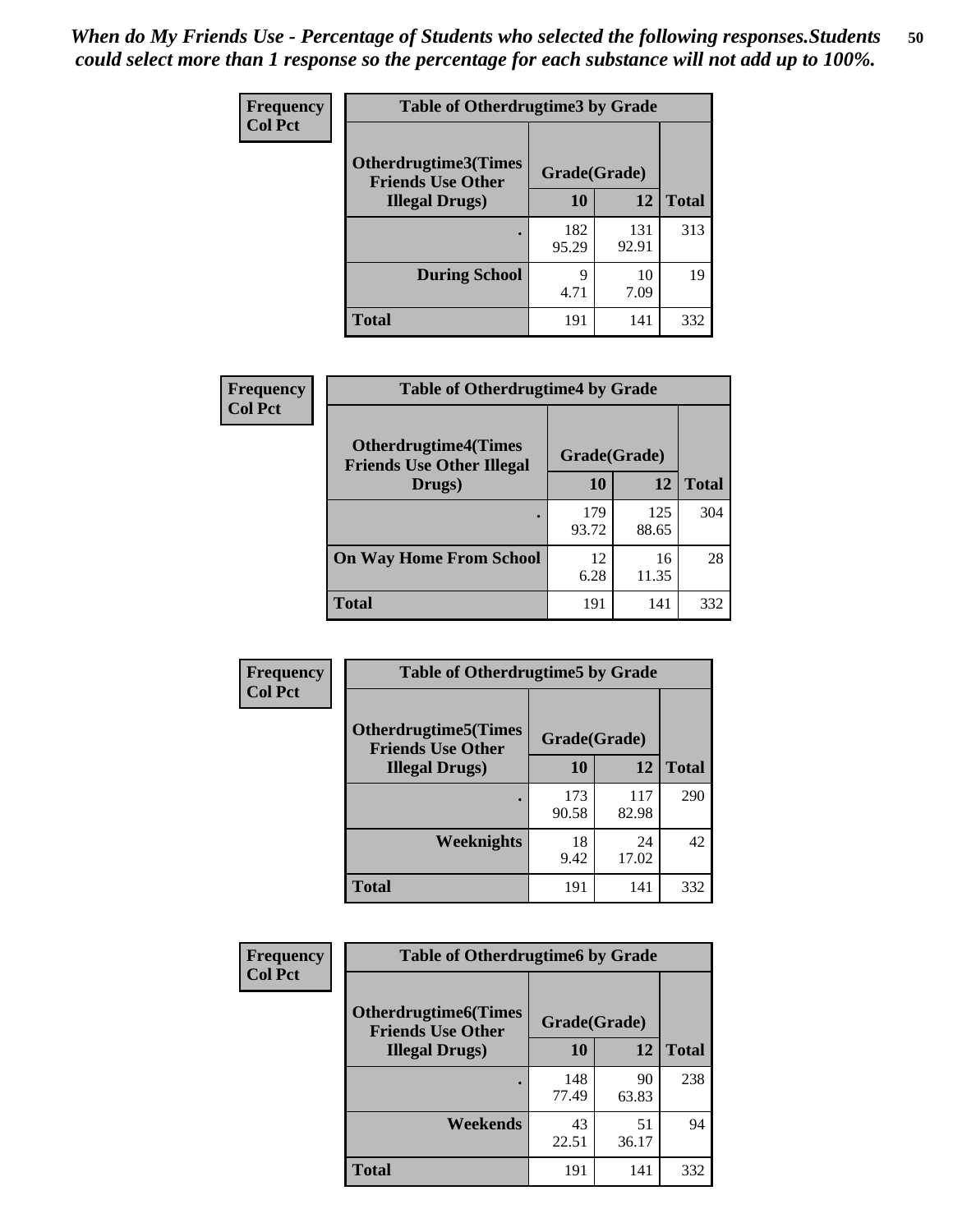| Frequency      | <b>Table of Educationalcohol by Grade</b>                                                                  |              |             |              |  |  |
|----------------|------------------------------------------------------------------------------------------------------------|--------------|-------------|--------------|--|--|
| <b>Col Pct</b> | Educationalcohol(I<br>have been taught<br>about alcohol,<br>tobacco,<br>and other drugs<br>within the last | Grade(Grade) |             |              |  |  |
|                | year at school)                                                                                            | 10           | 12          | <b>Total</b> |  |  |
|                | <b>Yes</b>                                                                                                 | 134<br>70.16 | 72<br>51.06 | 206          |  |  |
|                | N <sub>0</sub>                                                                                             | 57<br>29.84  | 69<br>48.94 | 126          |  |  |
|                | <b>Total</b>                                                                                               | 191          | 141         | 332          |  |  |

| Frequency      | <b>Table of Eversmoked by Grade</b> |              |             |              |  |  |
|----------------|-------------------------------------|--------------|-------------|--------------|--|--|
| <b>Col Pct</b> | Eversmoked(I<br>have smoked         | Grade(Grade) |             |              |  |  |
|                | a cigarette)                        | <b>10</b>    | 12          | <b>Total</b> |  |  |
|                | <b>Yes</b>                          | 47<br>24.61  | 56<br>39.72 | 103          |  |  |
|                | N <sub>0</sub>                      | 144<br>75.39 | 85<br>60.28 | 229          |  |  |
|                | <b>Total</b>                        | 191          | 141         | 332          |  |  |

| Frequency      | <b>Table of Drovedrinking by Grade</b>                                                                              |                    |              |              |  |
|----------------|---------------------------------------------------------------------------------------------------------------------|--------------------|--------------|--------------|--|
| <b>Col Pct</b> | Drovedrinking(In<br>the past 30 days I<br>have driven a car<br>or other vehicle<br>while I was<br>drinking alcohol) | Grade(Grade)<br>10 | 12           | <b>Total</b> |  |
|                | <b>Yes</b>                                                                                                          | 8<br>4.19          | 14<br>9.93   | 22           |  |
|                | N <sub>0</sub>                                                                                                      | 183<br>95.81       | 127<br>90.07 | 310          |  |
|                | <b>Total</b>                                                                                                        | 191                | 141          | 332          |  |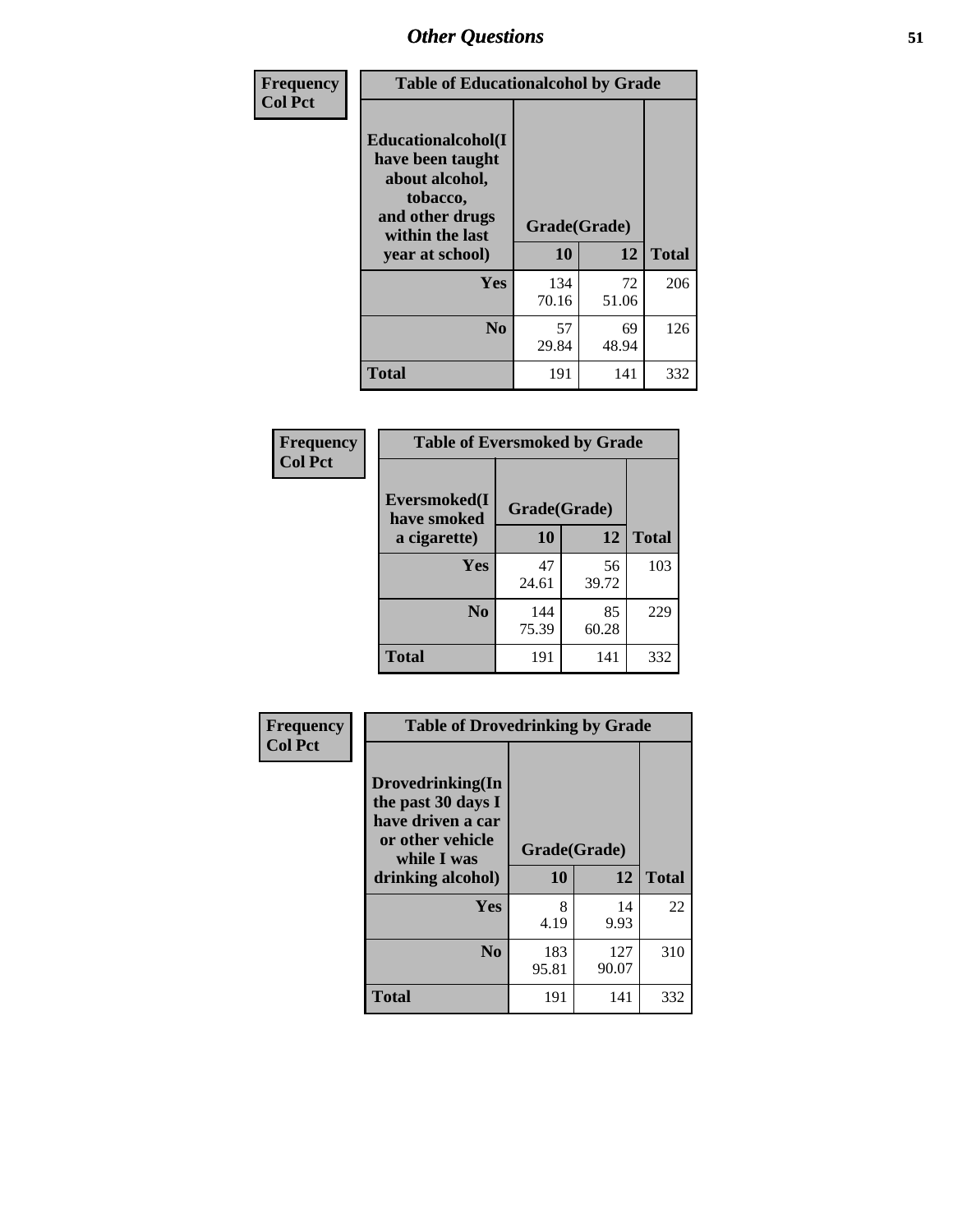| Frequency      | <b>Table of Rodedrinking by Grade</b>                                                                                            |              |              |              |  |  |
|----------------|----------------------------------------------------------------------------------------------------------------------------------|--------------|--------------|--------------|--|--|
| <b>Col Pct</b> | Rodedrinking(In<br>the past 30 days<br>I have ridden in<br>a car with a<br>driver who had<br>Grade(Grade)<br>been drinking<br>10 |              |              |              |  |  |
|                | alcohol)                                                                                                                         |              | 12           | <b>Total</b> |  |  |
|                | <b>Yes</b>                                                                                                                       | 35<br>18.32  | 23<br>16.31  | 58           |  |  |
|                | N <sub>0</sub>                                                                                                                   | 156<br>81.68 | 118<br>83.69 | 274          |  |  |
|                | <b>Total</b>                                                                                                                     | 191          | 141          | 332          |  |  |

#### **Frequency Col Pct**

| <b>Table of Drugsschool by Grade</b>                                                                                      |              |             |              |  |  |  |  |
|---------------------------------------------------------------------------------------------------------------------------|--------------|-------------|--------------|--|--|--|--|
| <b>Drugsschool</b> (During<br>the past 12 months,<br>I have been offered,<br>sold,<br>or given illegal<br>drugs on school | Grade(Grade) |             |              |  |  |  |  |
| property)                                                                                                                 | 10           | 12          | <b>Total</b> |  |  |  |  |
| Yes                                                                                                                       | 55<br>28.80  | 42<br>29.79 | 97           |  |  |  |  |
| N <sub>0</sub>                                                                                                            | 136<br>71.20 | 99<br>70.21 | 235          |  |  |  |  |
| <b>Total</b>                                                                                                              | 191          | 141         | 332          |  |  |  |  |

| Frequency      | <b>Table of Helpbullied by Grade</b>                                   |                          |             |              |  |  |  |
|----------------|------------------------------------------------------------------------|--------------------------|-------------|--------------|--|--|--|
| <b>Col Pct</b> | $Helpb$ ullied $(I$<br>would help<br>someone who was<br>being bullied) | Grade(Grade)<br>10<br>12 |             | <b>Total</b> |  |  |  |
|                | <b>Strongly Agree</b>                                                  | 73<br>38.22              | 57<br>40.43 | 130          |  |  |  |
|                | <b>Somewhat Agree</b>                                                  | 81<br>42.41              | 63<br>44.68 | 144          |  |  |  |
|                | <b>Somewhat Disagree</b>                                               | 25<br>13.09              | 12<br>8.51  | 37           |  |  |  |
|                | <b>Strongly Disagree</b>                                               | 12<br>6.28               | 9<br>6.38   | 21           |  |  |  |
|                | <b>Total</b>                                                           | 191                      | 141         | 332          |  |  |  |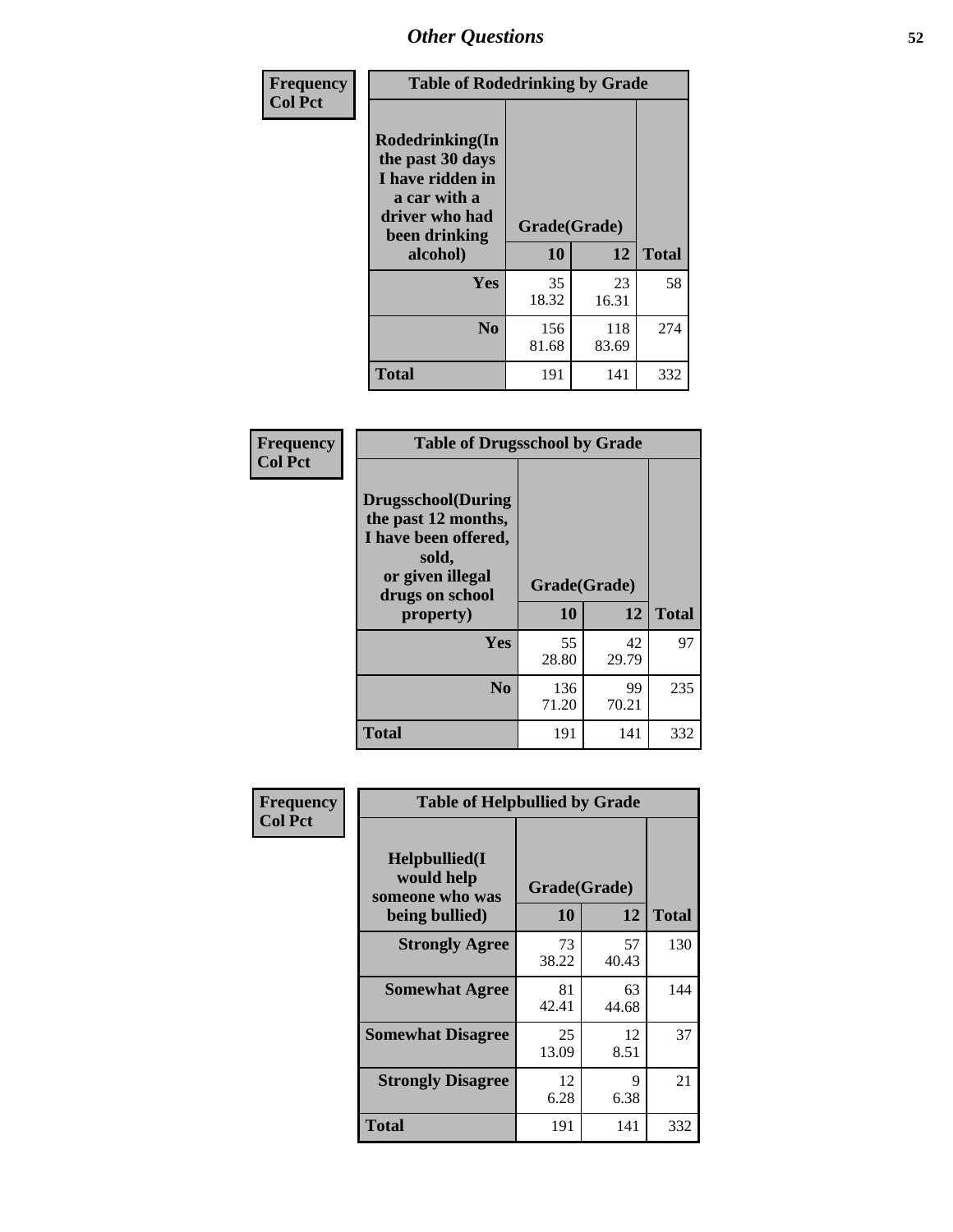| <b>Frequency</b> | <b>Table of Grade by Bingedrinking</b> |                                                                                                         |                     |                   |                     |                               |                               |                        |              |
|------------------|----------------------------------------|---------------------------------------------------------------------------------------------------------|---------------------|-------------------|---------------------|-------------------------------|-------------------------------|------------------------|--------------|
| Row Pct          |                                        | Bingedrinking(I have drunk five or more<br>drinks of alcohol at one sitting during the<br>last 30 days) |                     |                   |                     |                               |                               |                        |              |
|                  | Grade(Grade)                           | $\boldsymbol{0}$<br><b>Days</b>                                                                         | $1$ or<br>2<br>days | 3 to<br>5<br>days | <b>6 to</b><br>days | <b>10</b><br>to<br>19<br>days | <b>20</b><br>to<br>29<br>days | All<br>30<br>days      | <b>Total</b> |
|                  | 10                                     | 164<br>85.86                                                                                            | 5<br>2.62           | 4<br>2.09         | 3<br>1.57           | 5<br>2.62                     | 6<br>3.14                     | 4<br>2.09              | 191          |
|                  | 12                                     | 107<br>75.89                                                                                            | 7<br>4.96           | 9<br>6.38         | 3<br>2.13           | 8<br>5.67                     | 3<br>2.13                     | $\overline{4}$<br>2.84 | 141          |
|                  | <b>Total</b>                           | 271                                                                                                     | 12                  | 13                | 6                   | 13                            | 9                             | 8                      | 332          |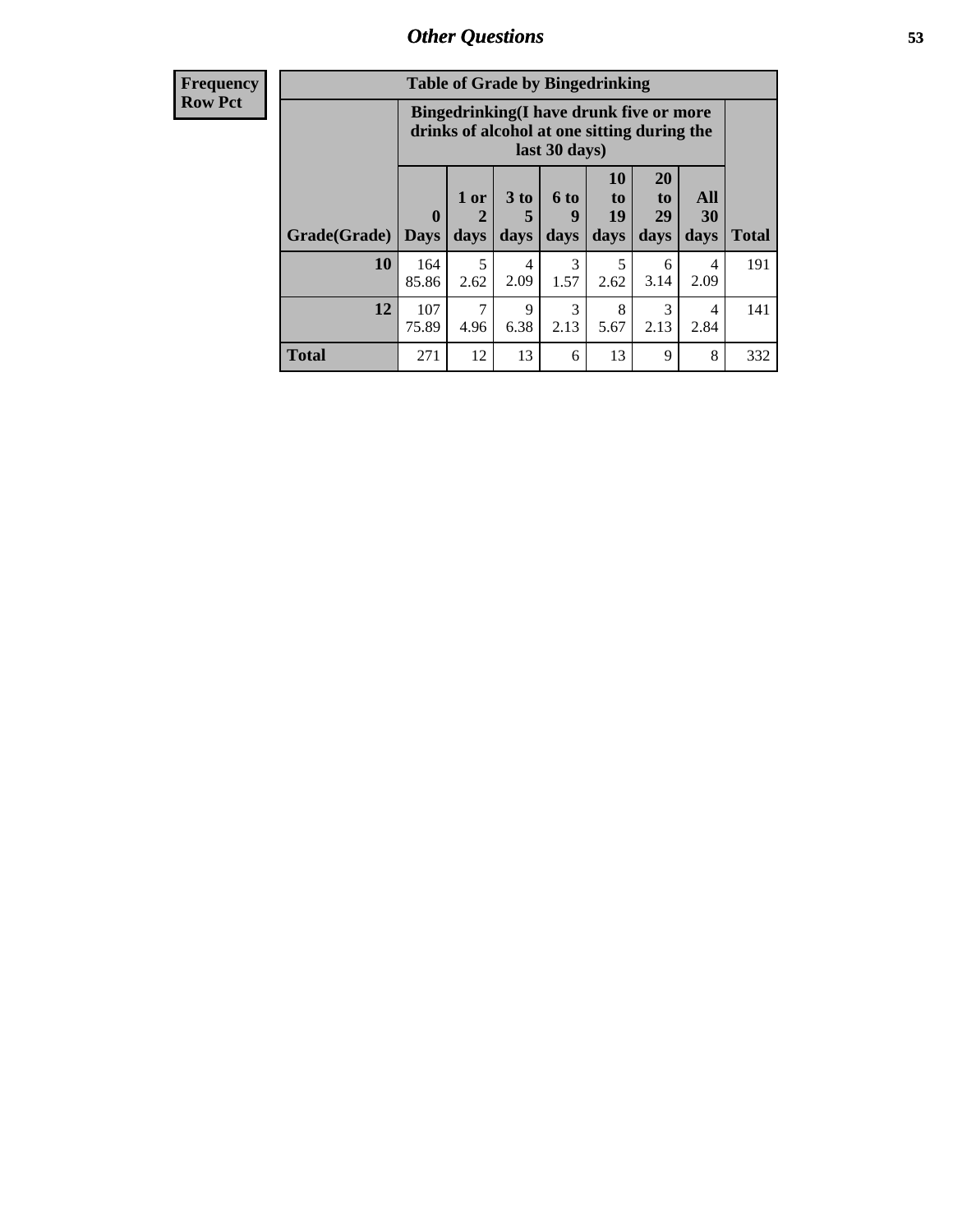## *Nutrition* **54**

| <b>Frequency</b><br>Row Pct |
|-----------------------------|
|                             |

| <b>Table of Grade by Dairy</b> |                                                                                                                           |                                                                 |             |             |     |  |  |  |
|--------------------------------|---------------------------------------------------------------------------------------------------------------------------|-----------------------------------------------------------------|-------------|-------------|-----|--|--|--|
|                                |                                                                                                                           | Dairy (I eat at least 3 servings of dairy<br>products each day) |             |             |     |  |  |  |
| Grade(Grade)                   | <b>Somewhat</b><br><b>Somewhat</b><br><b>Strongly</b><br><b>Strongly</b><br><b>Disagree</b><br>Disagree<br>Agree<br>Agree |                                                                 |             |             |     |  |  |  |
| 10                             | 63<br>32.98                                                                                                               | 75<br>39.27                                                     | 38<br>19.90 | 15<br>7.85  | 191 |  |  |  |
| 12                             | 47<br>33.33                                                                                                               | 53<br>37.59                                                     | 21<br>14.89 | 20<br>14.18 | 141 |  |  |  |
| <b>Total</b>                   | 110                                                                                                                       | 128                                                             | 59          | 35          | 332 |  |  |  |

| <b>Frequency</b> |  |
|------------------|--|
| <b>Row Pct</b>   |  |

|              |                                                                          | <b>Table of Grade by Fruitveg</b> |                                      |                                    |              |  |
|--------------|--------------------------------------------------------------------------|-----------------------------------|--------------------------------------|------------------------------------|--------------|--|
|              | Fruitveg(I eat at least 5 servings of fruits<br>and vegetables each day) |                                   |                                      |                                    |              |  |
| Grade(Grade) | <b>Strongly</b><br>Agree                                                 | Agree                             | <b>Somewhat</b> Somewhat<br>Disagree | <b>Strongly</b><br><b>Disagree</b> | <b>Total</b> |  |
| 10           | 48<br>25.13                                                              | 63<br>32.98                       | 47<br>24.61                          | 33<br>17.28                        | 191          |  |
| 12           | 31<br>21.99                                                              | 39<br>27.66                       | 41<br>29.08                          | 30<br>21.28                        | 141          |  |
| <b>Total</b> | 79                                                                       | 102                               | 88                                   | 63                                 | 332          |  |

| <b>Frequency</b> |              |                                                                       | <b>Table of Grade by Cafeteriahealthy</b> |                                    |                                    |              |  |
|------------------|--------------|-----------------------------------------------------------------------|-------------------------------------------|------------------------------------|------------------------------------|--------------|--|
| <b>Row Pct</b>   |              | Cafeteriahealthy (School meals in my<br>school cafeteria are healthy) |                                           |                                    |                                    |              |  |
|                  | Grade(Grade) | <b>Strongly</b><br>Agree                                              | Somewhat<br>Agree                         | <b>Somewhat</b><br><b>Disagree</b> | <b>Strongly</b><br><b>Disagree</b> | <b>Total</b> |  |
|                  | 10           | 25<br>13.09                                                           | 49<br>25.65                               | 40<br>20.94                        | 77<br>40.31                        | 191          |  |
|                  | 12           | 3.55                                                                  | 31<br>21.99                               | 38<br>26.95                        | 67<br>47.52                        | 141          |  |
|                  | Total        | 30                                                                    | 80                                        | 78                                 | 144                                | 332          |  |

| <b>Frequency</b> |  |
|------------------|--|
| <b>Row Pct</b>   |  |

| <b>Table of Grade by Cafeterianutrition</b> |                                                                                           |                   |                                    |                                    |              |  |
|---------------------------------------------|-------------------------------------------------------------------------------------------|-------------------|------------------------------------|------------------------------------|--------------|--|
|                                             | <b>Cafeterianutrition</b> (Facts about nutrition<br>are available in my school cafeteria) |                   |                                    |                                    |              |  |
| Grade(Grade)                                | <b>Strongly</b><br>Agree                                                                  | Somewhat<br>Agree | <b>Somewhat</b><br><b>Disagree</b> | <b>Strongly</b><br><b>Disagree</b> | <b>Total</b> |  |
| 10                                          | 35<br>18.32                                                                               | 41<br>21.47       | 42<br>21.99                        | 73<br>38.22                        | 191          |  |
| 12                                          | 14<br>9.93                                                                                | 29<br>20.57       | 41<br>29.08                        | 57<br>40.43                        | 141          |  |
| <b>Total</b>                                | 49                                                                                        | 70                | 83                                 | 130                                | 332          |  |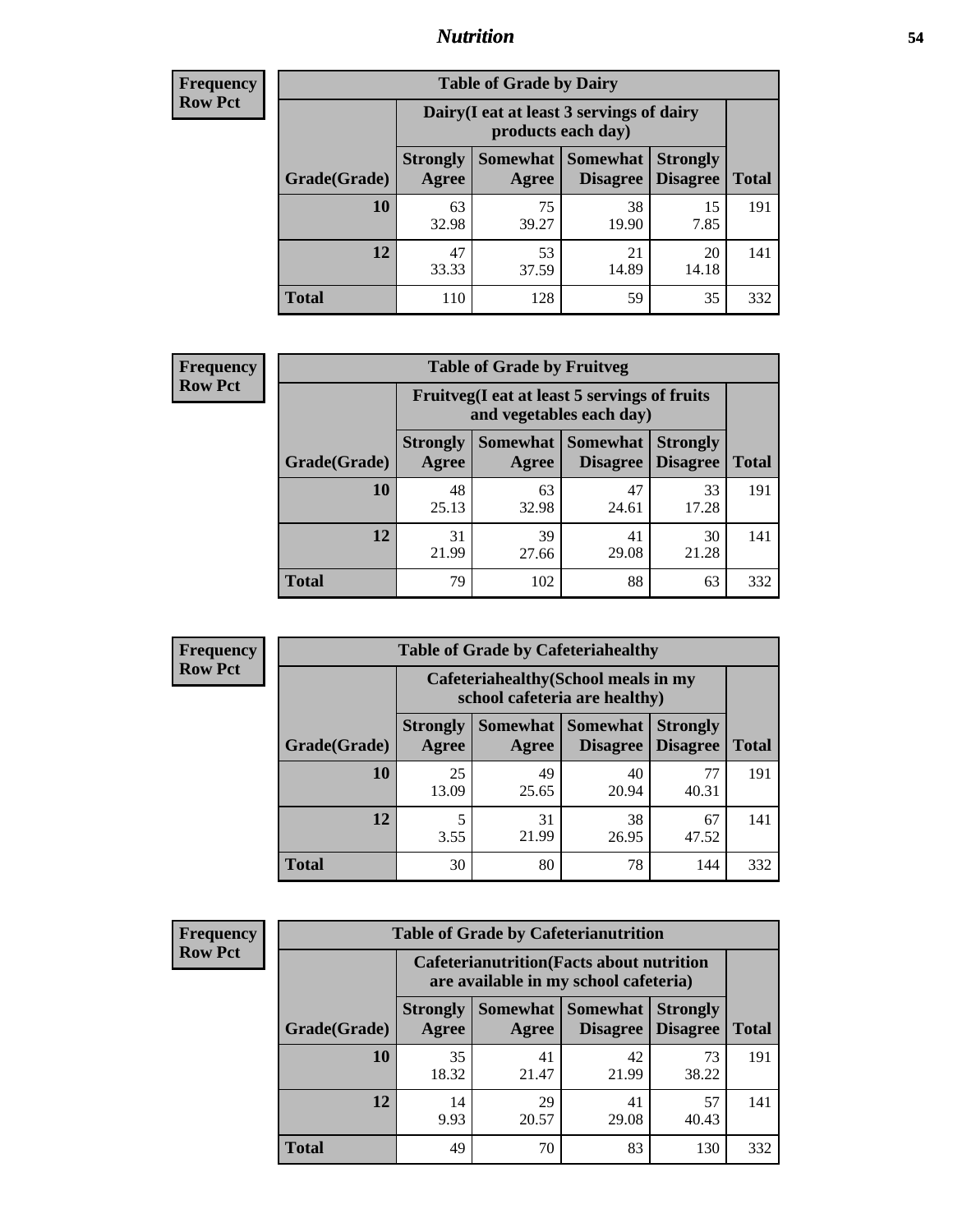## *Nutrition* **55**

| Frequency |
|-----------|
| Row Pct   |

| <b>Table of Grade by Schoollunch</b> |                                                                                                                          |                                                                 |            |             |     |  |  |  |
|--------------------------------------|--------------------------------------------------------------------------------------------------------------------------|-----------------------------------------------------------------|------------|-------------|-----|--|--|--|
|                                      |                                                                                                                          | Schoollunch(I eat school lunch three or<br>more times per week) |            |             |     |  |  |  |
| Grade(Grade)                         | Somewhat Somewhat<br><b>Strongly</b><br><b>Strongly</b><br><b>Disagree</b><br>Disagree<br><b>Total</b><br>Agree<br>Agree |                                                                 |            |             |     |  |  |  |
| 10                                   | 74<br>38.74                                                                                                              | 33<br>17.28                                                     | 12<br>6.28 | 72<br>37.70 | 191 |  |  |  |
| 12                                   | 24<br>17.02                                                                                                              | 32<br>22.70                                                     | 10<br>7.09 | 75<br>53.19 | 141 |  |  |  |
| <b>Total</b>                         | 98                                                                                                                       | 65                                                              | 22         | 147         | 332 |  |  |  |

| <b>Frequency</b> |  |
|------------------|--|
| <b>Row Pct</b>   |  |

| <b>Table of Grade by Foodchoices</b> |                          |                                                                     |                                        |                                    |              |  |  |
|--------------------------------------|--------------------------|---------------------------------------------------------------------|----------------------------------------|------------------------------------|--------------|--|--|
|                                      |                          | Foodchoices (I make healthy food choices in<br>my school cafeteria) |                                        |                                    |              |  |  |
| Grade(Grade)                         | <b>Strongly</b><br>Agree | Agree                                                               | <b>Somewhat   Somewhat</b><br>Disagree | <b>Strongly</b><br><b>Disagree</b> | <b>Total</b> |  |  |
| 10                                   | 40<br>20.94              | 61<br>31.94                                                         | 42<br>21.99                            | 48<br>25.13                        | 191          |  |  |
| 12                                   | 15<br>10.64              | 34<br>24.11                                                         | 32<br>22.70                            | 60<br>42.55                        | 141          |  |  |
| <b>Total</b>                         | 55                       | 95                                                                  | 74                                     | 108                                | 332          |  |  |

| Frequency      | <b>Table of Grade by Wholewheat</b> |                                                                                                             |                     |                             |                                    |              |  |  |  |
|----------------|-------------------------------------|-------------------------------------------------------------------------------------------------------------|---------------------|-----------------------------|------------------------------------|--------------|--|--|--|
| <b>Row Pct</b> |                                     | Wholewheat (There are whole wheat and<br>multigrain breads and cereals available in<br>my school cafeteria) |                     |                             |                                    |              |  |  |  |
|                | Grade(Grade)                        | <b>Strongly</b><br>Agree                                                                                    | Somewhat  <br>Agree | <b>Somewhat</b><br>Disagree | <b>Strongly</b><br><b>Disagree</b> | <b>Total</b> |  |  |  |
|                | 10                                  | 39<br>20.42                                                                                                 | 53<br>27.75         | 40<br>20.94                 | 59<br>30.89                        | 191          |  |  |  |
|                | 12                                  | 23<br>16.31                                                                                                 | 37<br>26.24         | 34<br>24.11                 | 47<br>33.33                        | 141          |  |  |  |
|                | <b>Total</b>                        | 62                                                                                                          | 90                  | 74                          | 106                                | 332          |  |  |  |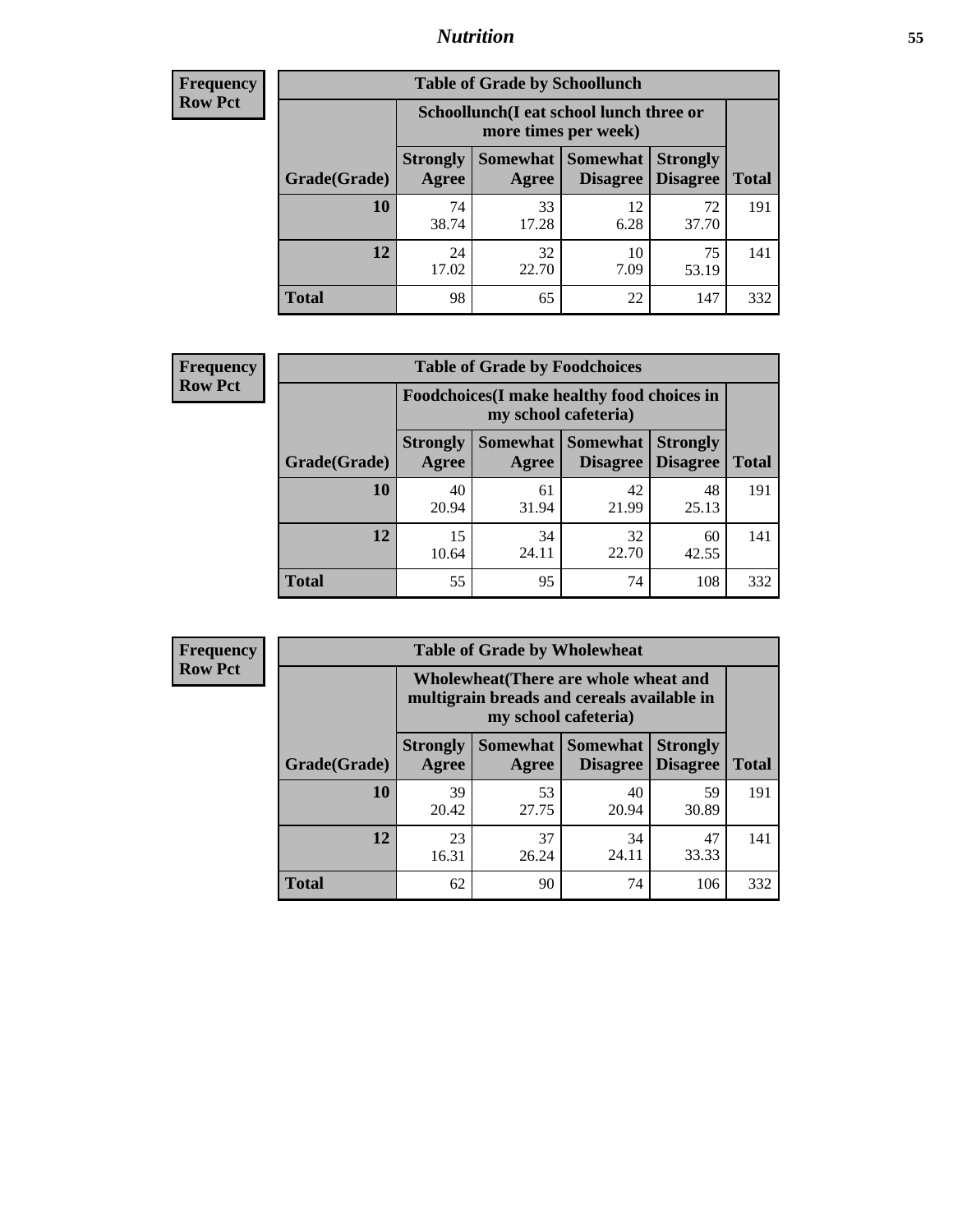## *Nutrition* **56**

**Frequency Row Pct**

| <b>Table of Grade by Healthyvending</b> |                                                                                                                                               |             |                                        |                                    |              |  |
|-----------------------------------------|-----------------------------------------------------------------------------------------------------------------------------------------------|-------------|----------------------------------------|------------------------------------|--------------|--|
|                                         | Healthyvending (If only healthy snacks and<br>beverages were available in the vending<br>machines during the school day,<br>I would buy them) |             |                                        |                                    |              |  |
| Grade(Grade)                            | <b>Strongly</b><br>Agree                                                                                                                      | Agree       | Somewhat   Somewhat<br><b>Disagree</b> | <b>Strongly</b><br><b>Disagree</b> | <b>Total</b> |  |
| 10                                      | 74<br>38.74                                                                                                                                   | 58<br>30.37 | 23<br>12.04                            | 36<br>18.85                        | 191          |  |
| 12                                      | 49<br>34.75                                                                                                                                   | 41<br>29.08 | 19<br>13.48                            | 32<br>22.70                        | 141          |  |
| <b>Total</b>                            | 123                                                                                                                                           | 99          | 42                                     | 68                                 | 332          |  |

**Frequency Row Pct**

| <b>Table of Grade by Schoolbreakfast</b> |                                                                                                                                         |             |                                        |                                    |              |  |
|------------------------------------------|-----------------------------------------------------------------------------------------------------------------------------------------|-------------|----------------------------------------|------------------------------------|--------------|--|
|                                          | Schoolbreakfast (If breakfast were<br>available at school,<br>but outside the cafeteria,<br>I would eat breakfast at school more often) |             |                                        |                                    |              |  |
| Grade(Grade)                             | <b>Strongly</b><br>Agree                                                                                                                | Agree       | Somewhat   Somewhat<br><b>Disagree</b> | <b>Strongly</b><br><b>Disagree</b> | <b>Total</b> |  |
| 10                                       | 65<br>34.03                                                                                                                             | 50<br>26.18 | 27<br>14.14                            | 49<br>25.65                        | 191          |  |
| 12                                       | 48<br>34.04                                                                                                                             | 34<br>24.11 | 20<br>14.18                            | 39<br>27.66                        | 141          |  |
| <b>Total</b>                             | 113                                                                                                                                     | 84          | 47                                     | 88                                 | 332          |  |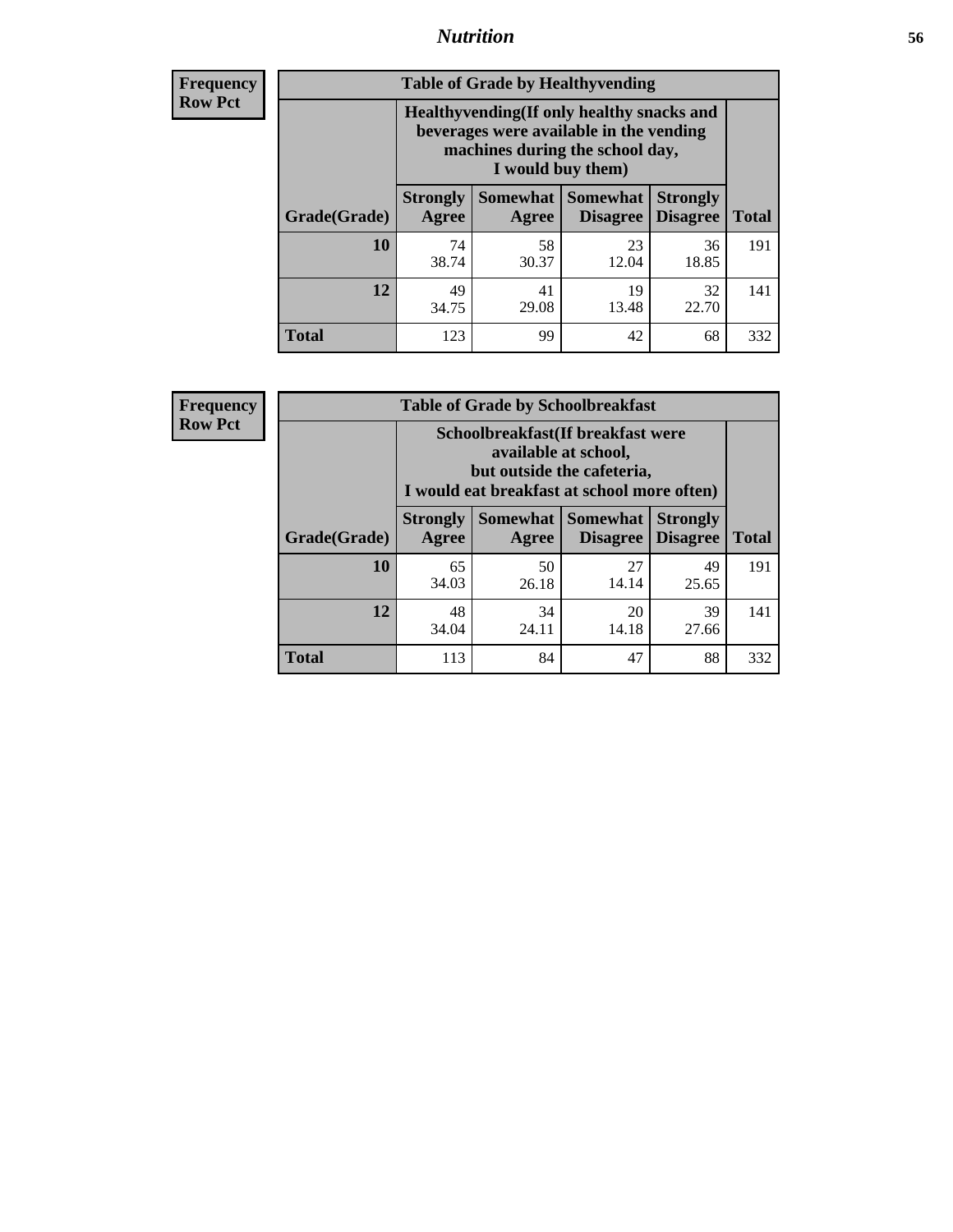| Frequency<br><b>Col Pct</b> | <b>Table of Educationaids by Grade</b>                                                                    |                    |             |              |
|-----------------------------|-----------------------------------------------------------------------------------------------------------|--------------------|-------------|--------------|
|                             | <b>Educationaids</b> (I<br>have been<br>taught about<br><b>HIV/AIDS</b> at<br>school in the<br>past year) | Grade(Grade)<br>10 | 12          | <b>Total</b> |
|                             | Yes                                                                                                       | 131<br>68.59       | 93<br>65.96 | 224          |
|                             | N <sub>0</sub>                                                                                            | 60<br>31.41        | 48<br>34.04 | 108          |
|                             | <b>Total</b>                                                                                              | 191                | 141         | 332          |

| Frequency<br><b>Col Pct</b> | <b>Table of Educationcharacter by Grade</b>                         |              |             |              |  |
|-----------------------------|---------------------------------------------------------------------|--------------|-------------|--------------|--|
|                             | <b>Educationcharacter(I)</b><br>have been taught<br>about character | Grade(Grade) |             |              |  |
|                             | education in the past                                               | 10           | 12          |              |  |
|                             | year at school)                                                     |              |             | <b>Total</b> |  |
|                             | Yes                                                                 | 116<br>60.73 | 76<br>53.90 | 192          |  |
|                             | N <sub>0</sub>                                                      | 75<br>39.27  | 65<br>46.10 | 140          |  |
|                             | <b>Total</b>                                                        | 191          | 141         | 332          |  |

| Frequency      | <b>Table of Gradcoach1 by Grade</b>              |              |             |              |
|----------------|--------------------------------------------------|--------------|-------------|--------------|
| <b>Col Pct</b> | Gradcoach1(I<br>know who my<br><b>Graduation</b> | Grade(Grade) |             |              |
|                | Coach is)                                        | 10           | 12          | <b>Total</b> |
|                | Yes                                              | 21<br>10.99  | 63<br>44.68 | 84           |
|                | N <sub>0</sub>                                   | 170<br>89.01 | 78<br>55.32 | 248          |
|                | <b>Total</b>                                     | 191          | 141         | 332          |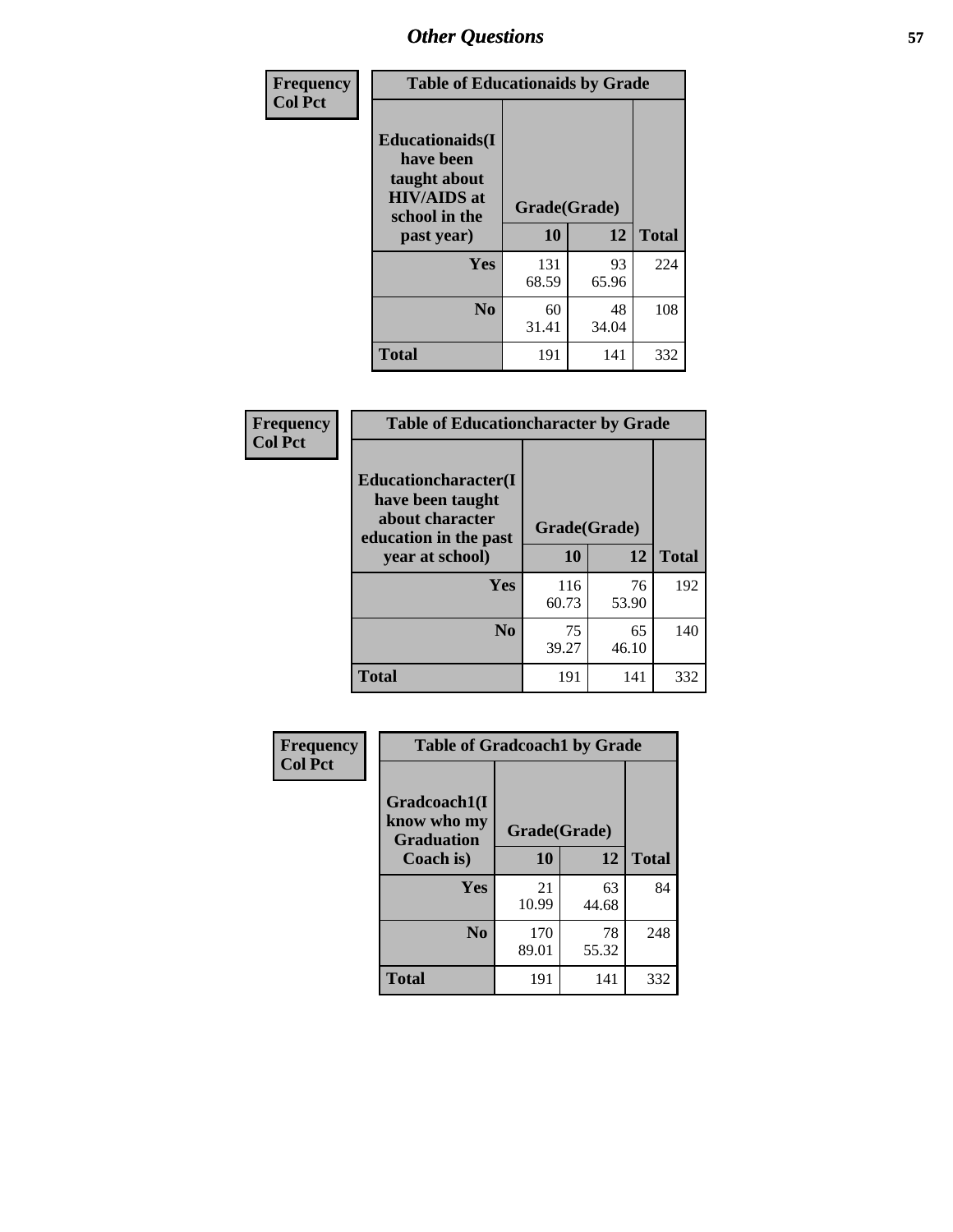| Frequency      | <b>Table of Gradcoach2 by Grade</b> |              |              |              |
|----------------|-------------------------------------|--------------|--------------|--------------|
| <b>Col Pct</b> | Gradcoach2(I<br>have                |              |              |              |
|                | contacted my<br><b>Graduation</b>   | Grade(Grade) |              |              |
|                | Coach)                              | 10           | 12           | <b>Total</b> |
|                | Yes                                 | 9<br>4.71    | 34<br>24.11  | 43           |
|                | N <sub>0</sub>                      | 182<br>95.29 | 107<br>75.89 | 289          |
|                | <b>Total</b>                        | 191          | 141          | 332          |

| <b>Frequency</b><br><b>Col Pct</b> | <b>Table of Gradcoach3 by Grade</b>                                         |              |             |              |
|------------------------------------|-----------------------------------------------------------------------------|--------------|-------------|--------------|
|                                    | Gradcoach3(I<br>have received<br>assistance<br>from my<br><b>Graduation</b> | Grade(Grade) |             |              |
|                                    | Coach)                                                                      | 10           | 12          | <b>Total</b> |
|                                    | Yes                                                                         | 6<br>3.14    | 29<br>20.57 | 35           |
|                                    | N <sub>0</sub>                                                              | 35<br>18.32  | 28<br>19.86 | 63           |
|                                    | Don't know                                                                  | 150<br>78.53 | 84<br>59.57 | 234          |
|                                    | <b>Total</b>                                                                | 191          | 141         | 332          |

| Frequency      | <b>Table of Selfharm by Grade</b>                                                                                                                                                      |                    |              |              |
|----------------|----------------------------------------------------------------------------------------------------------------------------------------------------------------------------------------|--------------------|--------------|--------------|
| <b>Col Pct</b> | <b>Selfharm</b> (During<br>the past 12<br>months,<br>I harmed myself<br>on purpose<br><b>Suicideconsider</b><br>During the past<br>12 months,<br>I seriously<br>considered<br>suicide) | Grade(Grade)<br>10 | 12           | <b>Total</b> |
|                | <b>Yes</b>                                                                                                                                                                             | 23<br>12.04        | 8<br>5.67    | 31           |
|                | N <sub>0</sub>                                                                                                                                                                         | 168<br>87.96       | 133<br>94.33 | 301          |
|                | <b>Total</b>                                                                                                                                                                           | 191                | 141          | 332          |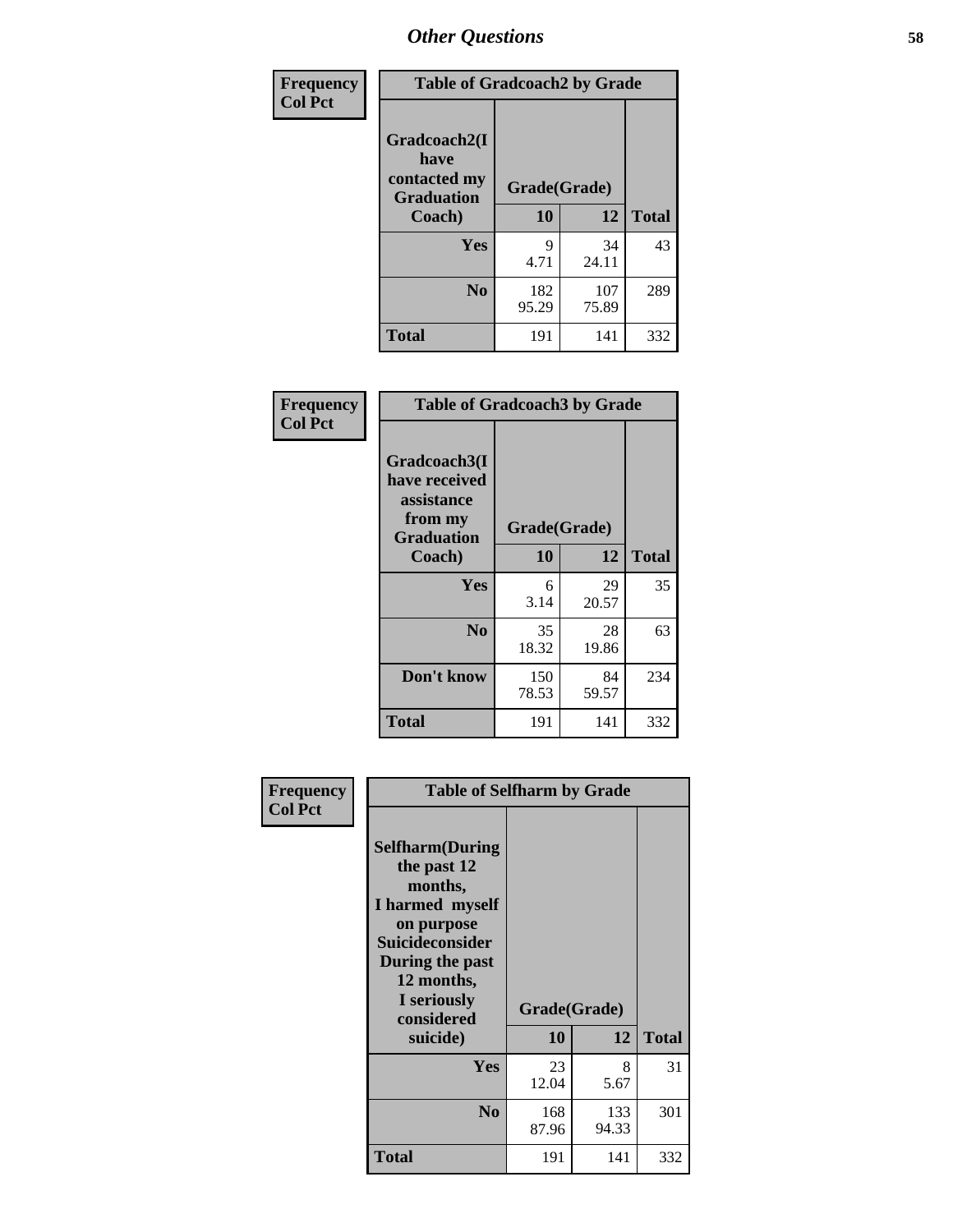| <b>Frequency</b> | <b>Table of Suicideconsider by Grade</b> |              |              |              |
|------------------|------------------------------------------|--------------|--------------|--------------|
| <b>Col Pct</b>   |                                          | Grade(Grade) |              |              |
|                  | <b>Suicideconsider</b>                   | <b>10</b>    | 12           | <b>Total</b> |
|                  | <b>Yes</b>                               | 21<br>10.99  | 9<br>6.38    | 30           |
|                  | N <sub>0</sub>                           | 170<br>89.01 | 132<br>93.62 | 302          |
|                  | <b>Total</b>                             | 191          | 141          | 332          |

| Frequency      | <b>Table of Suicideattempt by Grade</b>              |              |              |              |
|----------------|------------------------------------------------------|--------------|--------------|--------------|
| <b>Col Pct</b> | Suicideattempt(I<br>have attempted<br>suicide in the | Grade(Grade) |              |              |
|                | last year)                                           | 10           | 12           | <b>Total</b> |
|                | Yes                                                  | 14<br>7.33   | 6<br>4.26    | 20           |
|                | N <sub>0</sub>                                       | 177<br>92.67 | 135<br>95.74 | 312          |
|                | <b>Total</b>                                         | 191          | 141          | 332          |

| Frequency      | <b>Table of Instantmessaged by Grade</b>                       |              |              |              |
|----------------|----------------------------------------------------------------|--------------|--------------|--------------|
| <b>Col Pct</b> | <b>Instantmessaged</b> (I<br>have instant<br>messaged people I | Grade(Grade) |              |              |
|                | do not even know)                                              | 10           | 12           | <b>Total</b> |
|                | Yes                                                            | 54<br>28.27  | 35<br>24.82  | 89           |
|                | N <sub>0</sub>                                                 | 137<br>71.73 | 106<br>75.18 | 243          |
|                | <b>Total</b>                                                   | 191          | 141          | 332          |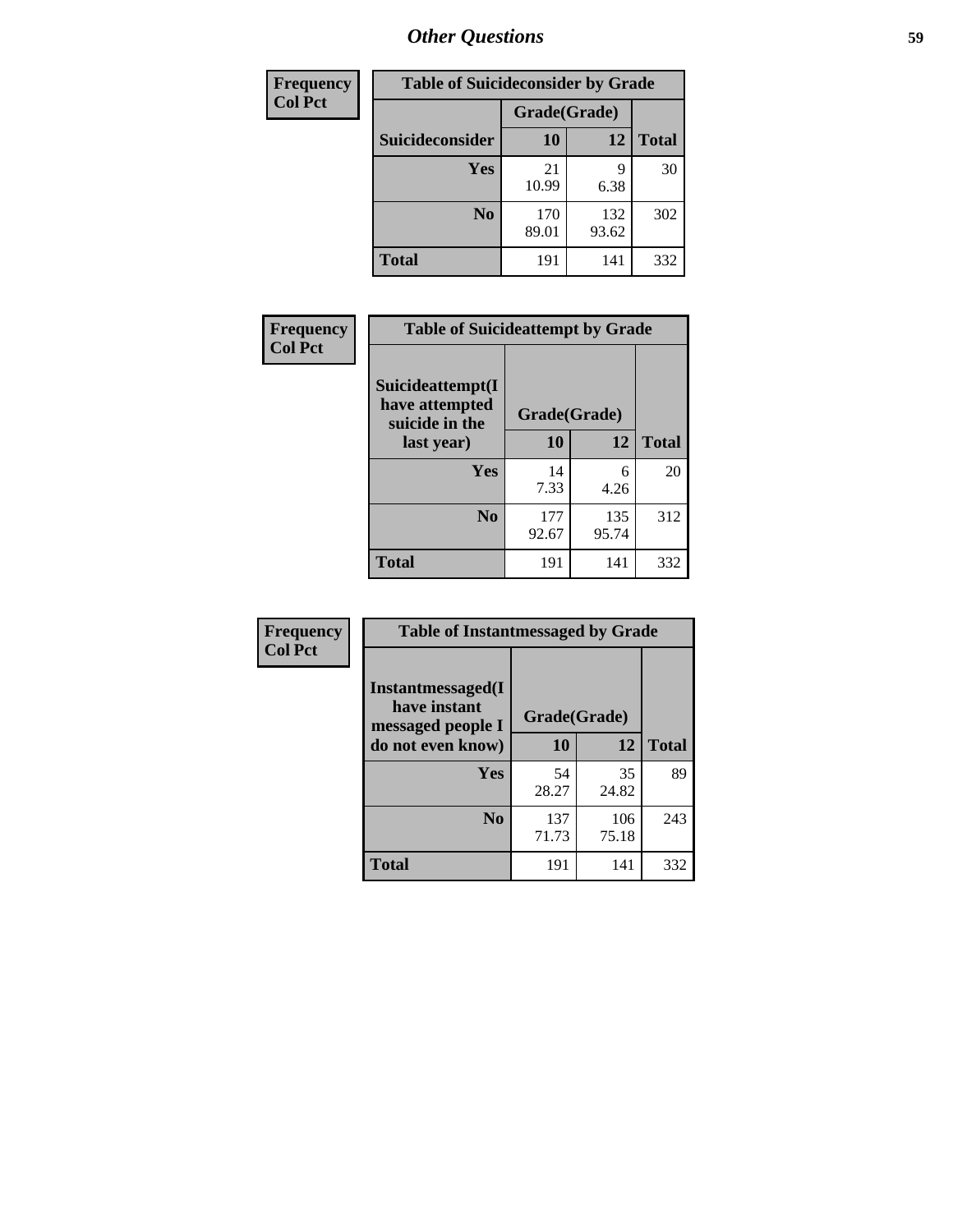| Frequency      | <b>Table of Getsalong by Grade</b>                  |                    |             |              |
|----------------|-----------------------------------------------------|--------------------|-------------|--------------|
| <b>Col Pct</b> | Getsalong(I get<br>along with other<br>students and | Grade(Grade)<br>10 |             | <b>Total</b> |
|                | adults)                                             |                    | 12          |              |
|                | <b>Strongly Agree</b>                               | 111<br>58.12       | 94<br>66.67 | 205          |
|                | <b>Somewhat Agree</b>                               | 66<br>34.55        | 39<br>27.66 | 105          |
|                | <b>Somewhat Disagree</b>                            | 9<br>4.71          | 3<br>2.13   | 12           |
|                | <b>Strongly Disagree</b>                            | 5<br>2.62          | 5<br>3.55   | 10           |
|                | <b>Total</b>                                        | 191                | 141         | 332          |

| <b>Frequency</b> |  |
|------------------|--|
| <b>Col Pct</b>   |  |

| <b>Table of Safehome by Grade</b> |                    |              |     |  |  |  |  |
|-----------------------------------|--------------------|--------------|-----|--|--|--|--|
| Safehome(I feel<br>safe at home)  | Grade(Grade)<br>10 | <b>Total</b> |     |  |  |  |  |
| <b>Strongly Agree</b>             | 130<br>68.06       | 103<br>73.05 | 233 |  |  |  |  |
| <b>Somewhat Agree</b>             | 45<br>23.56        | 28<br>19.86  | 73  |  |  |  |  |
| <b>Somewhat Disagree</b>          | 3.66               | 6<br>4.26    | 13  |  |  |  |  |
| <b>Strongly Disagree</b>          | 9<br>4.71          | Δ<br>2.84    | 13  |  |  |  |  |
| <b>Total</b>                      | 191                | 141          | 332 |  |  |  |  |

| Frequency      | <b>Table of Adulttalk by Grade</b>                                                   |              |             |              |  |  |  |  |
|----------------|--------------------------------------------------------------------------------------|--------------|-------------|--------------|--|--|--|--|
| <b>Col Pct</b> | <b>Adulttalk</b> (I<br>know an<br>adult at<br>school that<br>I can talk<br>with if I | Grade(Grade) |             |              |  |  |  |  |
|                | need help)                                                                           | 10           | 12          | <b>Total</b> |  |  |  |  |
|                | <b>Yes</b>                                                                           | 121<br>63.35 | 95<br>67.38 | 216          |  |  |  |  |
|                | N <sub>0</sub>                                                                       | 70<br>36.65  | 46<br>32.62 | 116          |  |  |  |  |
|                | <b>Total</b>                                                                         | 191          | 141         | 332          |  |  |  |  |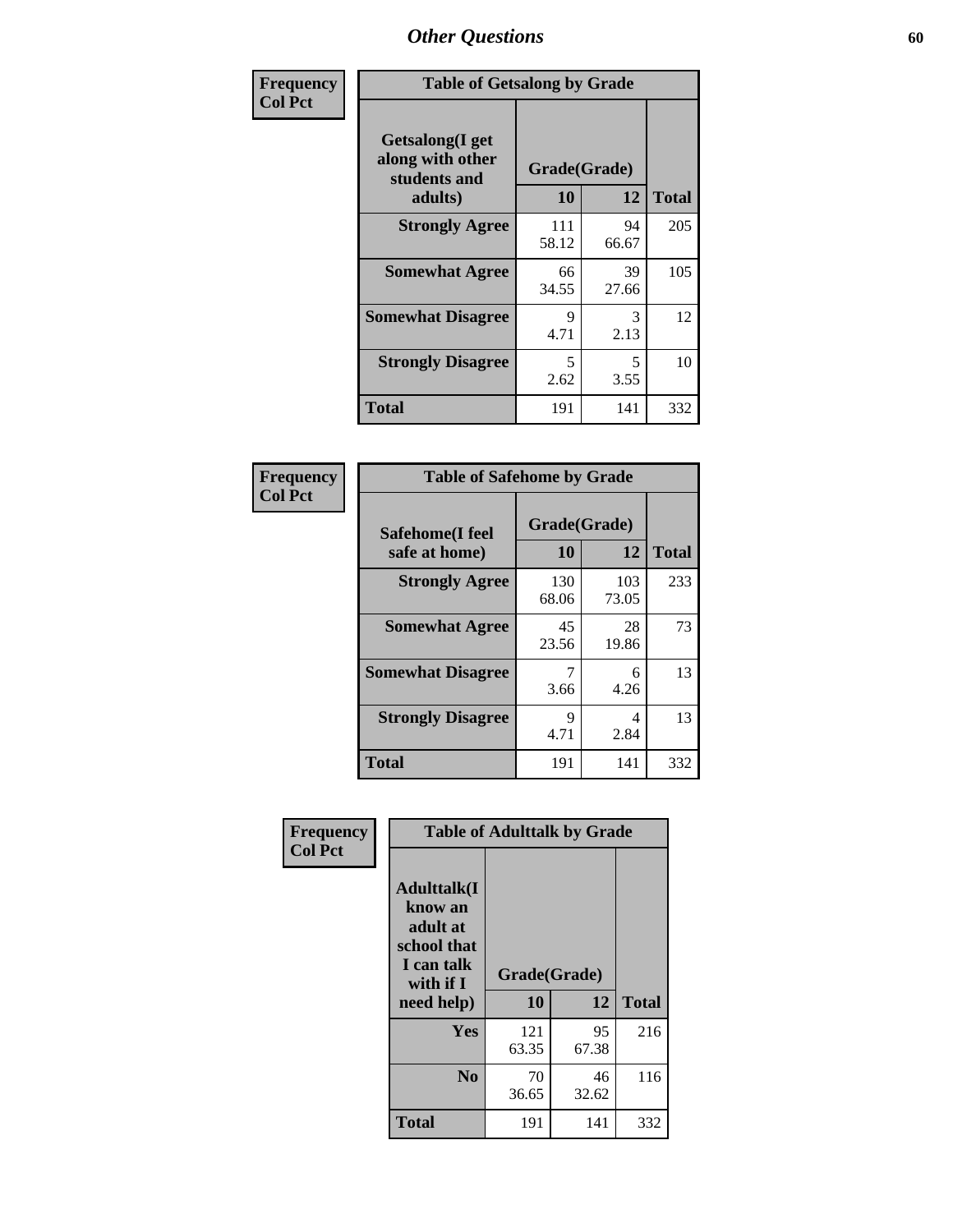**Frequency Row Pct**

r

| <b>Table of Grade by Tvtime</b> |             |                                                                                         |                     |                      |                                    |             |              |  |  |  |  |
|---------------------------------|-------------|-----------------------------------------------------------------------------------------|---------------------|----------------------|------------------------------------|-------------|--------------|--|--|--|--|
|                                 |             | Tytime (On an average school day,<br>how much unsupervised time do I spend watching TV) |                     |                      |                                    |             |              |  |  |  |  |
| Grade(Grade)   None             |             | <b>Less that</b>                                                                        | hour/day   hour/day | $2 - 3$<br>hours/day | $4 - 5$<br>  hours/day   hours/day | $6+$        | <b>Total</b> |  |  |  |  |
| <b>10</b>                       | 31<br>16.23 | 23<br>12.04                                                                             | 24<br>12.57         | 52<br>27.23          | 30<br>15.71                        | 31<br>16.23 | 191          |  |  |  |  |
| 12                              | 33<br>23.40 | 20<br>14.18                                                                             | 23<br>16.31         | 26<br>18.44          | 13<br>9.22                         | 26<br>18.44 | 141          |  |  |  |  |
| <b>Total</b>                    | 64          | 43                                                                                      | 47                  | 78                   | 43                                 | 57          | 332          |  |  |  |  |

**Frequency Row Pct**

| <b>Table of Grade by Computertime</b> |            |                                                                                                   |                     |                      |                      |                   |              |  |  |  |
|---------------------------------------|------------|---------------------------------------------------------------------------------------------------|---------------------|----------------------|----------------------|-------------------|--------------|--|--|--|
|                                       |            | Computertime (On an average school day,<br>how much unsupervised time do I spend on the computer) |                     |                      |                      |                   |              |  |  |  |
| Grade(Grade)                          |            | <b>Less that</b>                                                                                  | hour/day   hour/day | $2 - 3$<br>hours/day | $4 - 5$<br>hours/day | $6+$<br>hours/day | <b>Total</b> |  |  |  |
|                                       | None $ $   |                                                                                                   |                     |                      |                      |                   |              |  |  |  |
| 10                                    | 9<br>4.71  | 34<br>17.80                                                                                       | 35<br>18.32         | 58<br>30.37          | 28<br>14.66          | 27<br>14.14       | 191          |  |  |  |
| 12                                    | 14<br>9.93 | 23<br>16.31                                                                                       | 29<br>20.57         | 44<br>31.21          | 14<br>9.93           | 17<br>12.06       | 141          |  |  |  |
| <b>Total</b>                          | 23         | 57                                                                                                | 64                  | 102                  | 42                   | 44                | 332          |  |  |  |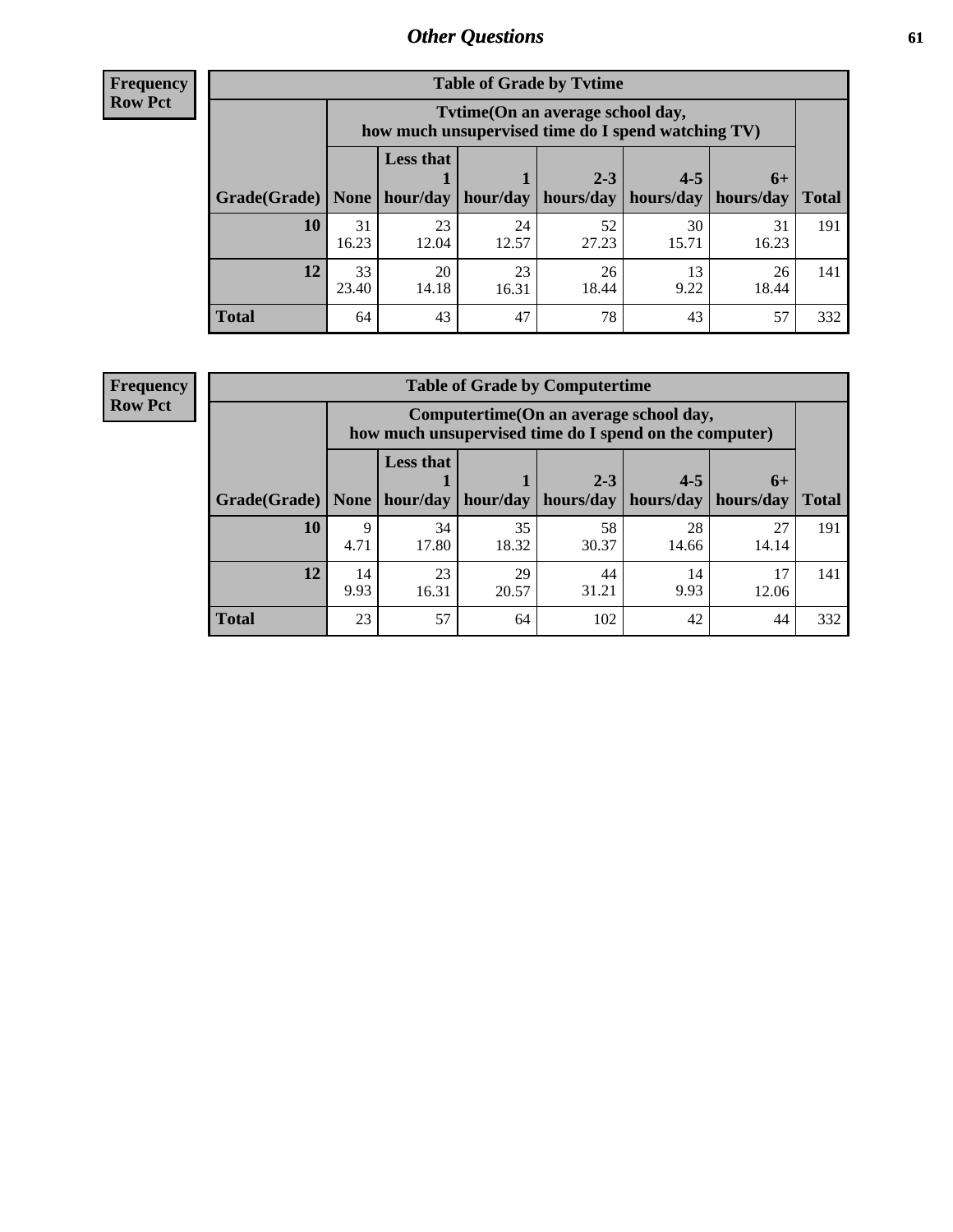#### *Questions about Driving Laws* **62** *Driving Questions were asked only of high school students.*

| <b>Frequency</b> |
|------------------|
| <b>Row Pct</b>   |

| <b>Table of Grade by License1</b> |                                     |                                                                                                                                           |                |            |               |              |  |  |  |
|-----------------------------------|-------------------------------------|-------------------------------------------------------------------------------------------------------------------------------------------|----------------|------------|---------------|--------------|--|--|--|
|                                   |                                     | License1(During the first 6 months of driving<br>with a provisional license,<br>the only passengers who can ride with the<br>driver are:) |                |            |               |              |  |  |  |
| Grade(Grade)                      | <b>Parent or</b><br><b>Guardian</b> | Family<br><b>Members</b>                                                                                                                  | <b>Friends</b> | Anyone     | Don't<br>Know | <b>Total</b> |  |  |  |
| 10                                | 80<br>41.88                         | 60<br>31.41                                                                                                                               | 4<br>2.09      | 17<br>8.90 | 30<br>15.71   | 191          |  |  |  |
| 12                                | 47<br>33.33                         | 65<br>46.10                                                                                                                               | 6<br>4.26      | 11<br>7.80 | 12<br>8.51    | 141          |  |  |  |
| <b>Total</b>                      | 127                                 | 125                                                                                                                                       | 10             | 28         | 42            | 332          |  |  |  |

| <b>Frequency</b> |              | <b>Table of Grade by License2</b>                                                                                    |                  |                                     |                                                      |               |              |  |
|------------------|--------------|----------------------------------------------------------------------------------------------------------------------|------------------|-------------------------------------|------------------------------------------------------|---------------|--------------|--|
| <b>Row Pct</b>   |              | License $2(17 \text{ yr})$ old drivers with a<br>provisional driver's license cannot<br>drive between the hours of:) |                  |                                     |                                                      |               |              |  |
|                  | Grade(Grade) | <b>Midnight</b><br>to 6am                                                                                            | 1am<br>to<br>5am | 1am<br>t <sub>0</sub><br><b>6am</b> | N <sub>0</sub><br>curfew<br>for $17$<br>vear<br>olds | Don't<br>Know | <b>Total</b> |  |
|                  | 10           | 95<br>49.74                                                                                                          | 19<br>9.95       | 16<br>8.38                          | 9<br>4.71                                            | 52<br>27.23   | 191          |  |
|                  | 12           | 97<br>68.79                                                                                                          | 7<br>4.96        | 10<br>7.09                          | 9<br>6.38                                            | 18<br>12.77   | 141          |  |
|                  | <b>Total</b> | 192                                                                                                                  | 26               | 26                                  | 18                                                   | 70            | 332          |  |

| Frequency      | <b>Table of Grade by License3</b> |                      |                                                                                        |             |            |             |               |              |  |
|----------------|-----------------------------------|----------------------|----------------------------------------------------------------------------------------|-------------|------------|-------------|---------------|--------------|--|
| <b>Row Pct</b> |                                   |                      | License3(For drivers under the age of 21,<br>what level of alcohol is considered DUI?) |             |            |             |               |              |  |
|                | Grade(Grade)                      | Any<br><b>Amount</b> | 0.02                                                                                   | 0.04        | 0.06       | 0.08        | Don't<br>know | <b>Total</b> |  |
|                | <b>10</b>                         | 21<br>10.99          | 51<br>26.70                                                                            | 20<br>10.47 | 16<br>8.38 | 21<br>10.99 | 62<br>32.46   | 191          |  |
|                | 12                                | 16<br>11.35          | 58<br>41.13                                                                            | 13<br>9.22  | 3.55       | 6<br>4.26   | 43<br>30.50   | 141          |  |
|                | <b>Total</b>                      | 37                   | 109                                                                                    | 33          | 21         | 27          | 105           | 332          |  |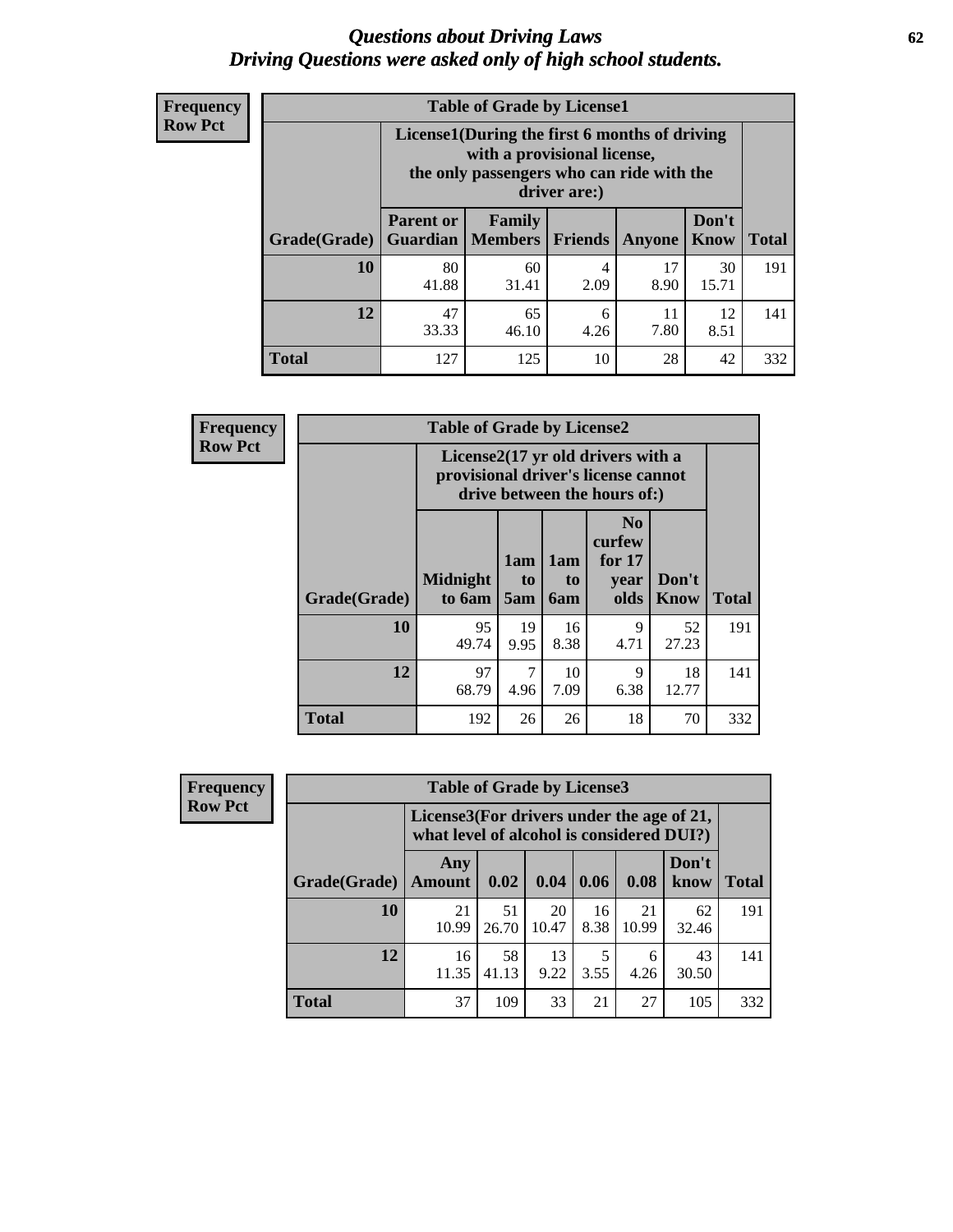#### *Questions about Driving Laws* **63** *Driving Questions were asked only of high school students.*

**Frequency Row Pct**

| <b>Table of Grade by License4</b> |                                                                                                                                                      |                                                                                                                      |            |                        |            |              |              |  |  |
|-----------------------------------|------------------------------------------------------------------------------------------------------------------------------------------------------|----------------------------------------------------------------------------------------------------------------------|------------|------------------------|------------|--------------|--------------|--|--|
|                                   |                                                                                                                                                      | License4(A driver under 21 automatically<br>loses his/her license if caught exceeding the<br>posted speet limit by:) |            |                        |            |              |              |  |  |
| Grade(Grade)                      | Can't<br>lose<br>license<br><b>Depends</b><br>$15+$<br>$25+$<br>$35+$<br>Don't<br>for<br><b>on</b><br>mph<br>mph<br>speeding<br>know<br>mph<br>judge |                                                                                                                      |            |                        |            |              | <b>Total</b> |  |  |
| 10                                | 35<br>18.32                                                                                                                                          | 19<br>9.95                                                                                                           | 18<br>9.42 | $\overline{2}$<br>1.05 | 17<br>8.90 | 100<br>52.36 | 191          |  |  |
| 12                                | 24<br>17.02                                                                                                                                          | 32<br>22.70                                                                                                          | 10<br>7.09 | 16<br>11.35            | 7<br>4.96  | 52<br>36.88  | 141          |  |  |
| <b>Total</b>                      | 59                                                                                                                                                   | 51                                                                                                                   | 28         | 18                     | 24         | 152          | 332          |  |  |

| Frequency      | <b>Table of Grade by License5</b> |                                                                                                                                                            |                |               |              |  |
|----------------|-----------------------------------|------------------------------------------------------------------------------------------------------------------------------------------------------------|----------------|---------------|--------------|--|
| <b>Row Pct</b> |                                   | License5(A<br>Georgia teenager<br>with family<br>connections or a<br>good lawyer can<br>break a teen<br>driving law and<br>keep their driver's<br>license) |                |               |              |  |
|                | Grade(Grade)                      | <b>Yes</b>                                                                                                                                                 | N <sub>0</sub> | Don't<br>know | <b>Total</b> |  |
|                | 10                                | 26<br>13.61                                                                                                                                                | 93<br>48.69    | 72<br>37.70   | 191          |  |
|                | 12                                | 30<br>21.28                                                                                                                                                | 68<br>48.23    | 43<br>30.50   | 141          |  |
|                | Total                             | 56                                                                                                                                                         | 161            | 115           | 332          |  |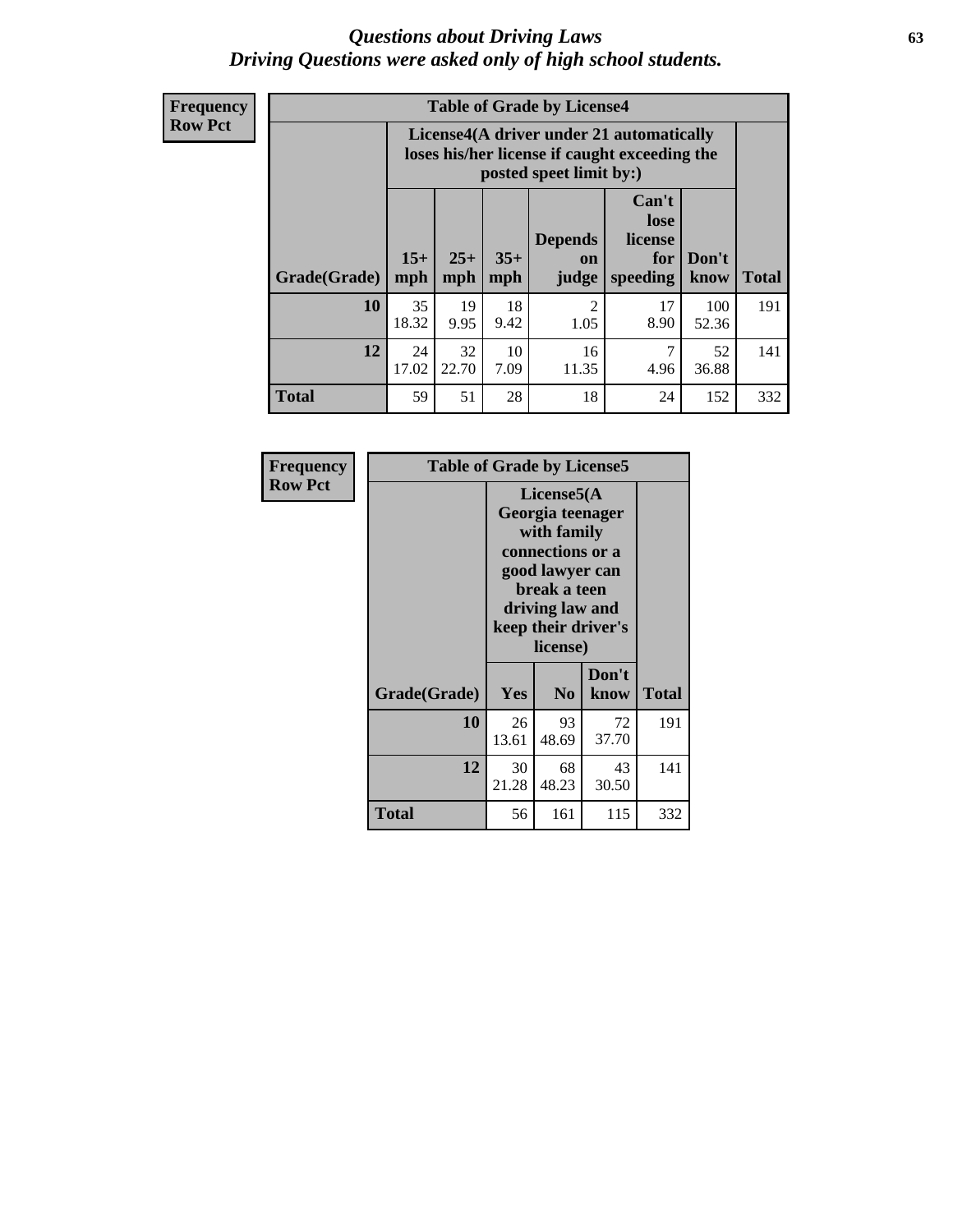### *Questions about Driving Laws* **64** *Driving Questions were asked only of high school students.*

| <b>Frequency</b> | <b>Table of Grade by License6</b> |                                                                                                                                                 |                |               |              |  |  |
|------------------|-----------------------------------|-------------------------------------------------------------------------------------------------------------------------------------------------|----------------|---------------|--------------|--|--|
| <b>Row Pct</b>   |                                   | License <sub>6</sub> (I know a<br>friend or<br>classmate that<br>broke a teen<br>driving law,<br>but was allowed to<br>keep his/her<br>license) |                |               |              |  |  |
|                  | Grade(Grade)                      | <b>Yes</b>                                                                                                                                      | N <sub>0</sub> | Don't<br>know | <b>Total</b> |  |  |
|                  | 10                                | 33<br>17.28                                                                                                                                     | 90<br>47.12    | 68<br>35.60   | 191          |  |  |
|                  | 12                                | 37<br>26.24                                                                                                                                     | 52<br>36.88    | 52<br>36.88   | 141          |  |  |
|                  | Total                             | 70                                                                                                                                              | 142            | 120           | 332          |  |  |

| <b>Frequency</b> | <b>Table of Grade by License7</b> |                                                                             |                                                                                               |                                            |                        |              |  |
|------------------|-----------------------------------|-----------------------------------------------------------------------------|-----------------------------------------------------------------------------------------------|--------------------------------------------|------------------------|--------------|--|
| <b>Row Pct</b>   |                                   |                                                                             | License7(A student under the age of 18 cam loser<br>his/her driving privileges if he or she:) |                                            |                        |              |  |
|                  | Grade(Grade)                      | <b>Have</b><br>more than<br>10<br>unexcused<br>absences<br>per school<br>yr | Drop out<br>without<br>graduating                                                             | Bring<br>alcohol/drugs/weapon<br>to school | All of<br>the<br>above | <b>Total</b> |  |
|                  | 10                                | 42<br>21.99                                                                 | 18<br>9.42                                                                                    | 11<br>5.76                                 | 120<br>62.83           | 191          |  |
|                  | 12                                | 36<br>25.53                                                                 | ⇁<br>4.96                                                                                     | 3<br>2.13                                  | 95<br>67.38            | 141          |  |
|                  | <b>Total</b>                      | 78                                                                          | 25                                                                                            | 14                                         | 215                    | 332          |  |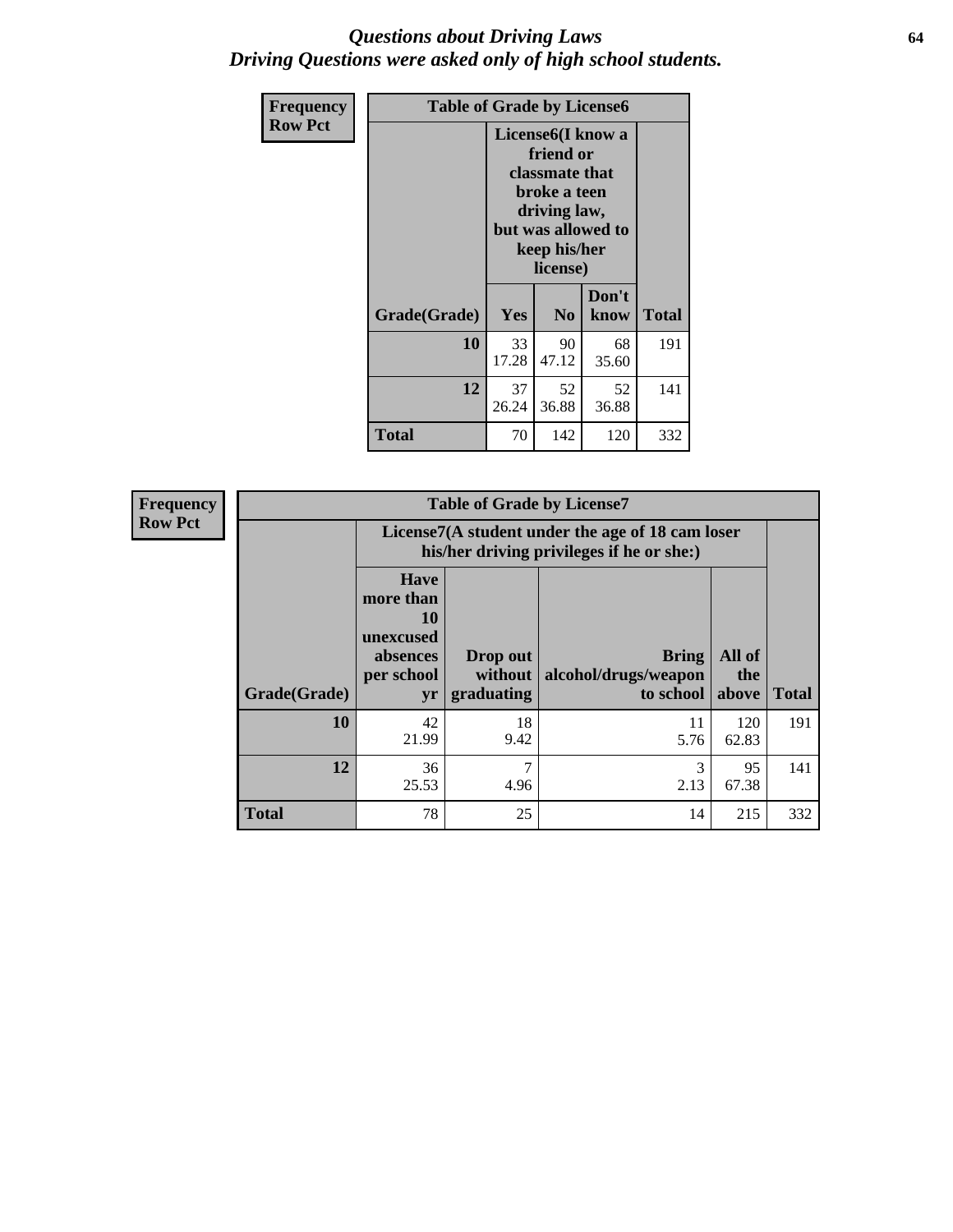# *Select Results by Gender* **65**

| Frequency      | <b>Table of SchoolClimate2 by Gender</b>          |                                 |             |              |
|----------------|---------------------------------------------------|---------------------------------|-------------|--------------|
| <b>Col Pct</b> | SchoolClimate2(I<br>feel successful at<br>school) | Gender(Gender)<br><b>Female</b> | <b>Male</b> | <b>Total</b> |
|                | <b>Strongly Agree</b>                             | 73<br>41.01                     | 66<br>42.86 | 139          |
|                | <b>Somewhat Agree</b>                             | 85<br>47.75                     | 78<br>50.65 | 163          |
|                | <b>Somewhat Disagree</b>                          | 15<br>8.43                      | 4<br>2.60   | 19           |
|                | <b>Strongly Disagree</b>                          | 5<br>2.81                       | 6<br>3.90   | 11           |
|                | <b>Total</b>                                      | 178                             | 154         | 332          |

| Frequency      | <b>Table of SchoolClimate6 by Gender</b>                 |               |                               |              |  |
|----------------|----------------------------------------------------------|---------------|-------------------------------|--------------|--|
| <b>Col Pct</b> | <b>SchoolClimate6(Teachers</b><br>treat me with respect) | <b>Female</b> | Gender(Gender)<br><b>Male</b> | <b>Total</b> |  |
|                | <b>Strongly Agree</b>                                    | 48<br>26.97   | 56<br>36.36                   | 104          |  |
|                | <b>Somewhat Agree</b>                                    | 90<br>50.56   | 61<br>39.61                   | 151          |  |
|                | <b>Somewhat Disagree</b>                                 | 31<br>17.42   | 23<br>14.94                   | 54           |  |
|                | <b>Strongly Disagree</b>                                 | 9<br>5.06     | 14<br>9.09                    | 23           |  |
|                | Total                                                    | 178           | 154                           | 332          |  |

| Frequency      | <b>Table of SchoolClimate8 by Gender</b>                                             |                                 |             |              |
|----------------|--------------------------------------------------------------------------------------|---------------------------------|-------------|--------------|
| <b>Col Pct</b> | <b>SchoolClimate8(Students</b><br>are frequently<br>recognized for good<br>behavior) | Gender(Gender)<br><b>Female</b> | <b>Male</b> | <b>Total</b> |
|                | <b>Strongly Agree</b>                                                                | 18<br>10.11                     | 15<br>9.74  | 33           |
|                | <b>Somewhat Agree</b>                                                                | 59<br>33.15                     | 59<br>38.31 | 118          |
|                | <b>Somewhat Disagree</b>                                                             | 68<br>38.20                     | 49<br>31.82 | 117          |
|                | <b>Strongly Disagree</b>                                                             | 33<br>18.54                     | 31<br>20.13 | 64           |
|                | Total                                                                                | 178                             | 154         | 332          |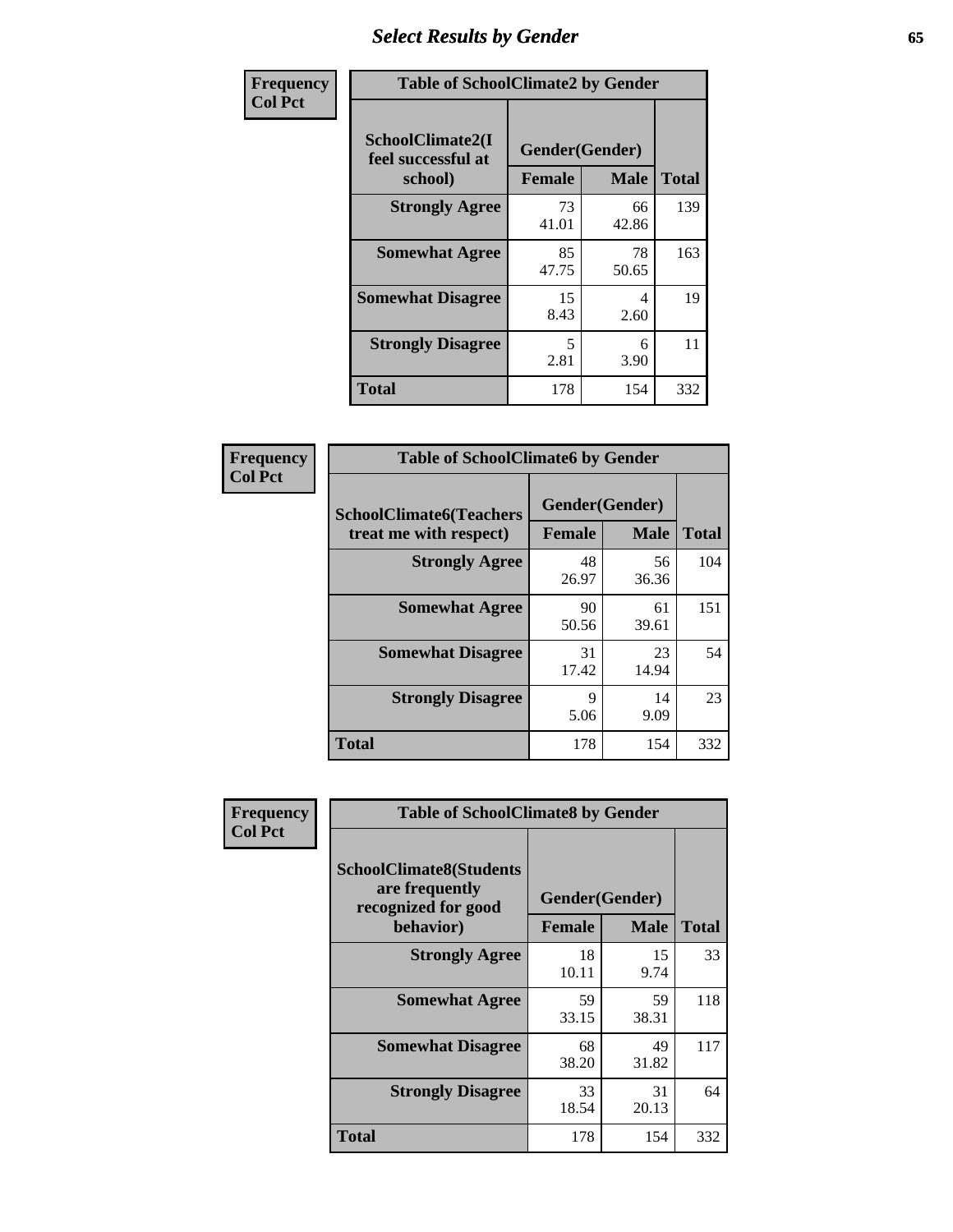# *Select Results by Gender* **66**

| Frequency      | <b>Table of Gender by Dropout</b> |                                                                        |                |              |
|----------------|-----------------------------------|------------------------------------------------------------------------|----------------|--------------|
| <b>Row Pct</b> |                                   | Dropout(I<br>have<br>thought<br>about<br>dropping<br>out of<br>school) |                |              |
|                | Gender(Gender)                    | Yes                                                                    | N <sub>0</sub> | <b>Total</b> |
|                | <b>Female</b>                     | 42<br>23.60                                                            | 136<br>76.40   | 178          |
|                | <b>Male</b>                       | 41<br>26.62                                                            | 113<br>73.38   | 154          |
|                | <b>Total</b>                      | 83                                                                     | 249            | 332          |

ï

| <b>Frequency</b> | <b>Table of Gender by Dropoutreason</b> |                                                                     |              |                          |                                |              |              |
|------------------|-----------------------------------------|---------------------------------------------------------------------|--------------|--------------------------|--------------------------------|--------------|--------------|
| <b>Row Pct</b>   |                                         | Dropoutreason (If I dropped out the<br>reason would most likely be) |              |                          |                                |              |              |
|                  | Gender(Gender)                          | Won't<br><b>Drop</b><br>out                                         | <b>Bored</b> | Family<br><b>Reasons</b> | <b>Being</b><br><b>Bullied</b> | <b>Other</b> | <b>Total</b> |
|                  | Female                                  | 118<br>66.29                                                        | 27<br>15.17  | 8<br>4.49                | 2<br>1.12                      | 23<br>12.92  | 178          |
|                  | <b>Male</b>                             | 85<br>55.19                                                         | 26<br>16.88  | 8<br>5.19                | 3<br>1.95                      | 32<br>20.78  | 154          |
|                  | <b>Total</b>                            | 203                                                                 | 53           | 16                       |                                | 55           | 332          |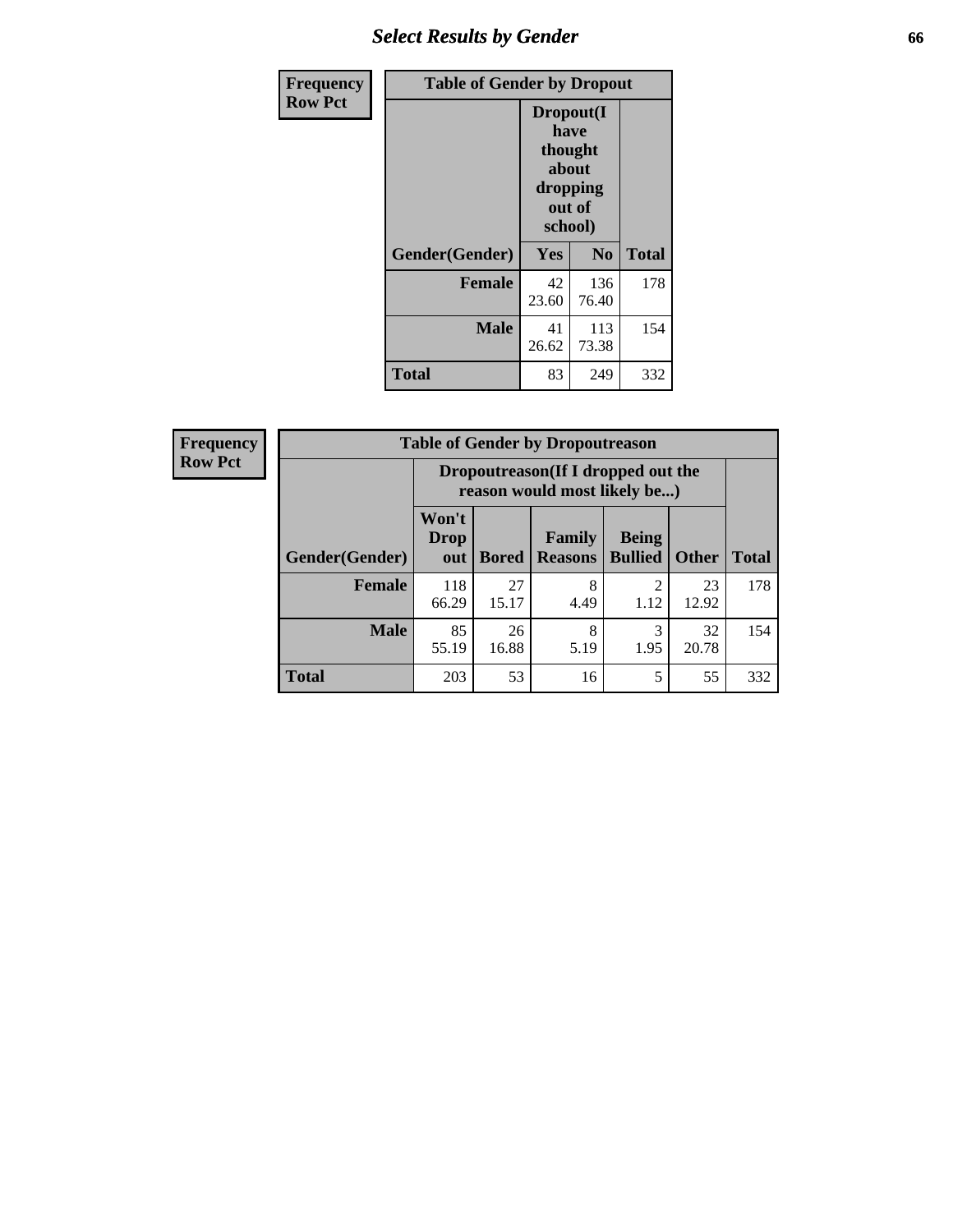*School Safety* **67**

| Frequency      | <b>Table of Gender by Bullied2</b> |                 |                |              |
|----------------|------------------------------------|-----------------|----------------|--------------|
| <b>Row Pct</b> |                                    | <b>Bullied2</b> |                |              |
|                | Gender(Gender)                     | Yes             | N <sub>0</sub> | <b>Total</b> |
|                | Female                             | 17<br>9.55      | 161<br>90.45   | 178          |
|                | <b>Male</b>                        | 11<br>7.14      | 143<br>92.86   | 154          |
|                | <b>Total</b>                       | 28              | 304            | 332          |

| Frequency      | <b>Table of Gender by Bulliedothers2</b> |                       |                |              |
|----------------|------------------------------------------|-----------------------|----------------|--------------|
| <b>Row Pct</b> |                                          | <b>Bulliedothers2</b> |                |              |
|                | Gender(Gender)                           | <b>Yes</b>            | N <sub>0</sub> | <b>Total</b> |
|                | <b>Female</b>                            | 14<br>7.87            | 164<br>92.13   | 178          |
|                | <b>Male</b>                              | 17<br>11.04           | 137<br>88.96   | 154          |
|                | <b>Total</b>                             | 31                    | 301            | 332          |

| Frequency      | <b>Table of Gender by Weaponschool2</b> |               |                |              |
|----------------|-----------------------------------------|---------------|----------------|--------------|
| <b>Row Pct</b> |                                         | Weaponschool2 |                |              |
|                | Gender(Gender)                          | Yes           | N <sub>0</sub> | <b>Total</b> |
|                | <b>Female</b>                           | 2.25          | 174<br>97.75   | 178          |
|                | <b>Male</b>                             | 6<br>3.90     | 148<br>96.10   | 154          |
|                | <b>Total</b>                            | 10            | 322            | 332          |

| Frequency      | <b>Table of Gender by Absentunsafe2</b> |               |                |              |
|----------------|-----------------------------------------|---------------|----------------|--------------|
| <b>Row Pct</b> |                                         | Absentunsafe2 |                |              |
|                | Gender(Gender)                          | Yes           | N <sub>0</sub> | <b>Total</b> |
|                | <b>Female</b>                           | 1.69          | 175<br>98.31   | 178          |
|                | <b>Male</b>                             | 1.95          | 151<br>98.05   | 154          |
|                | <b>Total</b>                            | 6             | 326            | 332          |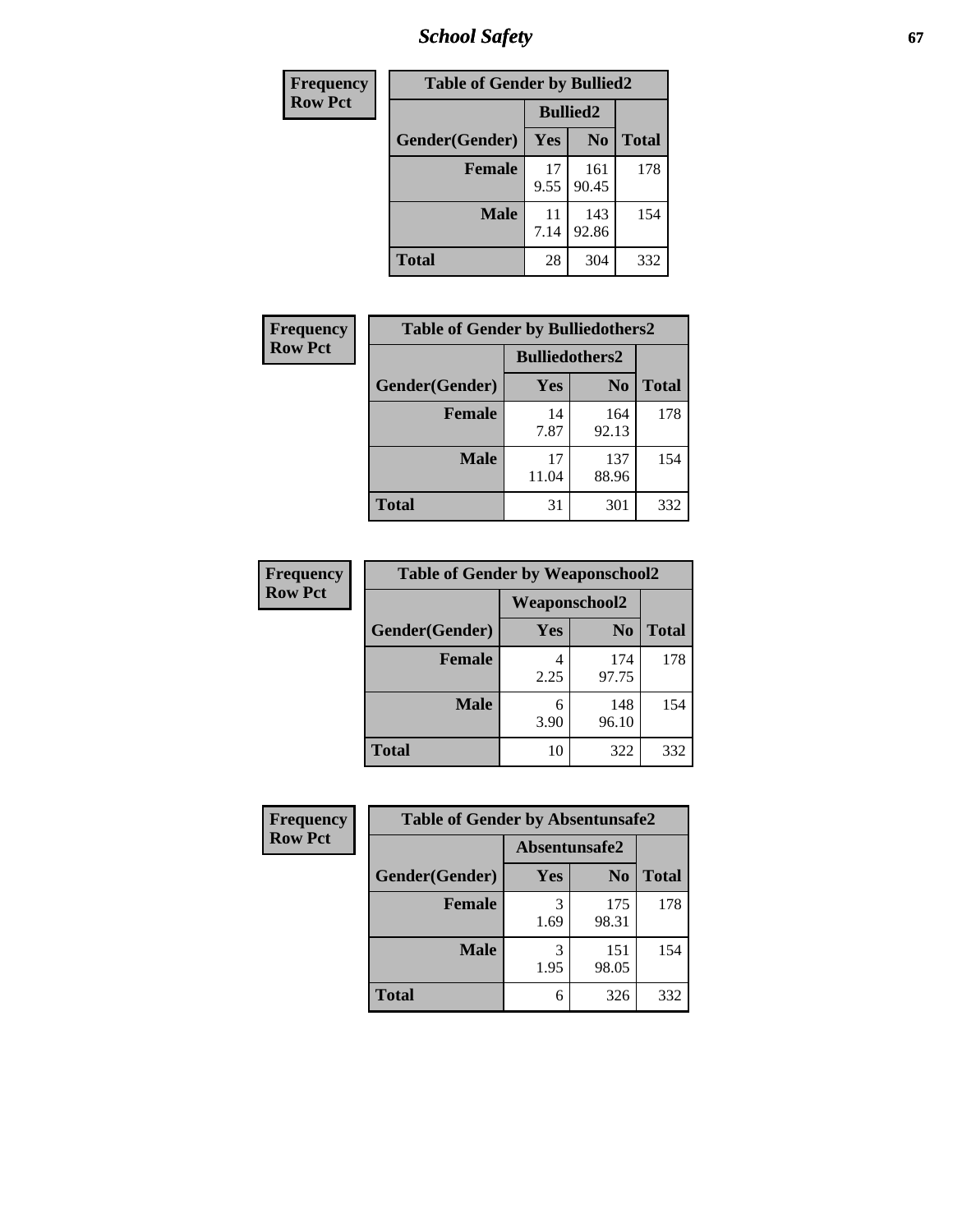*School Safety* **68**

| Frequency      | <b>Table of Gender by Gangself</b> |                                                                                                        |              |              |
|----------------|------------------------------------|--------------------------------------------------------------------------------------------------------|--------------|--------------|
| <b>Row Pct</b> |                                    | <b>Gangself</b> (I<br>have<br>participated<br>in illegal gang<br>activities in<br>the past 30<br>days) |              |              |
|                | Gender(Gender)                     | Yes                                                                                                    | No           | <b>Total</b> |
|                | <b>Female</b>                      | 7<br>3.93                                                                                              | 171<br>96.07 | 178          |
|                | <b>Male</b>                        | 15<br>9.74                                                                                             | 139<br>90.26 | 154          |
|                | <b>Total</b>                       | 22                                                                                                     | 310          | 332          |

| Frequency      | <b>Table of Gender by Gangpeers</b> |                                                                                                                             |                |              |  |
|----------------|-------------------------------------|-----------------------------------------------------------------------------------------------------------------------------|----------------|--------------|--|
| <b>Row Pct</b> |                                     | <b>Gangpeers</b> (I<br>have friends<br>who have<br>participated<br>in illegal gang<br>activities in<br>the past 30<br>days) |                |              |  |
|                | Gender(Gender)                      | Yes                                                                                                                         | N <sub>0</sub> | <b>Total</b> |  |
|                | <b>Female</b>                       | 54<br>30.34                                                                                                                 | 124<br>69.66   | 178          |  |
|                | <b>Male</b>                         | 52<br>33.77                                                                                                                 | 102<br>66.23   | 154          |  |
|                | Total                               | 106                                                                                                                         | 226            | 332          |  |

| Frequency      | <b>Table of Gender by Pickedon2</b> |             |                |              |
|----------------|-------------------------------------|-------------|----------------|--------------|
| <b>Row Pct</b> |                                     | Pickedon2   |                |              |
|                | Gender(Gender)                      | <b>Yes</b>  | N <sub>0</sub> | <b>Total</b> |
|                | <b>Female</b>                       | 38<br>21.35 | 140<br>78.65   | 178          |
|                | <b>Male</b>                         | 34<br>22.08 | 120<br>77.92   | 154          |
|                | <b>Total</b>                        | 72          | 260            | 332          |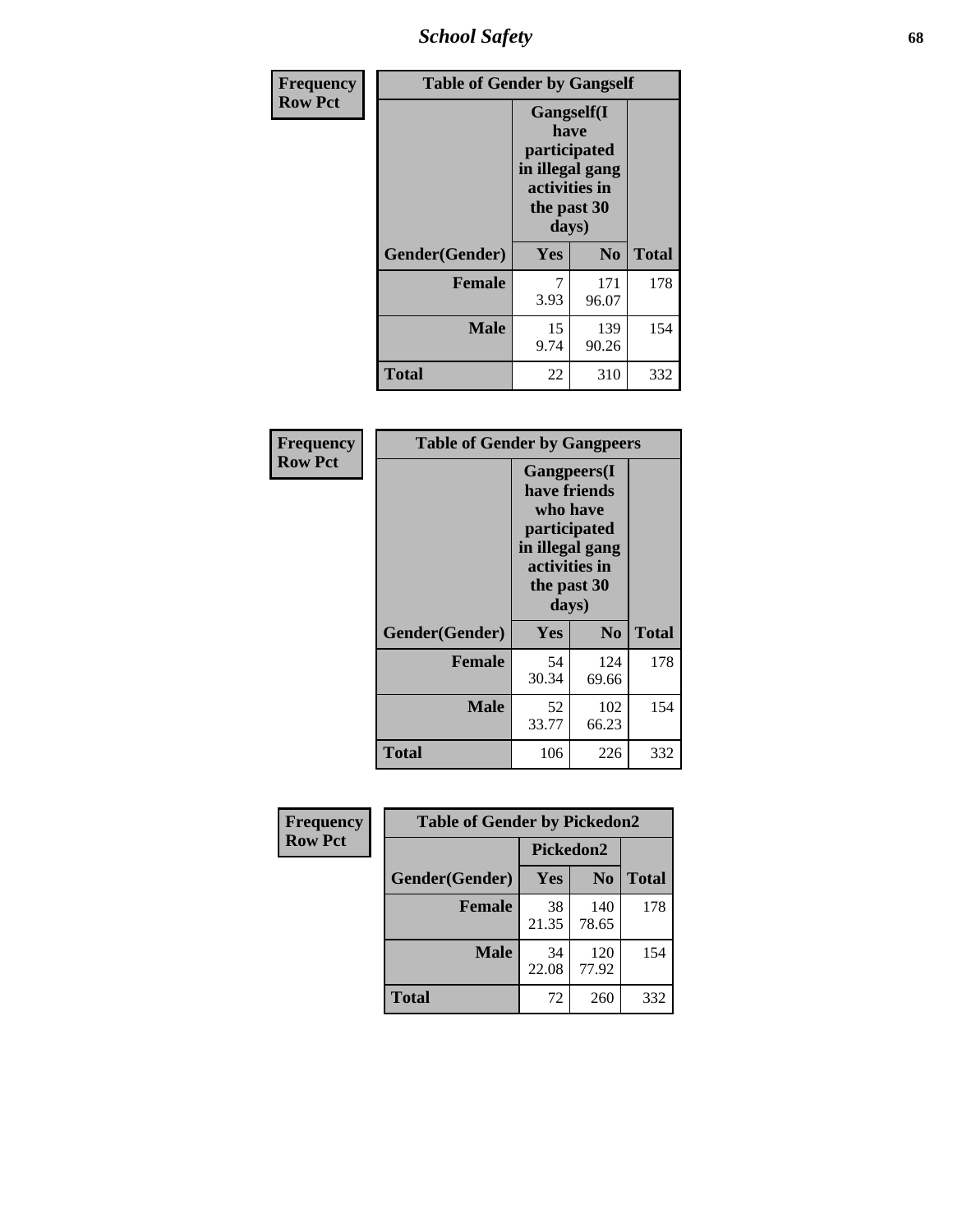*School Safety* **69**

| Frequency      | <b>Table of Gender by Safeschool2</b> |              |                |              |  |
|----------------|---------------------------------------|--------------|----------------|--------------|--|
| <b>Row Pct</b> |                                       | Safeschool2  |                |              |  |
|                | Gender(Gender)                        | <b>Yes</b>   | N <sub>0</sub> | <b>Total</b> |  |
|                | <b>Female</b>                         | 128<br>71.91 | 50<br>28.09    | 178          |  |
|                | <b>Male</b>                           | 109<br>70.78 | 45<br>29.22    | 154          |  |
|                | <b>Total</b>                          | 237          | 95             | 332          |  |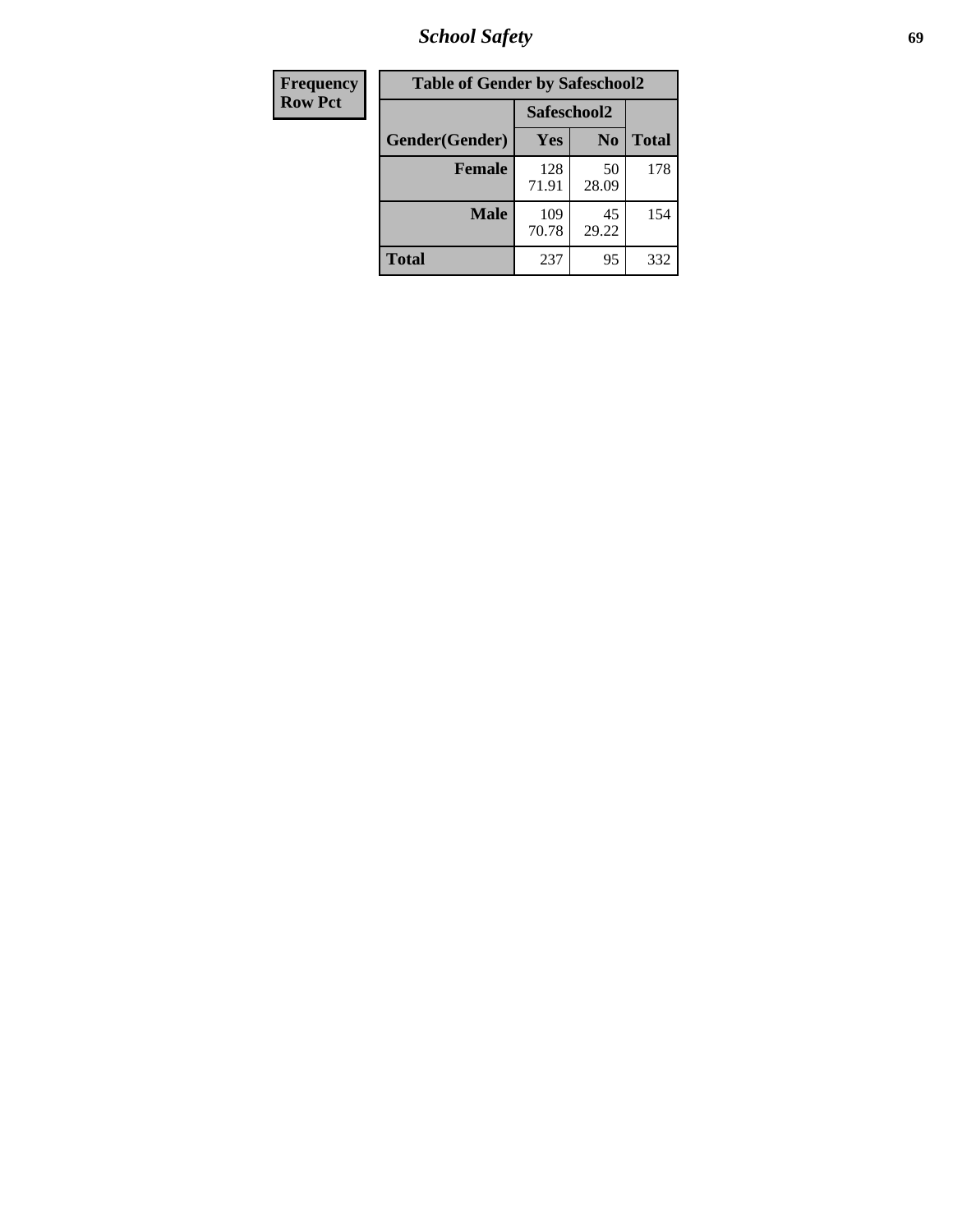# *Incidence of Drug Use* **70**

| <b>Frequency</b> | <b>Table of Gender by AlcoholAlt</b> |                                          |                |              |
|------------------|--------------------------------------|------------------------------------------|----------------|--------------|
| <b>Row Pct</b>   |                                      | AlcoholAlt(Alcohol<br>use, past 30 days) |                |              |
|                  | Gender(Gender)                       | Yes                                      | N <sub>0</sub> | <b>Total</b> |
|                  | <b>Female</b>                        | 51<br>28.65                              | 127<br>71.35   | 178          |
|                  | <b>Male</b>                          | 55<br>35.71                              | 99<br>64.29    | 154          |
|                  | <b>Total</b>                         | 106                                      | 226            | 332          |

| Frequency      | <b>Table of Gender by TobaccoAny</b> |                    |                    |              |  |
|----------------|--------------------------------------|--------------------|--------------------|--------------|--|
| <b>Row Pct</b> |                                      | use, past 30 days) | TobaccoAny(Tobacco |              |  |
|                | Gender(Gender)                       | Yes                | N <sub>0</sub>     | <b>Total</b> |  |
|                | <b>Female</b>                        | 19<br>10.67        | 159<br>89.33       | 178          |  |
|                | <b>Male</b>                          | 30<br>19.48        | 124<br>80.52       | 154          |  |
|                | <b>Total</b>                         | 49                 | 283                | 332          |  |

| <b>Frequency</b> | <b>Table of Gender by MarijuanaAlt</b> |             |                                              |              |
|------------------|----------------------------------------|-------------|----------------------------------------------|--------------|
| <b>Row Pct</b>   |                                        |             | MarijuanaAlt(Marijuana<br>use, past 30 days) |              |
|                  | Gender(Gender)                         | <b>Yes</b>  | N <sub>0</sub>                               | <b>Total</b> |
|                  | <b>Female</b>                          | 24<br>13.48 | 154<br>86.52                                 | 178          |
|                  | <b>Male</b>                            | 52<br>33.77 | 102<br>66.23                                 | 154          |
|                  | <b>Total</b>                           | 76          | 256                                          | 332          |

| <b>Frequency</b> | <b>Table of Gender by OtherDrugAny</b> |                                                       |                |              |
|------------------|----------------------------------------|-------------------------------------------------------|----------------|--------------|
| <b>Row Pct</b>   |                                        | <b>OtherDrugAny</b> (Other<br>drug use, past 30 days) |                |              |
|                  | Gender(Gender)                         | <b>Yes</b>                                            | N <sub>0</sub> | <b>Total</b> |
|                  | <b>Female</b>                          | 17<br>9.55                                            | 161<br>90.45   | 178          |
|                  | <b>Male</b>                            | 20<br>12.99                                           | 134<br>87.01   | 154          |
|                  | <b>Total</b>                           | 37                                                    | 295            | 332          |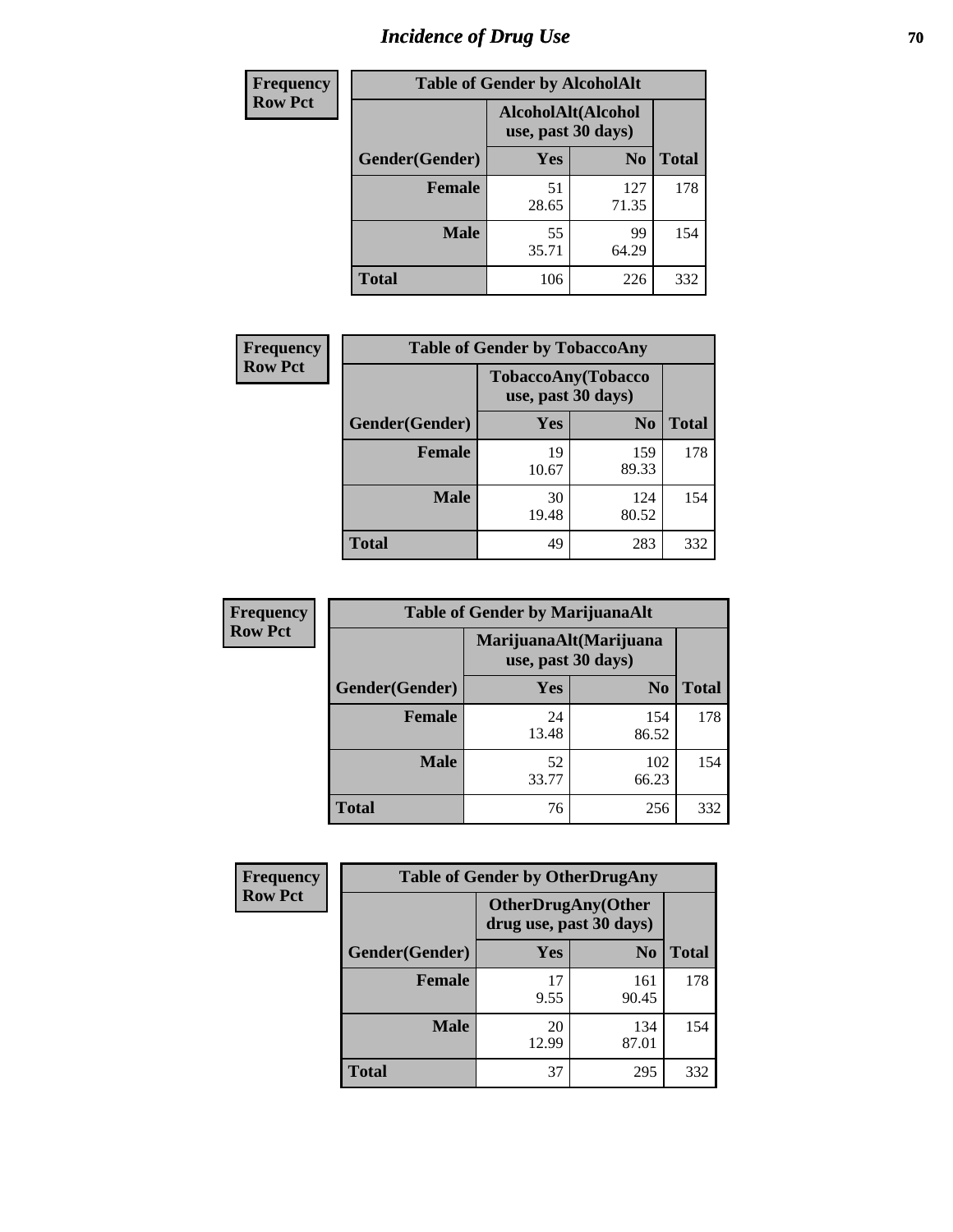### *Average Age at Onset of Use* **71** *Results for "Average Age at Onset of Use" questions exclude students who said they did not use that substance*

#### **Gender=Female**

| <b>Variable</b>    | Label                                                              | <b>Mean</b> |
|--------------------|--------------------------------------------------------------------|-------------|
| Alcoholinit2       | I started using alcohol when I was                                 | 13.40       |
| Cigarettesinit2    | I started smoking tobacco when I was                               | 14.29       |
| Smokelessinit2     | I started chewing tobacco when I was                               | 10.80       |
| Marijuanainit2     | I started using marijuana when I was                               | 14.31       |
| Cocaineinit2       | I started using cocaine when I was                                 | 11.75       |
| Inhalantsinit2     | I started using inhalants when I was                               | 12.29       |
| Steroidsinit2      | I started using steroids when I was                                | 11.67       |
| Ecstasyinit2       | I started using ecstasy when I was                                 | 11.25       |
| Methinit2          | I started using methamphetamines when I was                        | 14.00       |
| Hallucinogensinit2 | I started using hallucinogens when I was                           | 15.50       |
| Prescriptioninit2  | I started using prescription drugs not prescribed to me when I was | 13.80       |

#### **Gender=Male**

| <b>Variable</b>                 | Label                                                              | <b>Mean</b> |
|---------------------------------|--------------------------------------------------------------------|-------------|
| Alcoholinit2                    | I started using alcohol when I was                                 | 13.62       |
| Cigarettesinit2                 | I started smoking tobacco when I was                               | 14.00       |
| Smokelessinit2                  | I started chewing tobacco when I was                               | 15.10       |
| Marijuanainit2                  | I started using marijuana when I was                               | 13.36       |
| Cocaineinit2                    | I started using cocaine when I was                                 | 15.25       |
| Inhalantsinit2                  | I started using inhalants when I was                               | 11.57       |
| Steroidsinit2                   | I started using steroids when I was                                | 16.00       |
| Ecstasyinit2                    | I started using ecstasy when I was                                 | 15.60       |
| Methinit2                       | I started using methamphetamines when I was                        | 15.67       |
| Hallucinogensinit2              | I started using hallucinogens when I was                           | 14.94       |
| Prescription in it <sub>2</sub> | I started using prescription drugs not prescribed to me when I was | 14.32       |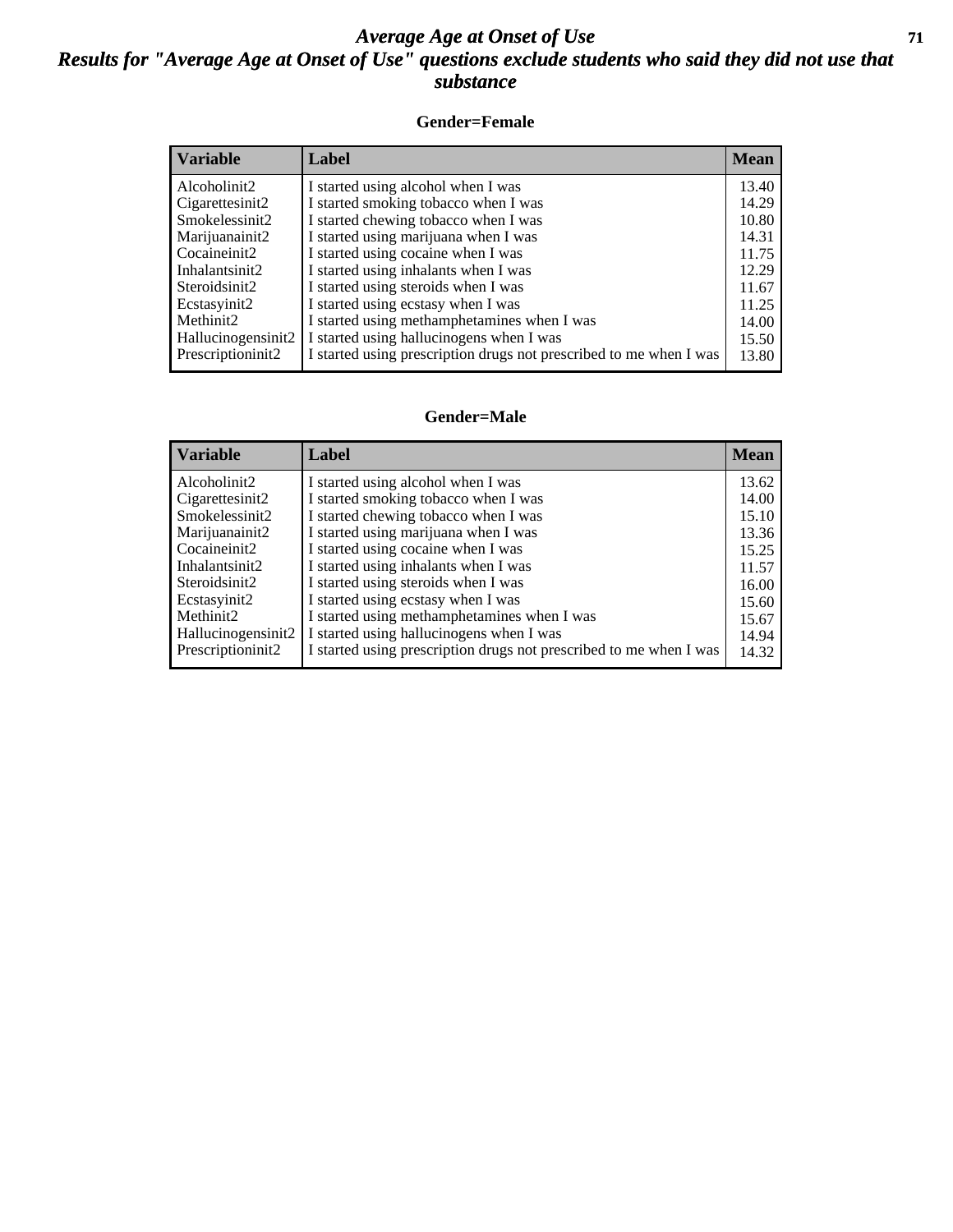# *I Think These Drugs are Harmful* **72**

| Frequency      | <b>Table of Gender by Alcoholharmdich</b> |                                                   |                |              |
|----------------|-------------------------------------------|---------------------------------------------------|----------------|--------------|
| <b>Row Pct</b> |                                           | Alcoholharmdich(I<br>think alcohol is<br>harmful) |                |              |
|                | Gender(Gender)                            | Yes                                               | N <sub>0</sub> | <b>Total</b> |
|                | <b>Female</b>                             | 138<br>77.53                                      | 40<br>22.47    | 178          |
|                | <b>Male</b>                               | 119<br>77.27                                      | 35<br>22.73    | 154          |
|                | <b>Total</b>                              | 257                                               | 75             | 332          |

| Frequency      | <b>Table of Gender by Tobaccoharmdich</b> |                                                   |                |              |
|----------------|-------------------------------------------|---------------------------------------------------|----------------|--------------|
| <b>Row Pct</b> |                                           | Tobaccoharmdich(I<br>think tobacco is<br>harmful) |                |              |
|                | Gender(Gender)                            | <b>Yes</b>                                        | N <sub>0</sub> | <b>Total</b> |
|                | <b>Female</b>                             | 167<br>93.82                                      | 11<br>6.18     | 178          |
|                | <b>Male</b>                               | 144<br>93.51                                      | 10<br>6.49     | 154          |
|                | <b>Total</b>                              | 311                                               | 21             | 332          |

| Frequency      | <b>Table of Gender by Marijuanaharmdich</b> |                                                       |                |              |  |
|----------------|---------------------------------------------|-------------------------------------------------------|----------------|--------------|--|
| <b>Row Pct</b> |                                             | Marijuanaharmdich(I<br>think marijuana is<br>harmful) |                |              |  |
|                | Gender(Gender)                              | <b>Yes</b>                                            | N <sub>0</sub> | <b>Total</b> |  |
|                | <b>Female</b>                               | 123<br>69.10                                          | 55<br>30.90    | 178          |  |
|                | <b>Male</b>                                 | 81<br>52.60                                           | 73<br>47.40    | 154          |  |
|                | <b>Total</b>                                | 204                                                   | 128            | 332          |  |

| Frequency      | <b>Table of Gender by Otherdrugharmdich</b> |                                                          |                |              |  |
|----------------|---------------------------------------------|----------------------------------------------------------|----------------|--------------|--|
| <b>Row Pct</b> |                                             | Otherdrugharmdich(I<br>think other drugs are<br>harmful) |                |              |  |
|                | Gender(Gender)                              | <b>Yes</b>                                               | N <sub>0</sub> | <b>Total</b> |  |
|                | <b>Female</b>                               | 173<br>97.19                                             | 5<br>2.81      | 178          |  |
|                | <b>Male</b>                                 | 147<br>95.45                                             | 4.55           | 154          |  |
|                | <b>Total</b>                                | 320                                                      | 12             | 332          |  |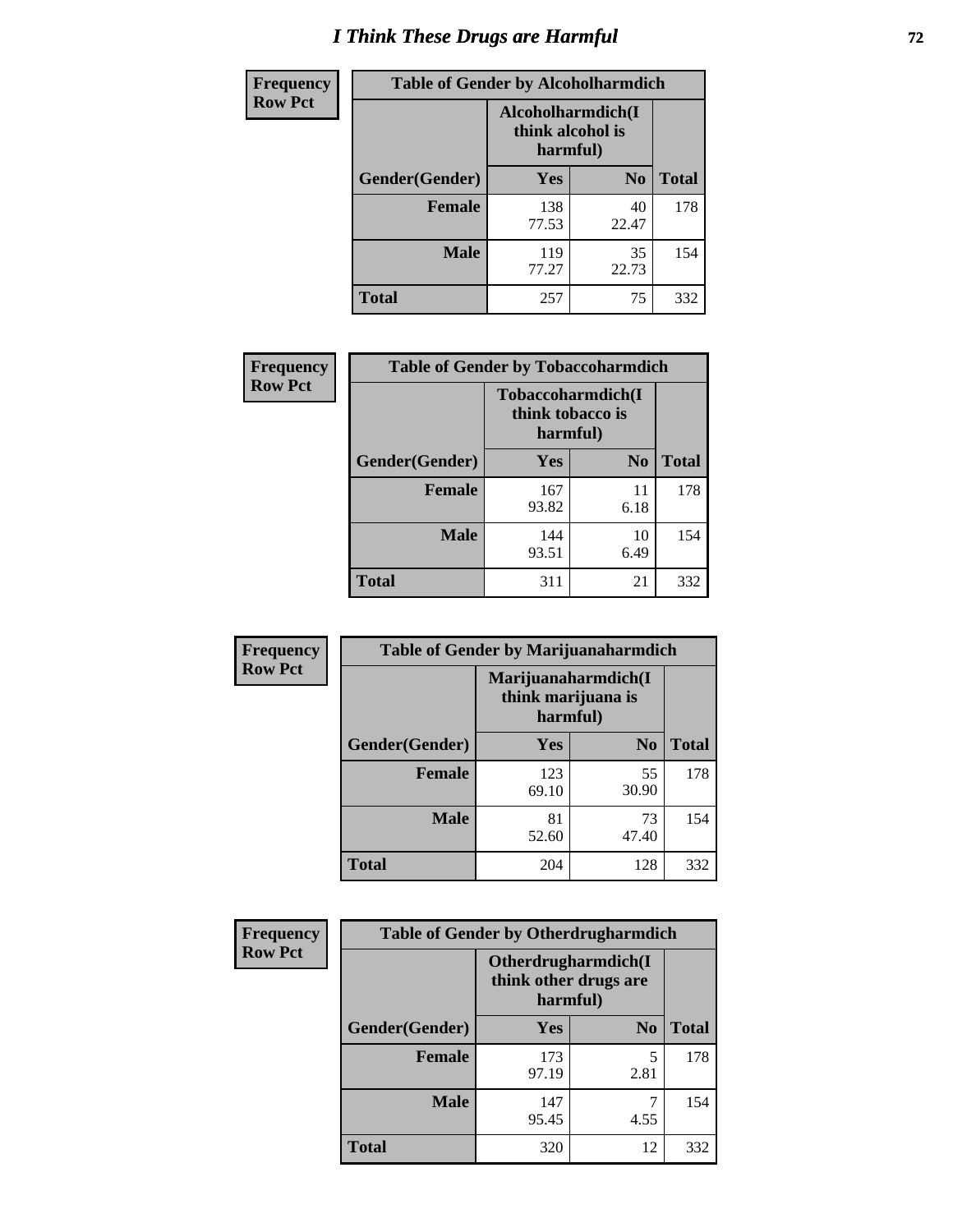| <b>Frequency</b> | <b>Table of Gender by Alcohollocation1</b> |                                                               |             |              |
|------------------|--------------------------------------------|---------------------------------------------------------------|-------------|--------------|
| <b>Row Pct</b>   |                                            | <b>Alcohollocation1(Places</b><br><b>Friends Use Alcohol)</b> |             |              |
|                  | Gender(Gender)                             |                                                               | Do Not Use  | <b>Total</b> |
|                  | <b>Female</b>                              | 122<br>68.54                                                  | 56<br>31.46 | 178          |
|                  | <b>Male</b>                                | 98<br>63.64                                                   | 56<br>36.36 | 154          |
|                  | <b>Total</b>                               | 220                                                           | 112         | 332          |

| <b>Frequency</b> | <b>Table of Gender by Alcohollocation2</b> |             |                                                               |              |
|------------------|--------------------------------------------|-------------|---------------------------------------------------------------|--------------|
| <b>Row Pct</b>   |                                            |             | <b>Alcohollocation2(Places</b><br><b>Friends Use Alcohol)</b> |              |
|                  | Gender(Gender)                             |             | Home                                                          | <b>Total</b> |
|                  | <b>Female</b>                              | 91<br>51.12 | 87<br>48.88                                                   | 178          |
|                  | <b>Male</b>                                | 91<br>59.09 | 63<br>40.91                                                   | 154          |
|                  | <b>Total</b>                               | 182         | 150                                                           | 332          |

| Frequency      | <b>Table of Gender by Alcohollocation3</b> |                                                               |               |              |
|----------------|--------------------------------------------|---------------------------------------------------------------|---------------|--------------|
| <b>Row Pct</b> |                                            | <b>Alcohollocation3(Places</b><br><b>Friends Use Alcohol)</b> |               |              |
|                | Gender(Gender)                             |                                                               | <b>School</b> | <b>Total</b> |
|                | <b>Female</b>                              | 156<br>87.64                                                  | 22<br>12.36   | 178          |
|                | <b>Male</b>                                | 127<br>82.47                                                  | 27<br>17.53   | 154          |
|                | <b>Total</b>                               | 283                                                           | 49            | 332          |

| <b>Frequency</b> |                | <b>Table of Gender by Alcohollocation4</b>                    |             |              |  |
|------------------|----------------|---------------------------------------------------------------|-------------|--------------|--|
| <b>Row Pct</b>   |                | <b>Alcohollocation4(Places</b><br><b>Friends Use Alcohol)</b> |             |              |  |
|                  | Gender(Gender) |                                                               | Car         | <b>Total</b> |  |
|                  | <b>Female</b>  | 157<br>88.20                                                  | 21<br>11.80 | 178          |  |
|                  | <b>Male</b>    | 127<br>82.47                                                  | 27<br>17.53 | 154          |  |
|                  | <b>Total</b>   | 284                                                           | 48          | 332          |  |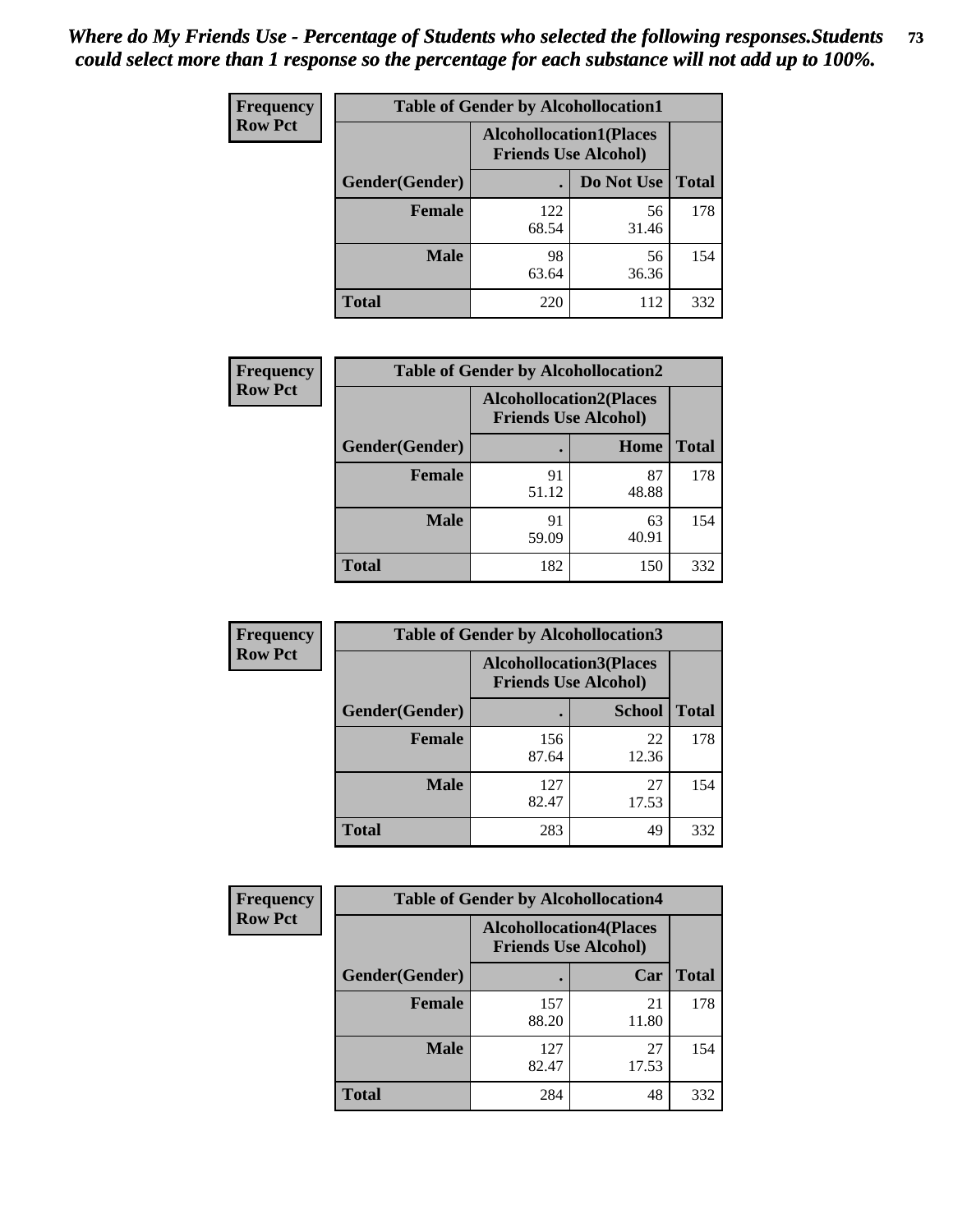| <b>Frequency</b> |                | <b>Table of Gender by Alcohollocation5</b>                    |                                 |              |
|------------------|----------------|---------------------------------------------------------------|---------------------------------|--------------|
| <b>Row Pct</b>   |                | <b>Alcohollocation5(Places</b><br><b>Friends Use Alcohol)</b> |                                 |              |
|                  | Gender(Gender) | $\bullet$                                                     | <b>Friend's</b><br><b>House</b> | <b>Total</b> |
|                  | <b>Female</b>  | 82<br>46.07                                                   | 96<br>53.93                     | 178          |
|                  | <b>Male</b>    | 88<br>57.14                                                   | 66<br>42.86                     | 154          |
|                  | <b>Total</b>   | 170                                                           | 162                             | 332          |

| Frequency      | <b>Table of Gender by Alcohollocation6</b> |                                                               |              |              |
|----------------|--------------------------------------------|---------------------------------------------------------------|--------------|--------------|
| <b>Row Pct</b> |                                            | <b>Alcohollocation6(Places</b><br><b>Friends Use Alcohol)</b> |              |              |
|                | Gender(Gender)                             |                                                               | <b>Other</b> | <b>Total</b> |
|                | <b>Female</b>                              | 107<br>60.11                                                  | 71<br>39.89  | 178          |
|                | <b>Male</b>                                | 98<br>63.64                                                   | 56<br>36.36  | 154          |
|                | <b>Total</b>                               | 205                                                           | 127          | 332          |

| Frequency      | <b>Table of Gender by Tobaccolocation1</b> |                                                               |              |              |  |
|----------------|--------------------------------------------|---------------------------------------------------------------|--------------|--------------|--|
| <b>Row Pct</b> |                                            | <b>Tobaccolocation1(Places</b><br><b>Friends Use Tobacco)</b> |              |              |  |
|                | Gender(Gender)                             |                                                               | Do Not Use   | <b>Total</b> |  |
|                | <b>Female</b>                              | 72<br>40.45                                                   | 106<br>59.55 | 178          |  |
|                | <b>Male</b>                                | 74<br>48.05                                                   | 80<br>51.95  | 154          |  |
|                | <b>Total</b>                               | 146                                                           | 186          | 332          |  |

| <b>Frequency</b> | <b>Table of Gender by Tobaccolocation2</b> |                                                               |             |              |
|------------------|--------------------------------------------|---------------------------------------------------------------|-------------|--------------|
| <b>Row Pct</b>   |                                            | <b>Tobaccolocation2(Places</b><br><b>Friends Use Tobacco)</b> |             |              |
|                  | Gender(Gender)                             |                                                               | Home        | <b>Total</b> |
|                  | Female                                     | 133<br>74.72                                                  | 45<br>25.28 | 178          |
|                  | <b>Male</b>                                | 105<br>68.18                                                  | 49<br>31.82 | 154          |
|                  | <b>Total</b>                               | 238                                                           | 94          | 332          |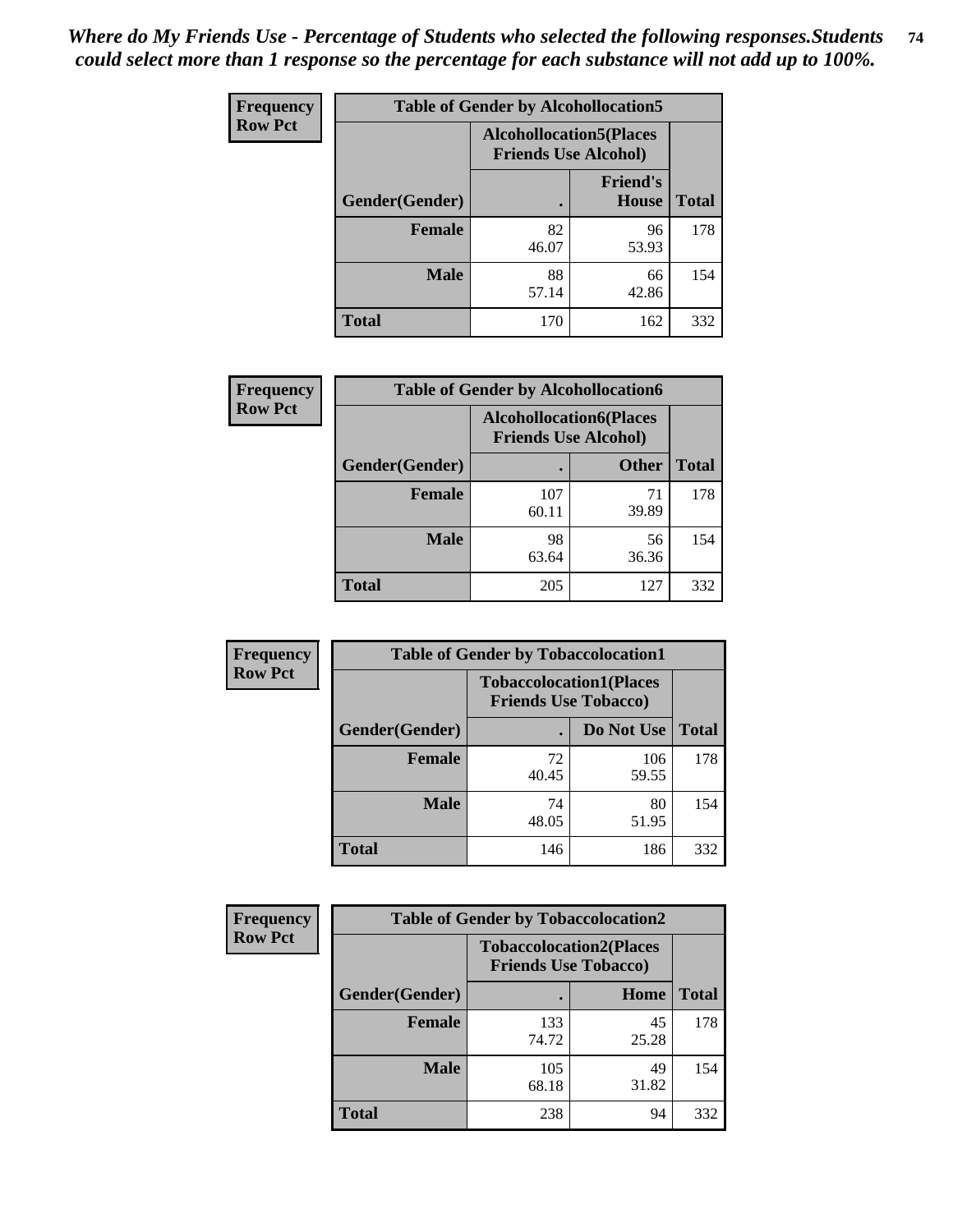| <b>Frequency</b> | <b>Table of Gender by Tobaccolocation3</b> |              |                                                               |              |
|------------------|--------------------------------------------|--------------|---------------------------------------------------------------|--------------|
| <b>Row Pct</b>   |                                            |              | <b>Tobaccolocation3(Places</b><br><b>Friends Use Tobacco)</b> |              |
|                  | Gender(Gender)                             |              | <b>School</b>                                                 | <b>Total</b> |
|                  | <b>Female</b>                              | 143<br>80.34 | 35<br>19.66                                                   | 178          |
|                  | <b>Male</b>                                | 124<br>80.52 | 30<br>19.48                                                   | 154          |
|                  | Total                                      | 267          | 65                                                            | 332          |

| <b>Frequency</b> | <b>Table of Gender by Tobaccolocation4</b> |                             |                                |              |
|------------------|--------------------------------------------|-----------------------------|--------------------------------|--------------|
| <b>Row Pct</b>   |                                            | <b>Friends Use Tobacco)</b> | <b>Tobaccolocation4(Places</b> |              |
|                  | Gender(Gender)                             |                             | Car                            | <b>Total</b> |
|                  | <b>Female</b>                              | 136<br>76.40                | 42<br>23.60                    | 178          |
|                  | <b>Male</b>                                | 106<br>68.83                | 48<br>31.17                    | 154          |
|                  | <b>Total</b>                               | 242                         | 90                             | 332          |

| <b>Frequency</b> | <b>Table of Gender by Tobaccolocation5</b> |                                                               |                                 |              |
|------------------|--------------------------------------------|---------------------------------------------------------------|---------------------------------|--------------|
| <b>Row Pct</b>   |                                            | <b>Tobaccolocation5(Places</b><br><b>Friends Use Tobacco)</b> |                                 |              |
|                  | Gender(Gender)                             |                                                               | <b>Friend's</b><br><b>House</b> | <b>Total</b> |
|                  | <b>Female</b>                              | 121<br>67.98                                                  | 57<br>32.02                     | 178          |
|                  | <b>Male</b>                                | 105<br>68.18                                                  | 49<br>31.82                     | 154          |
|                  | <b>Total</b>                               | 226                                                           | 106                             | 332          |

| <b>Frequency</b> | <b>Table of Gender by Tobaccolocation6</b> |                                                               |              |              |
|------------------|--------------------------------------------|---------------------------------------------------------------|--------------|--------------|
| <b>Row Pct</b>   |                                            | <b>Tobaccolocation6(Places</b><br><b>Friends Use Tobacco)</b> |              |              |
|                  | Gender(Gender)                             |                                                               | <b>Other</b> | <b>Total</b> |
|                  | Female                                     | 125<br>70.22                                                  | 53<br>29.78  | 178          |
|                  | <b>Male</b>                                | 99<br>64.29                                                   | 55<br>35.71  | 154          |
|                  | <b>Total</b>                               | 224                                                           | 108          | 332          |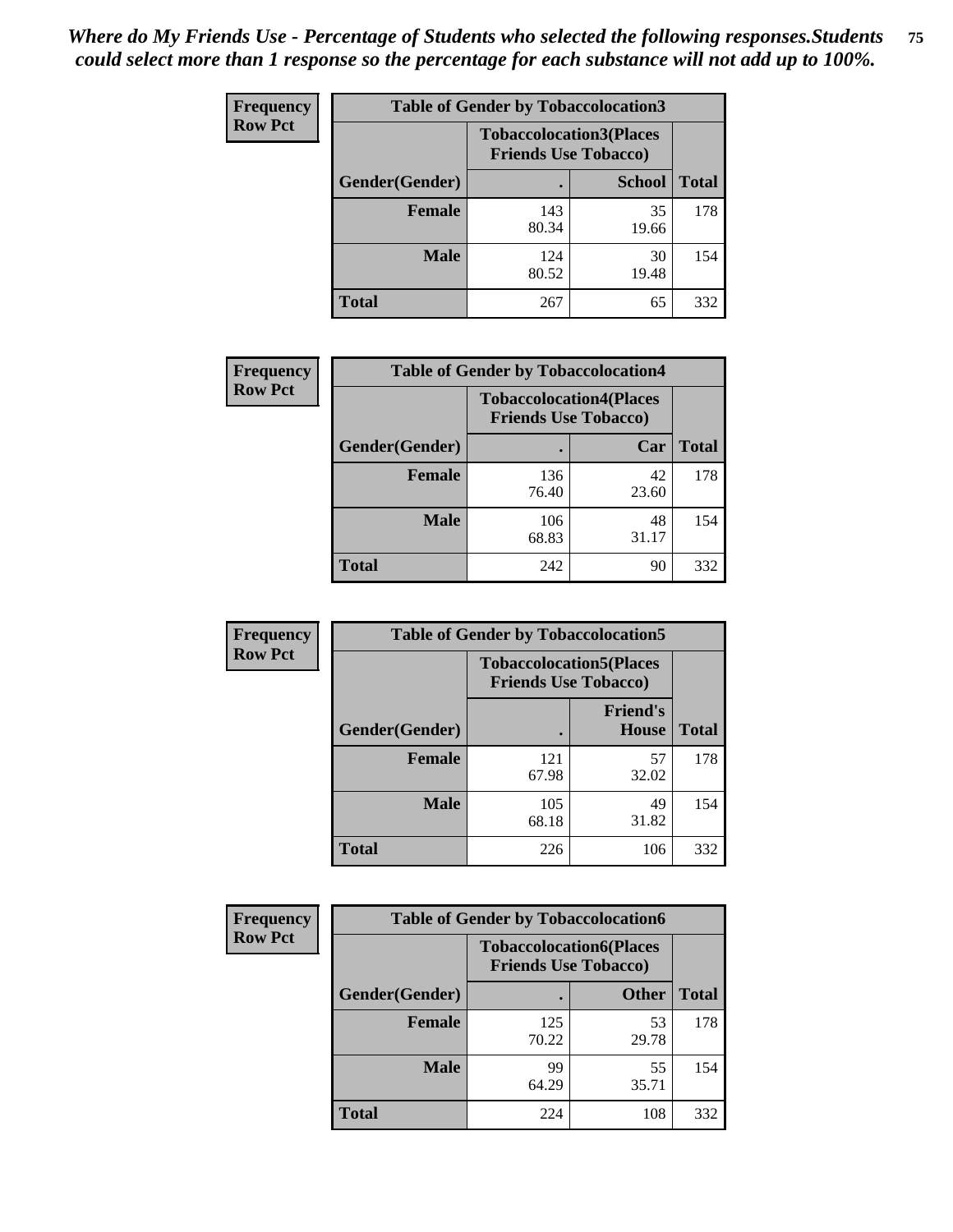| <b>Frequency</b> | <b>Table of Gender by Marijuanalocation1</b> |                                |                                  |              |
|------------------|----------------------------------------------|--------------------------------|----------------------------------|--------------|
| <b>Row Pct</b>   |                                              | <b>Friends Use Marijuana</b> ) | <b>Marijuanalocation1(Places</b> |              |
|                  | Gender(Gender)                               |                                | Do Not Use                       | <b>Total</b> |
|                  | <b>Female</b>                                | 110<br>61.80                   | 68<br>38.20                      | 178          |
|                  | <b>Male</b>                                  | 100<br>64.94                   | 54<br>35.06                      | 154          |
|                  | Total                                        | 210                            | 122                              | 332          |

| <b>Frequency</b> | <b>Table of Gender by Marijuanalocation2</b> |                                |                                   |              |
|------------------|----------------------------------------------|--------------------------------|-----------------------------------|--------------|
| <b>Row Pct</b>   |                                              | <b>Friends Use Marijuana</b> ) | <b>Marijuanalocation2(Places)</b> |              |
|                  | Gender(Gender)                               |                                | Home                              | <b>Total</b> |
|                  | <b>Female</b>                                | 101<br>56.74                   | 77<br>43.26                       | 178          |
|                  | <b>Male</b>                                  | 85<br>55.19                    | 69<br>44.81                       | 154          |
|                  | Total                                        | 186                            | 146                               | 332          |

| Frequency      | <b>Table of Gender by Marijuanalocation3</b> |              |                                                                    |              |  |
|----------------|----------------------------------------------|--------------|--------------------------------------------------------------------|--------------|--|
| <b>Row Pct</b> |                                              |              | <b>Marijuanalocation3(Places</b><br><b>Friends Use Marijuana</b> ) |              |  |
|                | Gender(Gender)                               |              | <b>School</b>                                                      | <b>Total</b> |  |
|                | Female                                       | 134<br>75.28 | 44<br>24.72                                                        | 178          |  |
|                | <b>Male</b>                                  | 112<br>72.73 | 42<br>27.27                                                        | 154          |  |
|                | <b>Total</b>                                 | 246          | 86                                                                 | 332          |  |

| <b>Frequency</b> | <b>Table of Gender by Marijuanalocation4</b> |                                                                    |             |              |
|------------------|----------------------------------------------|--------------------------------------------------------------------|-------------|--------------|
| <b>Row Pct</b>   |                                              | <b>Marijuanalocation4(Places</b><br><b>Friends Use Marijuana</b> ) |             |              |
|                  | Gender(Gender)                               |                                                                    | Car         | <b>Total</b> |
|                  | Female                                       | 121<br>67.98                                                       | 57<br>32.02 | 178          |
|                  | <b>Male</b>                                  | 95<br>61.69                                                        | 59<br>38.31 | 154          |
|                  | <b>Total</b>                                 | 216                                                                | 116         | 332          |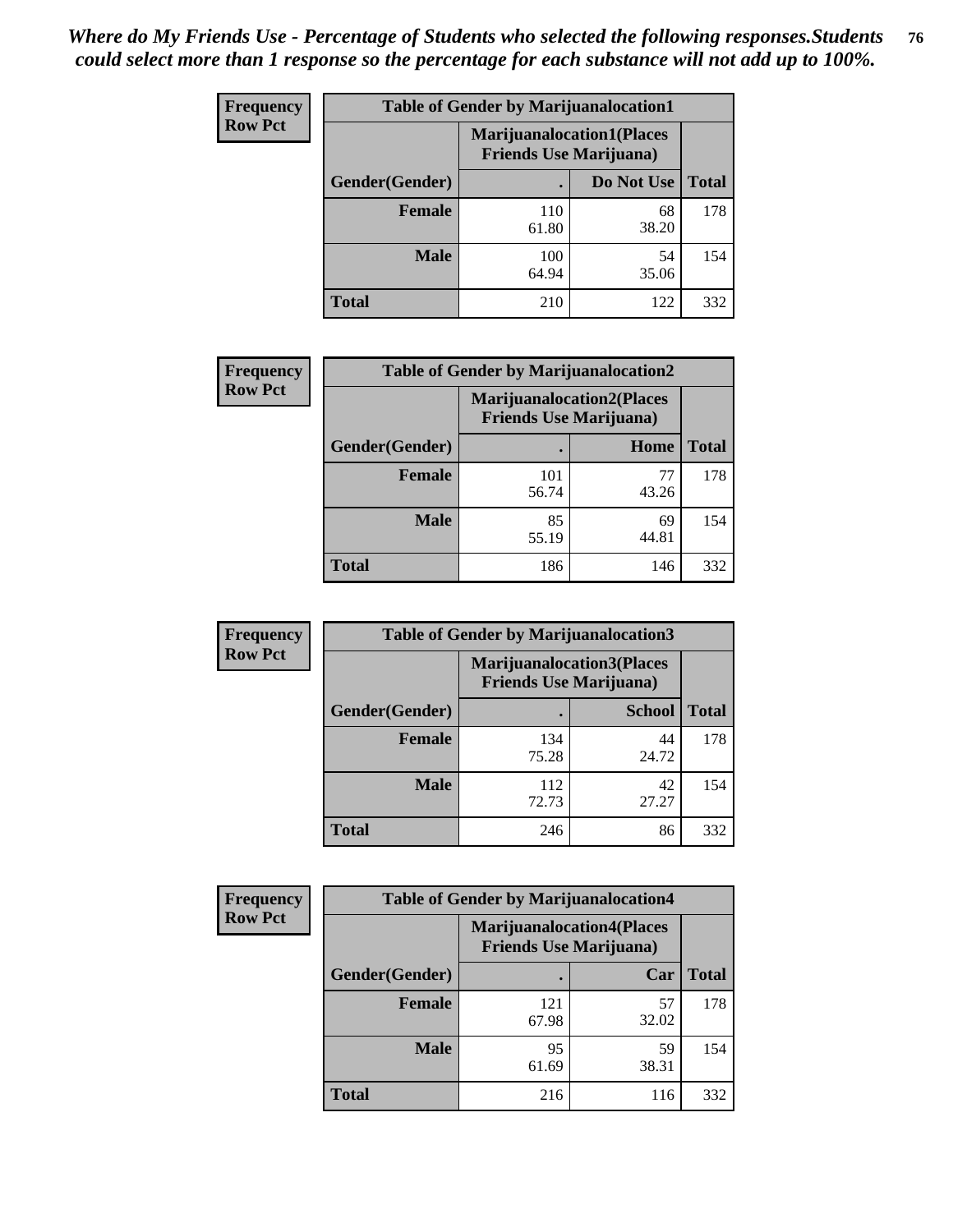| <b>Frequency</b> | <b>Table of Gender by Marijuanalocation5</b> |                                                                     |                                 |              |
|------------------|----------------------------------------------|---------------------------------------------------------------------|---------------------------------|--------------|
| <b>Row Pct</b>   |                                              | <b>Marijuanalocation5</b> (Places<br><b>Friends Use Marijuana</b> ) |                                 |              |
|                  | Gender(Gender)                               |                                                                     | <b>Friend's</b><br><b>House</b> | <b>Total</b> |
|                  | <b>Female</b>                                | 89<br>50.00                                                         | 89<br>50.00                     | 178          |
|                  | <b>Male</b>                                  | 82<br>53.25                                                         | 72<br>46.75                     | 154          |
|                  | <b>Total</b>                                 | 171                                                                 | 161                             | 332          |

| <b>Frequency</b> | <b>Table of Gender by Marijuanalocation6</b> |                                |                                  |              |
|------------------|----------------------------------------------|--------------------------------|----------------------------------|--------------|
| <b>Row Pct</b>   |                                              | <b>Friends Use Marijuana</b> ) | <b>Marijuanalocation6(Places</b> |              |
|                  | <b>Gender</b> (Gender)                       |                                | <b>Other</b>                     | <b>Total</b> |
|                  | Female                                       | 96<br>53.93                    | 82<br>46.07                      | 178          |
|                  | <b>Male</b>                                  | 79<br>51.30                    | 75<br>48.70                      | 154          |
|                  | Total                                        | 175                            | 157                              | 332          |

| Frequency      | <b>Table of Gender by Otherdruglocation1</b> |                                                                                |              |              |
|----------------|----------------------------------------------|--------------------------------------------------------------------------------|--------------|--------------|
| <b>Row Pct</b> |                                              | <b>Otherdruglocation1(Places</b><br><b>Friends Use Other Illegal</b><br>Drugs) |              |              |
|                | Gender(Gender)                               |                                                                                | Do Not Use   | <b>Total</b> |
|                | Female                                       | 54<br>30.34                                                                    | 124<br>69.66 | 178          |
|                | <b>Male</b>                                  | 51<br>33.12                                                                    | 103<br>66.88 | 154          |
|                | <b>Total</b>                                 | 105                                                                            | 227          | 332          |

| <b>Frequency</b> | <b>Table of Gender by Otherdruglocation2</b> |                                            |                                  |              |
|------------------|----------------------------------------------|--------------------------------------------|----------------------------------|--------------|
| <b>Row Pct</b>   |                                              | <b>Friends Use Other Illegal</b><br>Drugs) | <b>Otherdruglocation2(Places</b> |              |
|                  | Gender(Gender)                               |                                            | Home                             | <b>Total</b> |
|                  | Female                                       | 149<br>83.71                               | 29<br>16.29                      | 178          |
|                  | <b>Male</b>                                  | 123<br>79.87                               | 31<br>20.13                      | 154          |
|                  | <b>Total</b>                                 | 272                                        | 60                               | 332          |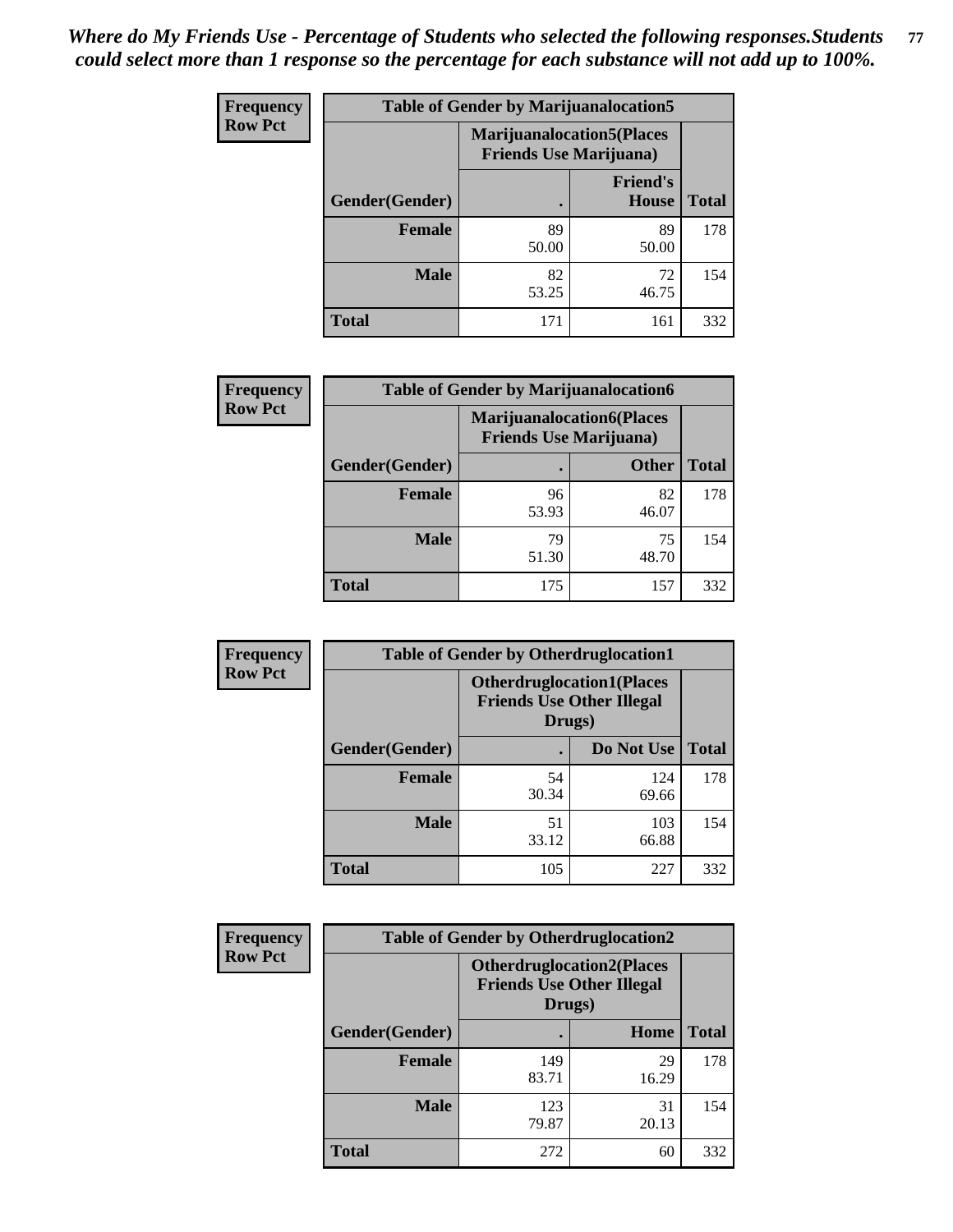| <b>Frequency</b> | <b>Table of Gender by Otherdruglocation3</b> |                                                                                |               |              |
|------------------|----------------------------------------------|--------------------------------------------------------------------------------|---------------|--------------|
| <b>Row Pct</b>   |                                              | <b>Otherdruglocation3(Places</b><br><b>Friends Use Other Illegal</b><br>Drugs) |               |              |
|                  | Gender(Gender)                               |                                                                                | <b>School</b> | <b>Total</b> |
|                  | <b>Female</b>                                | 164<br>92.13                                                                   | 14<br>7.87    | 178          |
|                  | <b>Male</b>                                  | 135<br>87.66                                                                   | 19<br>12.34   | 154          |
|                  | <b>Total</b>                                 | 299                                                                            | 33            | 332          |

| <b>Frequency</b> | <b>Table of Gender by Otherdruglocation4</b> |                                                                                |             |              |
|------------------|----------------------------------------------|--------------------------------------------------------------------------------|-------------|--------------|
| <b>Row Pct</b>   |                                              | <b>Otherdruglocation4(Places</b><br><b>Friends Use Other Illegal</b><br>Drugs) |             |              |
|                  | Gender(Gender)                               |                                                                                | Car         | <b>Total</b> |
|                  | <b>Female</b>                                | 158<br>88.76                                                                   | 20<br>11.24 | 178          |
|                  | <b>Male</b>                                  | 130<br>84.42                                                                   | 24<br>15.58 | 154          |
|                  | <b>Total</b>                                 | 288                                                                            | 44          | 332          |

| <b>Frequency</b> | <b>Table of Gender by Otherdruglocation5</b> |              |                                                                      |              |
|------------------|----------------------------------------------|--------------|----------------------------------------------------------------------|--------------|
| <b>Row Pct</b>   |                                              | Drugs)       | <b>Otherdruglocation5(Places</b><br><b>Friends Use Other Illegal</b> |              |
|                  | Gender(Gender)                               |              | <b>Friend's</b><br><b>House</b>                                      | <b>Total</b> |
|                  | <b>Female</b>                                | 141<br>79.21 | 37<br>20.79                                                          | 178          |
|                  | <b>Male</b>                                  | 121<br>78.57 | 33<br>21.43                                                          | 154          |
|                  | <b>Total</b>                                 | 262          | 70                                                                   | 332          |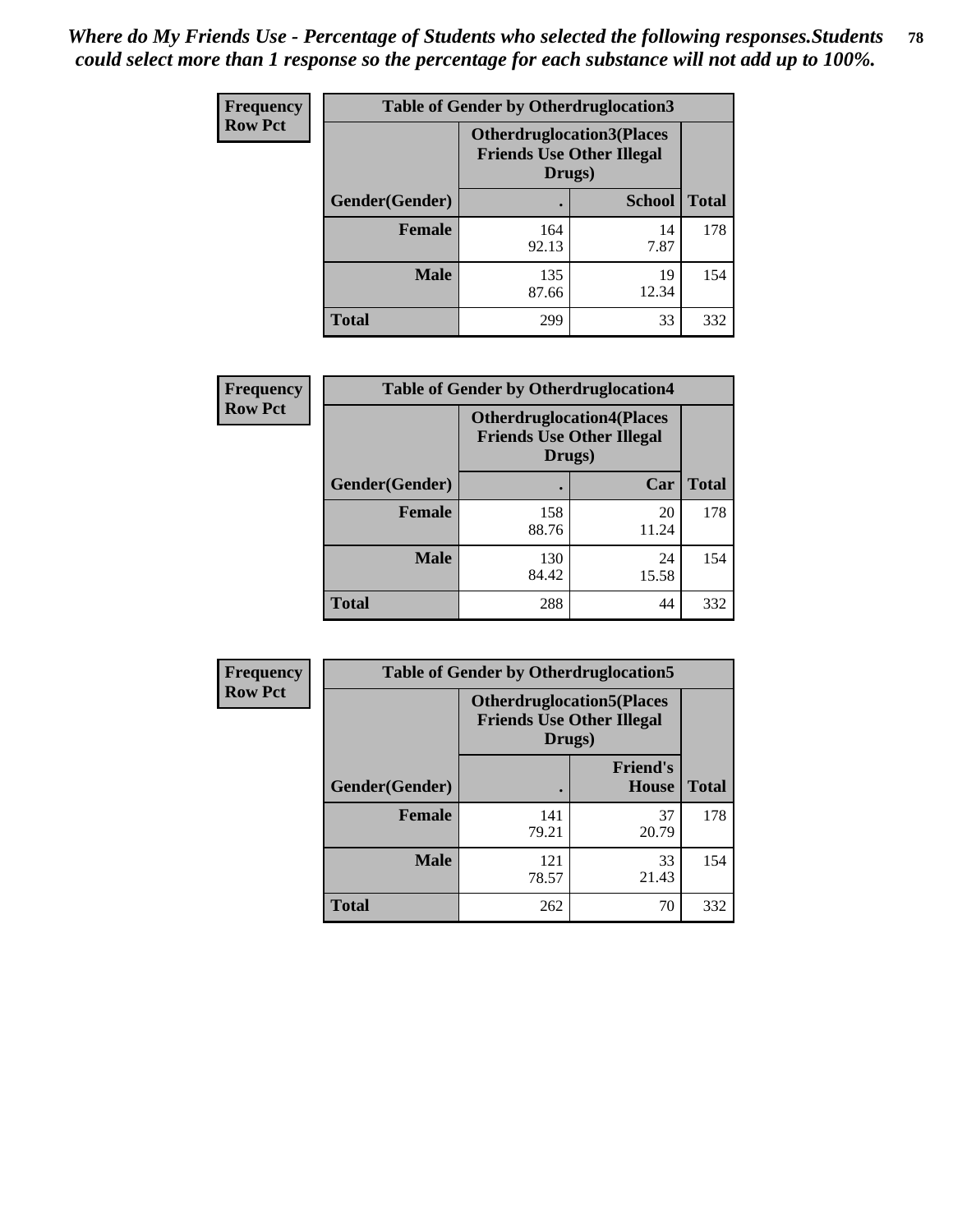| Frequency      | <b>Table of Gender by Otherdruglocation6</b> |                                            |                                  |              |
|----------------|----------------------------------------------|--------------------------------------------|----------------------------------|--------------|
| <b>Row Pct</b> |                                              | <b>Friends Use Other Illegal</b><br>Drugs) | <b>Otherdruglocation6(Places</b> |              |
|                | Gender(Gender)                               |                                            | <b>Other</b>                     | <b>Total</b> |
|                | <b>Female</b>                                | 139<br>78.09                               | 39<br>21.91                      | 178          |
|                | <b>Male</b>                                  | 117<br>75.97                               | 37<br>24.03                      | 154          |
|                | <b>Total</b>                                 | 256                                        | 76                               | 332          |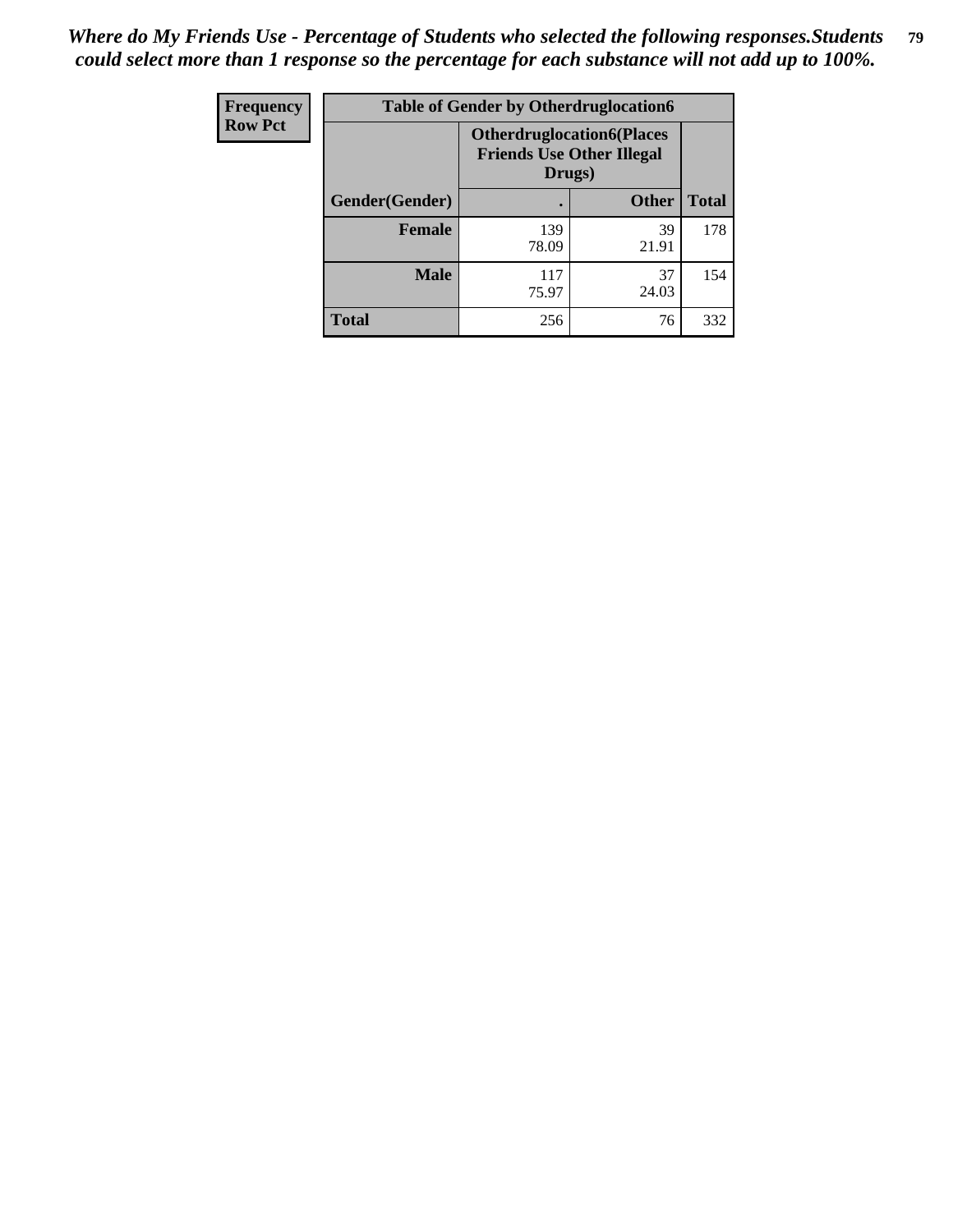| <b>Frequency</b> | <b>Table of Gender by Alcoholtime1</b> |                                                          |                      |              |
|------------------|----------------------------------------|----------------------------------------------------------|----------------------|--------------|
| <b>Row Pct</b>   |                                        | <b>Alcoholtime1(Times</b><br><b>Friends Use Alcohol)</b> |                      |              |
|                  | Gender(Gender)                         | $\bullet$                                                | Do Not<br><b>Use</b> | <b>Total</b> |
|                  | <b>Female</b>                          | 116<br>65.17                                             | 62<br>34.83          | 178          |
|                  | <b>Male</b>                            | 95<br>61.69                                              | 59<br>38.31          | 154          |
|                  | <b>Total</b>                           | 211                                                      | 121                  | 332          |

| <b>Frequency</b> | <b>Table of Gender by Alcoholtime2</b> |              |                                                          |              |
|------------------|----------------------------------------|--------------|----------------------------------------------------------|--------------|
| <b>Row Pct</b>   |                                        |              | <b>Alcoholtime2(Times</b><br><b>Friends Use Alcohol)</b> |              |
|                  | Gender(Gender)                         |              | <b>On Way</b><br>to School                               | <b>Total</b> |
|                  | <b>Female</b>                          | 165<br>92.70 | 13<br>7.30                                               | 178          |
|                  | <b>Male</b>                            | 128<br>83.12 | 26<br>16.88                                              | 154          |
|                  | <b>Total</b>                           | 293          | 39                                                       | 332          |

| Frequency      | <b>Table of Gender by Alcoholtime3</b> |                                                          |                                |              |
|----------------|----------------------------------------|----------------------------------------------------------|--------------------------------|--------------|
| <b>Row Pct</b> |                                        | <b>Alcoholtime3(Times</b><br><b>Friends Use Alcohol)</b> |                                |              |
|                | Gender(Gender)                         |                                                          | <b>During</b><br><b>School</b> | <b>Total</b> |
|                | <b>Female</b>                          | 164<br>92.13                                             | 14<br>7.87                     | 178          |
|                | <b>Male</b>                            | 129<br>83.77                                             | 25<br>16.23                    | 154          |
|                | <b>Total</b>                           | 293                                                      | 39                             | 332          |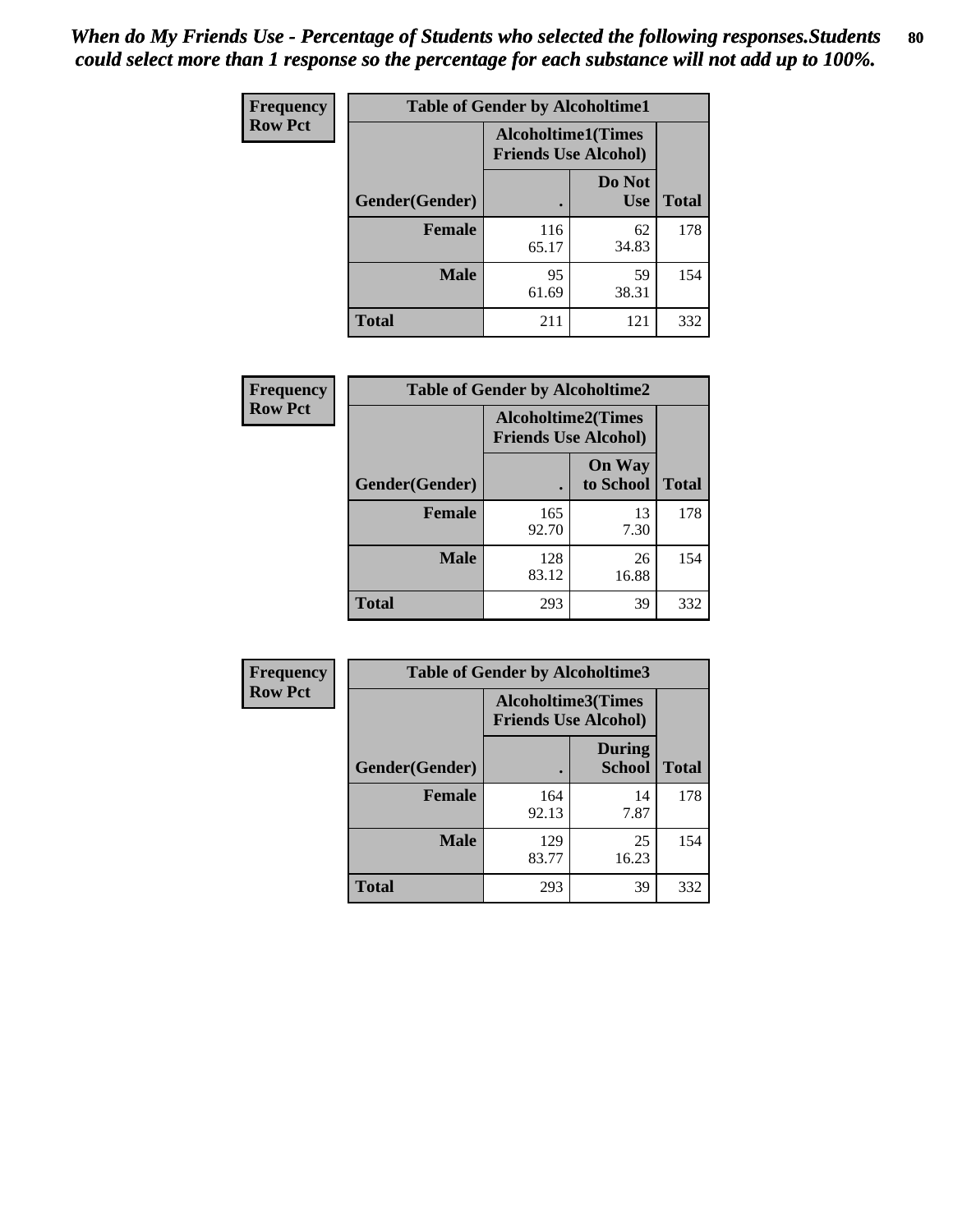*When do My Friends Use - Percentage of Students who selected the following responses.Students could select more than 1 response so the percentage for each substance will not add up to 100%.* **81**

| <b>Frequency</b> | <b>Table of Gender by Alcoholtime4</b> |                                                          |                                                |              |
|------------------|----------------------------------------|----------------------------------------------------------|------------------------------------------------|--------------|
| <b>Row Pct</b>   |                                        | <b>Alcoholtime4(Times</b><br><b>Friends Use Alcohol)</b> |                                                |              |
|                  | Gender(Gender)                         |                                                          | <b>On Way</b><br>Home<br>From<br><b>School</b> | <b>Total</b> |
|                  | <b>Female</b>                          | 166<br>93.26                                             | 12<br>6.74                                     | 178          |
|                  | <b>Male</b>                            | 131<br>85.06                                             | 23<br>14.94                                    | 154          |
|                  | <b>Total</b>                           | 297                                                      | 35                                             | 332          |

| <b>Frequency</b> | <b>Table of Gender by Alcoholtime5</b> |                                                           |             |              |
|------------------|----------------------------------------|-----------------------------------------------------------|-------------|--------------|
| <b>Row Pct</b>   |                                        | <b>Alcoholtime5</b> (Times<br><b>Friends Use Alcohol)</b> |             |              |
|                  | Gender(Gender)                         |                                                           | Weeknights  | <b>Total</b> |
|                  | <b>Female</b>                          | 138<br>77.53                                              | 40<br>22.47 | 178          |
|                  | <b>Male</b>                            | 117<br>75.97                                              | 37<br>24.03 | 154          |
|                  | <b>Total</b>                           | 255                                                       | 77          | 332          |

| <b>Frequency</b> | <b>Table of Gender by Alcoholtime6</b> |             |                                                          |              |
|------------------|----------------------------------------|-------------|----------------------------------------------------------|--------------|
| <b>Row Pct</b>   |                                        |             | <b>Alcoholtime6(Times</b><br><b>Friends Use Alcohol)</b> |              |
|                  | Gender(Gender)                         |             | <b>Weekends</b>                                          | <b>Total</b> |
|                  | <b>Female</b>                          | 62<br>34.83 | 116<br>65.17                                             | 178          |
|                  | <b>Male</b>                            | 60<br>38.96 | 94<br>61.04                                              | 154          |
|                  | <b>Total</b>                           | 122         | 210                                                      | 332          |

| <b>Frequency</b> | <b>Table of Gender by Tobaccotime1</b> |                                                          |                      |              |
|------------------|----------------------------------------|----------------------------------------------------------|----------------------|--------------|
| <b>Row Pct</b>   |                                        | <b>Tobaccotime1(Times</b><br><b>Friends Use Tobacco)</b> |                      |              |
|                  | Gender(Gender)                         |                                                          | Do Not<br><b>Use</b> | <b>Total</b> |
|                  | <b>Female</b>                          | 71<br>39.89                                              | 107<br>60.11         | 178          |
|                  | <b>Male</b>                            | 76<br>49.35                                              | 78<br>50.65          | 154          |
|                  | <b>Total</b>                           | 147                                                      | 185                  | 332          |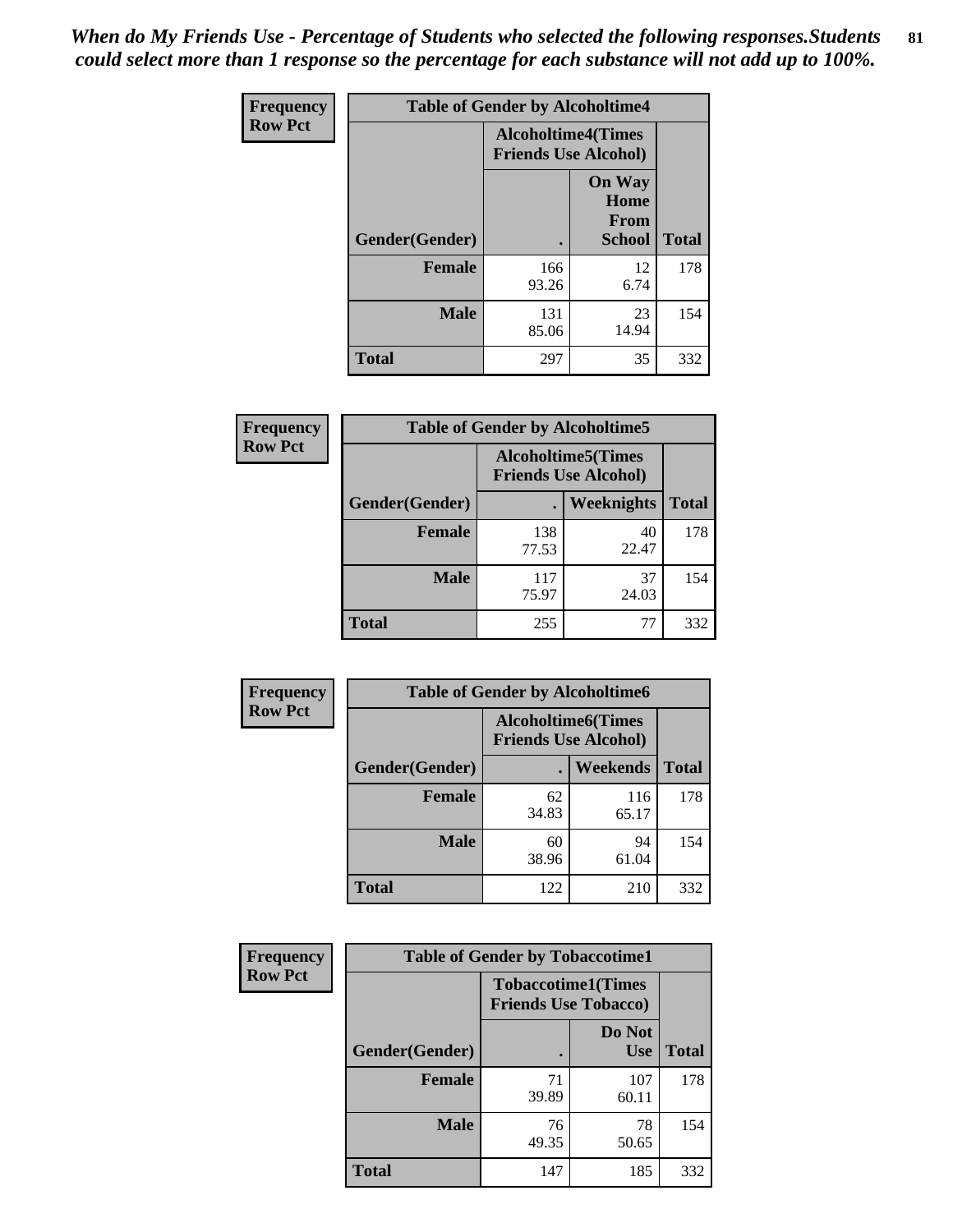*When do My Friends Use - Percentage of Students who selected the following responses.Students could select more than 1 response so the percentage for each substance will not add up to 100%.* **82**

| <b>Frequency</b> | <b>Table of Gender by Tobaccotime2</b> |                                                          |                            |              |
|------------------|----------------------------------------|----------------------------------------------------------|----------------------------|--------------|
| <b>Row Pct</b>   |                                        | <b>Tobaccotime2(Times</b><br><b>Friends Use Tobacco)</b> |                            |              |
|                  | Gender(Gender)                         | $\bullet$                                                | <b>On Way</b><br>to School | <b>Total</b> |
|                  | Female                                 | 135<br>75.84                                             | 43<br>24.16                | 178          |
|                  | <b>Male</b>                            | 109<br>70.78                                             | 45<br>29.22                | 154          |
|                  | <b>Total</b>                           | 244                                                      | 88                         | 332          |

| Frequency      | <b>Table of Gender by Tobaccotime3</b> |                                                          |                                |              |
|----------------|----------------------------------------|----------------------------------------------------------|--------------------------------|--------------|
| <b>Row Pct</b> |                                        | <b>Tobaccotime3(Times</b><br><b>Friends Use Tobacco)</b> |                                |              |
|                | Gender(Gender)                         |                                                          | <b>During</b><br><b>School</b> | <b>Total</b> |
|                | Female                                 | 152<br>85.39                                             | 26<br>14.61                    | 178          |
|                | <b>Male</b>                            | 125<br>81.17                                             | 29<br>18.83                    | 154          |
|                | <b>Total</b>                           | 277                                                      | 55                             | 332          |

| <b>Frequency</b> | <b>Table of Gender by Tobaccotime4</b> |                                                          |                                                |              |
|------------------|----------------------------------------|----------------------------------------------------------|------------------------------------------------|--------------|
| <b>Row Pct</b>   |                                        | <b>Tobaccotime4(Times</b><br><b>Friends Use Tobacco)</b> |                                                |              |
|                  | Gender(Gender)                         |                                                          | <b>On Way</b><br>Home<br>From<br><b>School</b> | <b>Total</b> |
|                  | <b>Female</b>                          | 166<br>93.26                                             | 12<br>6.74                                     | 178          |
|                  | <b>Male</b>                            | 131<br>85.06                                             | 23<br>14.94                                    | 154          |
|                  | <b>Total</b>                           | 297                                                      | 35                                             | 332          |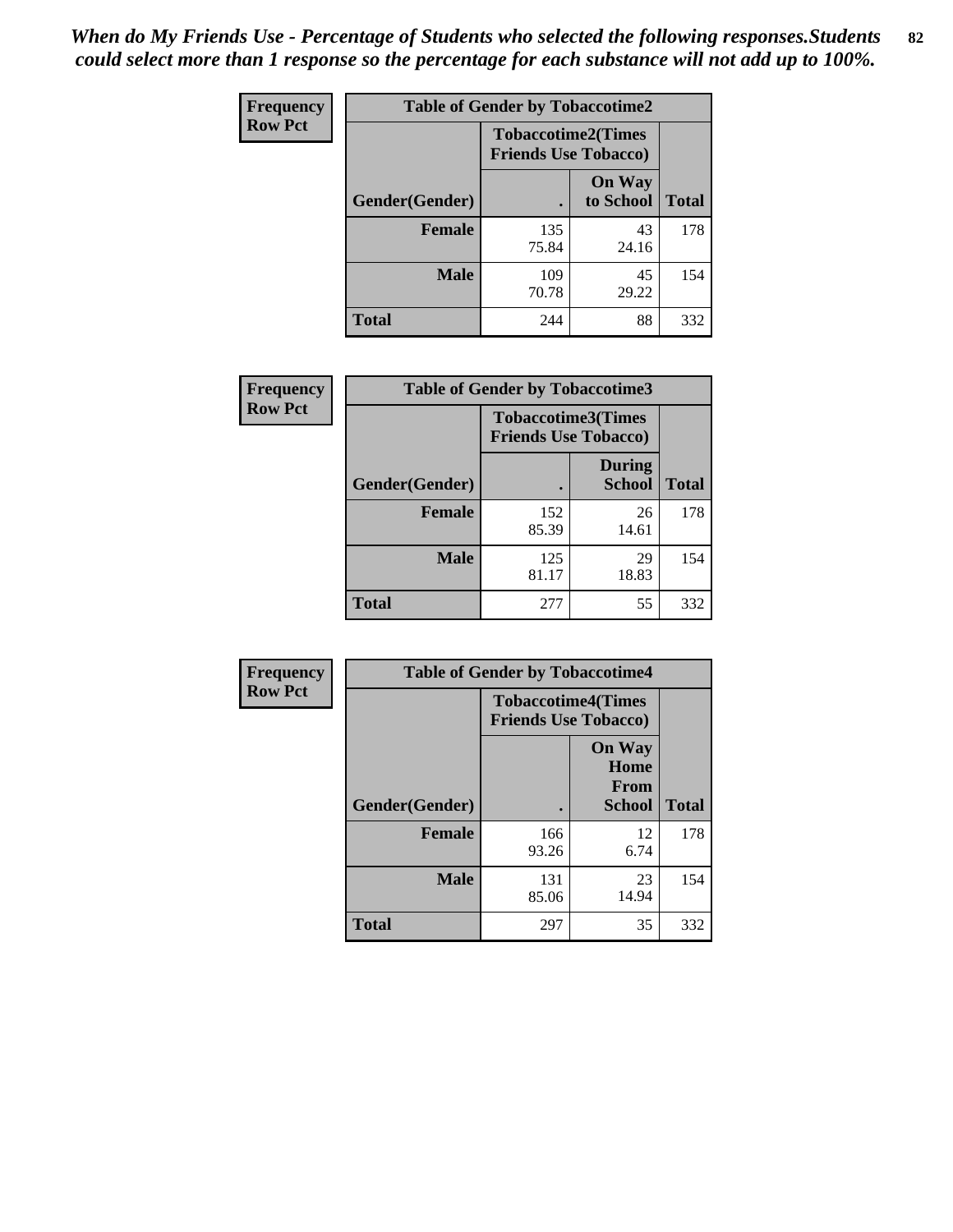| Frequency      | <b>Table of Gender by Tobaccotime5</b> |              |                                                           |              |
|----------------|----------------------------------------|--------------|-----------------------------------------------------------|--------------|
| <b>Row Pct</b> |                                        |              | <b>Tobaccotime5</b> (Times<br><b>Friends Use Tobacco)</b> |              |
|                | Gender(Gender)                         |              | Weeknights                                                | <b>Total</b> |
|                | <b>Female</b>                          | 123<br>69.10 | 55<br>30.90                                               | 178          |
|                | <b>Male</b>                            | 98<br>63.64  | 56<br>36.36                                               | 154          |
|                | <b>Total</b>                           | 221          | 111                                                       | 332          |

| <b>Frequency</b> |                | <b>Table of Gender by Tobaccotime6</b>                   |                 |              |
|------------------|----------------|----------------------------------------------------------|-----------------|--------------|
| <b>Row Pct</b>   |                | <b>Tobaccotime6(Times</b><br><b>Friends Use Tobacco)</b> |                 |              |
|                  | Gender(Gender) |                                                          | <b>Weekends</b> | <b>Total</b> |
|                  | Female         | 111<br>62.36                                             | 67<br>37.64     | 178          |
|                  | <b>Male</b>    | 88<br>57.14                                              | 66<br>42.86     | 154          |
|                  | <b>Total</b>   | 199                                                      | 133             | 332          |

| <b>Frequency</b> | <b>Table of Gender by Marijuanatime1</b> |                                                               |             |              |  |
|------------------|------------------------------------------|---------------------------------------------------------------|-------------|--------------|--|
| <b>Row Pct</b>   |                                          | <b>Marijuanatime1(Times</b><br><b>Friends Use Marijuana</b> ) |             |              |  |
|                  | Gender(Gender)                           |                                                               | Do Not Use  | <b>Total</b> |  |
|                  | <b>Female</b>                            | 104<br>58.43                                                  | 74<br>41.57 | 178          |  |
|                  | <b>Male</b>                              | 100<br>64.94                                                  | 54<br>35.06 | 154          |  |
|                  | <b>Total</b>                             | 204                                                           | 128         | 332          |  |

| <b>Frequency</b> | <b>Table of Gender by Marijuanatime2</b> |                                                               |                            |              |
|------------------|------------------------------------------|---------------------------------------------------------------|----------------------------|--------------|
| <b>Row Pct</b>   |                                          | <b>Marijuanatime2(Times</b><br><b>Friends Use Marijuana</b> ) |                            |              |
|                  | Gender(Gender)                           |                                                               | On Way to<br><b>School</b> | <b>Total</b> |
|                  | <b>Female</b>                            | 124<br>69.66                                                  | 54<br>30.34                | 178          |
|                  | <b>Male</b>                              | 95<br>61.69                                                   | 59<br>38.31                | 154          |
|                  | <b>Total</b>                             | 219                                                           | 113                        | 332          |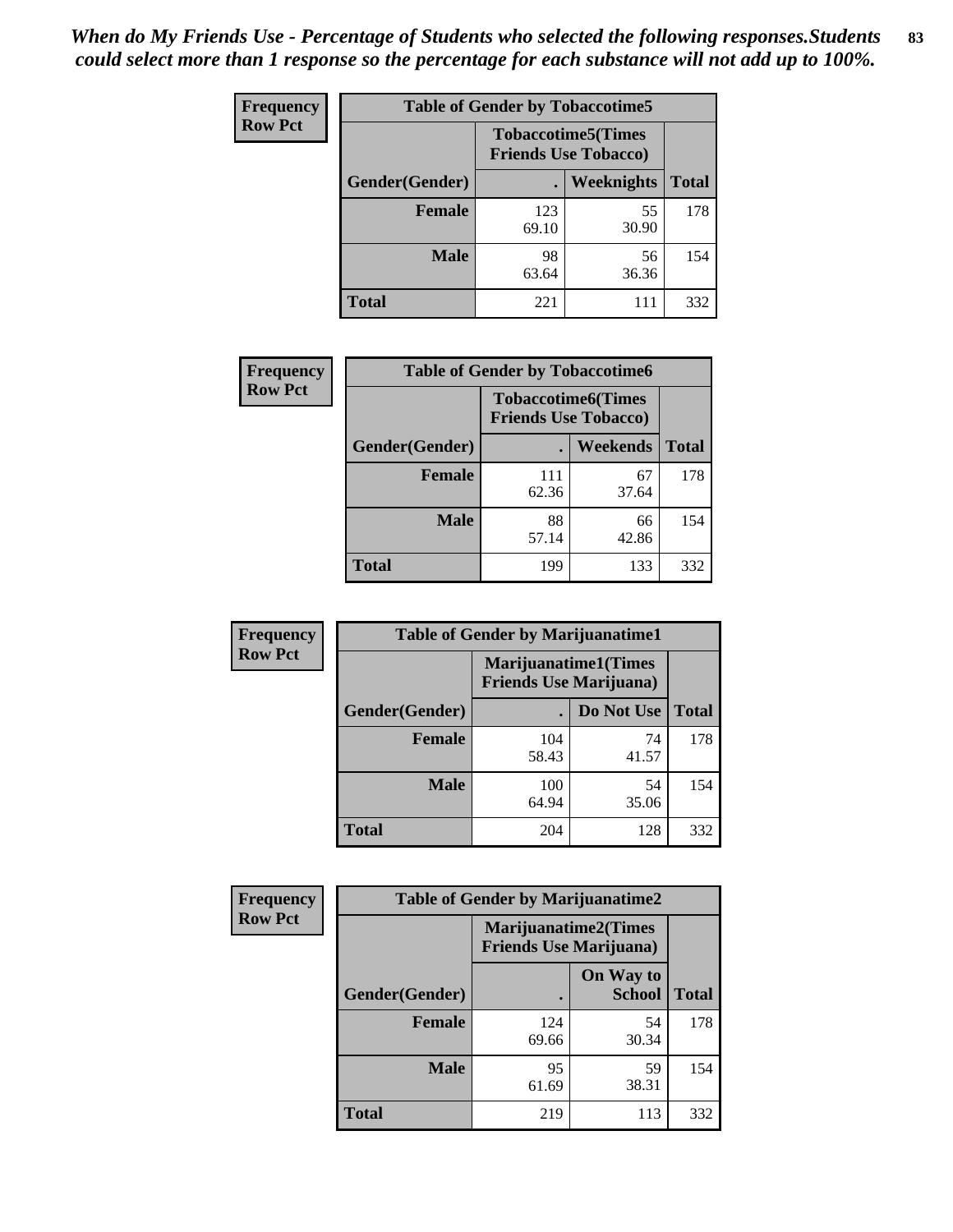*When do My Friends Use - Percentage of Students who selected the following responses.Students could select more than 1 response so the percentage for each substance will not add up to 100%.* **84**

| <b>Frequency</b> | Table of Gender by Marijuanatime3 |                                                        |                                |              |
|------------------|-----------------------------------|--------------------------------------------------------|--------------------------------|--------------|
| <b>Row Pct</b>   |                                   | Marijuanatime3(Times<br><b>Friends Use Marijuana</b> ) |                                |              |
|                  | Gender(Gender)                    |                                                        | <b>During</b><br><b>School</b> | <b>Total</b> |
|                  | <b>Female</b>                     | 137<br>76.97                                           | 41<br>23.03                    | 178          |
|                  | <b>Male</b>                       | 111<br>72.08                                           | 43<br>27.92                    | 154          |
|                  | <b>Total</b>                      | 248                                                    | 84                             | 332          |

| Frequency      | <b>Table of Gender by Marijuanatime4</b> |                                                               |                                                |              |
|----------------|------------------------------------------|---------------------------------------------------------------|------------------------------------------------|--------------|
| <b>Row Pct</b> |                                          | <b>Marijuanatime4(Times</b><br><b>Friends Use Marijuana</b> ) |                                                |              |
|                | Gender(Gender)                           |                                                               | <b>On Way</b><br>Home<br>From<br><b>School</b> | <b>Total</b> |
|                | <b>Female</b>                            | 114<br>64.04                                                  | 64<br>35.96                                    | 178          |
|                | <b>Male</b>                              | 91<br>59.09                                                   | 63<br>40.91                                    | 154          |
|                | <b>Total</b>                             | 205                                                           | 127                                            | 332          |

| Frequency      | <b>Table of Gender by Marijuanatime5</b> |             |                                                                |              |  |
|----------------|------------------------------------------|-------------|----------------------------------------------------------------|--------------|--|
| <b>Row Pct</b> |                                          |             | <b>Marijuanatime5</b> (Times<br><b>Friends Use Marijuana</b> ) |              |  |
|                | Gender(Gender)                           |             | Weeknights                                                     | <b>Total</b> |  |
|                | <b>Female</b>                            | 97<br>54.49 | 81<br>45.51                                                    | 178          |  |
|                | <b>Male</b>                              | 85<br>55.19 | 69<br>44.81                                                    | 154          |  |
|                | <b>Total</b>                             | 182         | 150                                                            | 332          |  |

| Frequency      | <b>Table of Gender by Marijuanatime6</b> |                                                               |                 |              |  |
|----------------|------------------------------------------|---------------------------------------------------------------|-----------------|--------------|--|
| <b>Row Pct</b> |                                          | <b>Marijuanatime6(Times</b><br><b>Friends Use Marijuana</b> ) |                 |              |  |
|                | Gender(Gender)                           |                                                               | <b>Weekends</b> | <b>Total</b> |  |
|                | <b>Female</b>                            | 72<br>40.45                                                   | 106<br>59.55    | 178          |  |
|                | <b>Male</b>                              | 55<br>35.71                                                   | 99<br>64.29     | 154          |  |
|                | <b>Total</b>                             | 127                                                           | 205             | 332          |  |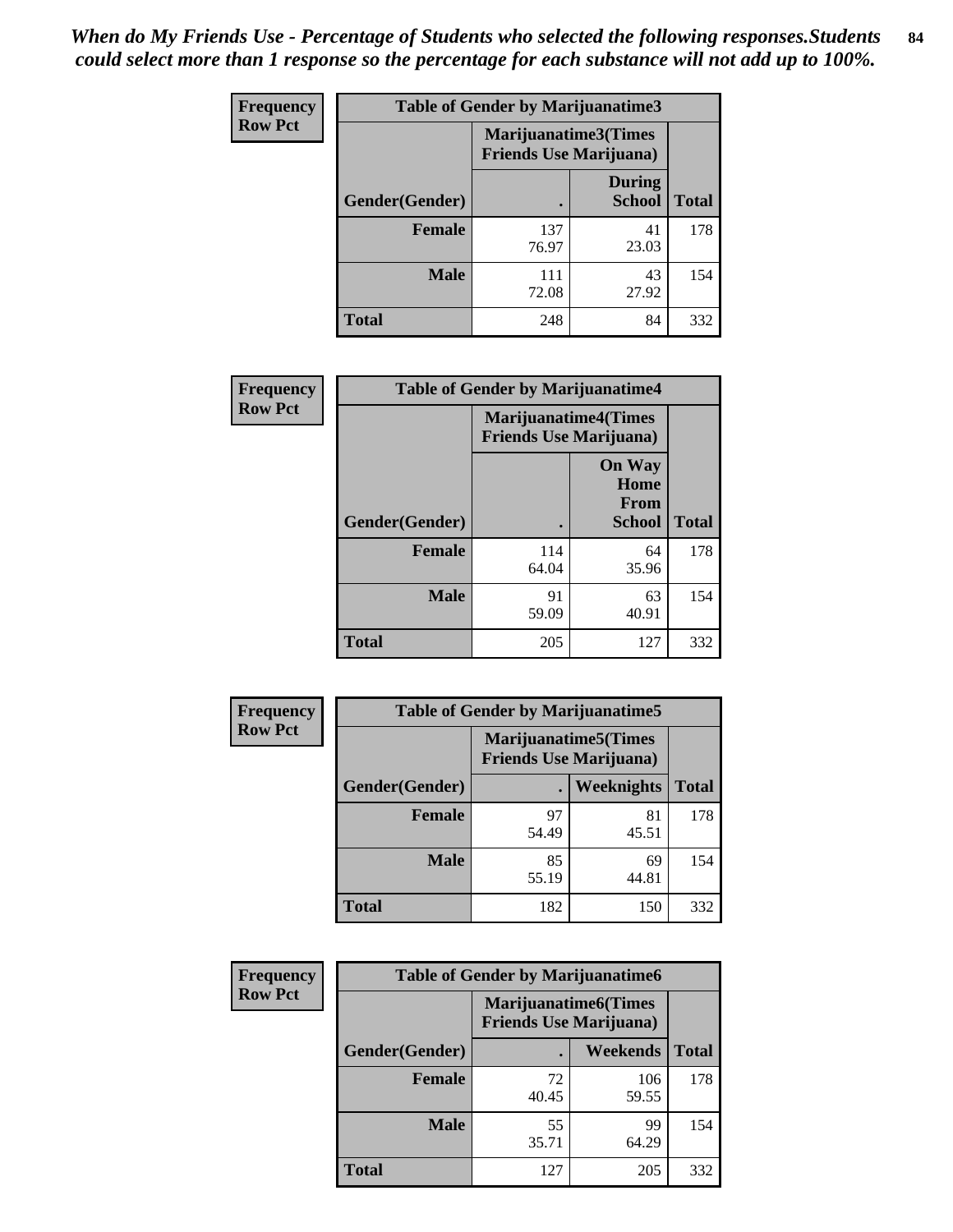| <b>Frequency</b> | <b>Table of Gender by Otherdrugtime1</b> |                                                                                   |              |              |
|------------------|------------------------------------------|-----------------------------------------------------------------------------------|--------------|--------------|
| <b>Row Pct</b>   |                                          | <b>Otherdrugtime1</b> (Times<br><b>Friends Use Other</b><br><b>Illegal Drugs)</b> |              |              |
|                  | <b>Gender</b> (Gender)                   |                                                                                   | Do Not Use   | <b>Total</b> |
|                  | <b>Female</b>                            | 48<br>26.97                                                                       | 130<br>73.03 | 178          |
|                  | <b>Male</b>                              | 43<br>27.92                                                                       | 111<br>72.08 | 154          |
|                  | <b>Total</b>                             | 91                                                                                | 241          | 332          |

| Frequency      | <b>Table of Gender by Otherdrugtime2</b> |                                                    |                             |              |
|----------------|------------------------------------------|----------------------------------------------------|-----------------------------|--------------|
| <b>Row Pct</b> |                                          | <b>Friends Use Other</b><br><b>Illegal Drugs</b> ) | <b>Otherdrugtime2(Times</b> |              |
|                | Gender(Gender)                           |                                                    | On Way to<br><b>School</b>  | <b>Total</b> |
|                | <b>Female</b>                            | 172<br>96.63                                       | 6<br>3.37                   | 178          |
|                | <b>Male</b>                              | 136<br>88.31                                       | 18<br>11.69                 | 154          |
|                | <b>Total</b>                             | 308                                                | 24                          | 332          |

| Frequency      | <b>Table of Gender by Otherdrugtime3</b> |                        |                                                  |              |
|----------------|------------------------------------------|------------------------|--------------------------------------------------|--------------|
| <b>Row Pct</b> |                                          | <b>Illegal Drugs</b> ) | Otherdrugtime3(Times<br><b>Friends Use Other</b> |              |
|                | Gender(Gender)                           |                        | <b>During</b><br><b>School</b>                   | <b>Total</b> |
|                | <b>Female</b>                            | 171<br>96.07           | 7<br>3.93                                        | 178          |
|                | <b>Male</b>                              | 142<br>92.21           | 12<br>7.79                                       | 154          |
|                | <b>Total</b>                             | 313                    | 19                                               | 332          |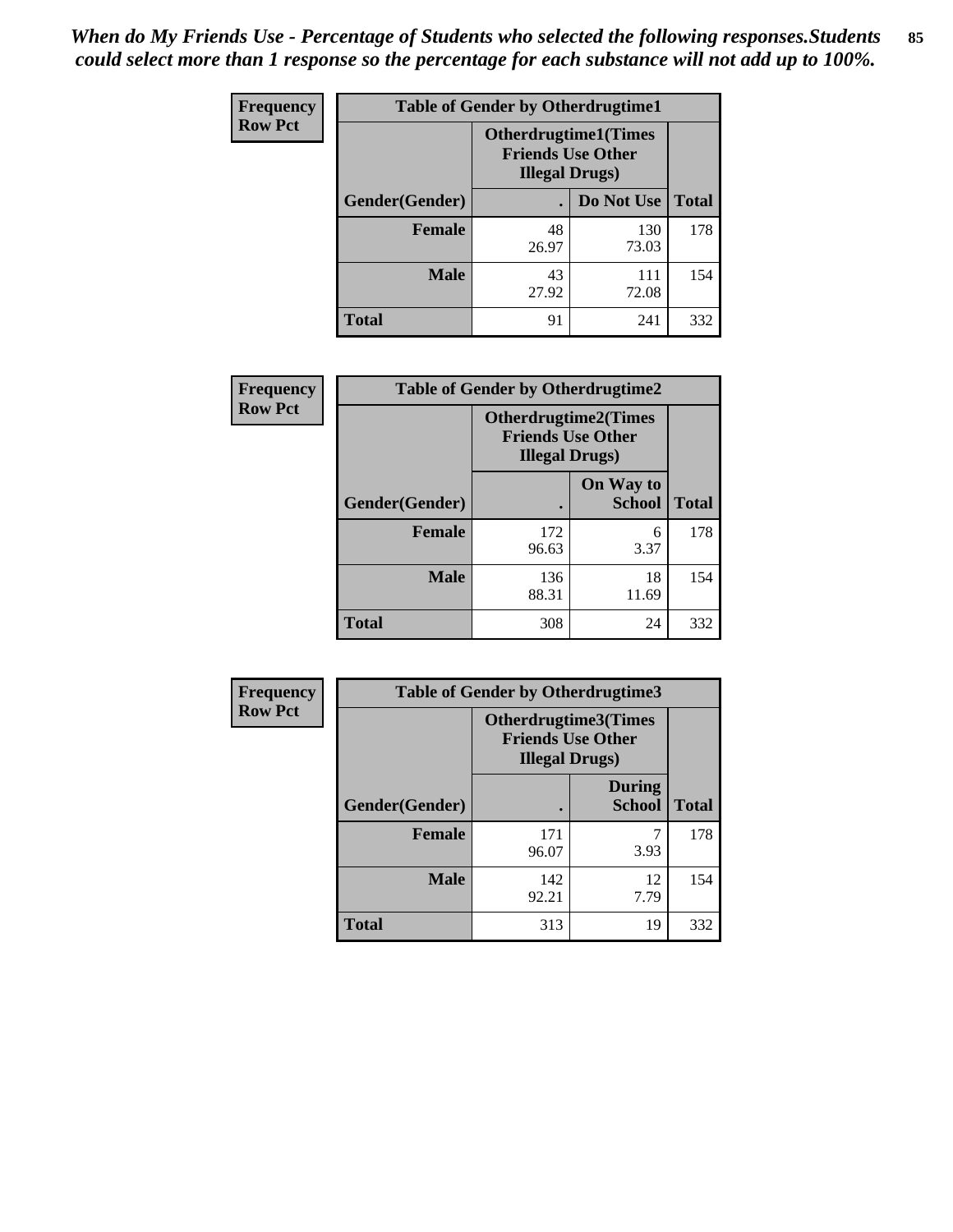*When do My Friends Use - Percentage of Students who selected the following responses.Students could select more than 1 response so the percentage for each substance will not add up to 100%.* **86**

| <b>Frequency</b> | <b>Table of Gender by Otherdrugtime4</b> |                        |                                                         |              |
|------------------|------------------------------------------|------------------------|---------------------------------------------------------|--------------|
| <b>Row Pct</b>   |                                          | <b>Illegal Drugs</b> ) | <b>Otherdrugtime4(Times</b><br><b>Friends Use Other</b> |              |
|                  | Gender(Gender)                           |                        | <b>On Way</b><br>Home<br>From<br><b>School</b>          | <b>Total</b> |
|                  | Female                                   | 170<br>95.51           | 8<br>4.49                                               | 178          |
|                  | <b>Male</b>                              | 134<br>87.01           | 20<br>12.99                                             | 154          |
|                  | <b>Total</b>                             | 304                    | 28                                                      | 332          |

| Frequency      | <b>Table of Gender by Otherdrugtime5</b> |                                                                                    |             |              |
|----------------|------------------------------------------|------------------------------------------------------------------------------------|-------------|--------------|
| <b>Row Pct</b> |                                          | <b>Otherdrugtime5</b> (Times<br><b>Friends Use Other</b><br><b>Illegal Drugs</b> ) |             |              |
|                | Gender(Gender)                           |                                                                                    | Weeknights  | <b>Total</b> |
|                | <b>Female</b>                            | 161<br>90.45                                                                       | 17<br>9.55  | 178          |
|                | <b>Male</b>                              | 129<br>83.77                                                                       | 25<br>16.23 | 154          |
|                | <b>Total</b>                             | 290                                                                                | 42          | 332          |

| <b>Frequency</b> | <b>Table of Gender by Otherdrugtime6</b> |                                                                                   |             |              |
|------------------|------------------------------------------|-----------------------------------------------------------------------------------|-------------|--------------|
| <b>Row Pct</b>   |                                          | <b>Otherdrugtime6(Times</b><br><b>Friends Use Other</b><br><b>Illegal Drugs</b> ) |             |              |
|                  | Gender(Gender)                           |                                                                                   | Weekends    | <b>Total</b> |
|                  | Female                                   | 131<br>73.60                                                                      | 47<br>26.40 | 178          |
|                  | <b>Male</b>                              | 107<br>69.48                                                                      | 47<br>30.52 | 154          |
|                  | <b>Total</b>                             | 238                                                                               | 94          | 332          |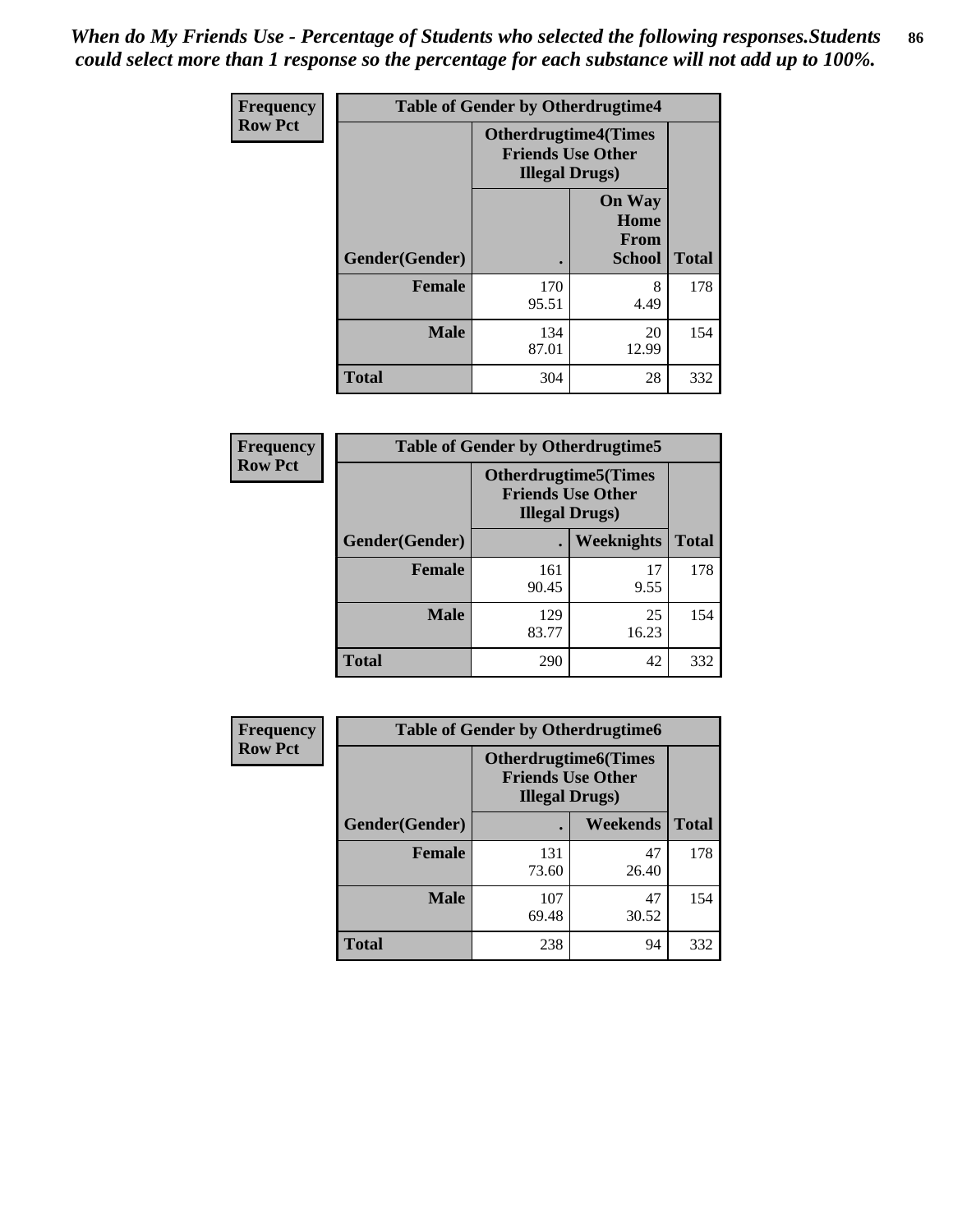# *Other Questions* **87**

| <b>Frequency</b> | <b>Table of Gender by Educationalcohol</b> |                                                                                                                                       |                |              |  |
|------------------|--------------------------------------------|---------------------------------------------------------------------------------------------------------------------------------------|----------------|--------------|--|
| <b>Row Pct</b>   |                                            | <b>Educationalcohol</b> (I<br>have been taught<br>about alcohol,<br>tobacco,<br>and other drugs<br>within the last year<br>at school) |                |              |  |
|                  | Gender(Gender)                             | <b>Yes</b>                                                                                                                            | N <sub>0</sub> | <b>Total</b> |  |
|                  | <b>Female</b>                              | 116<br>65.17                                                                                                                          | 62<br>34.83    | 178          |  |
|                  | <b>Male</b>                                | 90<br>58.44                                                                                                                           | 64<br>41.56    | 154          |  |
|                  | <b>Total</b>                               | 206                                                                                                                                   | 126            | 332          |  |

| Frequency      | <b>Table of Gender by Rodedrinking</b> |                                                                                                                     |                |              |  |
|----------------|----------------------------------------|---------------------------------------------------------------------------------------------------------------------|----------------|--------------|--|
| <b>Row Pct</b> |                                        | Rodedrinking(In<br>the past 30 days I<br>have ridden in a<br>car with a driver<br>who had been<br>drinking alcohol) |                |              |  |
|                | Gender(Gender)                         | Yes                                                                                                                 | N <sub>0</sub> | <b>Total</b> |  |
|                | <b>Female</b>                          | 29<br>16.29                                                                                                         | 149<br>83.71   | 178          |  |
|                | <b>Male</b>                            | 29<br>18.83                                                                                                         | 125<br>81.17   | 154          |  |
|                | <b>Total</b>                           | 58                                                                                                                  | 274            | 332          |  |

| Frequency      | <b>Table of Gender by Drugsschool</b> |                                                                                                                                     |                |              |  |
|----------------|---------------------------------------|-------------------------------------------------------------------------------------------------------------------------------------|----------------|--------------|--|
| <b>Row Pct</b> |                                       | <b>Drugsschool</b> (During<br>the past 12 months,<br>I have been offered,<br>sold,<br>or given illegal drugs<br>on school property) |                |              |  |
|                | Gender(Gender)                        | Yes                                                                                                                                 | N <sub>0</sub> | <b>Total</b> |  |
|                | <b>Female</b>                         | 44<br>24.72                                                                                                                         | 134<br>75.28   | 178          |  |
|                | <b>Male</b>                           | 53<br>34.42                                                                                                                         | 101<br>65.58   | 154          |  |
|                | <b>Total</b>                          | 97                                                                                                                                  | 235            | 332          |  |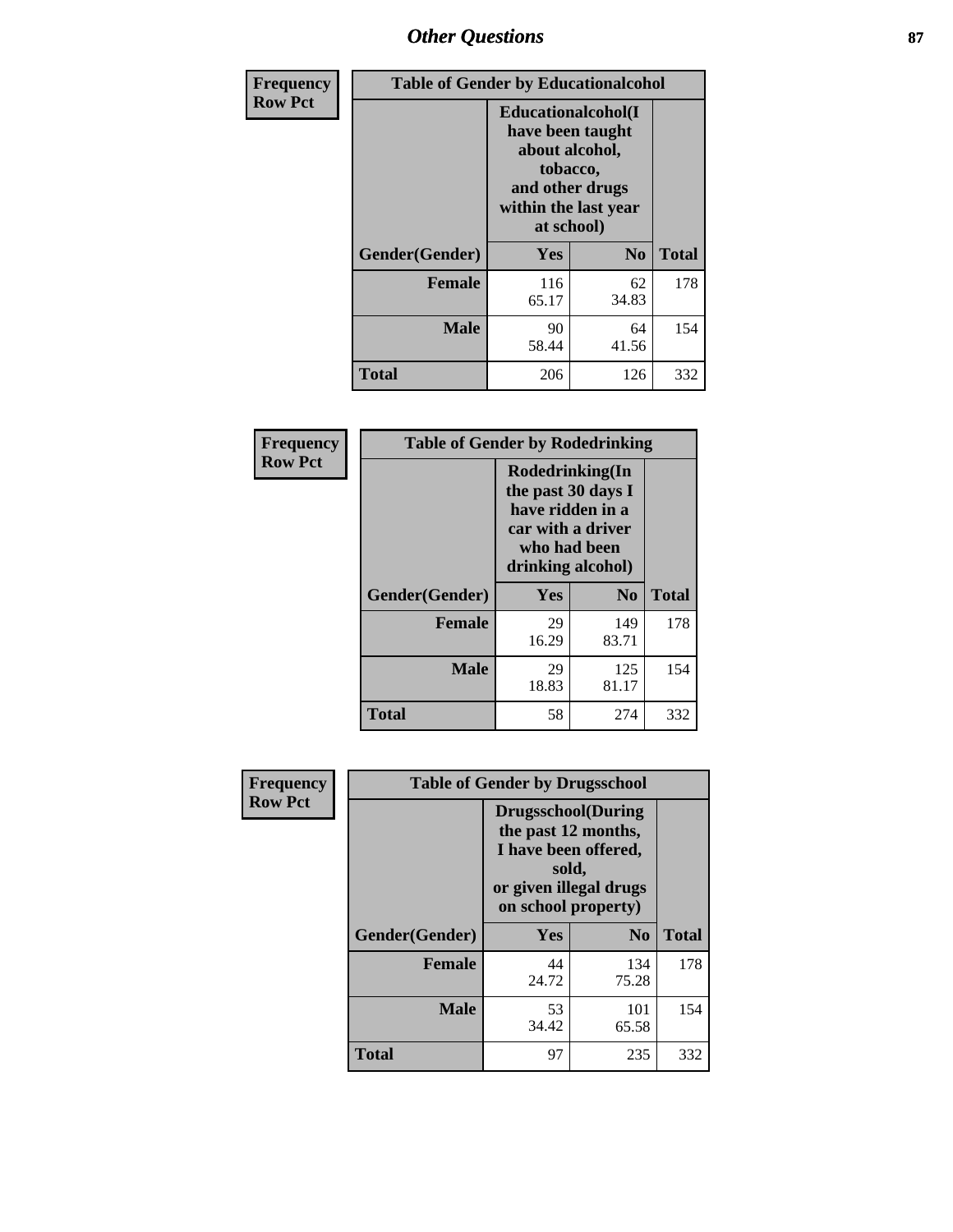## *Other Questions* **88**

**Frequency Row Pct**

| <b>Table of Gender by Bingedrinking</b> |                         |                                                                                                         |                   |                          |                        |                               |                   |              |
|-----------------------------------------|-------------------------|---------------------------------------------------------------------------------------------------------|-------------------|--------------------------|------------------------|-------------------------------|-------------------|--------------|
|                                         |                         | Bingedrinking(I have drunk five or more<br>drinks of alcohol at one sitting during the<br>last 30 days) |                   |                          |                        |                               |                   |              |
| <b>Gender</b> (Gender)                  | $\bf{0}$<br><b>Days</b> | 1 or<br>days                                                                                            | 3 to<br>5<br>days | <b>6 to</b><br>9<br>days | 10<br>to<br>19<br>days | <b>20</b><br>to<br>29<br>days | All<br>30<br>days | <b>Total</b> |
|                                         |                         |                                                                                                         |                   |                          |                        |                               |                   |              |
| <b>Female</b>                           | 158<br>88.76            | 5<br>2.81                                                                                               | 3<br>1.69         | 2<br>1.12                | 5<br>2.81              | 0.56                          | 4<br>2.25         | 178          |
| <b>Male</b>                             | 113<br>73.38            | 4.55                                                                                                    | 10<br>6.49        | 4<br>2.60                | 8<br>5.19              | 8<br>5.19                     | 4<br>2.60         | 154          |

| Frequency      | <b>Table of Gender by Educationaids</b> |                                                                                                 |                |              |  |
|----------------|-----------------------------------------|-------------------------------------------------------------------------------------------------|----------------|--------------|--|
| <b>Row Pct</b> |                                         | <b>Educationaids</b> (I<br>have been taught<br>about HIV/AIDS<br>at school in the<br>past year) |                |              |  |
|                | Gender(Gender)                          | Yes                                                                                             | $\mathbf{N_0}$ | <b>Total</b> |  |
|                | <b>Female</b>                           | 118<br>66.29                                                                                    | 60<br>33.71    | 178          |  |
|                | <b>Male</b>                             | 106<br>68.83                                                                                    | 48<br>31.17    | 154          |  |
|                | <b>Total</b>                            | 224                                                                                             | 108            | 332          |  |

| <b>Frequency</b> | <b>Table of Gender by Suicideconsider</b> |                 |                |              |  |
|------------------|-------------------------------------------|-----------------|----------------|--------------|--|
| <b>Row Pct</b>   |                                           | Suicideconsider |                |              |  |
|                  | Gender(Gender)                            | Yes             | N <sub>0</sub> | <b>Total</b> |  |
|                  | <b>Female</b>                             | 17<br>9.55      | 161<br>90.45   | 178          |  |
|                  | <b>Male</b>                               | 13<br>8.44      | 141<br>91.56   | 154          |  |
|                  | Total                                     | 30              | 302            | 332          |  |